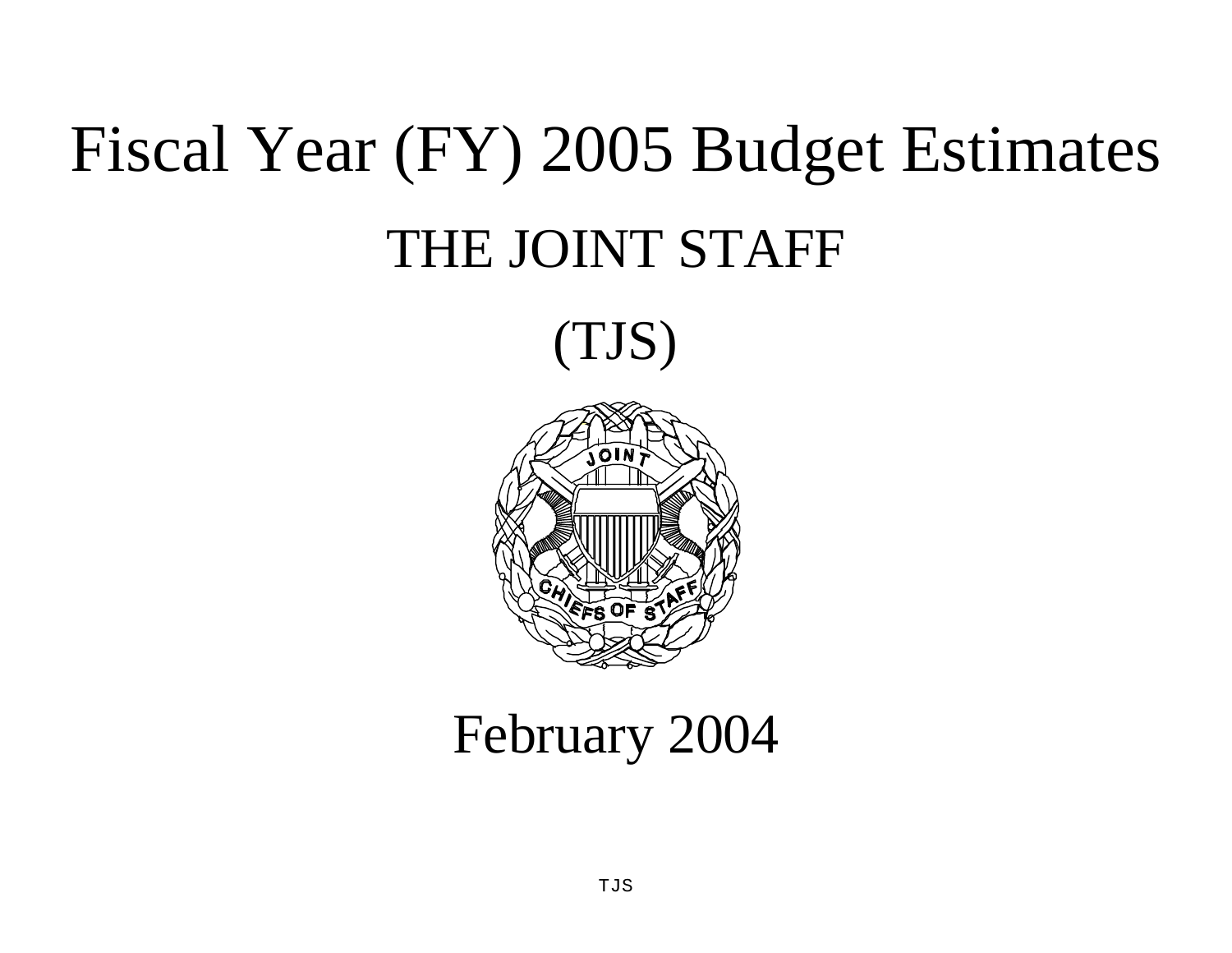| Appropriation Summary                           | FY 2003<br>Actual | Price<br>Change | Program FY 2004<br>Change Estimate | Price<br>Change                                                       | Change | Program FY 2005<br>Estimate |
|-------------------------------------------------|-------------------|-----------------|------------------------------------|-----------------------------------------------------------------------|--------|-----------------------------|
| Operation & Maintenance,<br><b>Defense-Wide</b> |                   |                 |                                    | \$495,697 (\$14,464) \$107,999 \$589,232 (\$72,295) \$5,009 \$521,946 |        |                             |

#### **Description of Operations Financed:**

The Joint Staff supports the Chairman of the Joint Chiefs of Staff (CJCS), the principal military adviser to the President of the United States and Secretary of Defense (SecDef). The Chairman is responsible for the organization and management of the Joint Staff and its direction. Funds are budgeted to accomplish a variety of functions and activities directed by the Chairman and the Director of the Joint Staff (DJS).

**Budget Activity (BA)-01, Operating Forces,** includes funding for programs contributing to the readiness of our joint warfighters and Combatant Commands, such as the Combatant Commanders Initiative Fund (CIF), the Combating Terrorism Readiness Initiatives Fund (CbT RIF), the Combatant Commands' Command and Control Initiatives Program (C2IP), C4I for the Warrior (C4IFTW), and the CJCS Exercise Program. The CJCS Exercise Program is the Joint Staff's largest budget program; it funds the transportation costs for supporting CJCS exercises, to include airlift, sealift, port handling, and inland transportation. In FY 2004, funding for Transformational Training (T2) was included in the Joint Staff budget for the first time; T2 funding in FY 2004 was budgeted under BA-01, Operating Forces. However, beginning in FY 2005, the Joint Staff budgets for T2 under the BA-04 program, Administrative and Service-Wide Activities.

**BA-04, Administrative and Service-Wide Activities,** programs include the Planning and Decision Aids System (PDAS) (formerly known as ISLAND SUN), the Joint Analytical Model Improvement Program (JAMIP), the Pentagon Reservation Maintenance Revolving Fund (PRMRF), Joint Advanced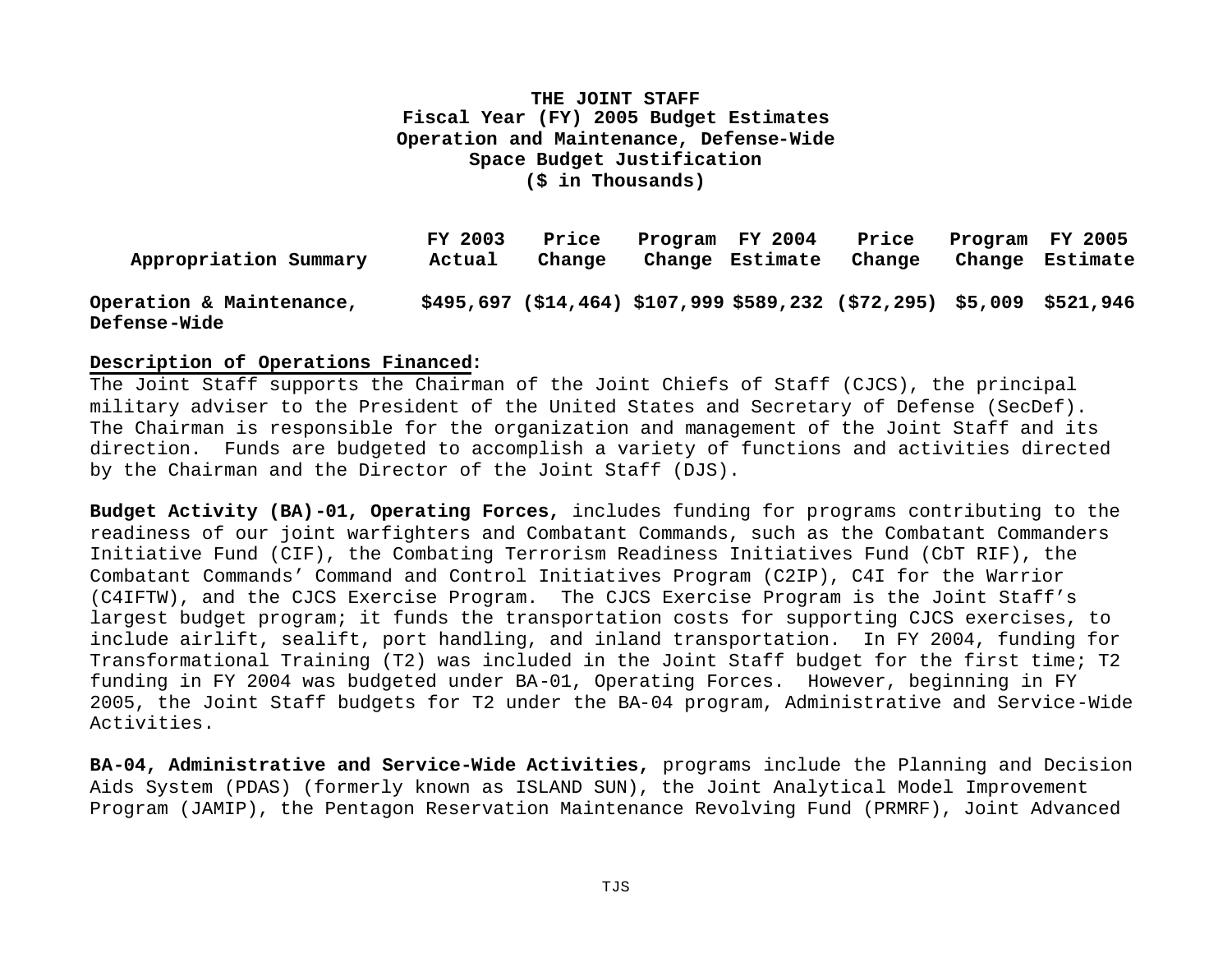Distributed Learning (JADL), and Management Headquarters support that provides the resources necessary by the Joint Staff on a day-to-day basis to help the CJCS fulfill his responsibilities to the President and the SecDef. These resources support the Chairman in his role as the single point-of-contact for current plans across the spectrum of operations. This includes conventional, special technical, reconnaissance, counter-narcotics, counterterrorism, counter-proliferation, and other special operations and Joint Warfighting Capabilities Assessments (JWCA), studies, and analyses for Departmental assessments (for example the Quadrennial Defense Review). Other activities include the development and evaluation of war plans, as well as the preparation of strategy, planning guidance, and policy for operations, logistics, C4, organizational issues, politico-military affairs, and international negotiations. Additionally, the above resources support the development and maintenance of Joint Doctrine and the Joint Training System (in coordination with the Combatant Commands, the Services, OSD, the interagency, and international organizations), computer systems automation efforts, and other management headquarters support costs, such as supply, security, and administration.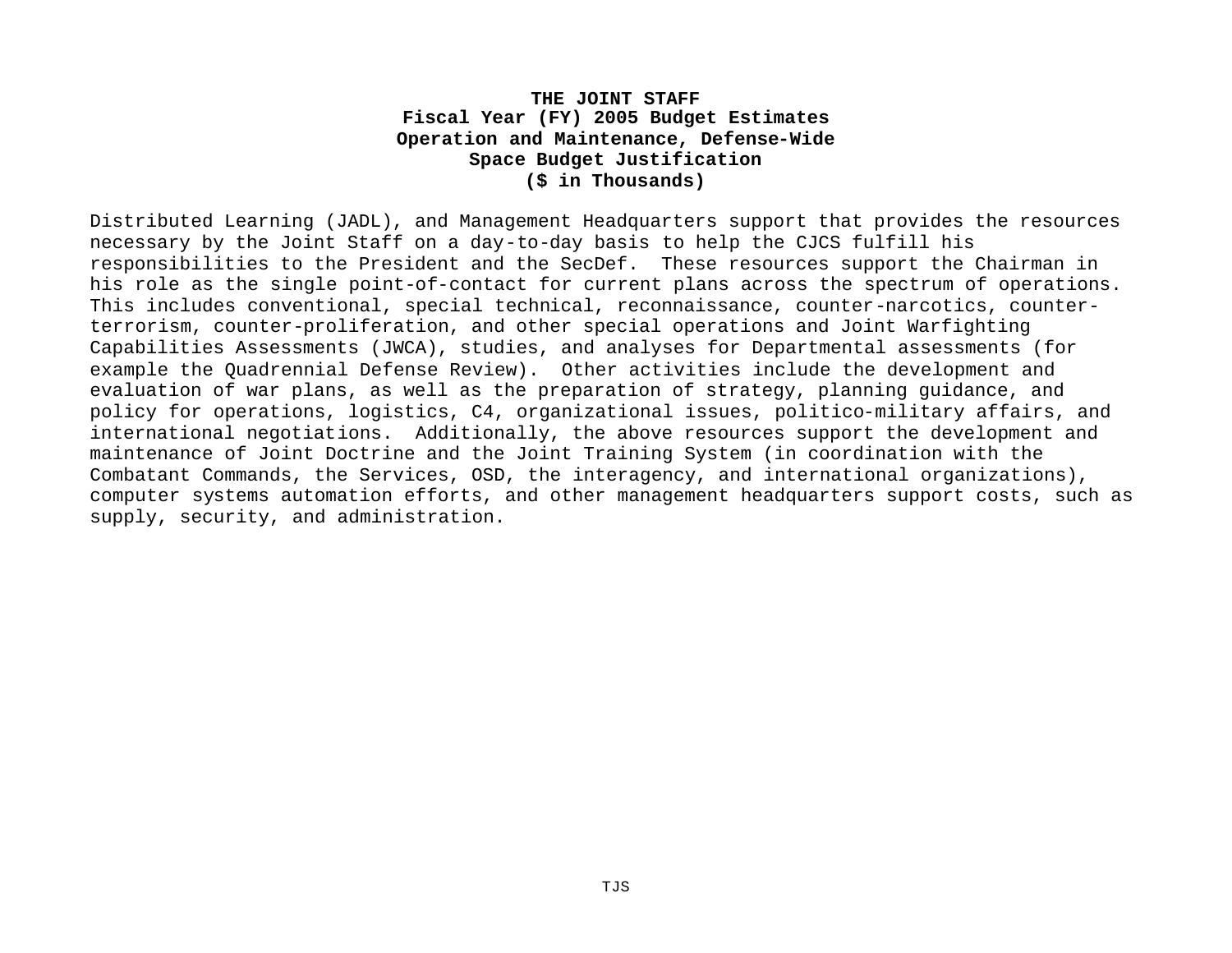**Budget Activity-01, Operating Forces**

|                              | FY 2003 | Price  | $ Program  FY 2004 $ Price |                                                                          |        | $P_{\text{rogram}}$ $FY$ 2005 |
|------------------------------|---------|--------|----------------------------|--------------------------------------------------------------------------|--------|-------------------------------|
| Appropriation Summary        | Actual  | Change | Change Estimate            | Change                                                                   | Change | Estimate                      |
| $BA-01:$<br>Operating Forces |         |        |                            | $ \$310,109 \$ $($12,940)$ 46,369 343,538 $ $94,017)$ $ $6,459]$ 243,062 |        |                               |

**Budget Activity-01 (BA-01): Operating Forces – Major Program Changes, FY 2004-FY 2005** In FY 2005, the Joint Staff's Operating Forces budget of \$243.1 million includes a price decrease of \$94 million and a negative program growth of \$6.5 million. The CJCS Exercise Program – the Joint Staff's largest Operation & Maintenance program – experienced a price decrease of \$95.1 million, but when compared to FY 2004 funding levels, appears to have undergone a program growth of \$11.8 million. However, due to continuing force deployment requirements in support of the Global War on Terrorism, the Department reduced the CJCS Exercise Program in both FY 2004 and FY 2005 and realigned the resources to fund emergent fact-of-life requirements within the Operations & Maintenance, Defense-Wide appropriation and for the Combatant Commands. Thus, any perceived "program growth" to the CJCS Exercise Program in FY 2005 only represents marginal increases toward – but not achieving – the baseline annual CJCS Exercise Program requirements. Further, although the Transformational Training (T2) program is zeroed out in FY 2005 within BA-01 (-\$24.8 million), the program continues in FY 2005, but under Budget Activity 4 (\$16 million). Similar to the perceived program growth of the CJCS Exercise Program, the Combating Terrorism Readiness Initiatives Fund (CbT RIF) appears to have increased \$6.7 million in FY 2005. However, CbT RIF sustained a \$5 million Congressional reduction in FY 2004, thus the FY 2005 increase represents the return to the previously established program baseline. As such, the CbT RIF will continue to provide a flexible means for responding to unanticipated, high priority anti-terrorism and force protection requirements and an increased means for supporting the "War on Terrorism."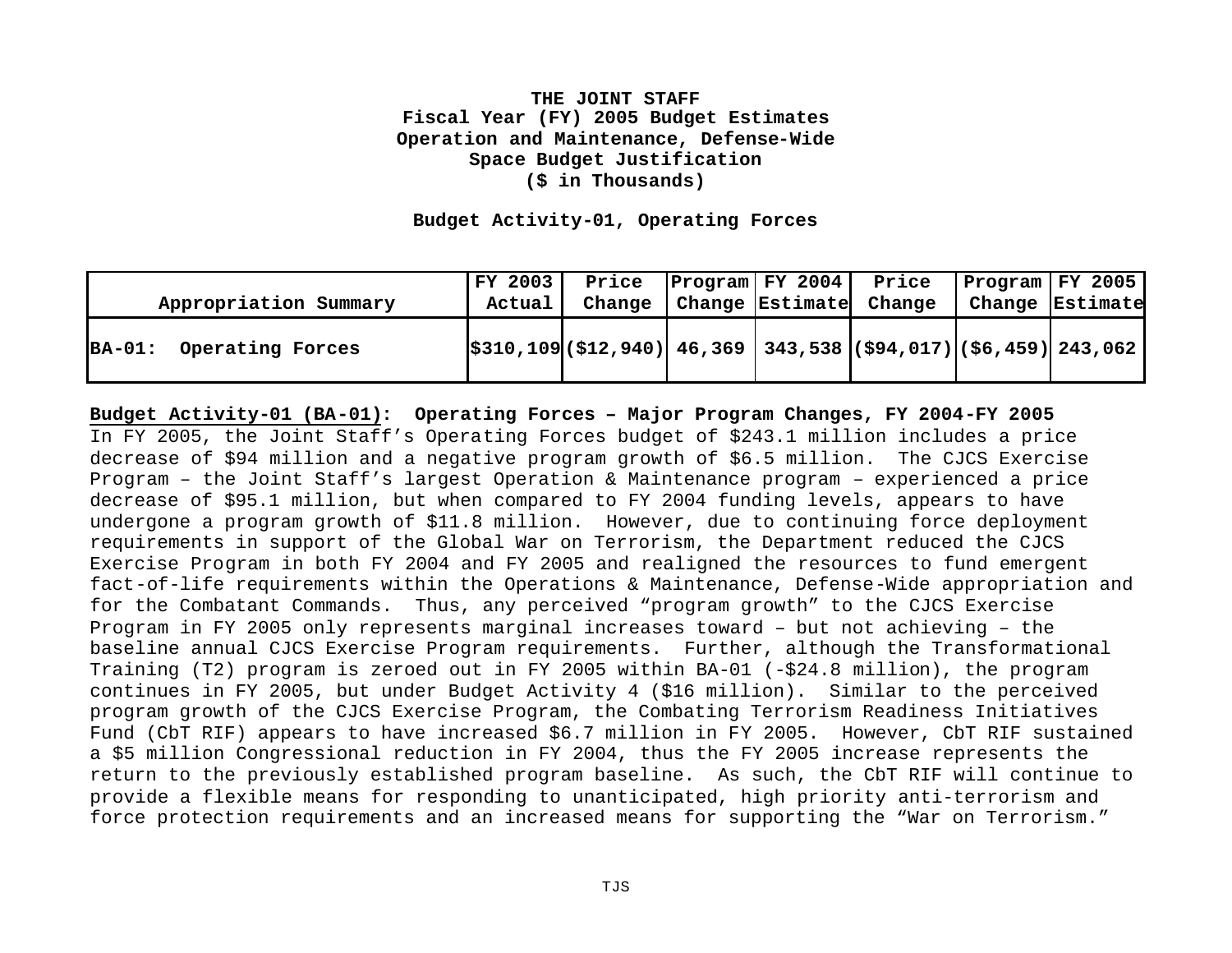#### **Budget Activity-04, Administrative and Service-Wide Activities**

|                                           | FY 2003  | Price  | Program FY 2004 Price Program FY 2005                                                                                      |  |                 |
|-------------------------------------------|----------|--------|----------------------------------------------------------------------------------------------------------------------------|--|-----------------|
| Appropriation Summary                     | Estimate | Change | Change   Estimate   Change                                                                                                 |  | Change Estimate |
| BA-04: Admin & Service-Wide<br>Activities |          |        | $\vert$ \$185,588 $\vert$ (\$1,524) $\vert$ \$61,630 $\vert$ \$245,694 $\vert$ \$21,722 $\vert$ \$11,468 $\vert$ \$278,884 |  |                 |

# **Budget Activity-04 (BA-04): Administrative & Service-Wide Activities – Major Program Changes, FY 2004-FY 2005**

In FY 2005, the Joint Staff's Administrative & Service-Wide Activities budget of \$278.9 million includes a price increase of \$21.7 million and a program scope increase of \$11.5 million. As the Pentagon Reservation Maintenance Revolving Fund (PRMRF) experienced a price increase of \$19.3 million, it also experienced a program growth reduction of \$8.2 million – even as additional renovation efforts were included in the budget request for the new Unified Command Center (UCC) and Resource Situational Awareness Center (RSAC). The funding request for the Planning and Decision Aids System (PDAS) (formerly known as ISLAND SUN) increased in FY 2005 by +\$2.7 million; PDAS is a SecDef-designated special access program. A new program, NIGHT FIST, was added to the Joint Staff budget request in FY 2005 (\$4.0 million). NIGHT FIST is a special operations program to track high value assets. Finally, the FY 2005 BA 4 budget request increased another \$16 million, as funding for Transformation Training (T2) will now be budgeted under this budget activity; T2 was previously budgeted under BA-01 in FY 2004. A decrease of \$3.8 million was experienced in the Joint Staff studies program in FY 2005. A one-time cost of \$9.3 million was included in the FY 2004 budget for a variety of Strategic Planning Guidance (SPG) issue studies in support of the Secretary of Defense's new Enhanced Planning Process. No funding beyond FY 2004 has been budgeted by the Joint Staff for SPG studies. Lastly, the CbT RIF baseline funding program was increased in FY 2004 to provide continued and enhanced support to the "War on Terrorism."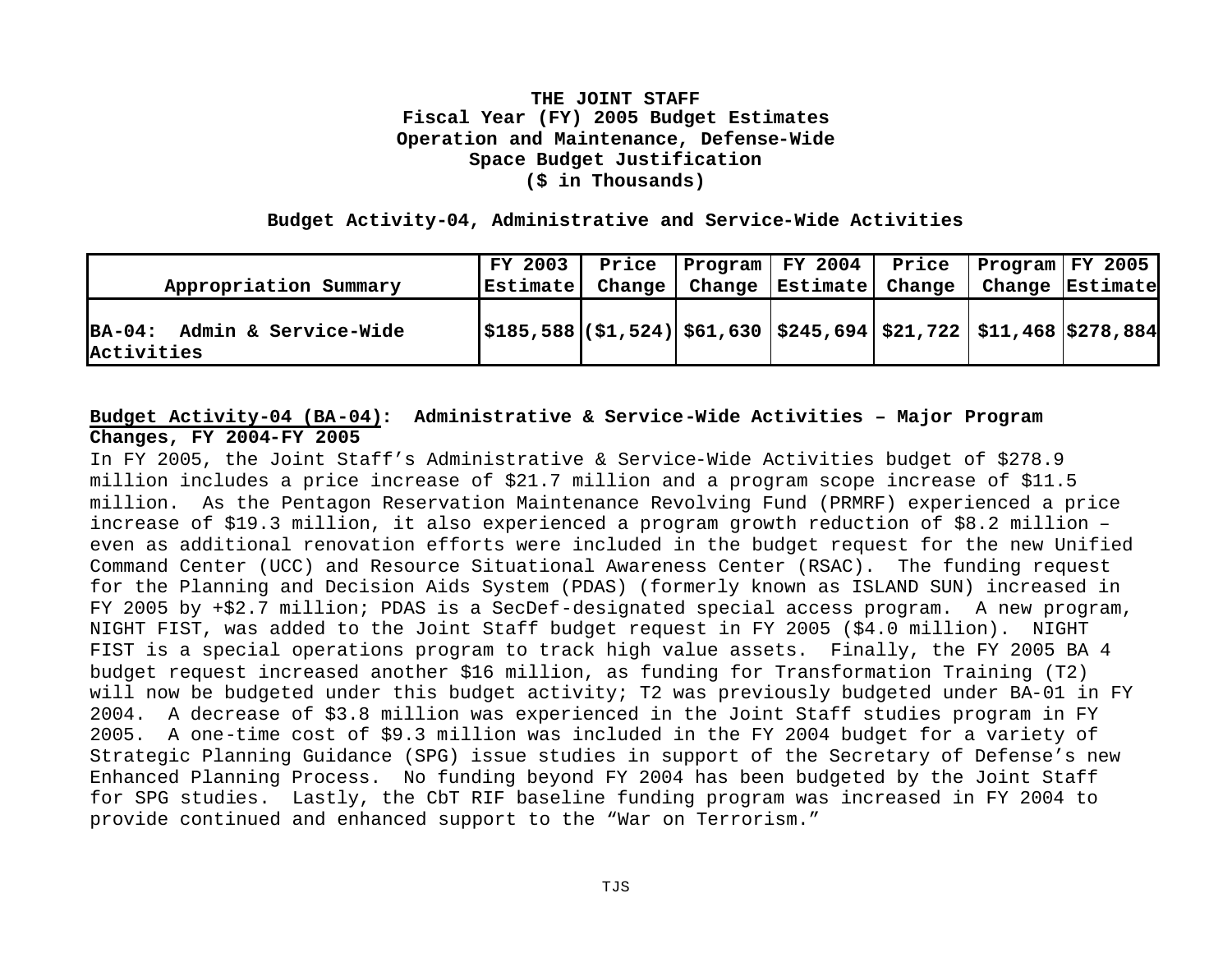#### **THE JOINT STAFF**

**Operation and Maintenance, Defense-Wide Fiscal Year (FY) 2005 Budget Estimates Manpower Changes in Full-Time Equivalent**

|    |                     | US DIRECT HIRE | FOREIGN NATIONALS | <b>TOTAL</b> |
|----|---------------------|----------------|-------------------|--------------|
| 1. | <b>FY 2003 FTES</b> | 194            | $\mathbf 0$       | 194          |
| 2. | <b>FY 2004 FTES</b> | 200            | $\mathbf 0$       | 200          |
| 3. | <b>FY 2005 FTES</b> | 199            | $\mathbf 0$       | 199          |
| 4. | <b>SUMMARY</b>      |                |                   |              |
|    | <b>FY 2003</b>      |                |                   |              |
|    | O&M Total           | 194            | $\Omega$          | 194          |
|    | Direct Funded       | 194            | 0                 | 194          |
|    | Reimbursable Funded | $\Omega$       | $\mathbf 0$       | 0            |
|    | <b>FY 2004</b>      |                |                   |              |
|    | O&M Total           | 200            | 0                 | 200          |
|    | Direct Funded       | 200            | $\overline{0}$    | 200          |
|    | Reimbursable Funded | $\overline{0}$ | $\overline{0}$    | $\Omega$     |
|    | <b>FY 2005</b>      |                |                   |              |
|    | O&M Total           | 199            | 0                 | 199          |
|    | Direct Funded       | 199            | 0                 | 199          |
|    | Reimbursable Funded | 0              | 0                 | 0            |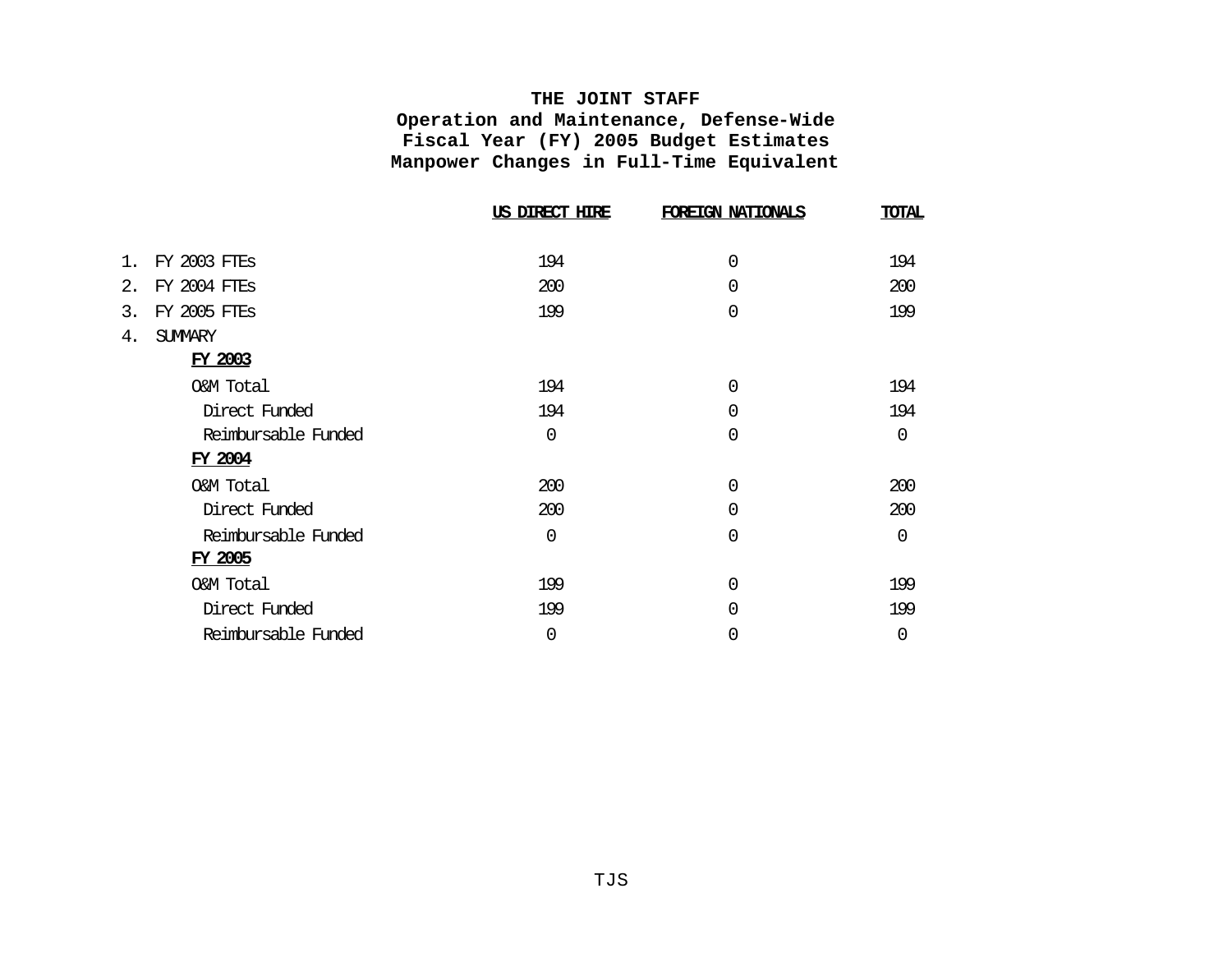|                                           |        |        |        | Change        |
|-------------------------------------------|--------|--------|--------|---------------|
|                                           | FY2003 | FY2004 | FY2005 | FY2004/FY2005 |
| Active Military End Strength (E/S)        |        |        |        |               |
| Officer                                   | 808    | 798    | 799    | $+1$          |
| Enlisted                                  | 247    | 247    | 247    | $\Omega$      |
|                                           |        |        |        |               |
| Reserve Drill Strength (E/S)<br>Officer   |        |        |        |               |
| Enlisted                                  |        |        |        |               |
|                                           |        |        |        |               |
| Reservists on Full Time Active Duty (E/S) |        |        |        |               |
| Officer                                   |        |        |        |               |
| Enlisted                                  |        |        |        |               |
| Civilian End Strength                     |        |        |        |               |
| U.S. Direct Hire                          | 194    | 200    | 199    | $-1$          |
| Foreign National Direct Hire              |        |        |        |               |
| Total Direct Hire                         | 194    | 200    | 199    | $-1$          |
| Foreign National Indirect Hire            |        |        |        |               |
|                                           |        |        |        |               |
| Active Military Average Strength (A/S)    |        |        |        |               |
| Officer                                   | 808    | 798    | 799    | $+1$          |
| Enlisted                                  | 247    | 247    | 247    | $\Omega$      |
|                                           |        |        |        |               |
| Reserve Drill Strength (A/S)              |        |        |        |               |
| Officer                                   |        |        |        |               |
| Enlisted                                  |        |        |        |               |
| Reservists on Full Time Active Duty (A/S) |        |        |        |               |
| Officer                                   |        |        |        |               |
| Enlisted                                  |        |        |        |               |
|                                           |        |        |        |               |
| Civilian FTEs                             |        |        |        |               |
| U.S. Direct Hire                          | 194    | 200    | 199    | $-1$          |
| Foreign National Direct Hire              |        |        |        |               |
| Total Direct Hire                         | 194    | 200    | 199    | $-1$          |
|                                           |        |        |        |               |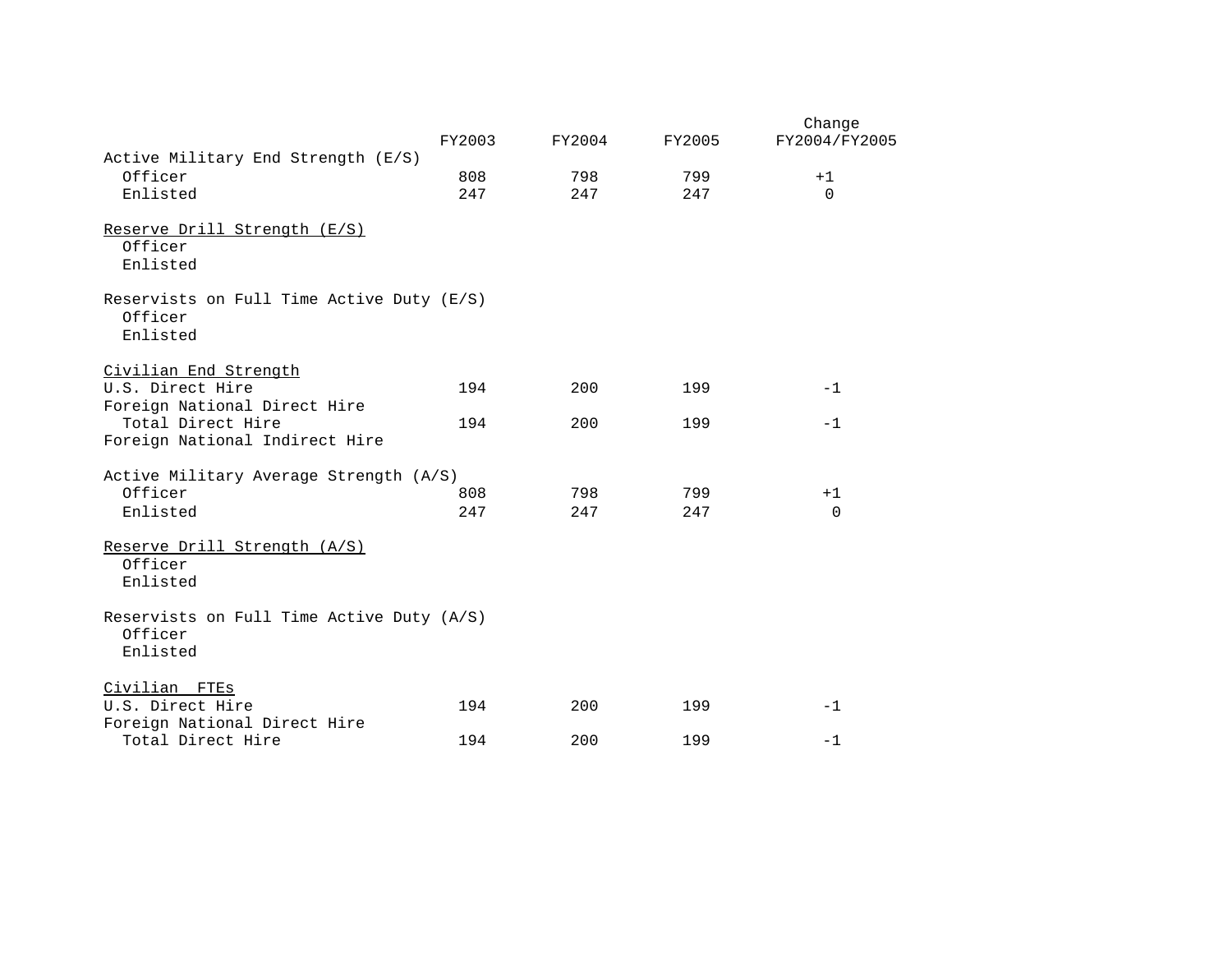#### **THE JOINT STAFF Operation and Maintenance, Defense-Wide Fiscal Year (FY) 2005 Budget Estimates Summary of Price and Program Change**

VII. Summary of Price & Program Changes:

|      |                                                       |         | Change FY 2003/FY 2004 |              |          | Change FY 2004/FY 2005 |           |          |
|------|-------------------------------------------------------|---------|------------------------|--------------|----------|------------------------|-----------|----------|
|      |                                                       | FY 2003 | Price                  | Program      | FY2004   | Price                  | Program   | FY2005   |
|      |                                                       | Actuals | Amount                 | Growth       | Estimate | Amount                 | Growth    | Estimate |
|      | CIVILIAN COMP                                         |         |                        |              |          |                        |           |          |
| 101  | Ex., Gen & Spec Sched                                 | 17,268  | 708                    | 896          | 18,872   | 283                    | (19)      | 19,136   |
| 103  | Wage Board                                            | 37      | $\overline{2}$         | (2)          | 37       | $\mathbf{1}$           | (1)       | 37       |
| 199  | Total Civ Pers Comp.<br><b>TRAVEL</b>                 | 17,305  | 710                    | 894          | 18,909   | 284                    | (20)      | 19,173   |
| 308  | <b>Travel of Persons</b>                              | 7,003   | 91                     | 547          | 7,641    | 99                     | (315)     | 7,425    |
| 399  | <b>Total Travel</b>                                   | 7,003   | 91                     | 547          | 7,641    | 99                     | (315)     | 7,425    |
|      | <b>INDUST FUND PURCH</b>                              |         |                        |              |          |                        |           |          |
| 672  | Pentagon Reservation                                  |         |                        |              |          |                        |           |          |
|      | Maintenance Revolving Fund                            | 27,812  | (4,061)                | 47,589       | 71,340   | 19,262                 | (8, 220)  | 82,382   |
| 699  | <b>Total Indust Fund Purch</b>                        | 27,812  | (4,061)                | 47,589       | 71,340   | 19,262                 | (8, 220)  | 82,382   |
|      | <b>TRANSPORTATION</b>                                 |         |                        |              |          |                        |           |          |
| 703  | MAC Cargo                                             | 153,547 | 1,996                  | 18,455       | 173,998  | (108, 575)             | 19,825    | 85,248   |
| 711  | MSC Cargo (Fund)                                      | 57,722  | (24, 647)              | 8,139        | 41,214   | (1,607)                | 7,367     | 46,974   |
| 721  | MTMC (Port Handling Fund)                             | 14,579  | 2,916                  | (799)        | 16,696   | 5,560                  | (5, 871)  | 16,385   |
| 725  | MTMC (Other-non-fund)                                 | 30,479  | 6,096                  | (8, 229)     | 28,346   | 9,439                  | (9, 439)  | 28,346   |
| 703  | <b>Total JCS Exercises</b>                            | 256,327 | (13, 639)              | 17,566       | 260,254  | (95, 183)              | 11,882    | 176,953  |
| 771  | Comm Trans                                            | 4,064   | 53                     | (53)         | 4,064    | 53                     | (53)      | 4,064    |
| 799  | <b>Total Transportation</b><br><b>OTHER PURCHASES</b> | 260,391 | (13, 586)              | 17,513       | 264,318  | (95, 130)              | 11,829    | 181,017  |
| 912  | Rental Pynts to GSA                                   | 394     | $\overline{7}$         | (17)         | 384      | 6                      | (6)       | 384      |
| 913  | Purch Util (non-WCF)                                  | 2,262   | 29                     | $\mathbf{1}$ | 2,292    | 30                     | 1         | 2,323    |
| 914  | Purch Comm.(non-WCF)                                  | 2,624   | 34                     | (973)        | 1,685    | 22                     | (52)      | 1,655    |
| 915  | Rents (non-GSA)                                       | 560     | $\overline{7}$         | (75)         | 492      | 6                      | 5         | 503      |
| 917  | Postal Svcs (U.S.P.S.)                                | 97      | $\mathbf{1}$           | (1)          | 97       | $\mathbf{1}$           | (1)       | 97       |
| 920  | Supp & Mater.(non-WCF)                                | 7,323   | 95                     | (42)         | 7,376    | 96                     | 168       | 7,640    |
| 921  | Printing and Repro                                    | 391     | $5\phantom{.0}$        | 26           | 422      | 5                      | 20        | 447      |
| 922  | Equip Maint by Contract                               | 15,290  | 199                    | (5, 456)     | 10,033   | 130                    | 2,197     | 12,360   |
| 923  | Fac Maint by Contract                                 | 6,625   | 86                     | 868          | 7,579    | 99                     | (814)     | 6,864    |
| 925  | Equip Purch (non-WCF)                                 | 41,586  | 540                    | 2,109        | 44,235   | 575                    | 4,370     | 49,180   |
| 932  | Mgt & Professional Spt Svs                            | 20,924  | 272                    | 21,746       | 42,942   | 558                    | (8, 399)  | 35,101   |
| 933  | Studies, Analysis & Eval                              | 25,107  | 326                    | 13,446       | 38,879   | 505                    | (10, 088) | 29,296   |
| 934  | <b>Engineering &amp; Tech Svcs</b>                    | 13,481  | 176                    | (780)        | 12,877   | 167                    | 2,793     | 15,837   |
| 987  | Other Intra Gov't Purch                               | 32,084  | 417                    | 2,592        | 35,093   | 456                    | 6,379     | 41,928   |
| 989  | <b>Other Contracts</b>                                | 14,438  | 188                    | 8,012        | 22,638   | 294                    | 5,402     | 28,334   |
| 999  | <b>Total Other Purchases</b>                          | 183,186 | 2,382                  | 41,456       | 227,024  | 2,950                  | 1,975     | 231,949  |
| 9999 | <b>TOTAL</b>                                          | 495,697 | (14, 464)              | 107,999      | 589,232  | (72, 535)              | 5,249     | 521,946  |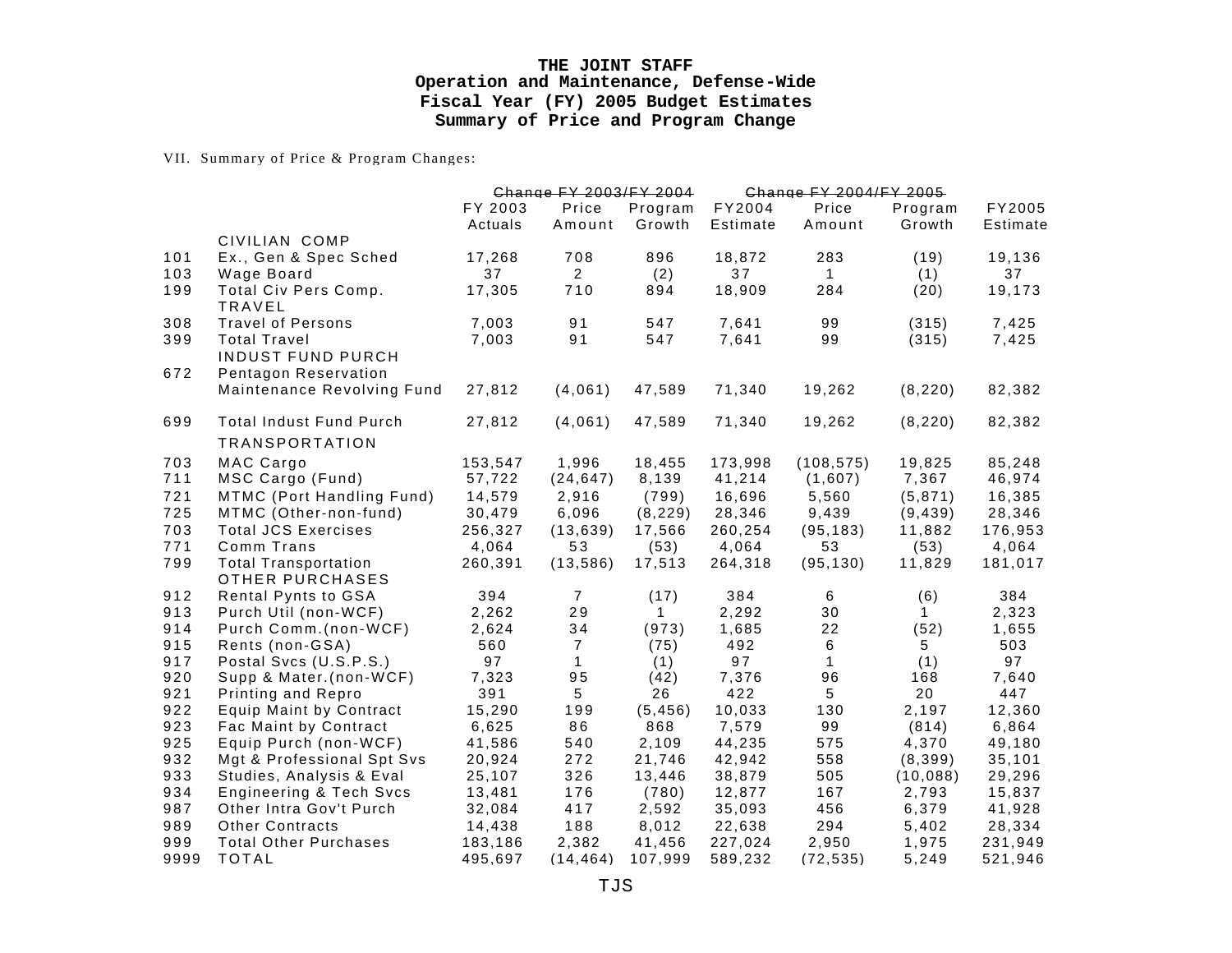#### **I. Narrative Description.**

The Chairman serves as a member of and presides over the Joint Chiefs of Staff. He is the principal military adviser to the President, the National Security Council, and the Secretary of Defense. Additionally, he is responsible for the management and direction of the Joint Staff.

#### **II. Description of Operations Financed.**

a. **Budget Activity – 01/Operating Forces.** Funds the transportation costs of joint exercises under the CJCS Exercise Program. This activity group provides minimum essential joint readiness training and support required to maintain US capability to effectively employ joint combat forces to meet contingencies worldwide. It provides tangible demonstrations of US resolve and joint readiness capability to project a military presence anywhere in the world in support of national interests and commitments to US allies. Joint training with allies provides the necessary interaction to test/evaluate combined systems, lines of communication, and technical agreements. Besides actual exercises to enhance readiness, the training programs of the Combatant Commanders are supported by computer simulation technology managed by the Joint Warfighting Center (JWFC). The Combating Terrorism Readiness Initiatives Fund (CbT RIF), the Combatant Commanders' Initiative Fund (CIF), and the Combatant Commanders' Command and Control Initiative Program (C2IP) support emergent requirements of the combatant commands. This budget activity also includes the Command, Control, Communications, Computers, and Intelligence for the Warrior (C4IFTW) program.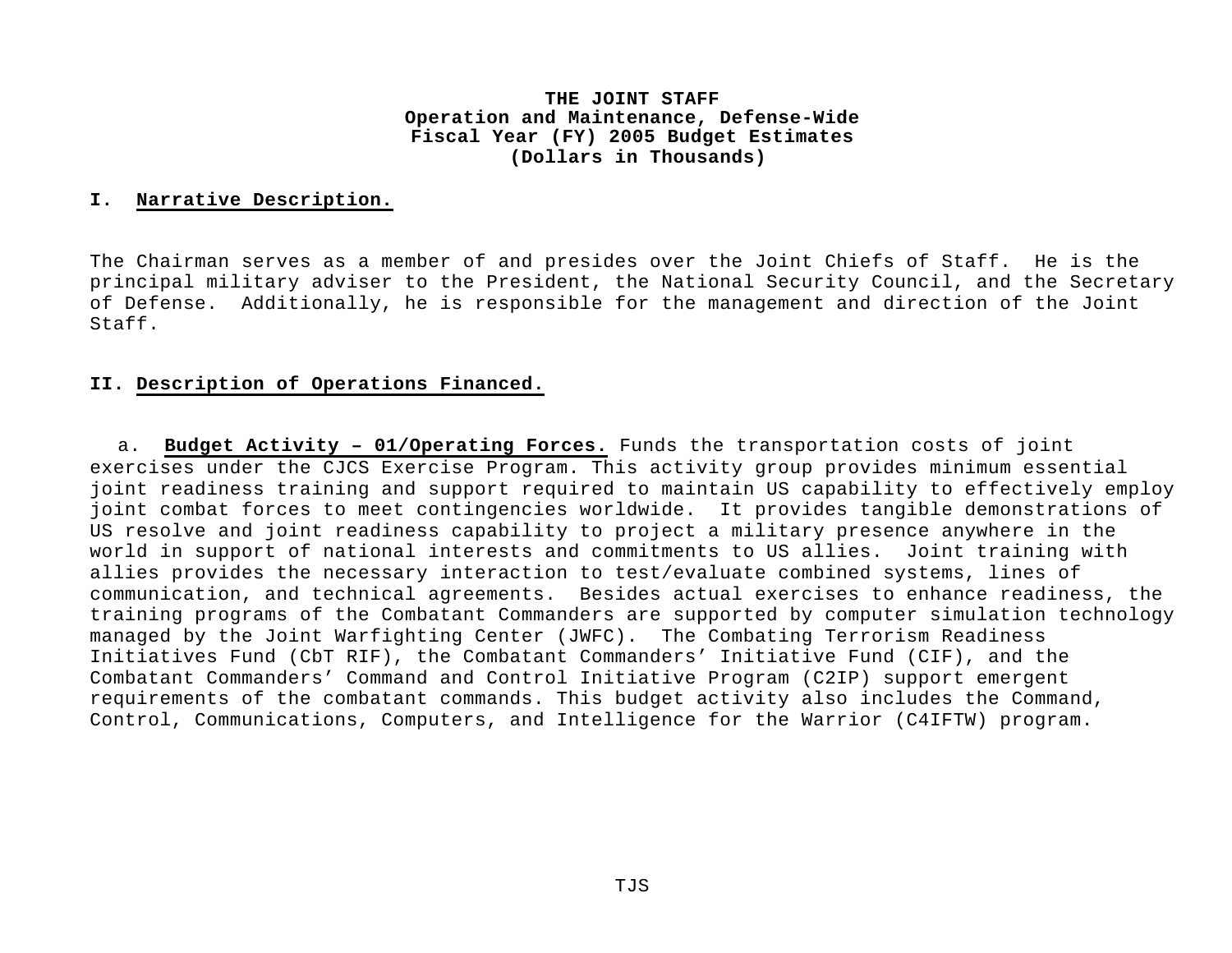b. **Budget Activity - 04/Administrative and Service-wide Activities.** Funds the day-to-day operations of the Joint Staff, including civilian personnel, travel, lease, rents and utilities, communications, office automation, purchased equipment maintenance, printing, contract studies, professional management services, facility maintenance, supplies, equipment, and other services. This budget activity provides the necessary funds to run the Joint Staff. The Joint Staff directly supports the Chairman and other members of the Joint Chiefs of Staff. Joint Staff programs include: Combating Terrorism Directorate, Homeland Security, Planning and Decision Aid System (PDAS), Joint Modeling & Simulation which also includes the Joint Analytical Model Improvement Program (JAMIP), Development of the Joint Warfare System (JWARS), and Pentagon Reservation Maintenance Revolving Fund (PRMRF).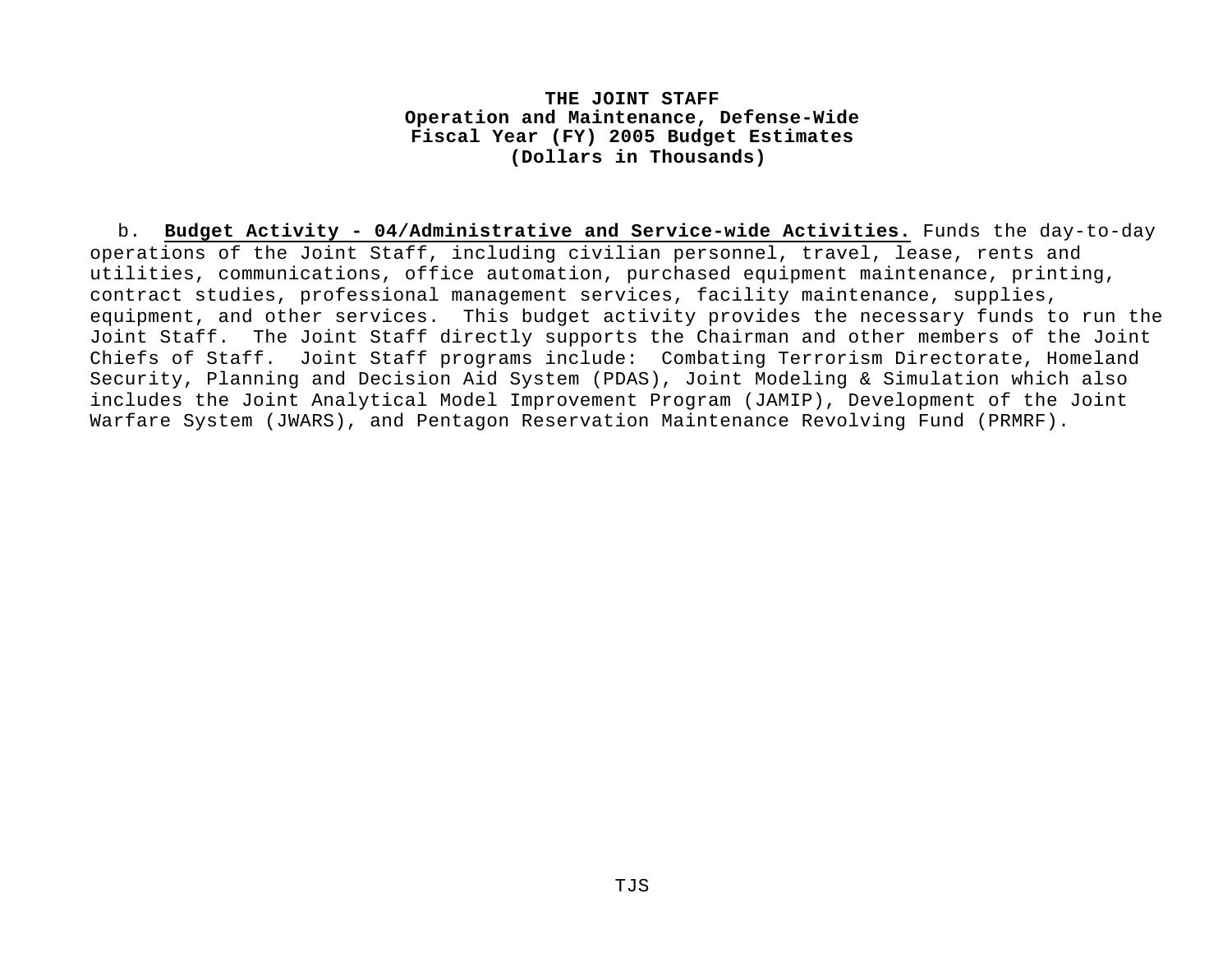# **III. Financial Summary.**

| A. The Joint Staff:                            | FY 2003<br>Actuals | FY 2004<br>FY 2004<br>Budget<br>Request<br>Approp | FY 2004<br>Current<br>Estimate | FY 2005<br>Estimate |
|------------------------------------------------|--------------------|---------------------------------------------------|--------------------------------|---------------------|
| 1. Operating Forces                            |                    | \$310,109 \$420,036 \$415,036 \$343,538           |                                | \$243,062           |
| 2. Administrative & Service-wide<br>Activities | 185,588            | 234,498 230,814                                   | 245,694                        | \$278,884           |
| <b>TOTAL</b>                                   | \$495,697          | \$654,534 \$645,850 \$589,232                     |                                | \$521,946           |

# **B. Reconciliation Summary:**

|                                   | Change          | Change     |
|-----------------------------------|-----------------|------------|
|                                   | FY 2004/FY 2004 | FY 2004/FY |
|                                   |                 | 2005       |
| Baseline Funding                  | \$654,534       | \$589,232  |
| Congressional Adjustments         |                 |            |
| Distributed                       | $-1,500$        |            |
| Undistributed                     |                 |            |
| General Provisions                | $-7,184$        |            |
| Congressional Intent              |                 |            |
| Price Changes                     |                 | $-72, 295$ |
| Functional Transfer/Reprogramming | +946            | $-8,500$   |
| Program Changes                   | $-57,564$       | $+13,509$  |
| Current Estimate                  | \$589,232       | \$521,946  |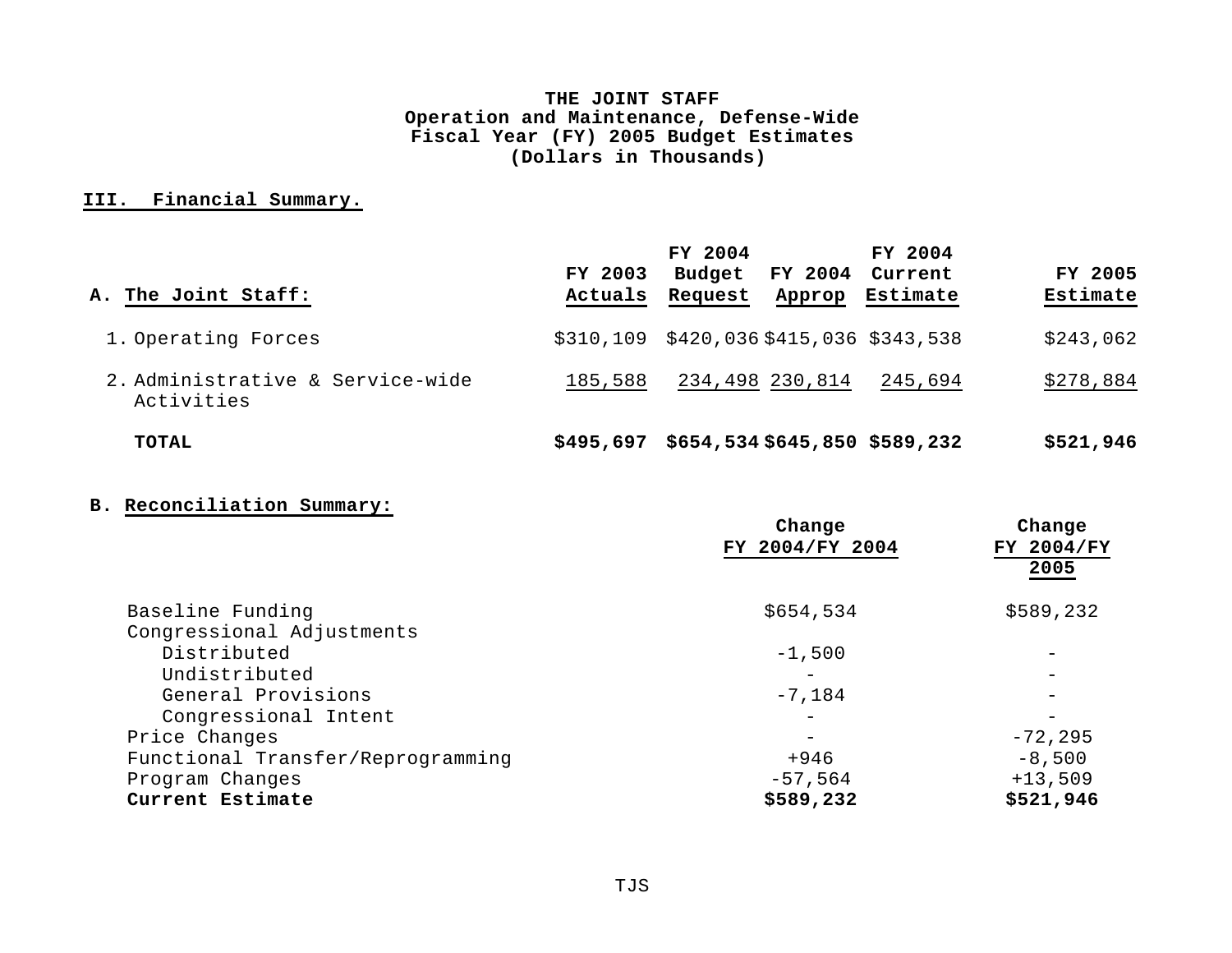| C. Reconciliation of Increases and Decreases:                                                                                                                                                                                                                                                                                                                                                                                                                 | <b>BA-01</b> | $BA-04$ | <b>TOTAL</b>                                                                                                              |
|---------------------------------------------------------------------------------------------------------------------------------------------------------------------------------------------------------------------------------------------------------------------------------------------------------------------------------------------------------------------------------------------------------------------------------------------------------------|--------------|---------|---------------------------------------------------------------------------------------------------------------------------|
| FY 2004 President's Budget Request                                                                                                                                                                                                                                                                                                                                                                                                                            |              |         | \$420,036 \$234,498 \$654,534                                                                                             |
| Congressional Adjustments                                                                                                                                                                                                                                                                                                                                                                                                                                     |              |         |                                                                                                                           |
| a. Distributed Adjustments<br>1) Combating Terrorism Readiness Initiative Fund (CbT RIF)<br>2) National Defense University (NDU) XXI<br>3) NDU Technology Pilot Program<br>b. Undistributed Adjustments<br>1) Section 8044 - Environmental Mitigation of Indian Land<br>2) Section 8094 - Professional Support Services Savings<br>3) Section 8126a - Management Efficiencies Savings<br>c. Adjustments to Meet Congressional Intent<br>d. General Provisions |              |         | $-5,000$ - $-5,000$<br>$-$ +2,500 +2,500<br>$-$ +1,000 +1,000<br>$-402 - 402$<br>$ -3,662$ $-3,662$<br>$ -3,120$ $-3,120$ |
| FY 2004 Appropriated Amount                                                                                                                                                                                                                                                                                                                                                                                                                                   |              |         | \$415,036\$230,814\$645,850                                                                                               |
| 2. Emergency Supplemental<br>a. Emergency Supplemental Funding Carryover<br>FY 2004 Emergency Supplemental Appropriations Act (PL 108-<br>b.<br>106)                                                                                                                                                                                                                                                                                                          |              |         |                                                                                                                           |
| 3. Fact-of-Life Changes<br>a. Functional Transfers                                                                                                                                                                                                                                                                                                                                                                                                            |              |         |                                                                                                                           |
| 1) Joint Directorate of Military Support (JDOMS) Transfer<br>b. Technical Adjustments                                                                                                                                                                                                                                                                                                                                                                         |              | $+946$  | $+946$                                                                                                                    |
| 1) Increases<br>2) Decreases<br>c. Emergent Requirements                                                                                                                                                                                                                                                                                                                                                                                                      |              |         | $-$ +13,934 +13,934<br>$-13,934$ - $-13,934$                                                                              |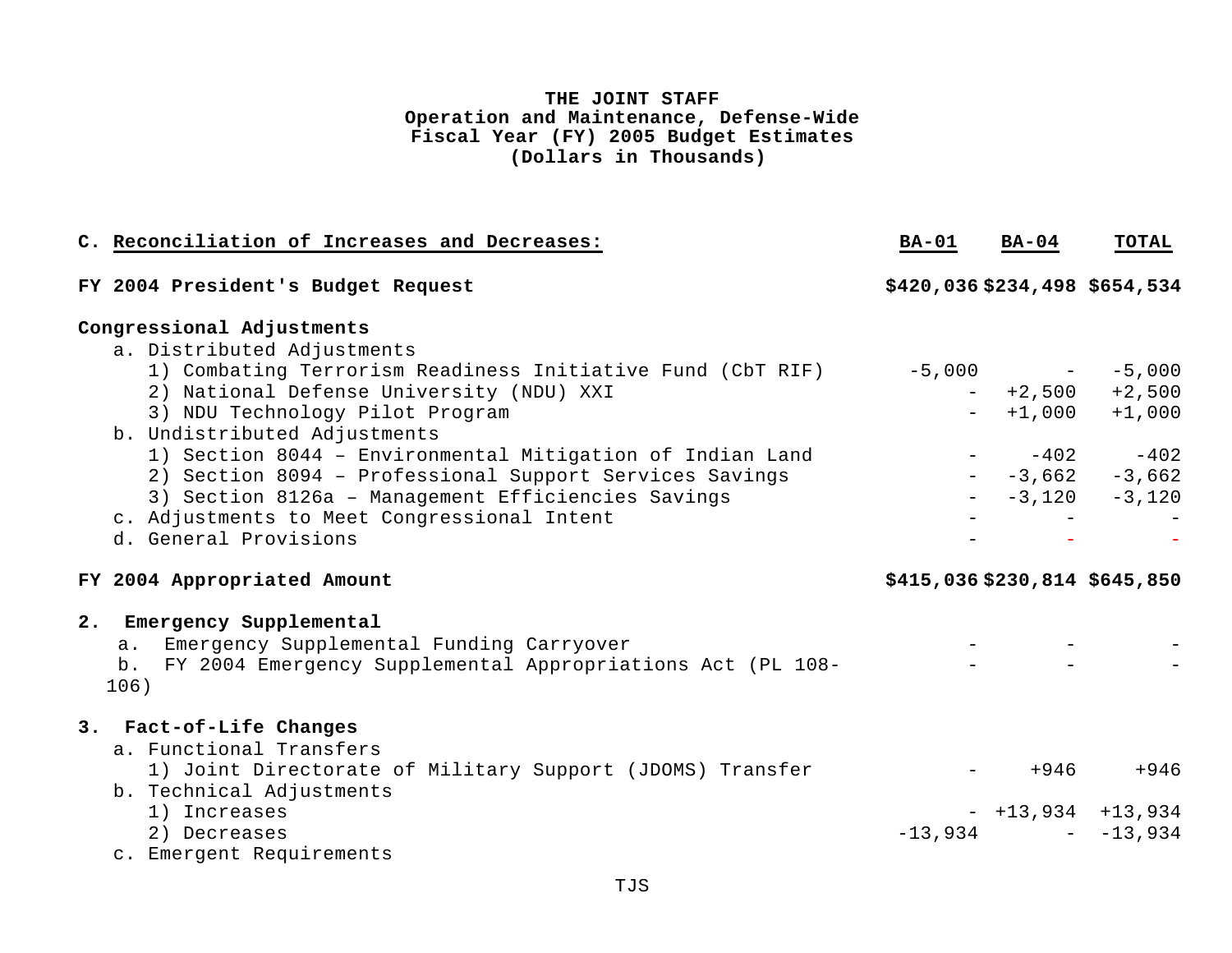| 1) Program Increases                    |                                       |
|-----------------------------------------|---------------------------------------|
| a) One-Time Costs                       |                                       |
|                                         |                                       |
|                                         | <b>BA-04</b><br>TOTAL<br><b>BA-01</b> |
| b) Program Growth                       |                                       |
| 2) Program Reductions                   |                                       |
| a) One-Time Costs                       |                                       |
| 1) Various GWOT Requirements            | $-57,564$ - $-57,564$                 |
| b) Program Decreases                    |                                       |
| 4. Baseline Funding                     | \$343,538 \$245,694 \$589,232         |
|                                         |                                       |
| Reprogramming (Requiring 1415 Actions)  |                                       |
| Increases<br>a <sub>1</sub>             |                                       |
| b. Decreases                            |                                       |
| Revised FY 2004 Estimate                | \$343,538 \$245,694 \$589,232         |
| 5. Less: Emergency Supplemental Funding |                                       |
| Normalized Current Estimate for FY 2004 | \$343,538 \$245,694 \$589,232         |
| 6. Price Change                         | $-94,017$ $+21,722$ $-72,295$         |
| 7. Functional Transfers                 |                                       |
| a. Transfers In                         | $-$ +16,300 +16,300                   |
| 1) Transformational Training (T2)       |                                       |
| b. Transfers Out                        |                                       |
| 1) Transformational Training (T2)       | $-24,800$<br>$-24,800$                |
| 8. Program Increases                    |                                       |
| a. Annualization of New FY 2005 Program |                                       |
|                                         |                                       |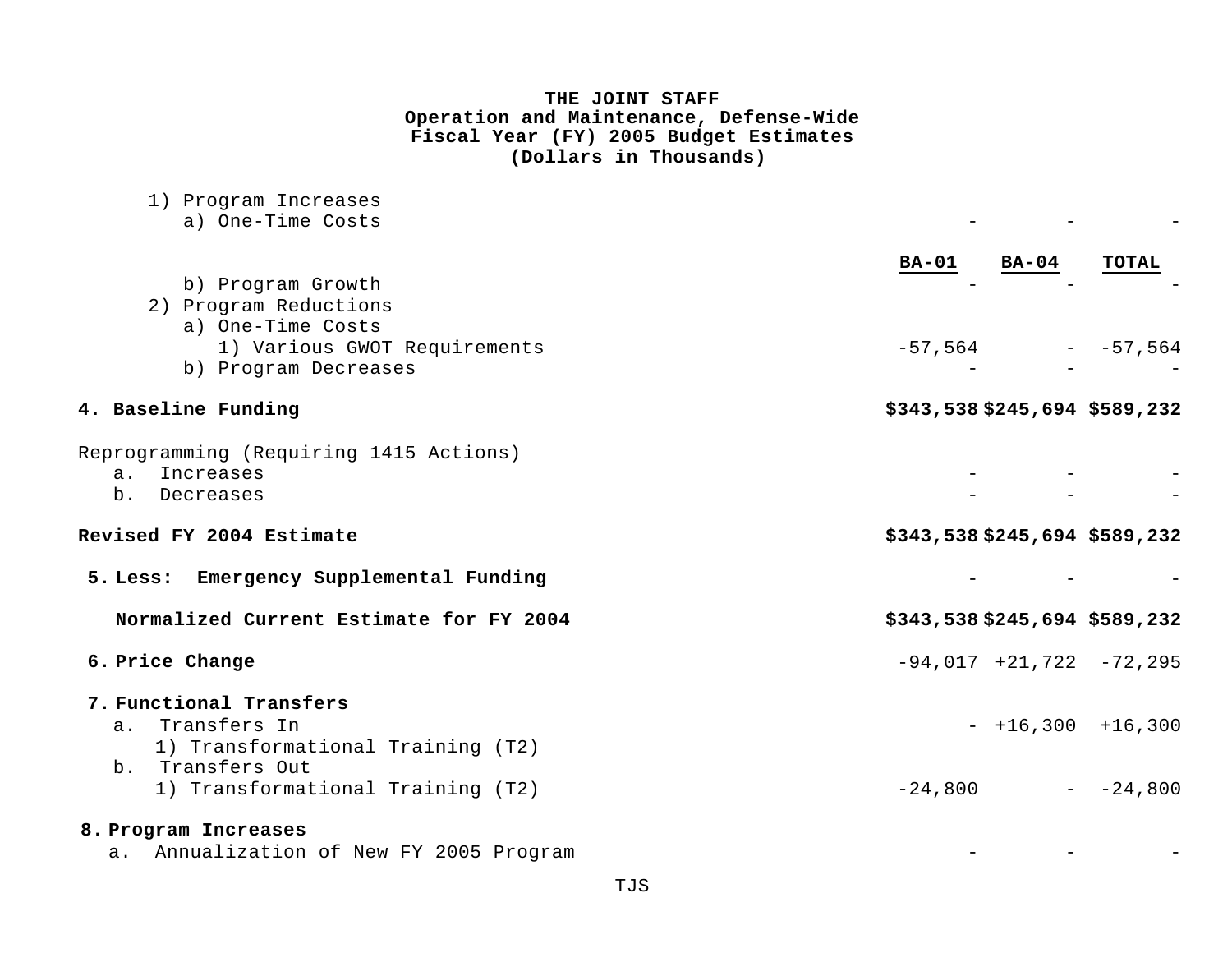|                | b. One-Time FY 2005 Costs                                   |                               |          |                   |
|----------------|-------------------------------------------------------------|-------------------------------|----------|-------------------|
|                | 1) NIGHT FIST Project                                       | $ \,$                         | $+4,000$ | $+4,000$          |
|                | 2) DFAS Chief Financial Officer Audit by DoD(IG)            |                               | $+500$   | $+500$            |
|                |                                                             | $BA-01$                       | $BA-04$  | <b>TOTAL</b>      |
|                | c. Program Growth                                           |                               |          |                   |
|                | 1) Combating Terrorism Readiness Initiatives Fund (CbT RIF) | $+6,865$                      |          | $+6,865$          |
|                | 2) CJCS Exercise Program                                    | $+11,826$                     |          | $-$ +11,826       |
|                | 3) Planning & Decision Aids System (PDAS)                   |                               |          | $-$ +2,732 +2,732 |
|                | 9. Program Decreases                                        |                               |          |                   |
| $a$ .          | Annualization of FY 2005 Program Decreases                  |                               |          |                   |
| b.             | One-Time FY 2005 Costs                                      |                               |          |                   |
| $\mathsf{C}$ . | Program Decreases in FY 2005                                |                               |          |                   |
|                | 1) Combatant Commanders Initiative Fund (CIF)               |                               | $-350$   | $-350$            |
|                | 2) Pentagon Reservation Maintenance Revolving Fund (PRMRF)  |                               | $-8,220$ | $-8,220$          |
|                | 3) Strategic Planning Guidance Studies                      | $\sim$ 100 $\mu$              | $-3,844$ | $-3,844$          |
|                | FY 2005 Budget Request                                      | \$243,062 \$278,884 \$521,946 |          |                   |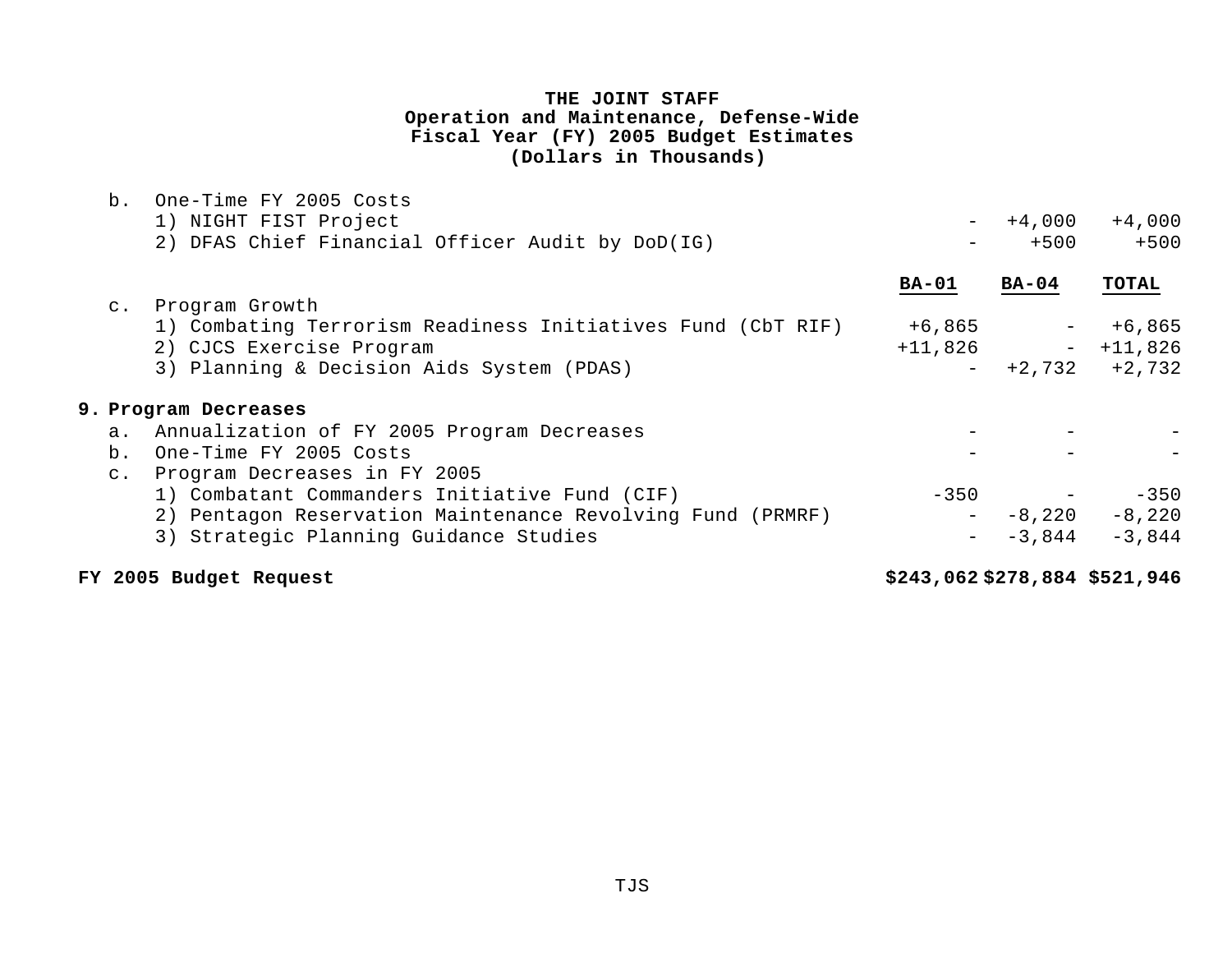VII. Summary of Price & Program Changes:

|            |                                                       |                    | Change FY 2003/FY 2004<br>Change FY 2004/FY 2005 |                   |                    |                       |                   |                    |
|------------|-------------------------------------------------------|--------------------|--------------------------------------------------|-------------------|--------------------|-----------------------|-------------------|--------------------|
|            |                                                       | FY 2003<br>Actuals | Price<br>Amount                                  | Program<br>Growth | FY2004<br>Estimate | Price<br>Amount       | Program<br>Growth | FY2005<br>Estimate |
|            | CIVILIAN COMP                                         |                    |                                                  |                   |                    |                       |                   |                    |
| 101        | Ex., Gen & Spec Sched                                 | 17,268             | 708                                              | 896               | 18,872             | 283                   | (19)              | 19,136             |
| 103        | <b>Wage Board</b>                                     | 37                 | 2                                                | (2)               | 37                 | $\mathbf{1}$          | (1)               | 37                 |
| 199        | Total Civ Pers Comp.                                  | 17,305             | 710                                              | 894               | 18,909             | 284                   | (20)              | 19,173             |
|            | <b>TRAVEL</b>                                         |                    |                                                  |                   |                    |                       |                   |                    |
| 308        | <b>Travel of Persons</b>                              | 7,003              | 91                                               | 547               | 7,641              | 107                   | (323)             | 7,425              |
| 399        | <b>Total Travel</b>                                   | 7,003              | 91                                               | 547               | 7,641              | 107                   | (323)             | 7,425              |
|            | <b>INDUST FUND PURCH</b>                              |                    |                                                  |                   |                    |                       |                   |                    |
| 672        | Pentagon Reservation                                  |                    |                                                  |                   |                    |                       |                   |                    |
|            | Maintenance Revolving Fund                            | 27,812             | (4,061)                                          | 47,589            | 71,340             | 19,262                | (8, 220)          | 82,382             |
|            |                                                       |                    |                                                  |                   |                    |                       |                   |                    |
| 699        | <b>Total Indust Fund Purch</b>                        | 27,812             | (4,061)                                          | 47,589            | 71,340             | 19,262                | (8, 220)          | 82,382             |
|            | <b>TRANSPORTATION</b>                                 |                    |                                                  |                   |                    |                       |                   |                    |
|            |                                                       |                    |                                                  |                   |                    |                       |                   |                    |
| 703<br>711 | MAC Cargo<br>MSC Cargo (Fund)                         | 153,547<br>57,722  | 1,996<br>(24, 647)                               | 18,455<br>8,139   | 173,998<br>41,214  | (108, 575)<br>(1,607) | 19,825<br>7,367   | 85,248<br>46,974   |
|            |                                                       |                    |                                                  |                   |                    |                       |                   |                    |
| 721        | MTMC (Port Handling Fund)                             | 14,579             | 2,916                                            | (799)             | 16,696             | 5,560                 | (5, 871)          | 16,385             |
| 725        | MTMC (Other-non-fund)                                 | 30,479             | 6,096                                            | (8, 229)          | 28,346             | 9,439                 | (9, 439)          | 28,346             |
| 703        | <b>Total JCS Exercises</b>                            | 256,327            | (13, 639)                                        | 17,566            | 260,254            | (95, 183)             | 11,882            | 176,953            |
| 771        | Comm Trans                                            | 4,064              | 53                                               | (53)              | 4,064              | 57                    | (57)              | 4,064              |
| 799        | <b>Total Transportation</b><br><b>OTHER PURCHASES</b> | 260,391            | (13,586)                                         | 17,513            | 264,318            | (95, 126)             | 11,825            | 181,017            |
| 912        | <b>Rental Pynts to GSA</b>                            | 394                | 7                                                | (17)              | 384                | 6                     | (6)               | 384                |
| 913        | Purch Util (non-WCF)                                  | 2,262              | 29                                               | $\mathbf 1$       | 2,292              | 32                    | (1)               | 2,323              |
| 914        | Purch Comm.(non-WCF)                                  | 2,624              | 34                                               | (973)             | 1,685              | 24                    | (54)              | 1,655              |
| 915        | Rents (non-GSA)                                       | 560                | $\overline{7}$                                   | (75)              | 492                | $\overline{7}$        | 4                 | 503                |
| 917        | Postal Svcs (U.S.P.S.)                                | 97                 | $\mathbf{1}$                                     | (1)               | 97                 | $\mathbf{1}$          | (1)               | 97                 |
| 920        | Supp & Mater.(non-WCF)                                | 7,323              | 95                                               | (42)              | 7,376              | 103                   | 161               | 7,640              |
| 921        | Printing and Repro                                    | 391                | 5                                                | 26                | 422                | 6                     | 19                | 447                |
| 922        | <b>Equip Maint by Contract</b>                        | 15,290             | 199                                              | (5, 456)          | 10,033             | 140                   | 2,187             | 12,360             |
| 923        | Fac Maint by Contract                                 | 6,625              | 86                                               | 868               | 7,579              | 106                   | (821)             | 6,864              |
| 925        | Equip Purch (non-WCF)                                 | 41,586             | 540                                              | 2,109             | 44,235             | 620                   | 4,325             | 49,180             |
| 932        | Mgt & Professional Spt Svs                            | 20,924             | 272                                              | 21,746            | 42,942             | 601                   | (8, 442)          | 35,101             |
| 933        | Studies, Analysis & Eval                              | 25,107             | 326                                              | 13,446            | 38,879             | 544                   | (10, 127)         | 29,296             |
| 934        | <b>Engineering &amp; Tech Svcs</b>                    | 13,481             | 176                                              | (780)             | 12,877             | 180                   | 2,780             | 15,837             |
| 987        | Other Intra Gov't Purch                               | 32,084             | 417                                              | 2,592             | 35,093             | 491                   | 6,344             | 41,928             |
| 989        | <b>Other Contracts</b>                                | 14,438             | 188                                              | 8,012             | 22,638             | 317                   | 5,379             | 28,334             |
| 999        | <b>Total Other Purchases</b>                          | 183,186            | 2,382                                            | 41,456            | 227,024            | 3,178                 | 1,747             | 231,949            |
| 9999       | <b>TOTAL</b>                                          | 495,697            | (14, 464)                                        | 107,999           | 589,232            | (72, 295)             | 5,009             | 521,946            |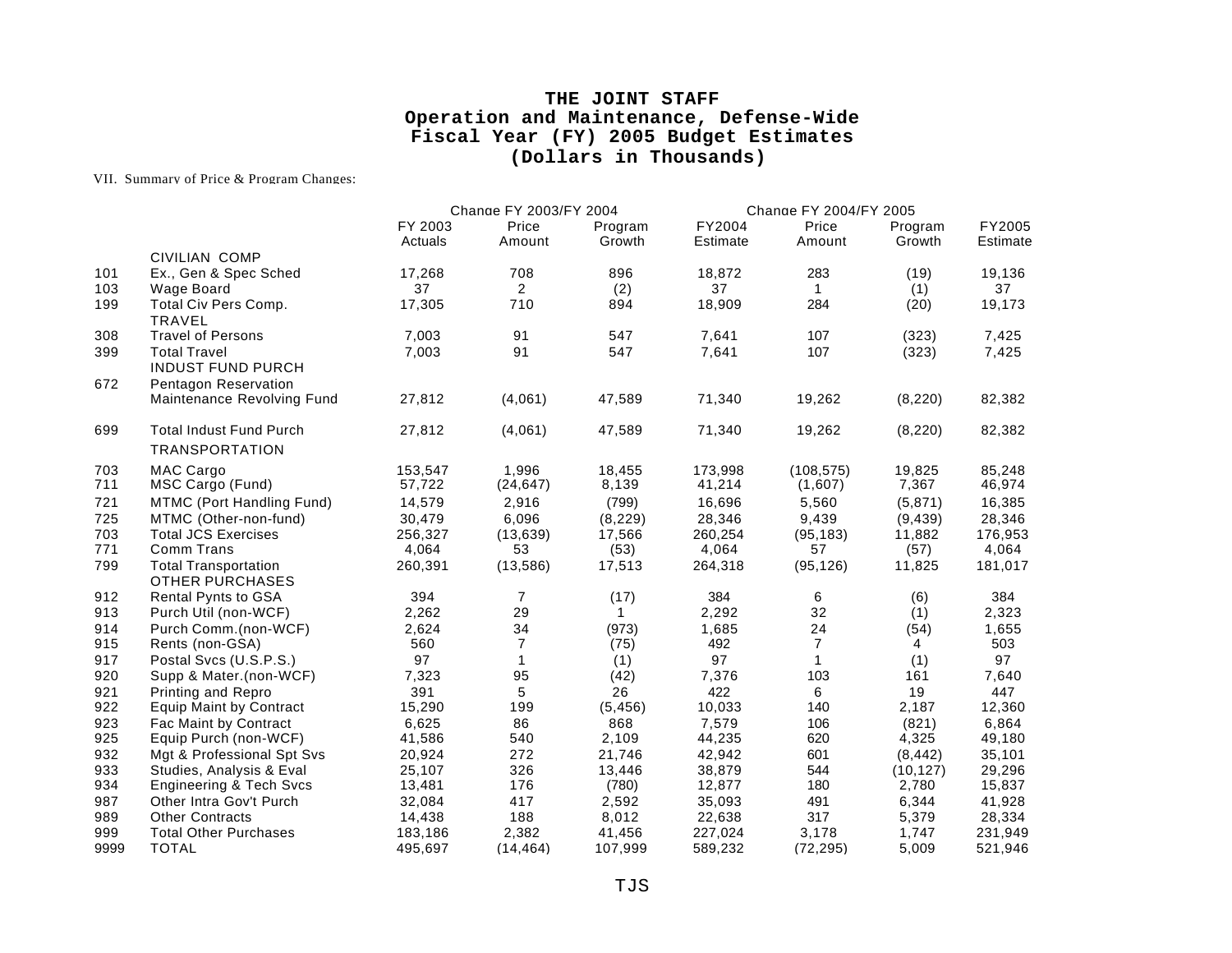#### **I. Description of Operations Financed.**

This activity group provides minimum essential joint readiness training and support required to maintain US capability to effectively employ joint combat forces to meet contingencies worldwide. It provides tangible demonstrations of US resolve and joint readiness capability to project a military presence anywhere in the world, in support of national interests and commitments to US allies. Joint training with allies to provide the necessary interaction to test and evaluate combined systems, lines of communication, and technical agreements. The Chairman of the Joint Chiefs of Staff (CJCS) Exercise Program is the Chairman's primary means for providing joint and multinational training in support of Combatant Command warfighting capabilities. Emergent requirements of the Combatant Commands are supported by the Combating Terrorism Readiness Initiatives Fund (CbT RIF), the Combatant Commanders (formerly CINCs) Initiative Fund (CIF), and the Combatant Commanders' Command and Control Initiative Program (C2IP). This budget activity also includes the Command, Control, Communications, Computers, and Intelligence for the Warrior (C4IFTW) program.

#### **II. Force Structure Summary.**

a. The **CJCS Exercise Program** is the Chairman's principal vehicle for achieving joint and multinational training. The Joint Staff's exercise budget funds only the transportation of personnel and equipment to these worldwide exercises. The program provides Combatant Commanders with their primary means to train battle staffs and forces in joint and combined operations, to evaluate war plans, and to execute their engagement strategies. It provides an opportunity to stress strategic transportation and C4I systems and evaluate their readiness and supportability across the full range of military operations. This critical program also provides a vehicle for the Department of Defense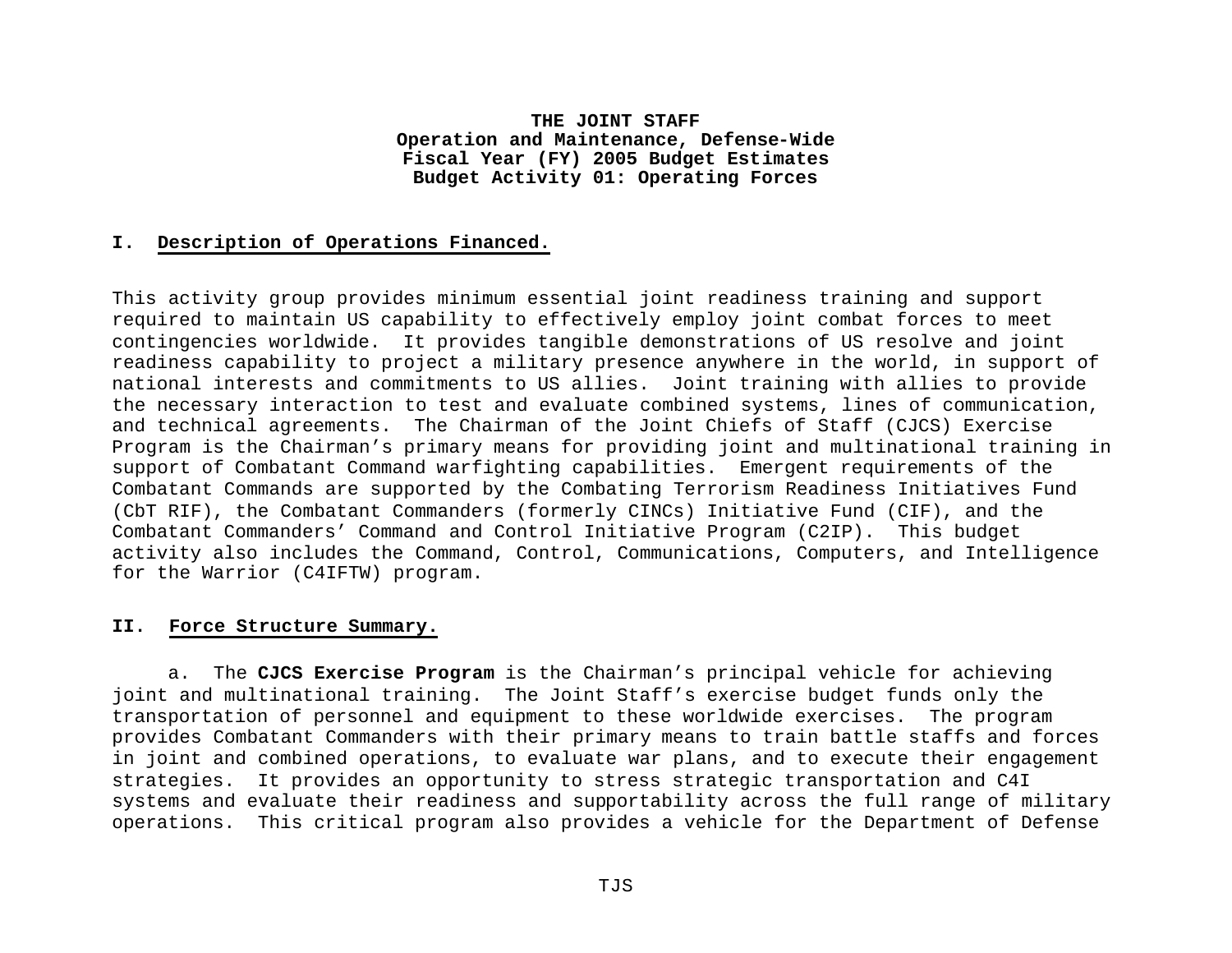to assess the military's ability to satisfy joint national security requirements and to enhance and evaluate interoperability between the Services, as well as exercise critical Service-unique deployment and redeployment skills.

b. The **Combating Terrorism Readiness Initiatives Fund (CbT RIF)** provides a flexible response to meet Combatant Commanders' worldwide emergency or unforeseen Antiterrorism/Force Protection (AT/FP) requirements that, in the view of the Combatant Commander, require immediate attention. The program was established in FY 1996 and first funded in FY 1997. The primary focus of the fund is on improvements in physical security equipment and sites. All CbT RIF expenditures for the Future Years Defense Program (FYDP) are programmed under physical security equipment, and actual requirements are not known until the execution year.

c. Other Combatant Command support includes:

(1) **The Combatant Commanders Initiative Fund (CIF)** supports unforeseen contingency requirements critical to Combatant Commanders' joint warfighting readiness and national security interests. The strongest candidates for approval are initiatives that support Combatant Commanders' activities and functions, enhance interoperability, and yield high benefit at a low-cost. Initiatives are submitted in support of one of the following authorized activities: exercises and force training, contingencies, selected operations, humanitarian and civil assistance, military education and training of foreign personnel, and personal expenses in support of bilateral or regional cooperation programs.

 (2) **The Combatant Commander Command and Control Initiative Program (C2IP)** provides the Combatant Commanders the capability to implement timely, low-cost, near-term improvements to their command and control systems. These funds are used to adapt and evolve existing command and control systems to meet unique requirements that arise due to unforeseen situations.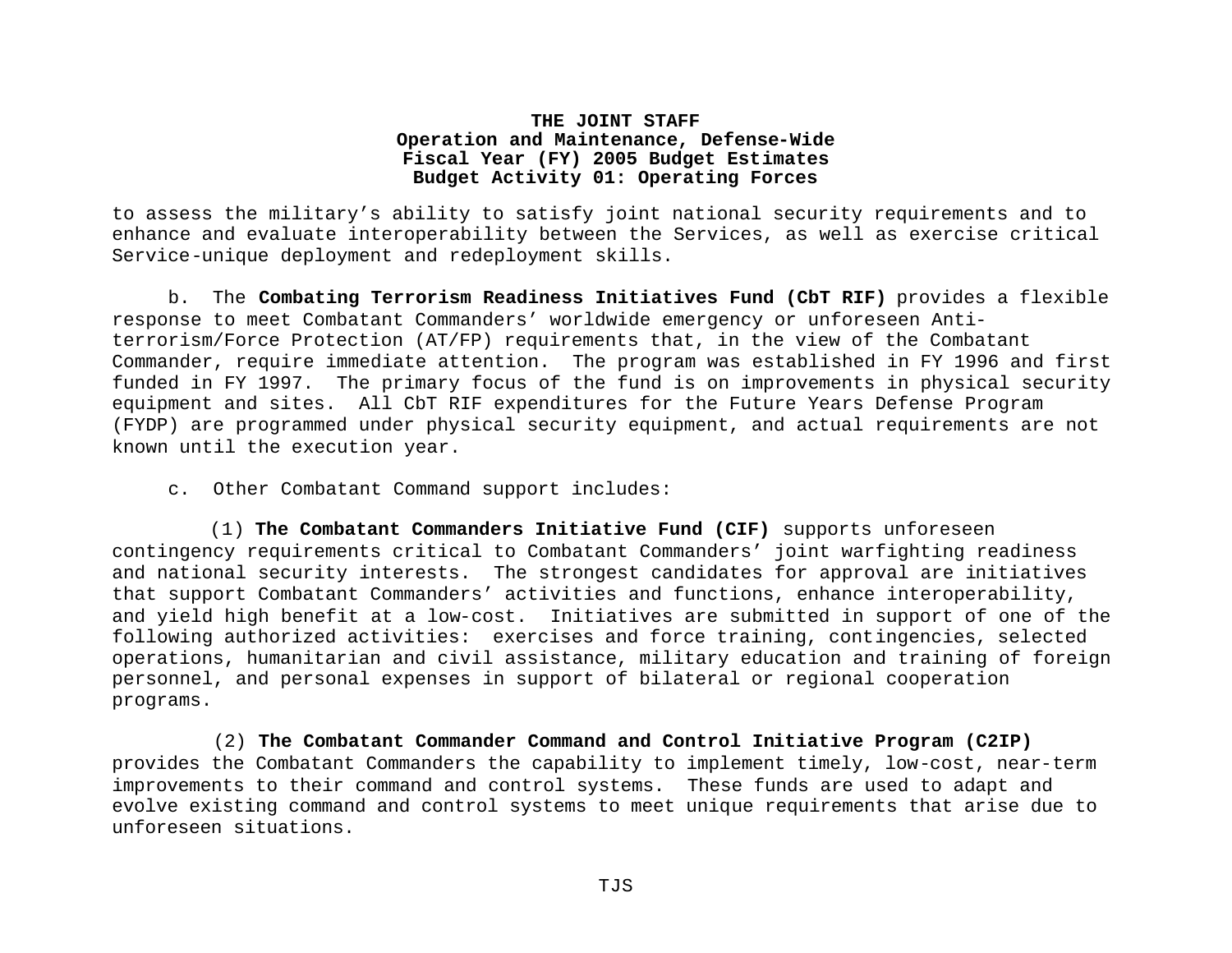(3) **Joint Warrior Interoperability Demonstrations (JWID**), a component of the C4IFTW program, are joint/coalition demonstrations of existing commercial off-the-shelf (COTS), new, and evolving technologies that, through Joint Staff screening, can satisfy warfighting requirements. JWIDs are the only opportunities where these technologies can be inserted into a joint/coalition Command, Control, Communications, Computing Intelligence, Surveillance, and Reconnaissance (C4ISR) network and stressed under the scrutiny of warfighters, without impacting training or real world missions. JWIDs enable warfighting Combatant Commanders to review and use technologies immediately, rather than go through costly and time-consuming, full-scale development efforts.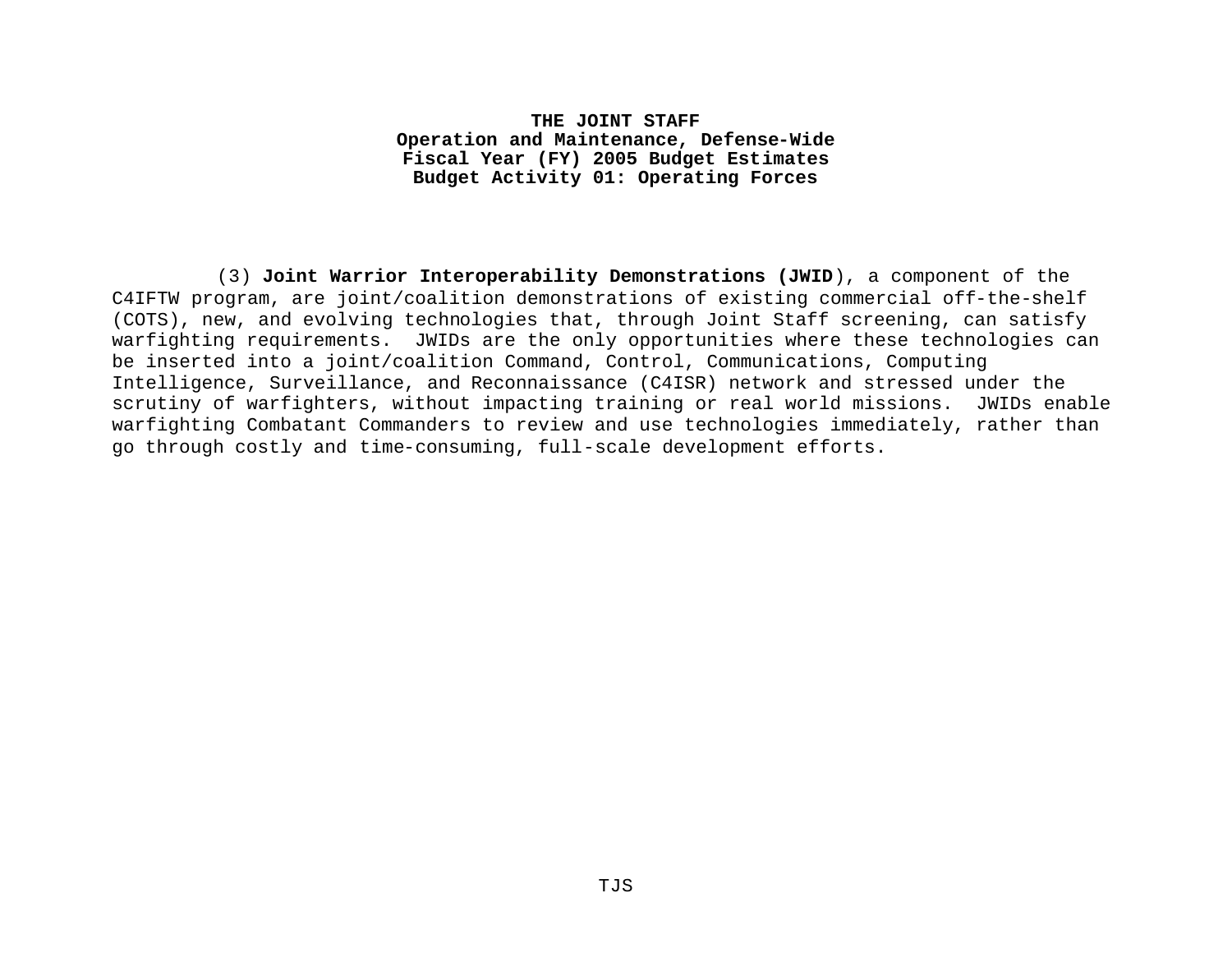# **(Dollars in Thousands)**

# **III. Financial Summary (\$000).**

|                                                                | FY 2004             |                     |                     |                     |                     |
|----------------------------------------------------------------|---------------------|---------------------|---------------------|---------------------|---------------------|
|                                                                | FY 2003             | <b>Budget</b>       |                     | Current             | FY 2005             |
| A. Operating Forces.                                           | Actuals             | Request             | Approp              | Estimate            | Estimate            |
| 1. Combating Terrorism Readiness<br>Initiatives Fund (CbT RIF) | 27,052              | 36,703              | 31,703              | 31,703              | 39,383              |
| 2. CJCS Exercise Program                                       | 231,711             | 331,753             | 331,753             | 260,254             | 176,953             |
| 3. Transformational Training (T2)                              | 0                   | 24,800              | 24,800              | 24,800              | $\Omega$            |
| 4. Other Combatant Commander Support<br><b>TOTAL</b>           | 51,346<br>\$310,109 | 26,781<br>\$420,036 | 26,781<br>\$415,036 | 26,781<br>\$343,538 | 26,726<br>\$243,062 |

#### **B. Reconciliation Summary.**

|                                     | Change          | Change          |  |  |
|-------------------------------------|-----------------|-----------------|--|--|
|                                     | FY 2004/FY 2004 | FY 2004/FY 2005 |  |  |
| Baseline Funding                    | \$420,036       | \$343,538       |  |  |
| Congressional Adjustments:          |                 |                 |  |  |
| Distributed                         | $-5,000$        |                 |  |  |
| Undistributed                       | —               |                 |  |  |
| General Provisions                  |                 |                 |  |  |
| Earmarks                            |                 |                 |  |  |
| Fact of Life Changes                | $-57,564$       |                 |  |  |
| Technical Adjustments               | $-13,934$       |                 |  |  |
| Price Change                        |                 | $-94,017$       |  |  |
| Functional Transfers/Reprogrammings |                 | $-24,800$       |  |  |
| Program Change                      |                 | $+18,341$       |  |  |
| Current Estimate                    | \$343,538       | \$243,062       |  |  |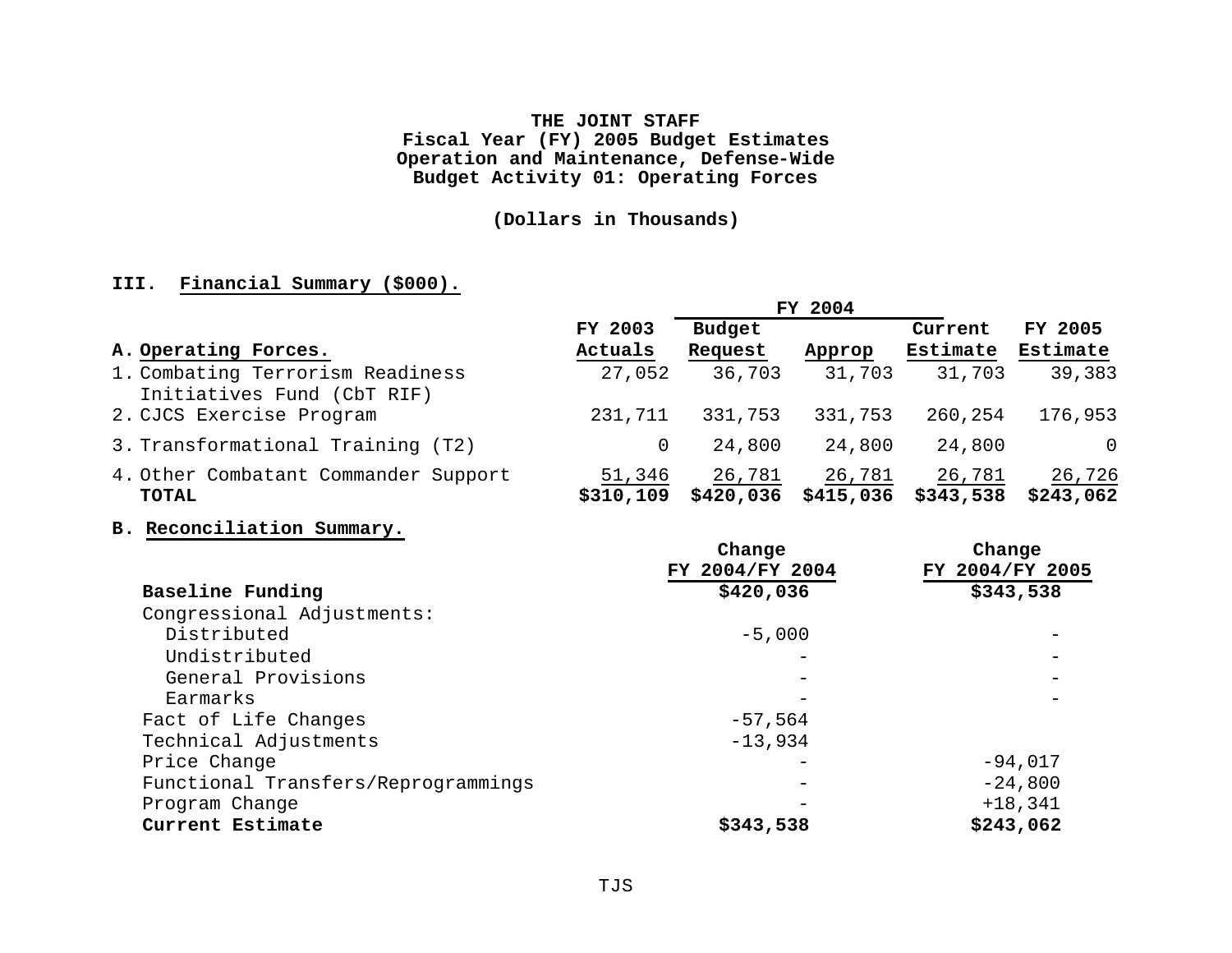# **(Dollars in Thousands)**

|    | C. Reconciliation of Increases and Decreases.                     |           |
|----|-------------------------------------------------------------------|-----------|
|    | FY 2004 President's Budget Request                                | \$420,036 |
| 1. | Congressional Adjustments                                         |           |
|    | a. Distributed Adjustments                                        |           |
|    | 1) Combating Terrorism Readiness Initiative Fund (CbT RIF)        | $-5,000$  |
|    | b. Undistributed Adjustments                                      |           |
|    | c. Adjustments to Meet Congressional Intent                       |           |
|    | d. General Provisions                                             |           |
|    | FY 2004 Appropriated Amount                                       | \$415,036 |
| 2. | Emergency Supplemental                                            |           |
|    | a. Emergency Supplemental Funding Carryover                       |           |
|    | b. FY 2004 Emergency Supplemental Appropriations Act (PL 108-106) |           |
| 3. | Fact-of-Life Changes                                              |           |
|    | a. Functional Transfers                                           |           |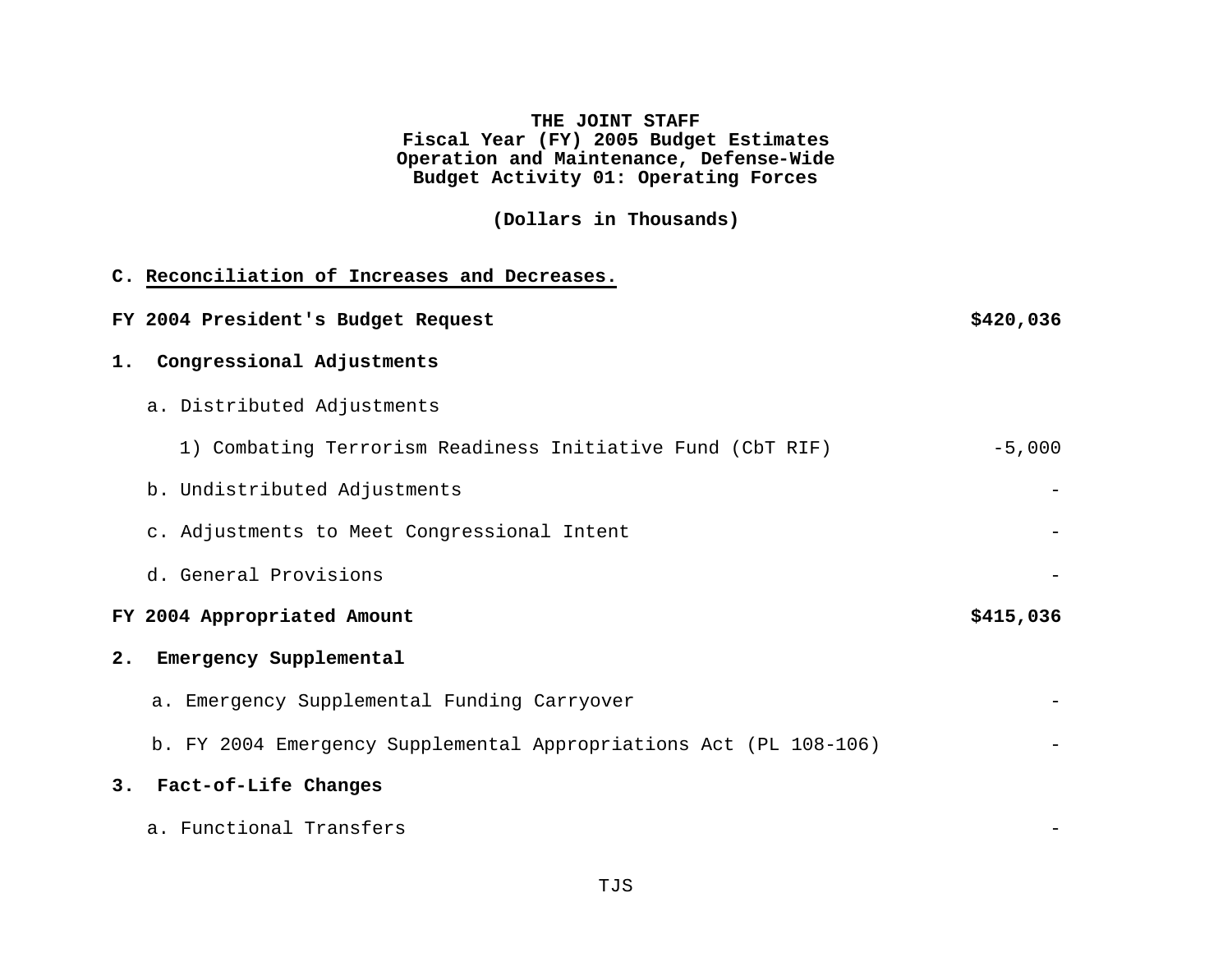**(Dollars in Thousands)** 

| Reconciliation of Increases and Decreases (continued). |  |
|--------------------------------------------------------|--|
|--------------------------------------------------------|--|

| b. Technical Adjustments                                                                                                                                                                                                                                                                             |           |
|------------------------------------------------------------------------------------------------------------------------------------------------------------------------------------------------------------------------------------------------------------------------------------------------------|-----------|
| 1) Increases                                                                                                                                                                                                                                                                                         |           |
| 2) Decreases                                                                                                                                                                                                                                                                                         | $-13,934$ |
| c. Emergent Requirements                                                                                                                                                                                                                                                                             |           |
| 1) Program Increases                                                                                                                                                                                                                                                                                 |           |
| a) One-Time Costs                                                                                                                                                                                                                                                                                    |           |
| b) Program Growth                                                                                                                                                                                                                                                                                    |           |
| 2) Program Reductions                                                                                                                                                                                                                                                                                |           |
| a) One-Time Costs                                                                                                                                                                                                                                                                                    |           |
| Various GWOT Requirements.<br>Due to continuing requirements for Global War on Terrorism (GWOT)<br>force deployment in FY 2004, the Department reduced the planned<br>Chairman, Joint Chiefs of Staff (CJCS) Exercise Program. These<br>resources were realigned to fund other emergent fact-of-life | $-57,564$ |

**b**) Program Decreases

requirements within the Operation and Maintenance, Defense-Wide appropriation (\$25.5M) and for the Combatant Commands (\$32.1M).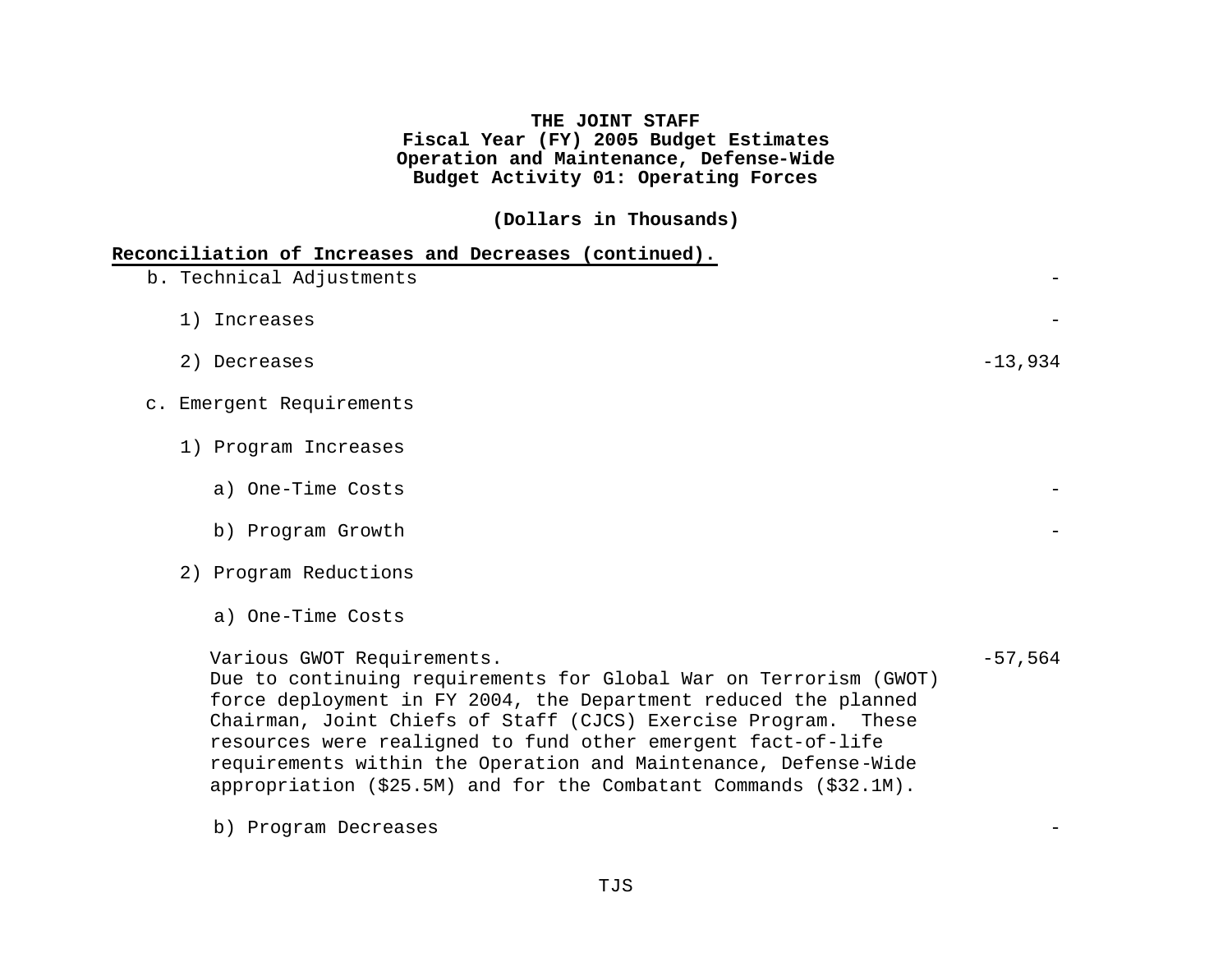**(Dollars in Thousands)** 

| Baseline Funding                                                                                                                                                                                                   | \$343,538 |
|--------------------------------------------------------------------------------------------------------------------------------------------------------------------------------------------------------------------|-----------|
| Reprogramming (Requiring 1415 Actions)                                                                                                                                                                             |           |
| a. Increases                                                                                                                                                                                                       |           |
| b. Decreases                                                                                                                                                                                                       |           |
| Revised FY 2004 Estimate                                                                                                                                                                                           | \$343,538 |
| 5. Less: Emergency Supplemental Funding                                                                                                                                                                            |           |
| Normalized Current Estimate for FY 2004                                                                                                                                                                            | \$343,538 |
| 6. Price Change                                                                                                                                                                                                    | $-94,017$ |
| 7. Functional Transfers                                                                                                                                                                                            |           |
| a. Transfers In                                                                                                                                                                                                    |           |
| b. Transfers Out                                                                                                                                                                                                   |           |
| Transformational Training (T2).<br>In FY 2004, T2 was funded within Budget Activity (BA)-01 of the<br>Operation & Maintenance, Defense-wide appropriation, but will be funded<br>within BA-04 starting in FY 2005. | $-24,800$ |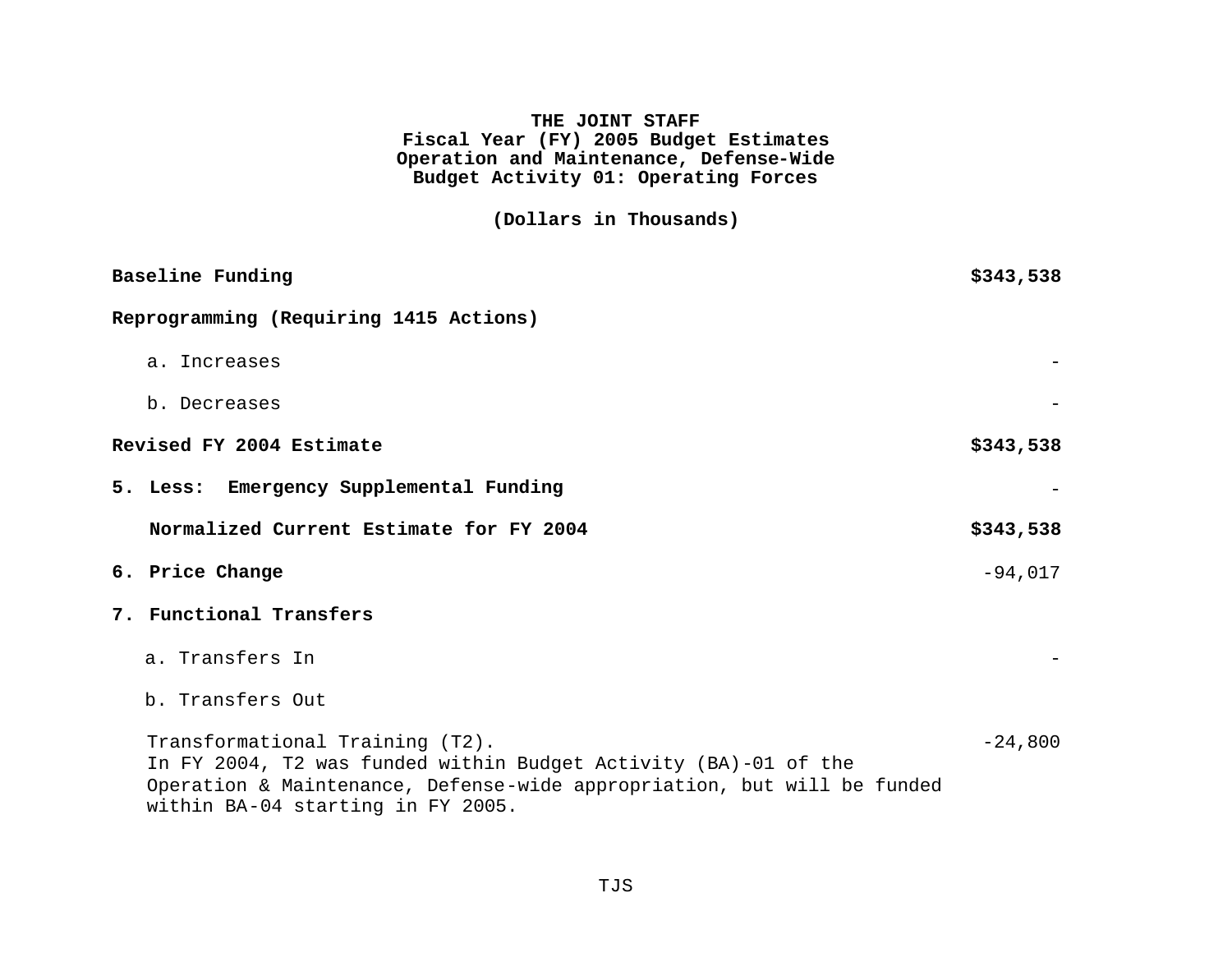**(Dollars in Thousands)** 

#### **8. Program Increases**

- a. Annualization of New FY 2005 Program
- b. One-Time  $FY$  2005 Costs

#### c. Program Growth

1)Combating Terrorism Readiness Initiatives Fund (CbT RIF). +6,865 CbT RIF increase is necessary to support increased requirements in support of the Global War on Terrorism. Increase reflects the Department's emphasis to enhance efforts to respond to and protect against acts, or threatened acts, of terrorism against the US. Specifically, funds will mitigate current known threats and vulnerabilities to US personnel, and provide resources to respond to emergent and unforeseen threats that may arise.

#### 2) CJCS Exercise Program. +11,826

Increase is not truly program growth –- it represents only a small fraction necessary towards restoring the programs required baseline. Program was reduced in FY 2004 to fund continuing requirements supporting Global War on Terrorism (GWOT) force deployment. Resources were realigned to fund other emergent fact-of-life requirements within the Operation and Maintenance, Defense-Wide appropriation and for the Combatant Commands.

#### **9. Program Decreases**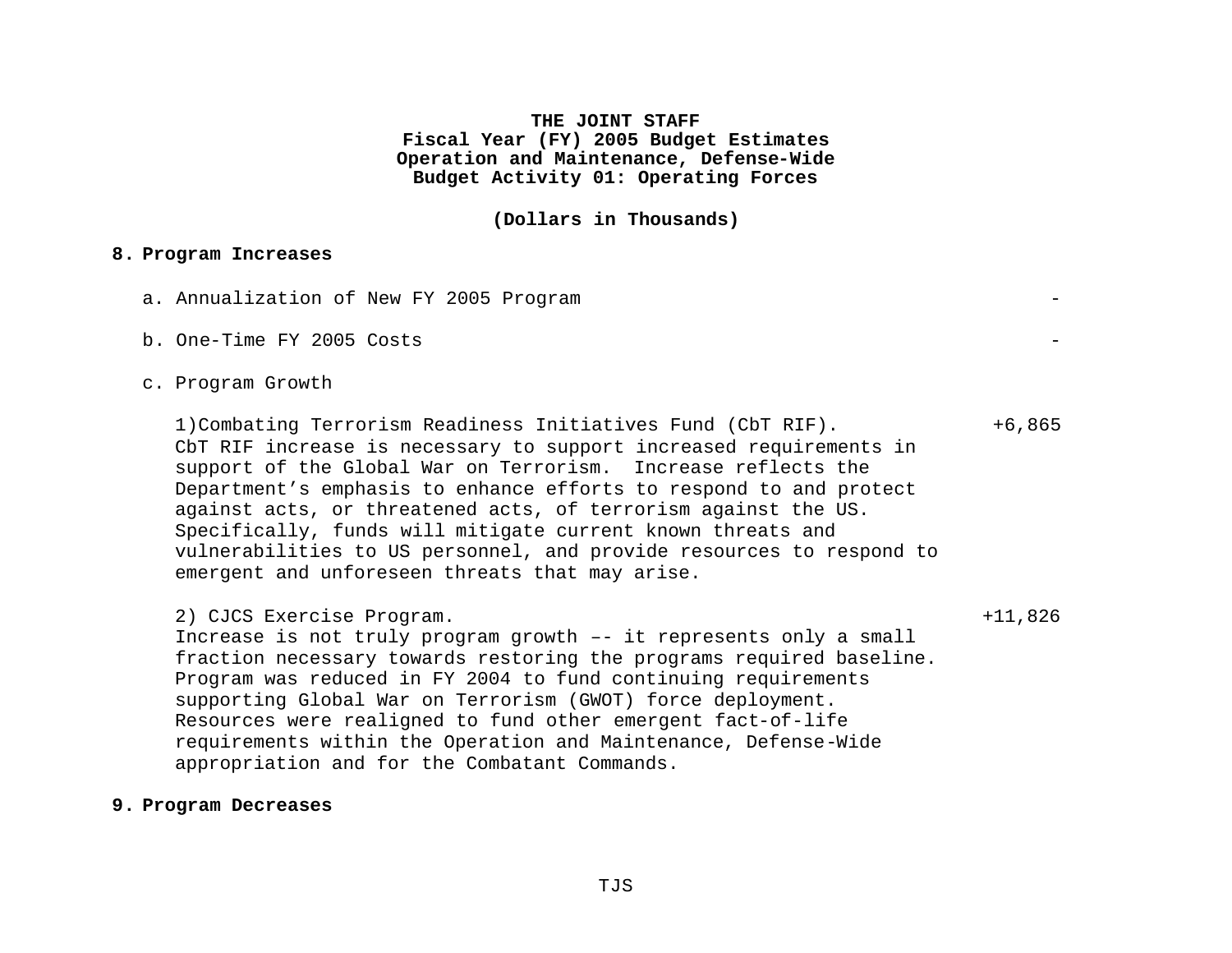# **(Dollars in Thousands)**

| a. Annualization of FY 2005 Program Decreases                                                                                                                                                                                                            |        |
|----------------------------------------------------------------------------------------------------------------------------------------------------------------------------------------------------------------------------------------------------------|--------|
| b. One-Time FY 2005 Costs                                                                                                                                                                                                                                |        |
| c. Program Decreases in FY 2005                                                                                                                                                                                                                          |        |
| Combatant Commanders Initiative Fund (CIF).<br>CIF is programmed/budgeted at a static \$25M per year based on<br>anticipated cap in Congressionaly authority; decrease represents<br>fact-of-life adjustments relative to current inflation assumptions. | $-350$ |

# **FY 2005 Budget Request \$243,062**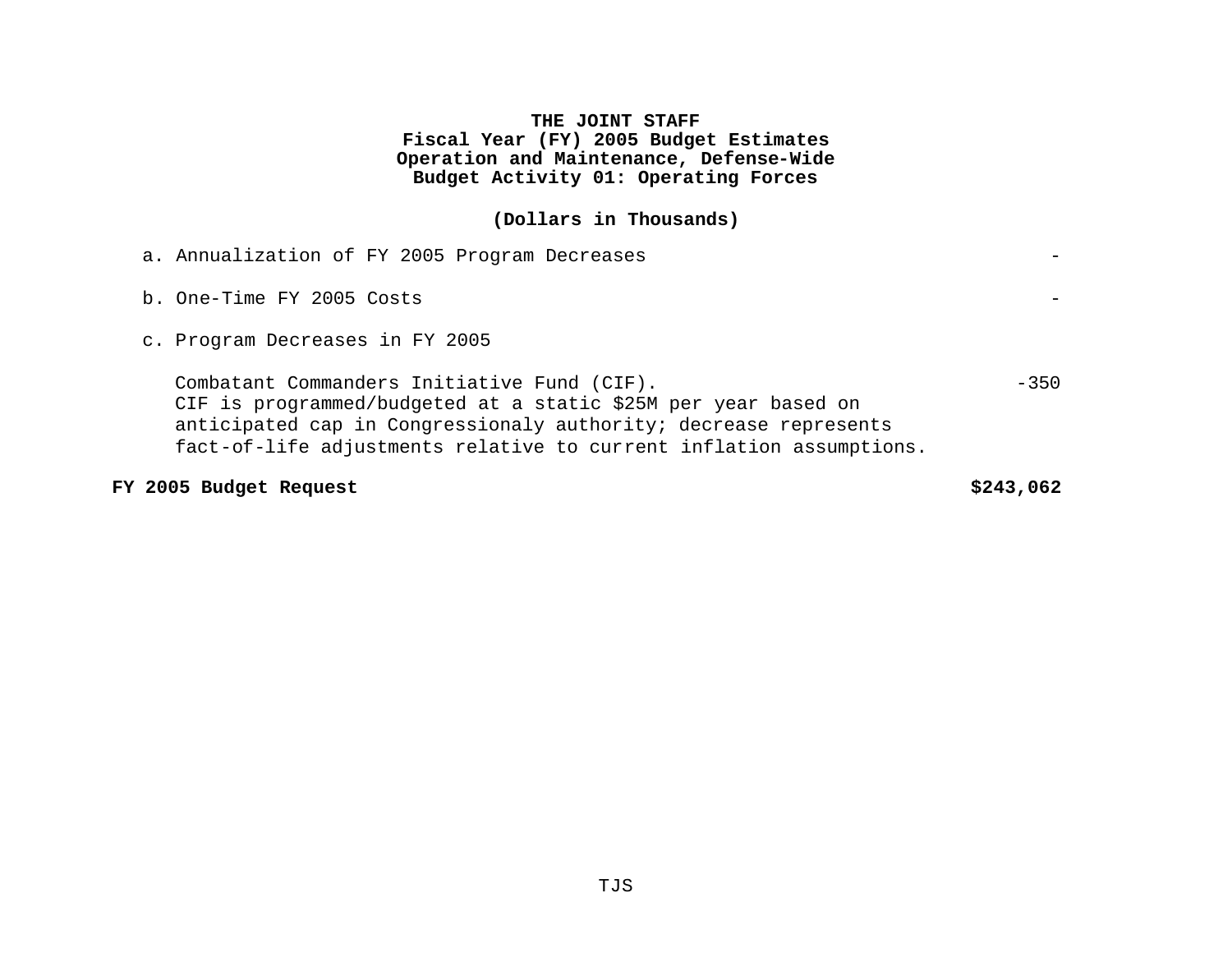#### **IV. Performance Criteria and Evaluation Summary.**

a. **Combating Terrorism Readiness Initiatives Fund (CbT RIF) Program** provides a flexible response to meet Combatant Commanders' worldwide emergency or unforeseen security requirements. The primary focus of the fund is on improvements in physical security equipment and sites. The Combatant Commands submitted 535 CbT RIF requests valued at \$190M in FY 2003; the CbT RIF funded 182 projects. In the first quarter of FY 2004, 271 requests valued over \$47M were submitted. One more FY 2004 submission/approval process will occur in the second quarter of FY 2004, and emergency requests may be submitted at any time. Examples of requirements satisfied in the FY 2003 CbT RIF program funding include: USCENTCOM's mass notification systems, explosives detectors, x-ray inspection system, barriers, flightline Closed Circuit Television (CCTV), and intrusion detection systems; USEUCOM's first responder protective equipment, security site improvements, and perimeter fence; USJFCOM's entry control, thermal imagers, barriers, and site security improvements; USPACOM's explosive ordnance disposal equipment, crash beam barrier, CCTV, access control system, road spike system, mass alerting system, and entry control (electronic gates); USSOUTHCOM's light armored vehicles; USNORTHCOM's CCTV system, secure communications, site security improvement, and fragmentation retention film; USSOCOM's building blast protection, perimeter fence, access gate, barriers, CCTV and intrusion detection system; USSTRATCOM's thermal imagers, CCTV, chemical detectors, barriers, glass fragmentation film, readiness response equipment, x-ray mail scanner, and water monitoring system; USTRANSCOM's perimeter fence, barriers, explosives detection, NBC response equipment, and intrusion detection system; USFK's portable vehicle barriers, perimeter sensors, lighting, CCTV, access control system, and tactical automated security system.

b. **The Combatant Commanders Initiative Fund (CIF)** supports critical, emergent Combatant Commander contingency and interoperability requirements that are high-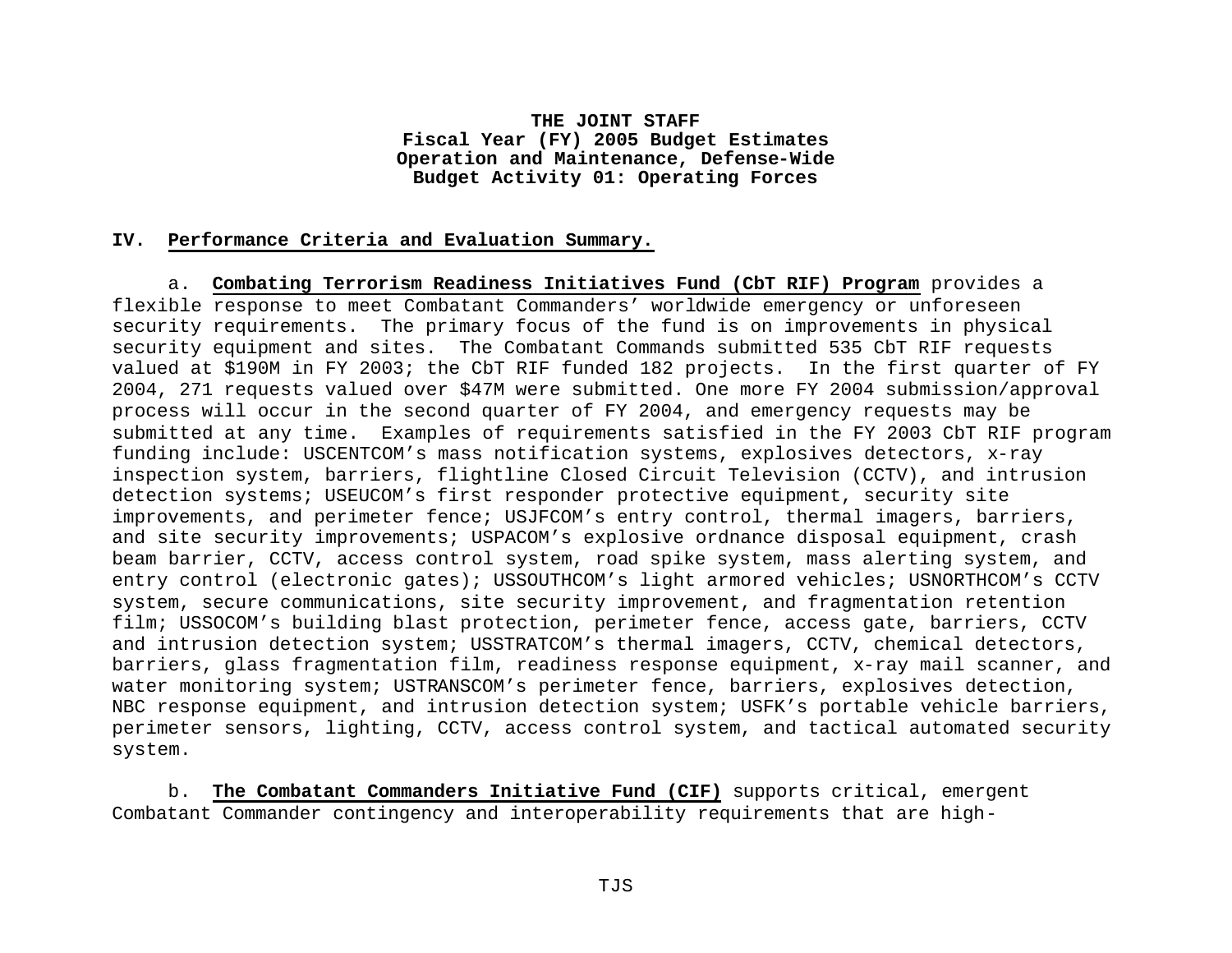benefit/low-cost in the areas of exercises and force training, contingencies, selected operations, humanitarian and civil assistance, military education and training of foreign personnel, and personal expenses in support of bilateral or regional cooperation programs. In accordance with Title 10, priority is given to Combatant Command requests that enhance warfighting capability, readiness, and sustainability of Combatant Commander forces.

In FY 2003, 55 projects totaling \$57.5 million were nominated. The FY 2003 emergency supplemental legislation increased CIF by \$25 million, allowing the Chairman of the Joint Chiefs of Staff to provide focused support for the Global War on Terrorism. The Chairman approved 49 projects totaling \$47.7 million. CIF provided \$23.2 million in direct support of the Global War on Terrorism, while the majority of other approved projects indirectly supported our continuing war efforts, transformation, and strengthening joint warfighting capability.

#### c. **Combatant Commander Command and Control Initiative Program (C2IP)**

(1) The C2IP provides the Combatant Commanders a capability to implement timely, low-cost, near-term improvements to their command and control systems. These funds are used to adapt and evolve existing command and control systems to meet unique requirements that arise due to "unforeseen situations."

(2) In FY 2003, the C2IP program funded approximately 20 initiatives. These initiatives resulted in discernible improvements in the readiness, combat capability, and interoperability of the Combatant Commands by virtue of the enhanced ability to command and control their forces.

(3) Examples of C2IP funded projects include: USCENTCOM – Knowledge Management Portal; USEUCOM – Portable Shipboard TACSAT Antenna Positioning System; USJFCOM – Allied & Coalition Information-Sharing; USPACOM – Secure Conferencing Interoperability;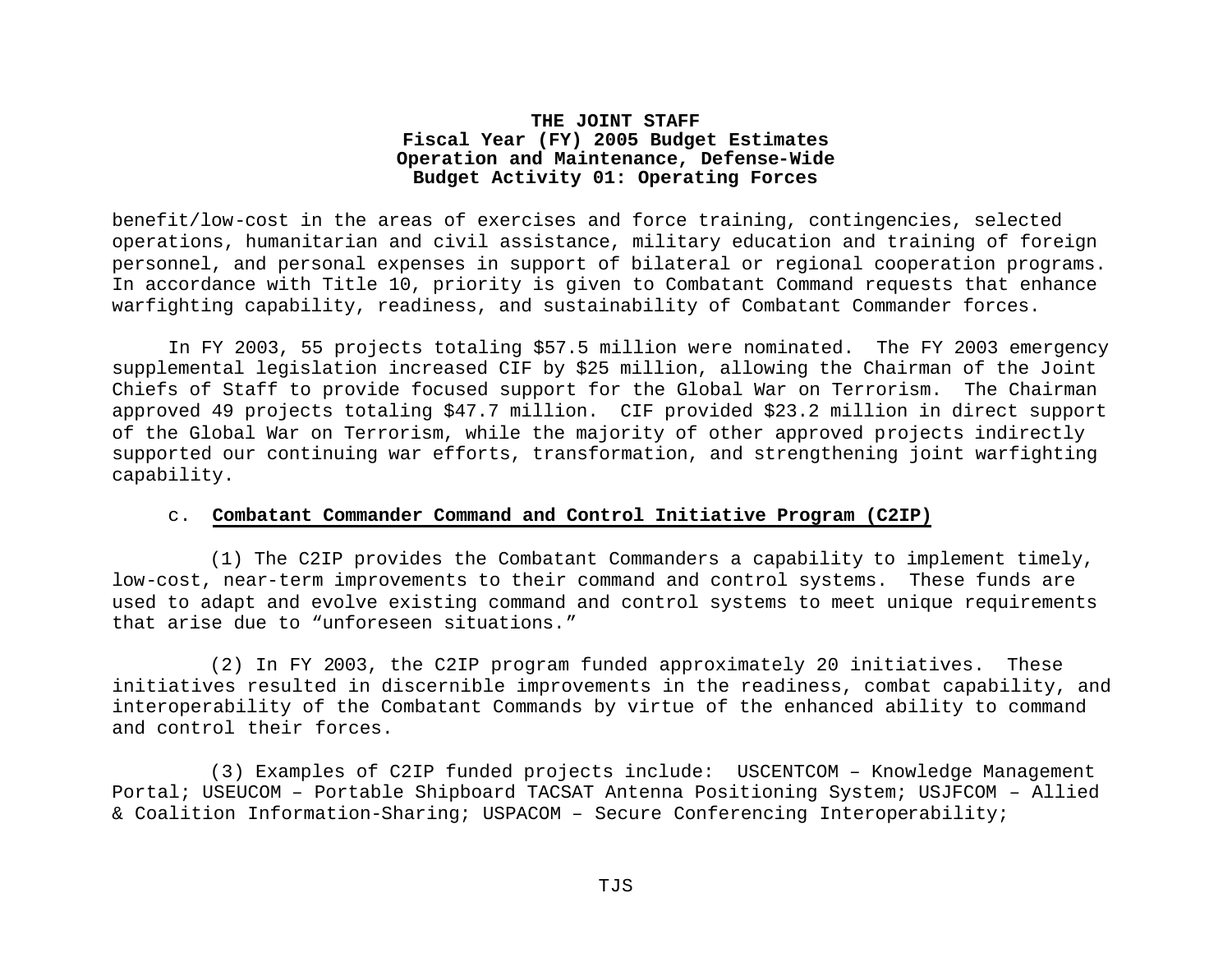USSOUTHCOM – Joint Range Extension; USSTRATCOM – Air Refueling Real-Time Asset Optimization; USTRANSCOM – INMARSAT System; and, USNORTHCOM – Multi-band UHF TACSAT Radio.

d. **Joint Warrior Interoperability Demonstrations (JWID)** of the Command, Control, Communications, Computers, and Intelligence for the Warrior (C4IFTW) program are Joint Staff-sponsored demonstrations of evolving C4ISR technologies aimed at achieving joint/combined interoperability solutions. JWID provides focus and visibility into resolving C4 interoperability issues and provides organizing principles, techniques, and procedures for achieving information superiority as envisioned by JV 2020. The Global Information Grid (GIG) stresses interoperability, and JWID leverages the rapid pace of C4I technology advancements. JWID is the only CJCS-sponsored demonstration of new and emerging, low-cost, low-risk Command, Control, Communications, Computing Intelligence, Surveillance, and Reconnaissance (C4ISR) technologies and interoperability solutions, impartially presented to the Combatant Commands and Services in an operational environment. Proposals are selected on the basis of addressing identified warfighter deficiencies and are designed to provide the opportunity to experiment with new and emerging capabilities, assess their value, and recommend them for implementation where appropriate. JWID provides a structured process whereby new C4ISR capabilities are rigorously vetted, evaluated, and assessed by the warfighter. JWID is an integral component of the JV 2020 conceptual template for future joint warfighting. Interoperability and Information Superiority are key goals of the CJCS. New and emerging technologies are required to conform to established standards of systems interoperability and must also be integrated into approved architectures that are Defense Information Infrastructure/Common Operational Environment (DII/COE) joint tactical architecture (JTA) compliant. The JWID 2003 network was comprised of 29 connection sites supporting eight countries and NATO, as well as nine primary network sites located within the continental United States. Two information domains were created to ensure due diligence in protecting sensitive information. The two domains were termed "6-eyes" and "10-eyes"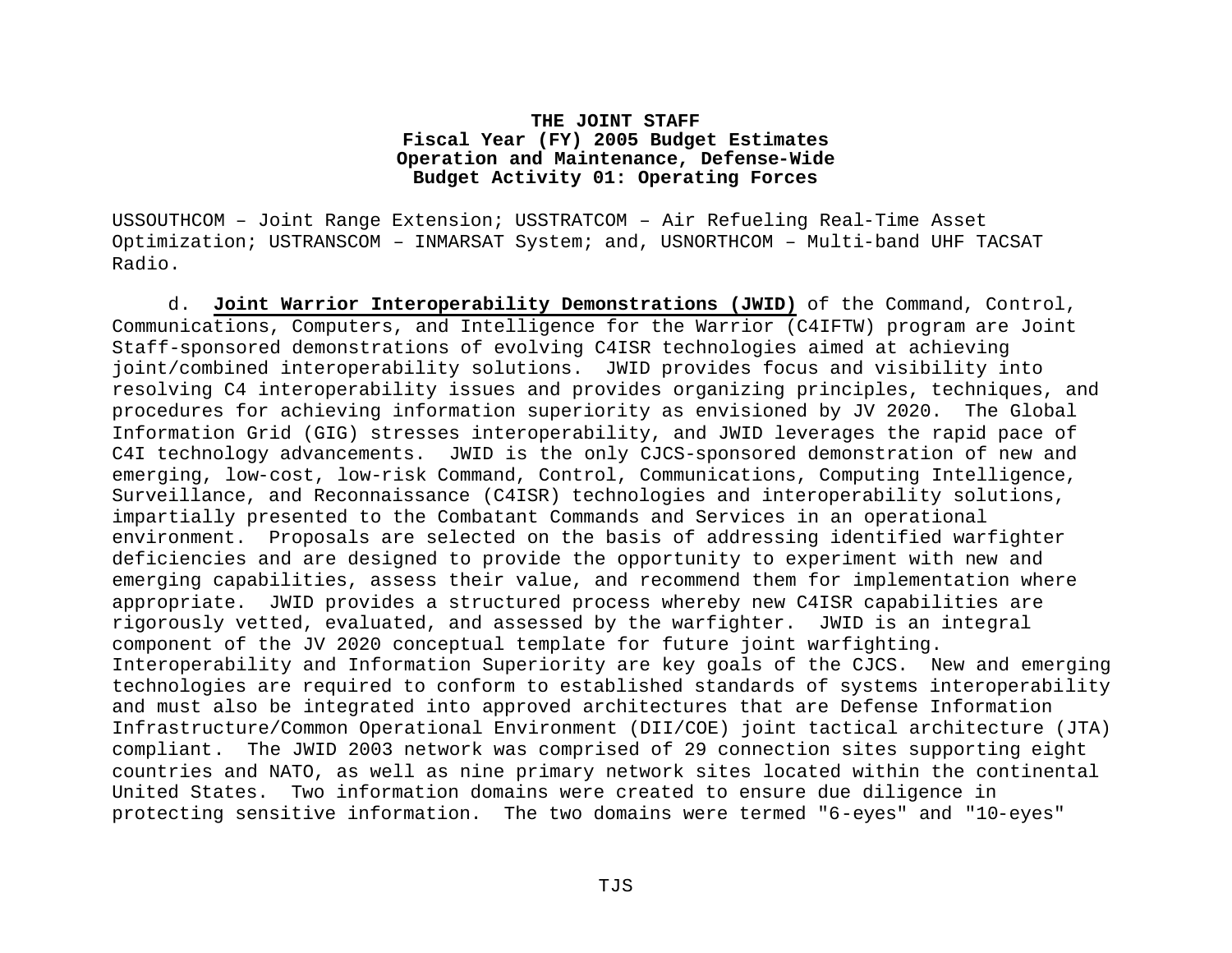respectively. The 6-eyes domain contained the traditional six Combined Communications Electronic Board (CCEB) allied nations while the 10-eyes domain consisted of the six CCEB nations plus the four PACRIM nations. The dual-domain network successfully allowed 42 Coalition Interoperability Trials (CITs) to execute over 1,500 Master Scenario Events List (MSEL) occurrences. Four ITs were judged as top performers and recommended to USJFCOM for expedited fielding.

e. **The CJCS Exercise Program,** a key component of the Joint Training System (JTS), is the Chairman's principal vehicle for achieving joint and multinational training. This critical program provides a vehicle for the Department of Defense to assess the military's ability to satisfy joint national security requirements and to enhance and evaluate interoperability between the Services, as well as exercise critical Serviceunique deployment/redeployment skills. In addition to the obvious contributions to readiness and strategic access, this program provides political and diplomatic returns well beyond its relatively low cost. Exercises demonstrate US resolve and capability to project military power anywhere in the world in support of US national interests and in support of US allies. Additionally, the CJCS Exercise Program provides an opportunity to stress strategic transportation and C4I systems and evaluate their readiness and supportability across the full spectrum of military operations.

| Number of Overseas Exercises:                                                           |          |         |         |
|-----------------------------------------------------------------------------------------|----------|---------|---------|
|                                                                                         | FY 2003  | FY 2004 | FY 2005 |
|                                                                                         | Baseline | Goal    | Goal    |
| Number of Combined Exercises (see note below)                                           | 185      | TBD     | TBD     |
| Note: Combined exercises involve the participation of US forces with military forces of |          |         |         |
| other nations.                                                                          |          |         |         |

**Note**: The Combined Exercises referenced above include both CJCS exercises and other Combatant Commander exercises that are not under the CJCS Exercise Program. Further, the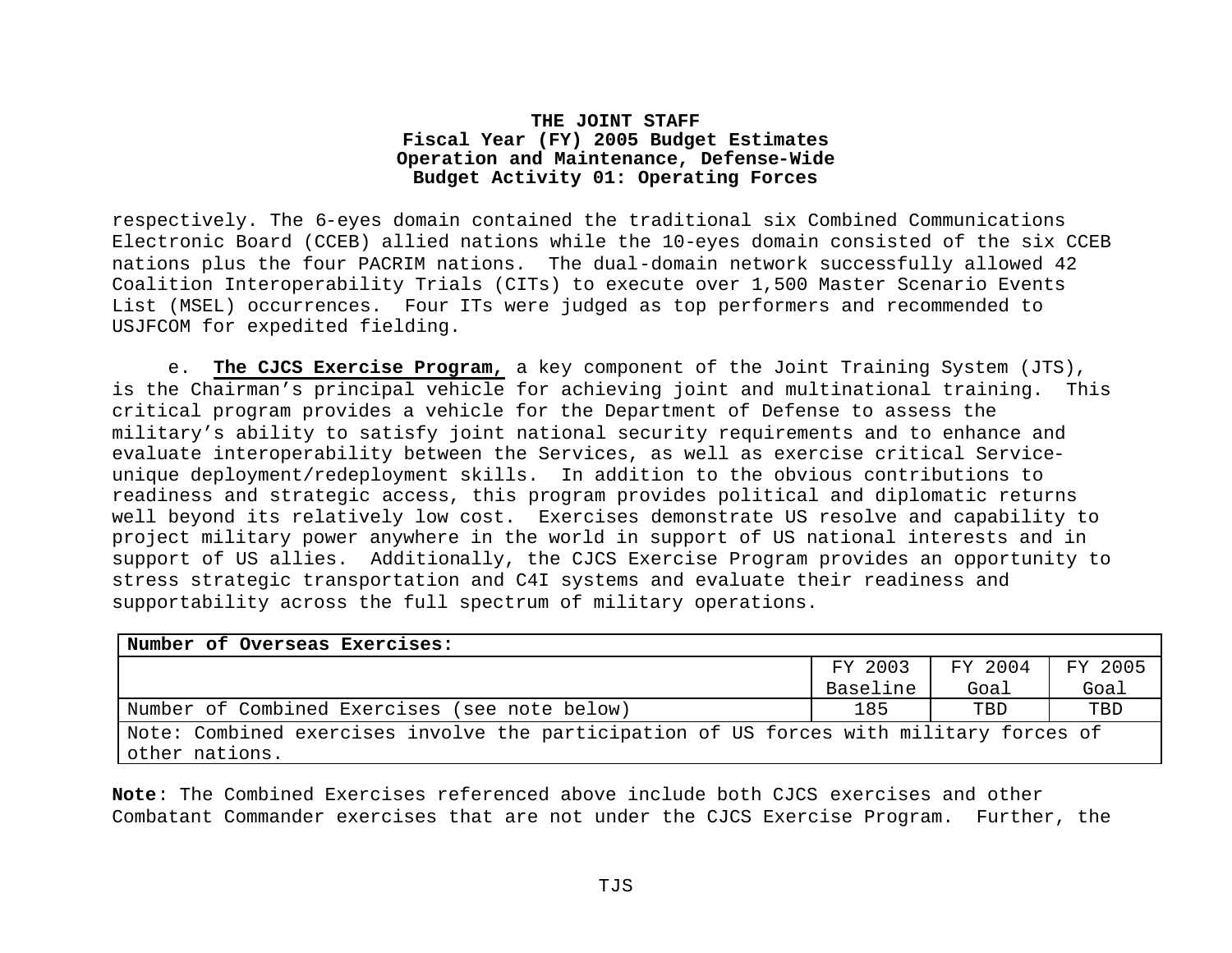CJCS Exercise Program includes combinations of joint, combined, and single Service exercises. Therefore, the total number of CJCS exercises will not equal the number of combined exercises listed in the report.

The following tables break out the CJCS Exercise Program costs by its component costs – Airlift, Sealift, Port Handling, and Inland Transportation. Combined Exercises in FY 2003 are highlighted on the Airlift table with a "#" symbol (note: Combined Exercises in FY 2004 and 2005 may be different). Combined Exercises are defined as those exercises, both overseas and CONUS, which have foreign nation participation. Some of these exercises, such as Partnership for Peace (PFP) or the New Horizons series of exercises, may include numerous exercises combined within those headings.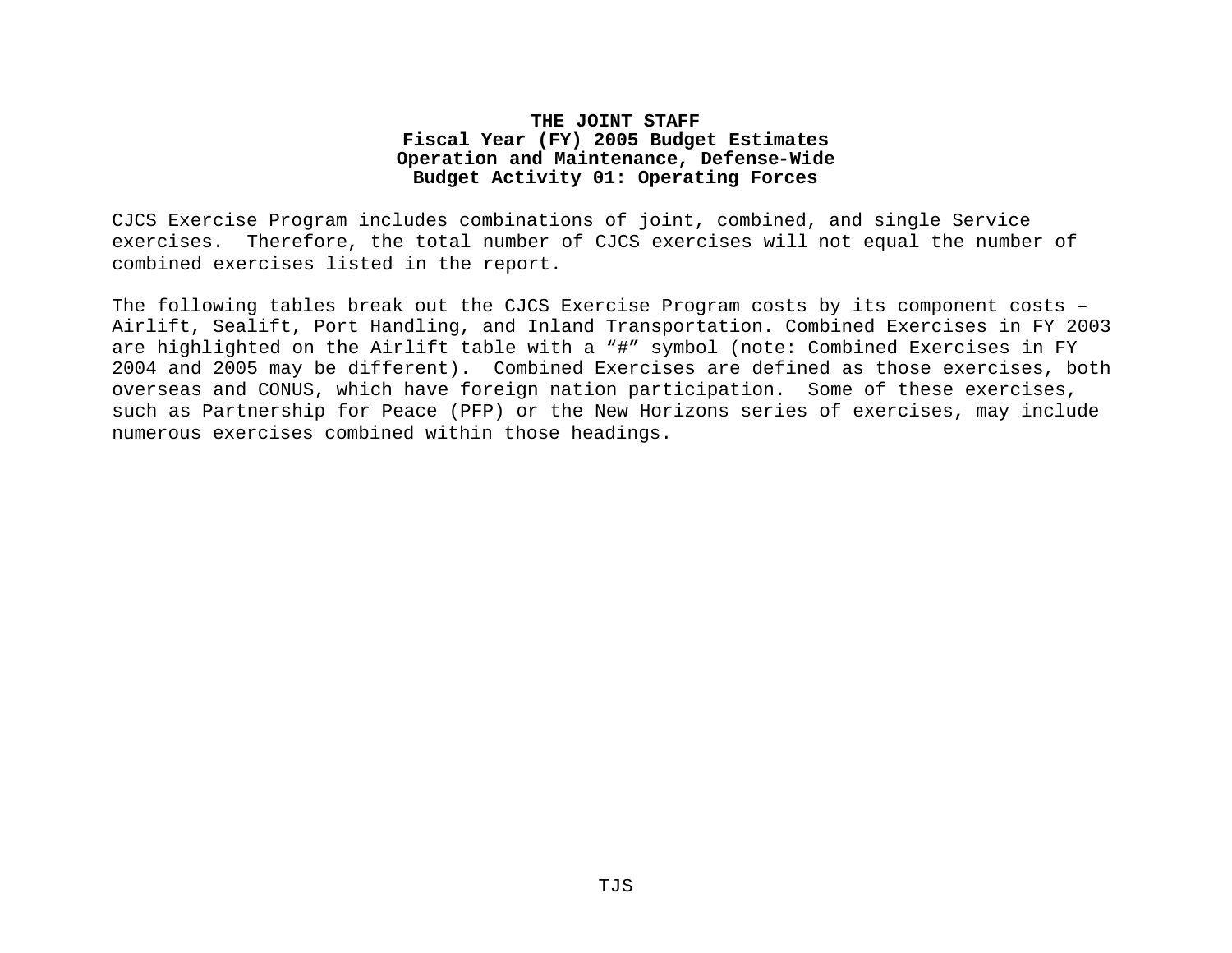| <b>AIRLIFT</b>  |                           |               | FY 2003/2004  |                  | FY 2004/2005   |                  |
|-----------------|---------------------------|---------------|---------------|------------------|----------------|------------------|
|                 |                           | <b>FY2003</b> | <b>Change</b> | <b>FY 2004</b>   | <b>Change</b>  | FY 2005          |
| <b>USCJFCOM</b> | # Cooperative Nugget      | 2             | 80            | 82               | (82)           | 0                |
|                 | # Cooperative Osprey      | 7             | (9)           | (2)              | $\Omega$       | $\theta$         |
|                 | # Cooperative Support     | 5             | 3             | 8                | 0              | 0                |
|                 | # Cooperative Safeguard   | 0             | $\theta$      | $\theta$         | $\Omega$       | 0                |
|                 | # Cooperative Telos       | 3             | 3             | $\boldsymbol{0}$ | $\theta$       | 0                |
|                 | # Cooperative Poseidon    | 3             |               | 4                | $\Omega$       | 4                |
|                 | # Cooperative Zenith      | $\Omega$      | 20            | 20               | (20)           | $\theta$         |
|                 | <b>Determined Promise</b> | 65            | 93            | 158              | (75)           | 83               |
|                 | Ellipse Alpha             | $\Omega$      | $\Omega$      | $\overline{0}$   | $\Omega$       | $\overline{0}$   |
|                 | # Eloquent Nugget         | $\Omega$      | 10            | 10               | 10             | 10               |
|                 | Joint Red Flag            | 299           | (299)         | $\overline{0}$   | 595            | 595              |
|                 | Joint Spirit              | 1             | (1)           | $\boldsymbol{0}$ | $\overline{0}$ | $\boldsymbol{0}$ |
|                 | <b>JTFEX Series</b>       | 40            | (40)          | 0                | 22             | 22               |
|                 | # Linked Purpose          | 8             | (8)           | $\theta$         | $\overline{0}$ | $\Omega$         |
|                 | Millennium Challenge      | $\theta$      | $\theta$      | $\boldsymbol{0}$ | $\Omega$       | 0                |
|                 | # Northern Viking         | 169           | (169)         | $\theta$         | $\Omega$       | 0                |
|                 | # Northern Light          | 57            | (57)          | $\theta$         | $\Omega$       | $\Omega$         |
|                 | Roving Sands              | 793           | (793)         | $\theta$         | 1,426          | 1,426            |
|                 | # Sorbet Royale           | $\theta$      | $\theta$      | $\overline{0}$   | 90             | 90               |
|                 | # Strong Resolve          | $\Omega$      | $\Omega$      | $\Omega$         | $\Omega$       | $\Omega$         |
|                 | <b>Unified Defense</b>    | 27            | 52            | 79               | (79)           | $\Omega$         |
|                 | # Unified Endeavor        | $\Omega$      | 118           | 118              | 412            | 530              |
|                 | # Viking                  | $\theta$      | 7             | $\overline{7}$   | (7)            | $\overline{0}$   |
|                 | Total Hours (C-17)        | 1,180         | (694)         | 486              | 2,088          | 2,574            |
|                 | Total Dollars (\$ 000's)  | 8,619         | (5,006)       | 3,613            | 3,481          | 7,094            |

**# Symbol indicates combined exercise** TJS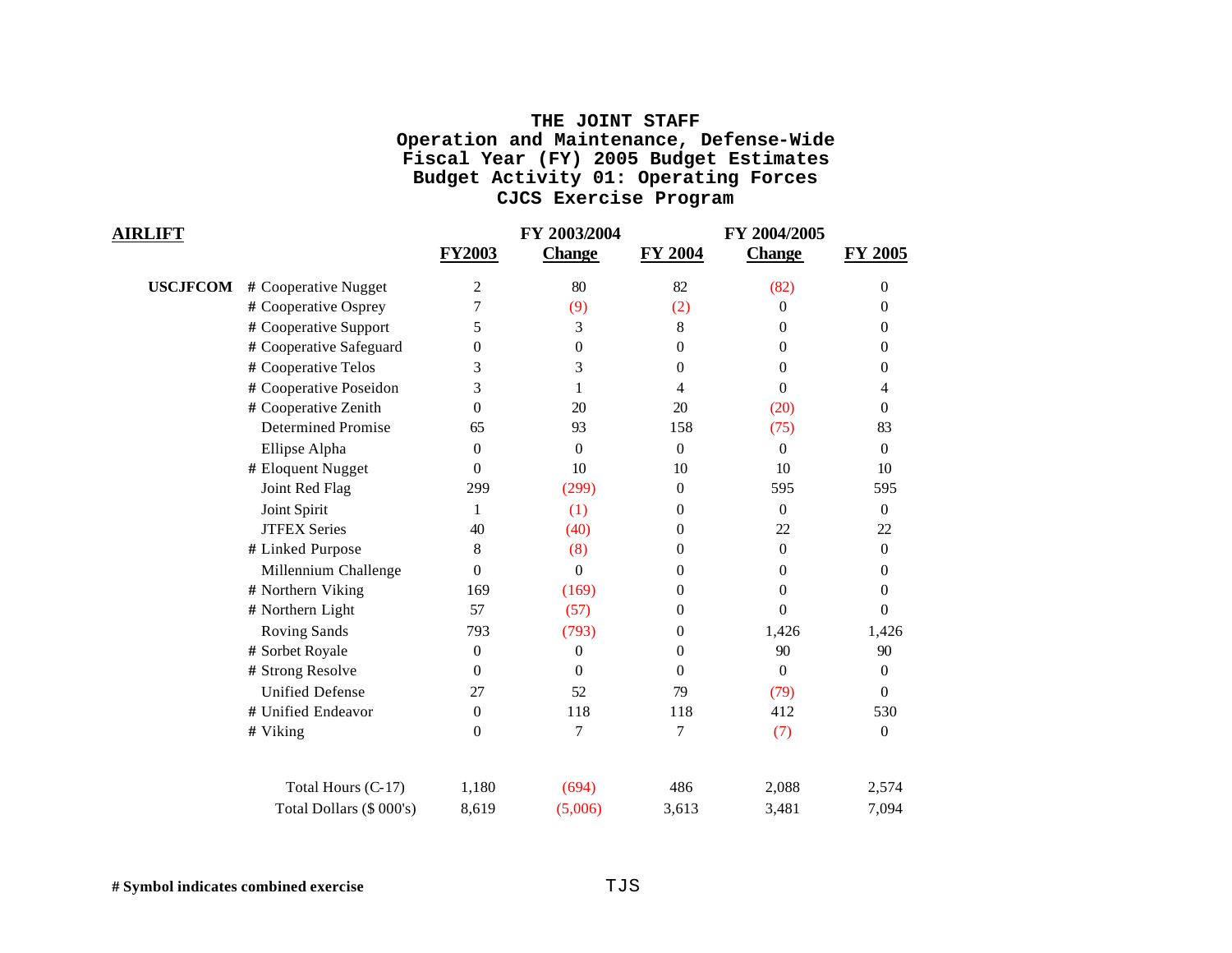| <b>AIRLIFT</b>     |                           |                  | FY 2003/2004   |                  | FY 2004/2005  |                  |
|--------------------|---------------------------|------------------|----------------|------------------|---------------|------------------|
|                    |                           | <b>FY2003</b>    | <b>Change</b>  | FY 2004          | <b>Change</b> | <b>FY 2005</b>   |
| <b>USCSOUTHCOM</b> | <b>Blue Advance</b>       | 11               | 2              | 13               | 23            | 36               |
|                    | # Ellipse Echo            | $\boldsymbol{0}$ | 8              | 8                | (8)           | $\boldsymbol{0}$ |
|                    | # Fuerzas Aliadas Cabanas | 274              | (274)          | $\Omega$         | 236           | 236              |
|                    | # Fuerzas Aliadas HUM     | 6                | 36             | 42               | (42)          | 0                |
|                    | # Fuerzas Aliadas PKO     | 72               | 8              | 80               | (80)          | 0                |
|                    | Fuerzas de Defensas       | 11               | 36             | 47               | (47)          | $\Omega$         |
|                    | # NewHorizon Series       | 1,429            | (1, 429)       | $\Omega$         | 2,989         | 2,989            |
|                    | # Tradewinds              | 142              | 80             | 222              | (222)         | 0                |
|                    | # Unitas                  | 282              | 133            | 415              | (367)         | 48               |
|                    | # United Counterdrug      | 6                | 2              | 8                | (8)           | $\theta$         |
|                    | Total Hours (C-17)        | 2,234            | (1, 399)       | 835              | 3,054         | 3,309            |
|                    | Total Dollars (000's)     | 16,317           | (10, 109)      | 6,208            | 2,911         | 9,119            |
| <b>USCENTCOM</b>   | <b>Accurate Test</b>      | 0                | 0              | $\theta$         | $\theta$      | 0                |
|                    | # Balance Series          | 0                | 0              | 0                | $\Omega$      | 0                |
|                    | # Bright Star             | 0                | 1,332          | 1,332            | (890)         | 442              |
|                    | # Central Asian Ex        | 0                | 0              | 0                | $\Omega$      | $\boldsymbol{0}$ |
|                    | # CENTRASBAT              | $\theta$         | 0              | 0                | 0             | 0                |
|                    | # Eager Initiative        | $\theta$         | 0              | 0                | 0             | 0                |
|                    | Eager Light               | 235              | (235)          | 0                | 0             | 0                |
|                    | # Eager Tiger             | $\theta$         | $\theta$       | 0                | 0             | 0                |
|                    | # Eagle Resolve           | 0                | 153            | 153              | (153)         | 0                |
|                    | # Early Victor            | 513              | 723            | 1,236            | (1,236)       | 0                |
|                    | # Earnest Leader          | $\theta$         | 0              | $\boldsymbol{0}$ | 0             | 0                |
|                    | <b>Eastern Action</b>     | $\theta$         | $\theta$       | $\theta$         | $\Omega$      | 0                |
|                    | <b>Eastern Castle</b>     | 0                | 754            | 754              | (754)         | 0                |
|                    | Eastern Eagle             | 0                | $\Omega$       | $\Omega$         | $\Omega$      | 0                |
|                    | # Eastern Valor           | 0                | 163            | 163              | (163)         | 0                |
|                    | # Eastern Viper           | 0                | $\overline{0}$ | $\boldsymbol{0}$ | $\Omega$      | 0                |
|                    | <b>Ellipse Foxtrot</b>    | $\theta$         | 670            | 670              | 670           | $\theta$         |

**# Symbol indicates combined exercise** TJS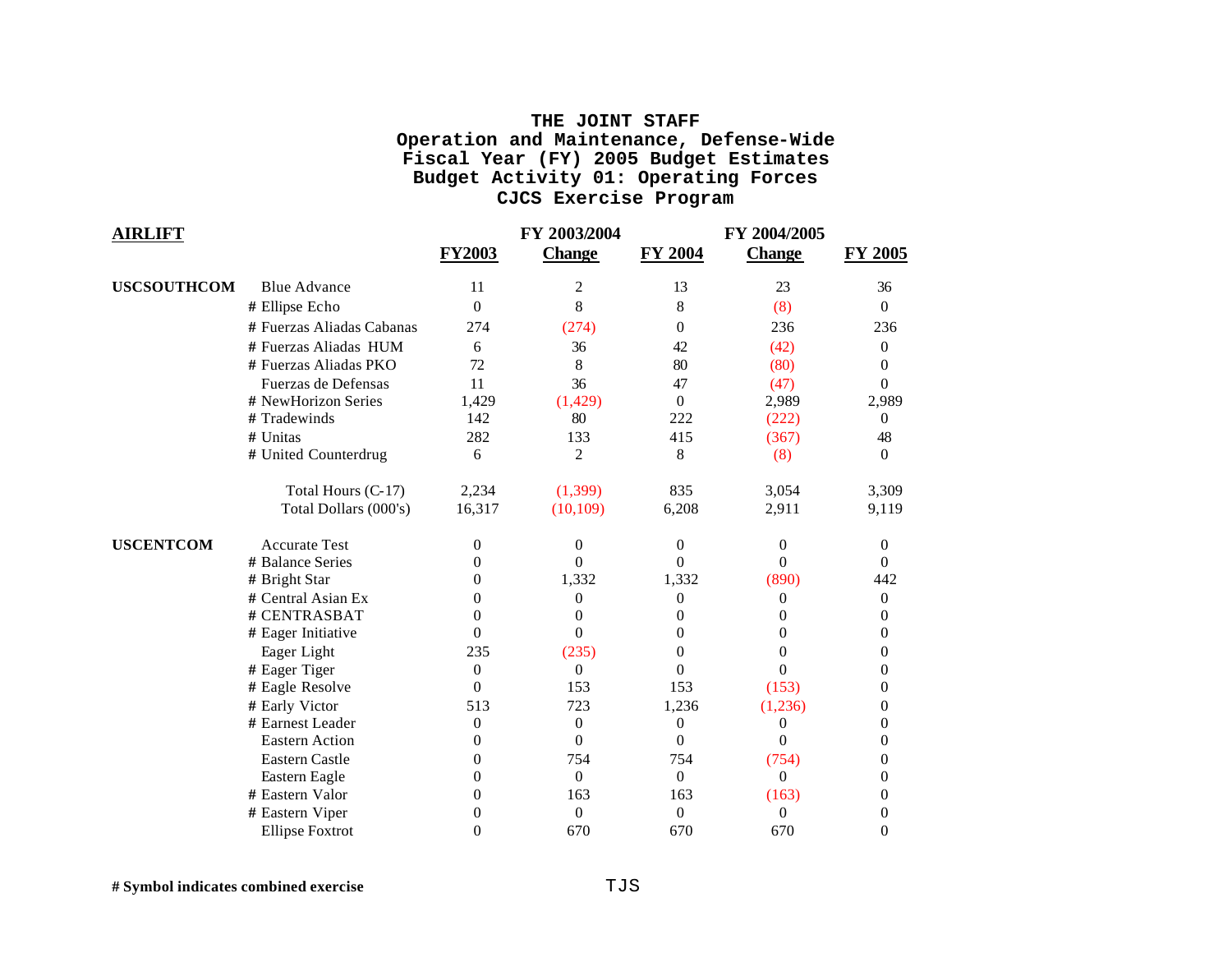| <b>AIRLIFT</b> |                       | <b>FY2003</b>    | FY 2003/2004<br><b>Change</b> | <b>FY 2004</b> | FY 2004/2005<br><b>Change</b> | FY 2005          |
|----------------|-----------------------|------------------|-------------------------------|----------------|-------------------------------|------------------|
|                | # Impelling Victory   | $\boldsymbol{0}$ | 447                           | 447            | (447)                         | $\boldsymbol{0}$ |
|                | # Inferno Creek       | $\theta$         | $\Omega$                      | $\theta$       | $\Omega$                      | $\boldsymbol{0}$ |
|                | # Inherent Fury       | $\overline{0}$   | 223                           | 223            | (223)                         | $\overline{0}$   |
|                | # Initial Link        | $\theta$         | 447                           | 447            | (447)                         | 0                |
|                | # Inspired Gambit     | $\overline{0}$   | $\boldsymbol{0}$              | $\overline{0}$ | $\theta$                      | $\boldsymbol{0}$ |
|                | # Inspired Venture    | 283              | (283)                         | $\Omega$       | $\Omega$                      | $\theta$         |
|                | <b>Internal Look</b>  | 198              | (198)                         | $\Omega$       | 472                           | 472              |
|                | # Iron Cobra          | $\boldsymbol{0}$ | 45                            | 45             | (45)                          | $\boldsymbol{0}$ |
|                | # Iron Falcon         | $\theta$         | $\theta$                      | $\theta$       | $\theta$                      | $\theta$         |
|                | # Luck Sentinel       | $\overline{0}$   | $\overline{0}$                | $\Omega$       | $\theta$                      | $\theta$         |
|                | # Native Fury         | $\theta$         | $\theta$                      | $\Omega$       | $\Omega$                      | 0                |
|                | # Native Atlas        | $\boldsymbol{0}$ | $\Omega$                      | $\theta$       | $\theta$                      | $\boldsymbol{0}$ |
|                | # Natural Fire        | $\theta$         | 425                           | 425            | (425)                         | $\boldsymbol{0}$ |
|                | # Neon Falcon         | 118              | (118)                         | $\mathbf{0}$   | $\theta$                      | $\theta$         |
|                | # Nectar Bend         | $\boldsymbol{0}$ | 160                           | 160            | (160)                         | $\theta$         |
|                | # Noble Piper         | $\theta$         | $\Omega$                      | $\Omega$       | $\boldsymbol{0}$              | 0                |
|                | <b>Regional COOP</b>  | $\boldsymbol{0}$ | 339                           | 339            | (339)                         | $\boldsymbol{0}$ |
|                | # Rugged Series       | 321              | 321                           | $\overline{0}$ | (693)                         | $\theta$         |
|                | # Zardem              | 62               | 18                            | 80             | (80)                          | $\overline{0}$   |
|                | Total C-17            | 1,729            | 5,393                         | 7,122          | (4, 541)                      | 914              |
|                | Total Dollars (000's) | 12,629           | 40,323                        | 52,952         | (50, 433)                     | 2,519            |
|                |                       |                  |                               |                |                               |                  |
| <b>USEUCOM</b> | Able Ally             | 2                | 1                             | 3              | $\theta$                      | 3                |

**# Symbol indicates combined exercise** TJS

 $\bf AIRLIFT$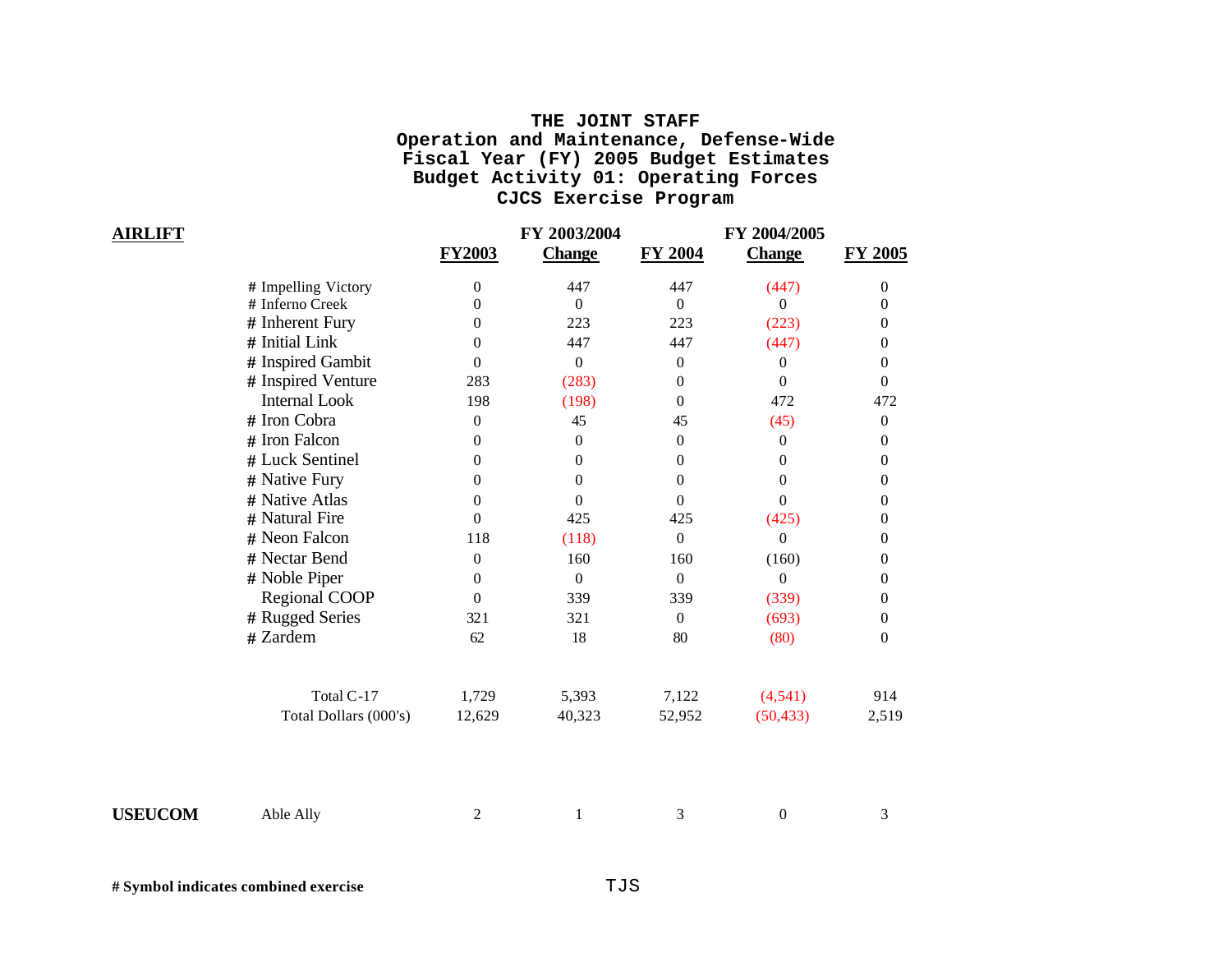| AIRLIFT |                         | <b>FY2003</b>  | FY 2003/2004<br><b>Change</b> | FY 2004        | FY 2004/2005<br><b>Change</b> | <b>FY 2005</b>   |
|---------|-------------------------|----------------|-------------------------------|----------------|-------------------------------|------------------|
|         | Able Gain               | 0              | $\Omega$                      | $\Omega$       | (47)                          | 0                |
|         | # Adventure Series      | 0              | $\theta$                      | 0              | $\Omega$                      | 0                |
|         | <b>Adriatic Phiblex</b> | 0              | 153                           | 153            | 56                            | 209              |
|         | # Affirmative Alert     | 0              | $\Omega$                      | $\overline{0}$ | $\Omega$                      | $\theta$         |
|         | # African Eagle         | 0              | $\Omega$                      | $\Omega$       | 0                             | 0                |
|         | # African Lion          | 0              | 46                            | 46             | 567                           | 613              |
|         | Agile Leader            | 0              | 419                           | 419            | (419)                         | 0                |
|         | Agile Lion              | 0              | $\Omega$                      | $\Omega$       | $\theta$                      | 0                |
|         | Agile Response          | 181            | 14                            | 195            | (195)                         | 0                |
|         | # Albanian Salvage      | $\theta$       | $\Omega$                      | $\overline{0}$ | $\Omega$                      | $\theta$         |
|         | <b>Allied Action</b>    | 0              | 0                             | 0              | 0                             | 0                |
|         | <b>Allied Effort</b>    | 0              | $\Omega$                      | $\Omega$       | 0                             | 0                |
|         | # Ardent Ground         | 0              | 0                             | 0              | 0                             | 0                |
|         | # Arreade Fusion        | $\overline{c}$ |                               | 3              | (3)                           | 0                |
|         | # Athena                | $\theta$       | 0                             | $\theta$       | $\Omega$                      | 0                |
|         | # Atlantic Resolve      | 0              | $\Omega$                      | 0              | 0                             | 0                |
|         | # Atlas Drop            | 50             | (50)                          | $\Omega$       | 67                            | 67               |
|         | # Atlas Eagle           | $\theta$       | $\Omega$                      | 0              | 262                           | 262              |
|         | # Atlas Gate            | $\Omega$       | $\Omega$                      | $\Omega$       | $\Omega$                      | $\theta$         |
|         | # Baltops               | 72             | 73                            | 145            | 327                           | 472              |
|         | # Battle Griffin        | $\Omega$       | $\Omega$                      | $\Omega$       | $\Omega$                      | $\boldsymbol{0}$ |
|         | # Blue Game             | 79             | 92                            | 171            | (28)                          | 143              |
|         | # Brave Knight          | $\theta$       | $\Omega$                      | 0              | $\Omega$                      | $\boldsymbol{0}$ |
|         | # Cannon Cloud          | 3              | (3)                           | 0              | 0                             | $\theta$         |
|         | # Casualty Care         | $\Omega$       | $\Omega$                      | $\Omega$       | $\theta$                      | 0                |
|         | # Clean Hunter          | 354            | 233                           | 587            | (587)                         | 0                |
|         | # Combined Endeavor     | 82             | 25                            | 107            | (107)                         | 0                |
|         | # ComSixthFlt Invitex   | $\theta$       | $\overline{0}$                | $\overline{0}$ | $\Omega$                      | 0                |
|         | # Cooperative Series    | 612            | (612)                         | $\theta$       | 330                           | 330              |

**# Symbol indicates combined exercise** TJS

 $\bf AIRLIFT$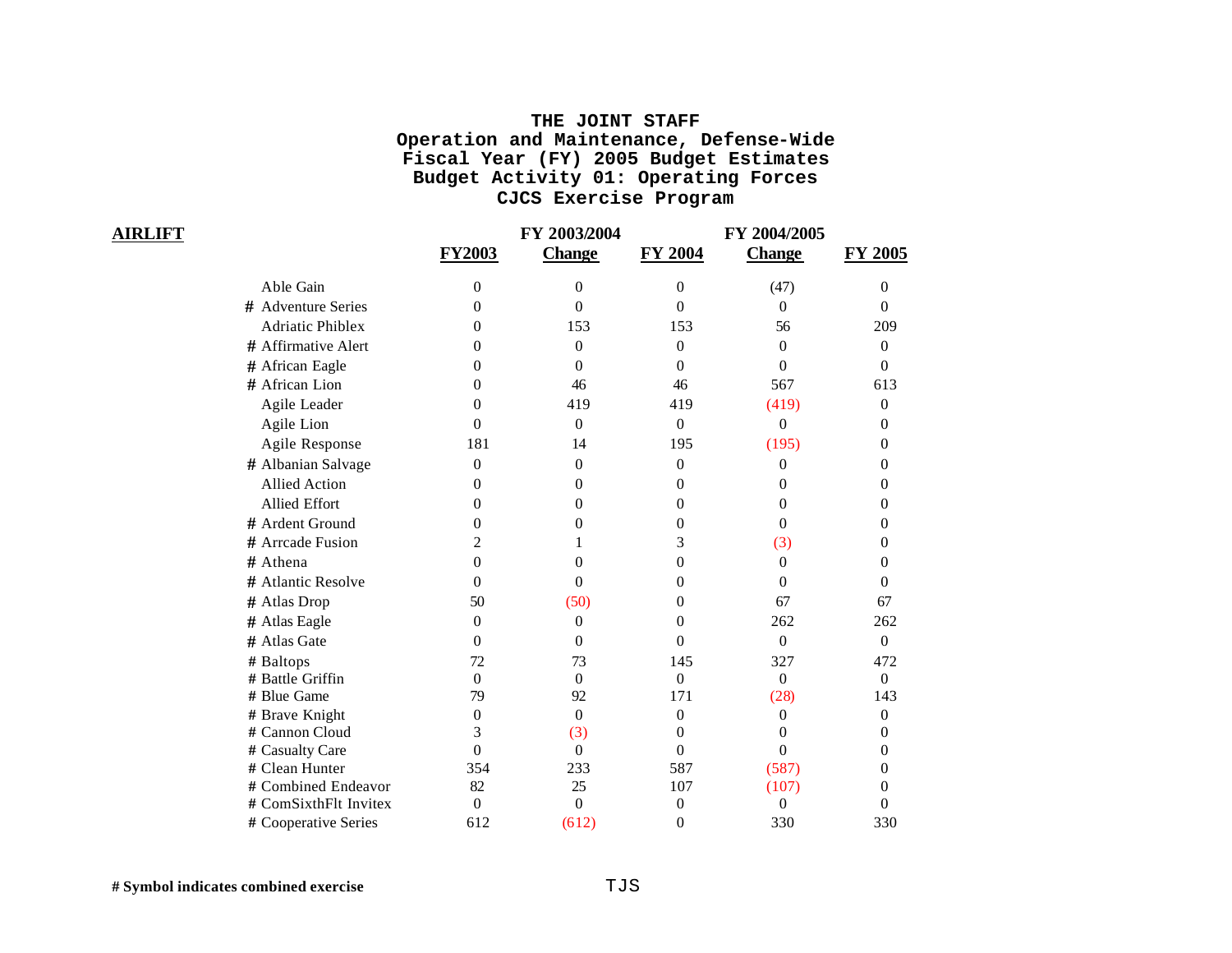|                           | <b>FY2003</b>    | FY 2003/2004<br><b>Change</b> | FY 2004        | FY 2004/2005<br><b>Change</b> | FY 2005          |
|---------------------------|------------------|-------------------------------|----------------|-------------------------------|------------------|
|                           |                  |                               |                |                               |                  |
| # Cornerstone             | 171              | (171)                         | $\theta$       | $\theta$                      | $\Omega$         |
| # Destined Glory          | 17               | (17)                          | 0              | 19                            | 19               |
| # Distant Thunder         | $\theta$         | $\theta$                      | 0              | 76                            | 76               |
| # Dynamic Series          | $\Omega$         | $\theta$                      | 0              | $\overline{0}$                | $\theta$         |
| <b>Ellipse Bravo</b>      | 0                | $\theta$                      | 0              | $\Omega$                      | $\Omega$         |
| # Eugenie                 | $\Omega$         | $\theta$                      | $\Omega$       | $\theta$                      | $\Omega$         |
| # Flintlock               | 781              | (781)                         | 0              | 809                           | 809              |
| # Gabon                   | $\overline{0}$   | $\theta$                      | $\overline{0}$ | $\boldsymbol{0}$              | $\boldsymbol{0}$ |
| # Juniper Series          | 0                | 39                            | 39             | 753                           | 792              |
| # Matador                 | 0                | $\overline{0}$                | $\overline{0}$ | $\overline{0}$                | $\overline{0}$   |
| # Medceur                 | 0                | $\theta$                      | $\theta$       | $\theta$                      | $\Omega$         |
| # Medflag                 | 112              | 436                           | 548            | (131)                         | 417              |
| # Medshark                | $\overline{0}$   | 88                            | 88             | (88)                          | $\theta$         |
| # Partnership for Peace   | $\overline{0}$   | $\boldsymbol{0}$              | $\overline{0}$ | $\theta$                      | $\theta$         |
| # Peacekeeper             | 0                | $\theta$                      | $\Omega$       | $\theta$                      | $\Omega$         |
| # Peace Shield            | 61               | (61)                          | $\theta$       | 219                           | 219              |
| # Regional Exercise       | $\Omega$         | $\Omega$                      | $\Omega$       | $\overline{0}$                | $\Omega$         |
| # Rescuer                 | 338              | (135)                         | 203            | 99                            | 302              |
| # Rescue Eagle            | $\theta$         | 0                             | $\overline{0}$ | $\mathbf{0}$                  | $\overline{0}$   |
| # Sacred Company          | 0                | 0                             | 0              | $\theta$                      | $\Omega$         |
| # SCWC                    | 0                | 0                             | $\Omega$       | 6                             | 6                |
| # Sea Breeze              | 0                | $\boldsymbol{0}$              | 0              | $\boldsymbol{0}$              | $\theta$         |
| # Shared Accord           | 0                | $\theta$                      | 0              | $\theta$                      | $\theta$         |
| # Shared Endeavor         | $\theta$         | $\overline{0}$                | $\theta$       | $\boldsymbol{0}$              | $\overline{0}$   |
| # Silver Eagle            | 397              | 128                           | 525            | 169                           | 694              |
| <b>Silent Guide</b>       | $\theta$         | 715                           | 715            | (135)                         | 580              |
| <b>Silent Horse</b>       | 473              | (473)                         | $\overline{0}$ | $\theta$                      | $\theta$         |
| # Silent Warrior          | $\Omega$         | 0                             | 0              | $\Omega$                      | $\Omega$         |
| # Strong Resolve          | 0                | 0                             | 0              | $\Omega$                      | $\Omega$         |
| # Tactical Fighter Weapon | 0                | 0                             | 0              | 0                             | $\theta$         |
| # Trail Blazer            | $\boldsymbol{0}$ | $\theta$                      | $\theta$       | $\boldsymbol{0}$              | $\theta$         |

 $\bf AIRLIFT$ 

**# Symbol indicates combined exercise** TJS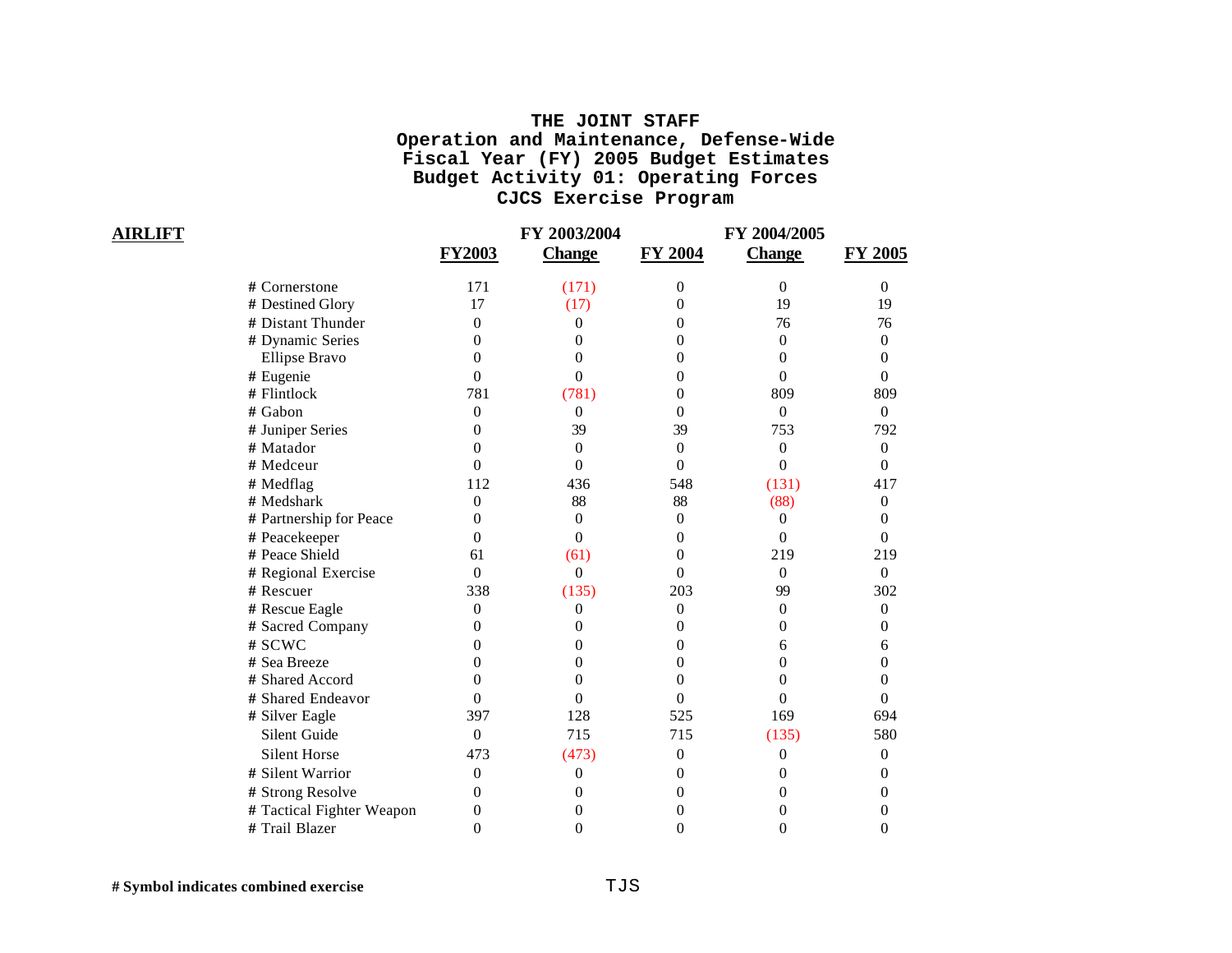| <b>AIRLIFT</b> |                        |                          | FY 2003/2004   |                | FY 2004/2005     |                  |
|----------------|------------------------|--------------------------|----------------|----------------|------------------|------------------|
|                |                        | <b>FY2003</b>            | <b>Change</b>  | <b>FY 2004</b> | <b>Change</b>    | <b>FY 2005</b>   |
|                | # Trojan Footprint     | 325                      | 105            | 430            | (140)            | 570              |
|                | # Union Flash          | 0                        | $\theta$       | $\theta$       | 0                | 0                |
|                | # Urgent Resolve       | 0                        | $\Omega$       | $\theta$       | $\theta$         | $\Omega$         |
|                | # US-Russian Exercise  | $\overline{0}$           | $\Omega$       | $\Omega$       | 121              | 121              |
|                | # West Africa Training | 35                       | 209            | 244            | (244)            | $\overline{0}$   |
|                | Total Hours (C-17)     | 4,146                    | 475            | 4,621          | 1,753            | 6,374            |
|                | Total Dollars (000's)  | 30,282                   | 4,075          | 34,357         | (16,790)         | 17,567           |
| <b>USPACOM</b> | Balikatan<br>#         | 620                      | 241            | 861            | 431              | 1,292            |
|                | # Cobra Gold           | 1,351                    | (186)          | 1,165          | 1,524            | 2,689            |
|                | # Commando Sling       | $\overline{0}$           | 63             | 63             | 7                | 70               |
|                | # Cope Series          | 174                      | 174            | $\theta$       | 633              | 1,037            |
|                | # Crocodile            | $\overline{\mathcal{L}}$ | (4)            | $\Omega$       | $\boldsymbol{0}$ | $\mathbf{0}$     |
|                | <b>Ellipse Charlie</b> | 1,094                    | (485)          | 609            | 717              | 1,326            |
|                | # Foal Eagle           | 966                      | 332            | 1,298          | 2,056            | 3,354            |
|                | # Freedom Banner       | 492                      | (164)          | 328            | (328)            | $\Omega$         |
|                | # Frequent Storm       | 145                      | 44             | 189            | (62)             | 127              |
|                | # Hong Kong Sarex      | $\overline{0}$           | 3              | 3              | $\overline{4}$   | 7                |
|                | # Keen Edge/Sword      | 192                      | (58)           | 134            | 323              | 457              |
|                | # Kingfisher           | $\overline{0}$           | $\overline{0}$ | $\mathbf{0}$   | $\overline{0}$   | $\boldsymbol{0}$ |
|                | # Northern Edge        | 169                      | 93             | 262            | (262)            | $\theta$         |
|                | # RSO&I                | 524                      | 184            | 708            | 2,194            | 2,902            |
|                | Strategic Air Drop     | 52                       | 98             | 150            | (150)            | $\boldsymbol{0}$ |
|                | # Tandem Thrust        | 426                      | (426)          | $\overline{0}$ | $\boldsymbol{0}$ | $\Omega$         |
|                | <b>Tempest Express</b> | $\boldsymbol{0}$         | $\theta$       | 0              | 3                | 12               |
|                | Tempo Brave            | 0                        | $\Omega$       | $\theta$       | $\overline{0}$   | $\Omega$         |
|                | <b>Terminal Fury</b>   | 72                       | 19             | 91             | 87               | 178              |
|                | # Ulchi Focus Lens     | 1.217                    | 400            | 1.617          | (59)             | 1,558            |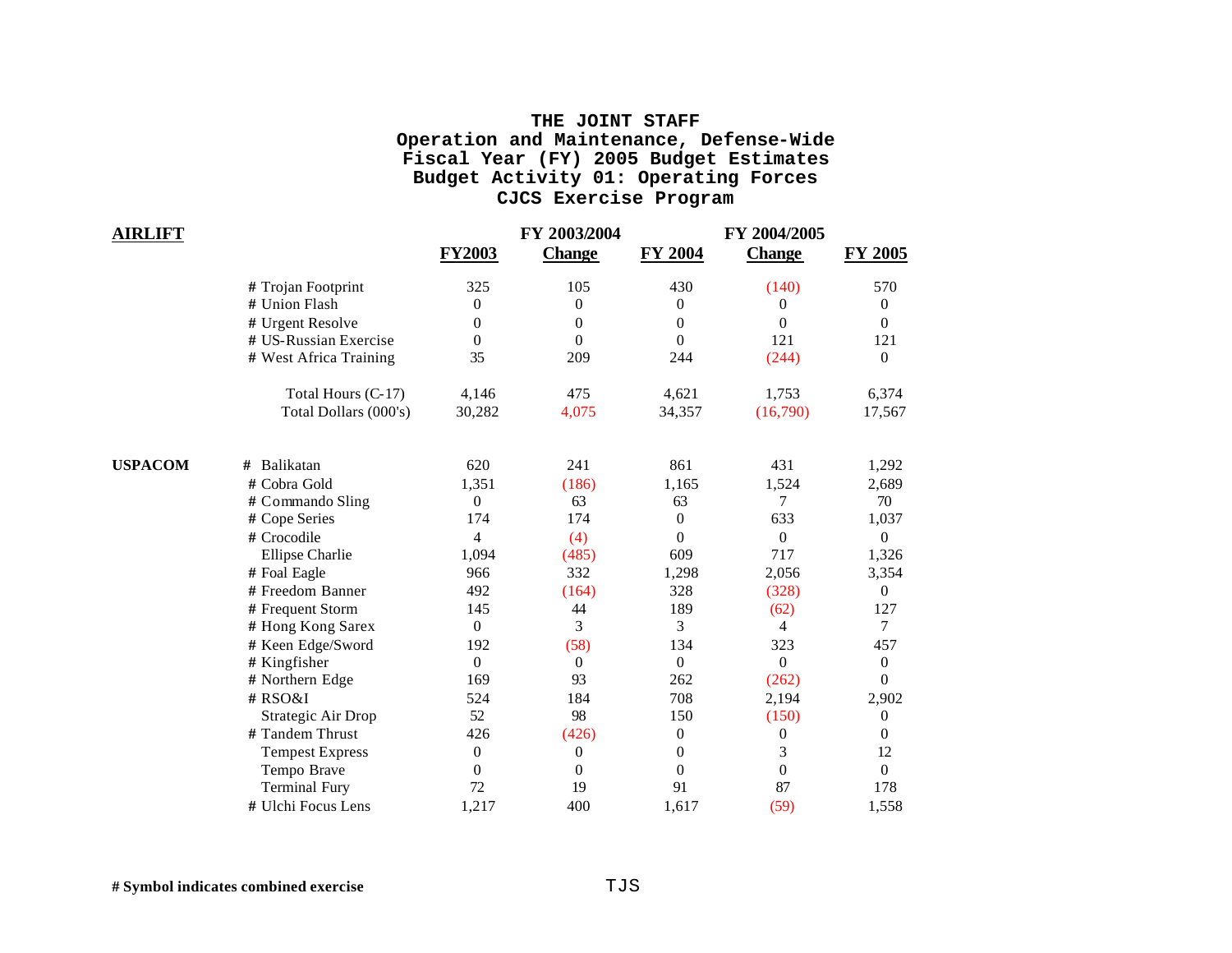| <b>AIRLIFT</b> |                       | <b>FY2003</b> | FY 2003/2004<br>Change | <b>FY 2004</b> | FY 2004/2005<br>Change | <b>FY 2005</b> |
|----------------|-----------------------|---------------|------------------------|----------------|------------------------|----------------|
|                | Total Hours (C-17)    | 7.498         | (20)                   | 7.478          | 7.531                  | 15,009         |
|                | Total Dollars (000's) | 54,765        | 834                    | 55.599         | (14.234)               | 41,365         |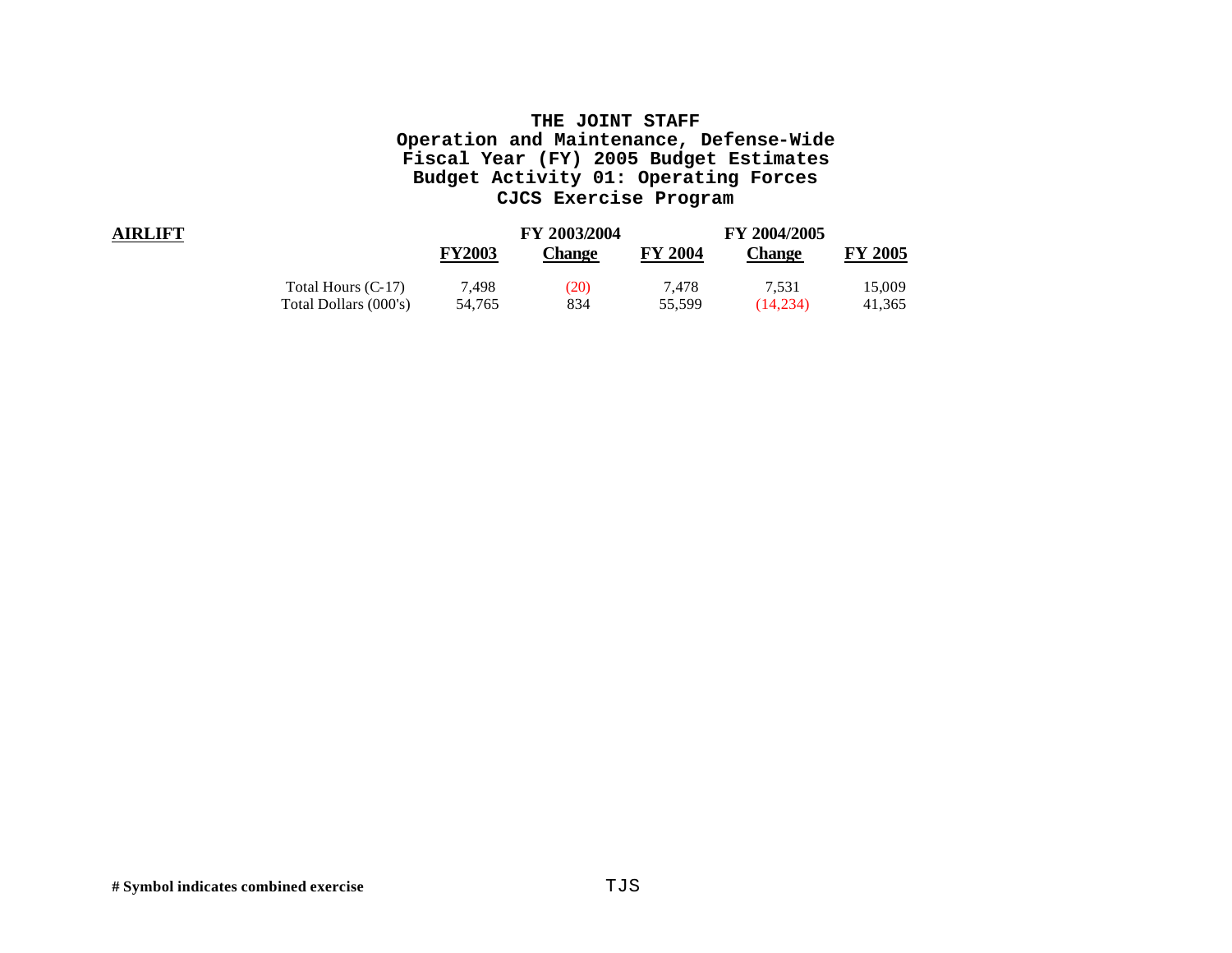| <b>AIRLIFT</b>    |                            | <b>FY2003</b>    | FY 2003/2004<br><b>Change</b> | <b>FY 2004</b> | FY2004/2005<br><b>Change</b> | <b>FY 2005</b> |
|-------------------|----------------------------|------------------|-------------------------------|----------------|------------------------------|----------------|
| <b>NORAD</b>      | Amalgam Warrior<br>#       | $\overline{0}$   | 49                            | 49             | (109)                        | 140            |
|                   | # Amalgam Fabric Brave     | 51               | 14                            | 65             | 1                            | 66             |
|                   | # Amalgam Virgo Series     | $\boldsymbol{0}$ | 1,060                         | 1,060          | (1,060)                      | $\overline{0}$ |
|                   | # Amalgam Falcon Brave     | 73               | 22                            | 95             | $\Omega$                     | 95             |
|                   | # Amalgam Fencing Brave    | 154              | (154)                         | $\overline{0}$ | (1)                          | 200            |
|                   | Clear Skies                | 104              | (104)                         | $\theta$       | 51                           | 179            |
|                   | <b>Determined Promise</b>  | 38               | 11                            | 49             | $\overline{0}$               | 49             |
|                   | Total Hours (C-17)         | 419              | 1,034                         | 1,453          | (773)                        | 680            |
|                   | Total Dollars (000's)      | 3,060            | 7,743                         | 10,803         | (8,953)                      | 1,850          |
| <b>USSOCOM</b>    | <b>Bronze Arrow Series</b> | 577              | 173                           | 750            | $\overline{0}$               | 750            |
|                   | Total Hours (C-17)         | 577              | 173                           | 750            | $\Omega$                     | 750            |
|                   | Total Dollars (000's)      | 4,214            | 1,362                         | 5,576          | (3,509)                      | 2,067          |
| <b>USNORTHCOM</b> | Determined Promise/UE      | 27               | $8\,$                         | 35             | 327                          | 362            |
|                   |                            |                  |                               |                |                              |                |
|                   | Total Hours (C-17)         | 27               | 8                             | 35             | 327                          | 362            |
|                   | Total Dollars (000's)      | 197              | 64                            | 261            | 739                          | 1,000          |
| <b>USSTRATCOM</b> | Global Archer              | 24               | 11                            | 35             | 38                           | 73             |
|                   | Global Guardian            | 246              | 94                            | 340            | 180                          | 520            |
|                   | Total Hours (C-17)         | 270              | 105                           | 375            | 218                          | 593            |
|                   | Total Dollars (\$000)      | 1,972            | 816                           | 2,788          | (1, 154)                     | 1,634          |

**# Symbol indicates combined exercise** TJS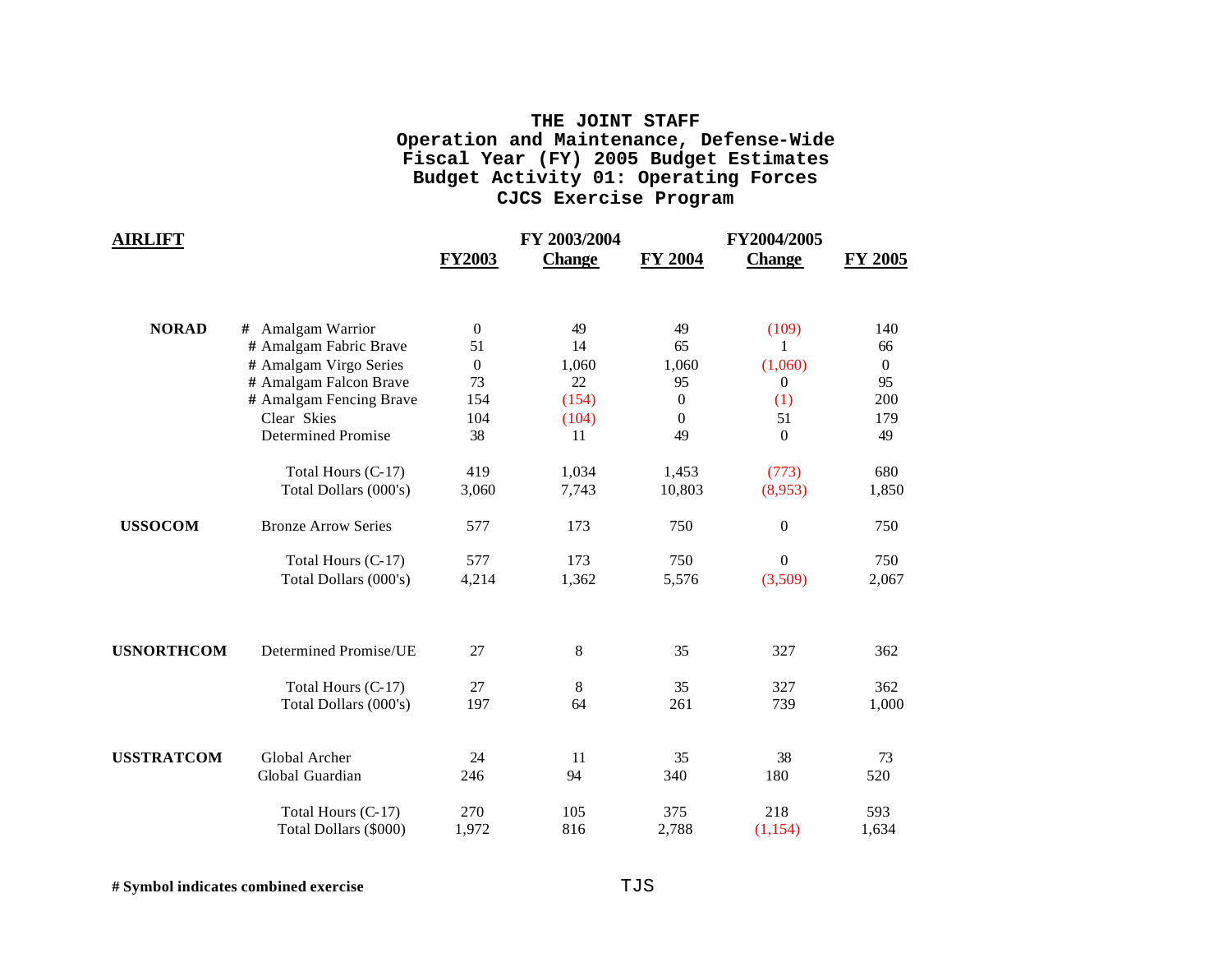| <b>AIRLIFT</b>                  |                                    |               | FY 2003/2004  |                  | FY2004/2005   |          |
|---------------------------------|------------------------------------|---------------|---------------|------------------|---------------|----------|
|                                 |                                    | <b>FY2003</b> | <b>Change</b> | <b>FY 2004</b>   | <b>Change</b> | FY 2005  |
| <b>USTRANSCOM</b>               | # JLOTS                            | 316           | (186)         | 230              | (230)         | $\Omega$ |
|                                 | Turbo CADS                         | $\theta$      | 0             | $\theta$         | $\Omega$      | $\Omega$ |
|                                 | # Turbo Challenge                  | $\Omega$      | 22            | 22               | (22)          | 0        |
|                                 | # Ultimate Caduceus                | 316           | (316)         | $\theta$         | $\Omega$      | $\theta$ |
|                                 | Total Hours (C-17)                 | 316           | (69)          | 247              | (247)         | $\Omega$ |
|                                 | Total Dollars (000's)              | 2,308         | (467)         | 1,841            | (1, 841)      | $\theta$ |
| <b>OTHER</b>                    | Eligible Receiver                  | 77            | (77)          | $\boldsymbol{0}$ | $\theta$      | 100      |
|                                 | Positive Response                  | 212           | (212)         | $\overline{0}$   | $\theta$      | 275      |
|                                 | Total Hours (C-17)                 | 288           | $\theta$      | $\boldsymbol{0}$ | $\Omega$      | 375      |
|                                 | Total Dollars (000's)              | 2,104         | (2,104)       | $\boldsymbol{0}$ | (1755)        | 1,033    |
| <b>GRAND TOTAL HOURS (C-17)</b> |                                    | 18,685        | 4,717         | 23,402           | 7,529         | 30,931   |
|                                 | <b>GRAND TOTAL DOLLARS (\$000)</b> | 136,478       | 37,520        | 173,998          | (88, 389)     | 85,248   |
| <b>C-17 Equivalent Rates</b>    |                                    | 7304          |               | 7,435            |               | 2,756    |

Note: The CJCS Exercise Program uses a mix of military and commercial airlift platforms. Flying hours are depicted as C-17 equivalents to provide a common performance criteria for comparison of level of effort.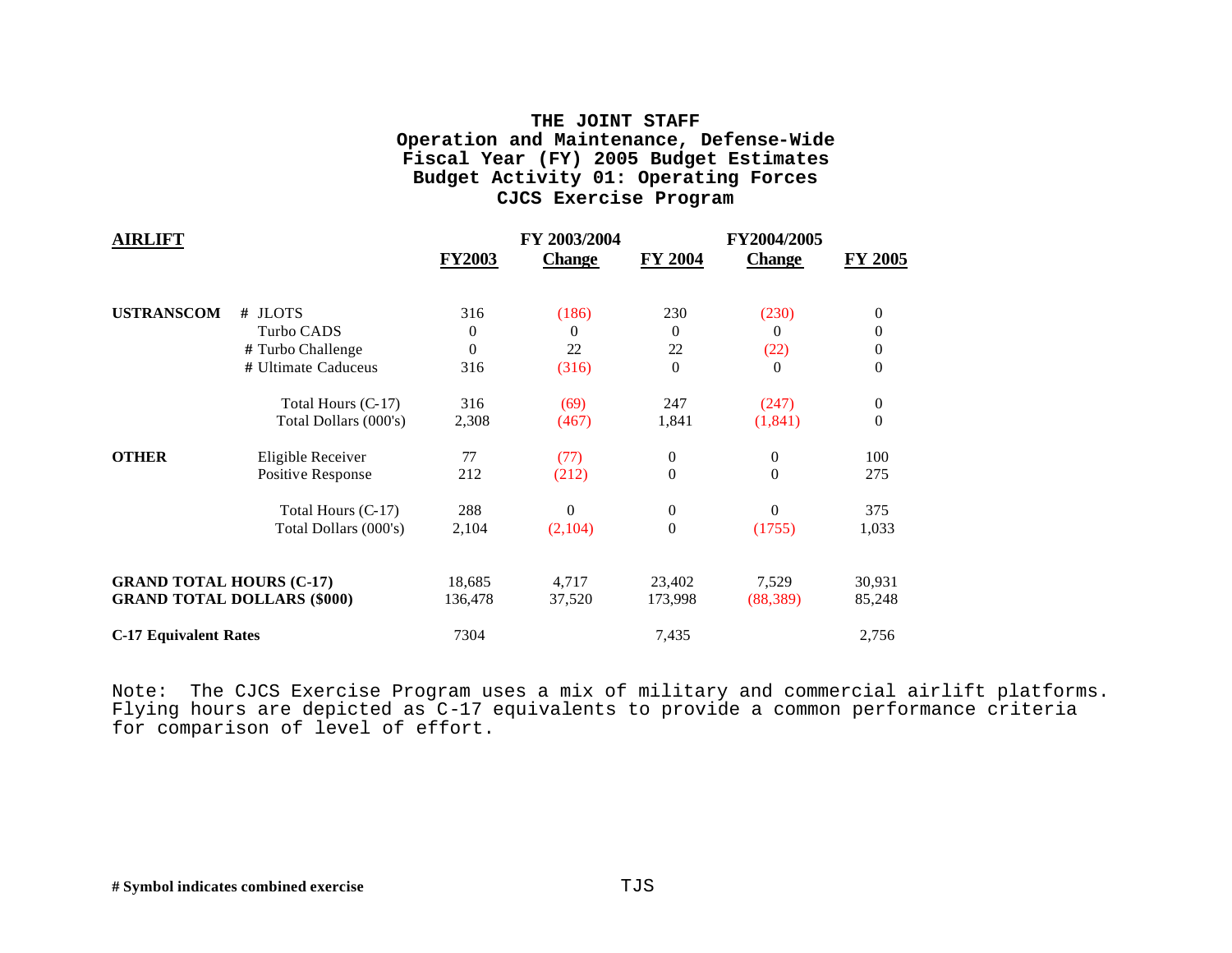| <b>SEALIFT</b>    |                            |                  | FY 2003/2004     |                  | FY2004/2005      |                  |
|-------------------|----------------------------|------------------|------------------|------------------|------------------|------------------|
|                   |                            | <b>FY2003</b>    | <b>Change</b>    | <b>FY 2004</b>   | <b>Change</b>    | <b>FY 2005</b>   |
| <b>USJFCOM</b>    | <b>JTFEX Series</b>        | $\boldsymbol{0}$ | $\overline{0}$   | $\boldsymbol{0}$ | 7                | 7                |
|                   | <b>Linked Seas</b>         | $\Omega$         | $\Omega$         | $\overline{0}$   | 11               | 11               |
|                   | Northern Light             | 20               | (20)             | $\overline{0}$   | $\Omega$         | $\theta$         |
|                   | Northern Viking            | 29               | (29)             | $\overline{0}$   | $\overline{0}$   | 0                |
|                   | <b>Strong Resolve</b>      | $\Omega$         | $\Omega$         | $\boldsymbol{0}$ | $\Omega$         | $\Omega$         |
|                   | <b>Total Steaming Days</b> | 49               | (44)             | $\boldsymbol{0}$ | 18               | 18               |
|                   | Total Dollars (000's)      | 2,522            | (2,522)          | $\boldsymbol{0}$ | 961              | 961              |
| <b>USSOUTHCOM</b> | Ellipse Echo               | $\overline{0}$   | $\boldsymbol{0}$ | $\boldsymbol{0}$ | $\boldsymbol{0}$ | $\Omega$         |
|                   | Fuerzas Aliadas Cabanas    | $\Omega$         | 5                | 5                | 5                | 10               |
|                   | New Horizon Series         | 89               | 11               | 100              | 21               | 121              |
|                   | Tradewinds                 | 15               | (3)              | 12               | (12)             | $\boldsymbol{0}$ |
|                   | Unitas                     | $\Omega$         | $\overline{0}$   | $\boldsymbol{0}$ | $\overline{0}$   | $\theta$         |
|                   | <b>Total Steaming Days</b> | 104              | 13               | 117              | 14               | 131              |
|                   | Total Dollars (000's)      | 5,352            | 778              | 6,130            | 857              | 6,987            |
| <b>USCENTCOM</b>  | <b>Bright Star</b>         | $\boldsymbol{0}$ | 82               | 82               | 58               | 140              |
|                   | Early Victor               | 45               | (28)             | 17               | (17)             | $\boldsymbol{0}$ |
|                   | <b>Eastern Castle</b>      | $\theta$         | 20               | 20               | (20)             | 0                |
|                   | Iron Series                | $\Omega$         | $\overline{0}$   | $\boldsymbol{0}$ | $\overline{0}$   | 0                |
|                   | Native Fury                | $\theta$         | $\boldsymbol{0}$ | $\boldsymbol{0}$ | $\boldsymbol{0}$ | $\boldsymbol{0}$ |
|                   | Neon Falcon                | $\theta$         | $\theta$         | $\boldsymbol{0}$ | $\boldsymbol{0}$ | $\theta$         |
|                   | <b>Total Steaming Days</b> | 45               | 74               | 119              | 21               | 140              |
|                   | Total Dollars (000's)      | 2,316            | 3,919            | 6,235            | 1,233            | 7,468            |
| <b>USEUCOM</b>    | Adriatic Phibex            | $\theta$         | 9                | 9                | 3                | 12               |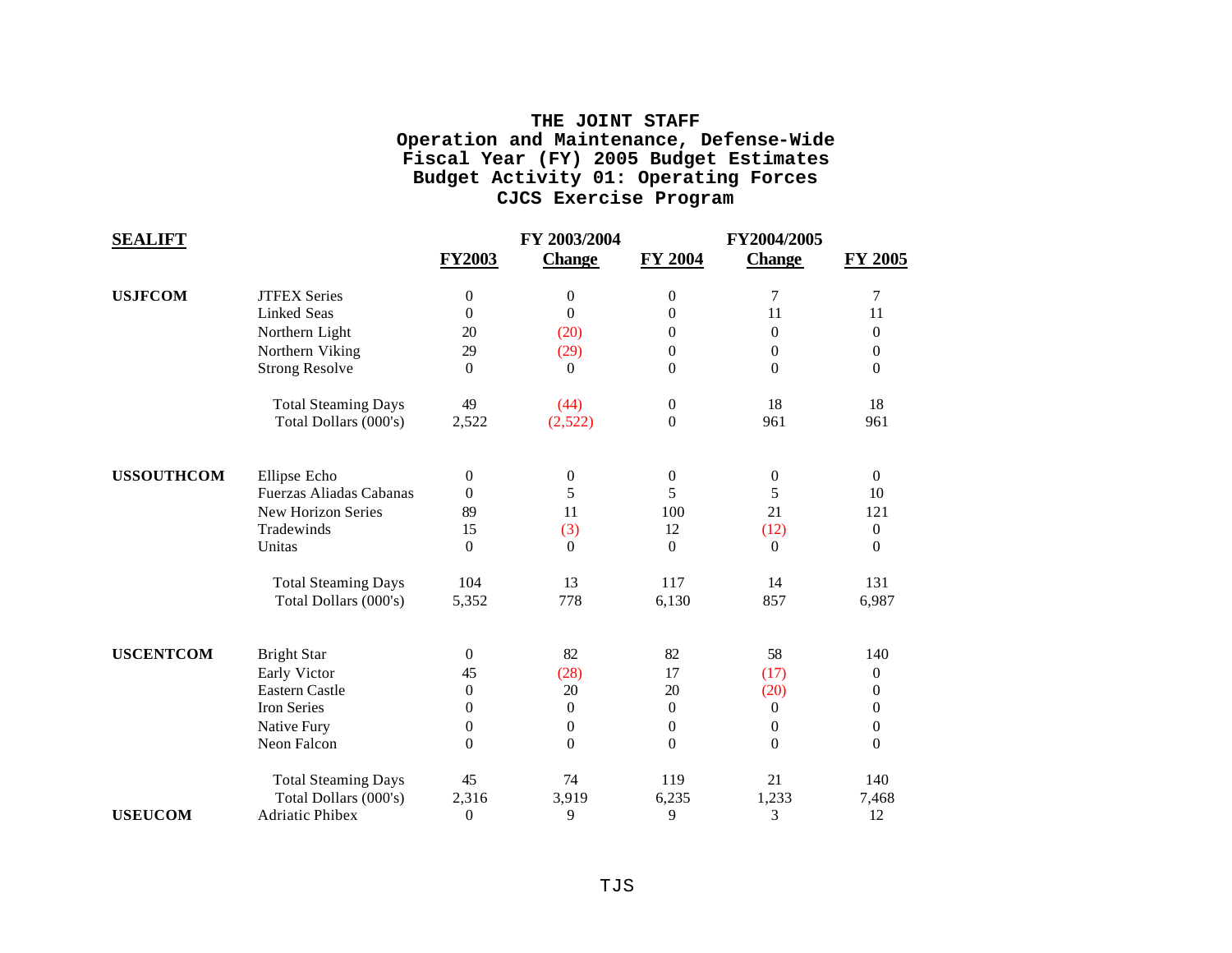| SEALIFT           |                            |                | FY 2003/2004   |                  | FY2004/2005      |                  |
|-------------------|----------------------------|----------------|----------------|------------------|------------------|------------------|
|                   |                            | <b>FY2003</b>  | <b>Change</b>  | <b>FY 2004</b>   | <b>Change</b>    | <b>FY 2005</b>   |
|                   | African Eagle              | $\theta$       | $\theta$       | $\boldsymbol{0}$ | 0                | 0                |
|                   | <b>Atlas Series</b>        |                | 4              | 5                | (5)              | 0                |
|                   | <b>Baltops</b>             | $\theta$       | $\overline{0}$ | $\boldsymbol{0}$ | $\overline{0}$   | 0                |
|                   | Clean Hunter               | $\Omega$       | $\theta$       | $\theta$         | 10               | 10               |
|                   | Cornerstone                | 20             | (20)           | $\mathbf{0}$     | $\theta$         | $\theta$         |
|                   | <b>Destined Glory</b>      | $\theta$       | 36             | 36               | (36)             | 0                |
|                   | <b>Dynamic Series</b>      | 0              | $\overline{0}$ | $\boldsymbol{0}$ | $\boldsymbol{0}$ | $\theta$         |
|                   | Juniper Series             | 7              | (7)            | $\overline{0}$   | 0                | $\theta$         |
|                   | <b>Rescue Eagle</b>        | $\theta$       | $\theta$       | $\theta$         | 12               | 12               |
|                   | <b>Strong Resolve</b>      | $\Omega$       | $\Omega$       | $\boldsymbol{0}$ | $\boldsymbol{0}$ | $\Omega$         |
|                   | West African Trng Cruise   | 21             | (11)           | 10               | 7                | 17               |
|                   | <b>Total Steaming Days</b> | 48             | 12             | 60               | (9)              | 51               |
|                   | Total Dollars (000's)      | 2,470          | 680            | 3,150            | (429)            | 2,721            |
| <b>USPACOM</b>    | Balkitan                   | 7              | 56             | 63               | (63)             | $\Omega$         |
|                   | Cobra Gold                 | $\Omega$       | 11             | 11               | 39               | 50               |
|                   | <b>Frequent Storm</b>      | 0              | 11             | 11               | (1)              | 10               |
|                   | Foal Eagle                 | $\Omega$       | 70             | 70               | (9)              | 61               |
|                   | Freedom Banner             | 302            | (242)          | 60               | 25               | 85               |
|                   | Keen Edge/Sword            | $\overline{0}$ | $\overline{0}$ | $\mathbf{0}$     | $\theta$         | $\Omega$         |
|                   | Northern Edge              | 12             | (2)            | 10               | 1                | 11               |
|                   | RSO&I                      | 70             | (70)           | $\boldsymbol{0}$ | $\boldsymbol{0}$ | $\overline{0}$   |
|                   | <b>Tandem Thrust</b>       | $\Omega$       | $\overline{0}$ | $\overline{0}$   | $\Omega$         | $\Omega$         |
|                   | Ulchi Focus Lens           | 8              | 5              | 13               | (4)              | 9                |
|                   | <b>Total Steaming Days</b> | 399            | (161)          | 238              | (12)             | 226              |
|                   | Total Dollars (000's)      | 20,535         | (8,066)        | 12,469           | (414)            | 12,055           |
| <b>USTRANSCOM</b> | <b>JLOTS</b>               | 272            | (67)           | 205              | 109              | 314              |
|                   | Turbo Activation           | 122            | (107)          | 15               | (95)             | $\boldsymbol{0}$ |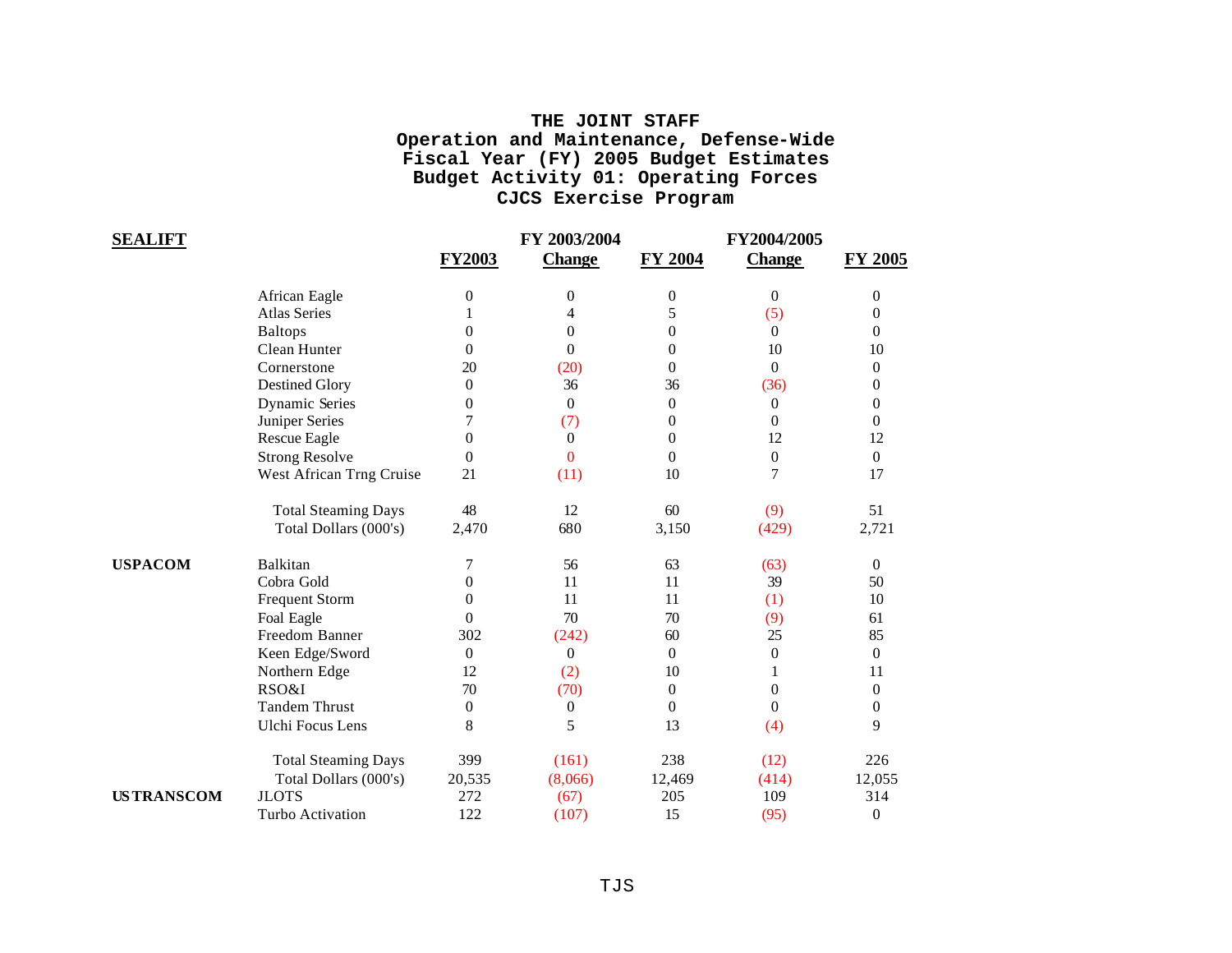| <b>SEALIFT</b>                           |               | FY 2003/2004  |                | FY2004/2005   |                |
|------------------------------------------|---------------|---------------|----------------|---------------|----------------|
|                                          | <b>FY2003</b> | <b>Change</b> | <b>FY 2004</b> | <b>Change</b> | <b>FY 2005</b> |
| Turbo Cads                               | 0             | $\Omega$      | $\theta$       | 0             | 0              |
| Turbo Challenge                          |               | $\Omega$      | $\Omega$       | $\Omega$      |                |
| Turbo Intermodal Surge                   | 0             | 33            | 33             | (33)          |                |
| <b>Ultimate Caduceus</b>                 | 0             | $\Omega$      | $\theta$       | $\theta$      | 0              |
| <b>Total Steaming Days</b>               | 394           | (141)         | 253            | (29)          | 314            |
| Total Dollars (000's)                    | 20,277        | (7,047)       | 13,230         | (1,134)       | 16,782         |
| <b>GRAND TOTAL STEAMING DAYS</b>         | 1,040         | (254)         | 786            | 96            | 881            |
| <b>GRAND TOTAL SEALIFT (\$000)</b>       | 53,525        | (12,311)      | 41,214         | $\theta$      | 46,974         |
| <b>Roll-on/Roll-off Equivalent Rates</b> | 51,465        |               | 52,391         |               | 53,334         |

**Note**: Like airframes, the CJCS Exercise Program uses a mix of sealift platforms -- RO/RO, Fast Sealift, breakbulk, container, tug and barge. Steaming days are depicted as RO/RO equivalents to provide a common performance criteria for comparison of level of effort. Each exercise requirement is resourced by MSC from available commercial and DOD assets, consequently RO/RO rates depicted are anticipated average commercial rates.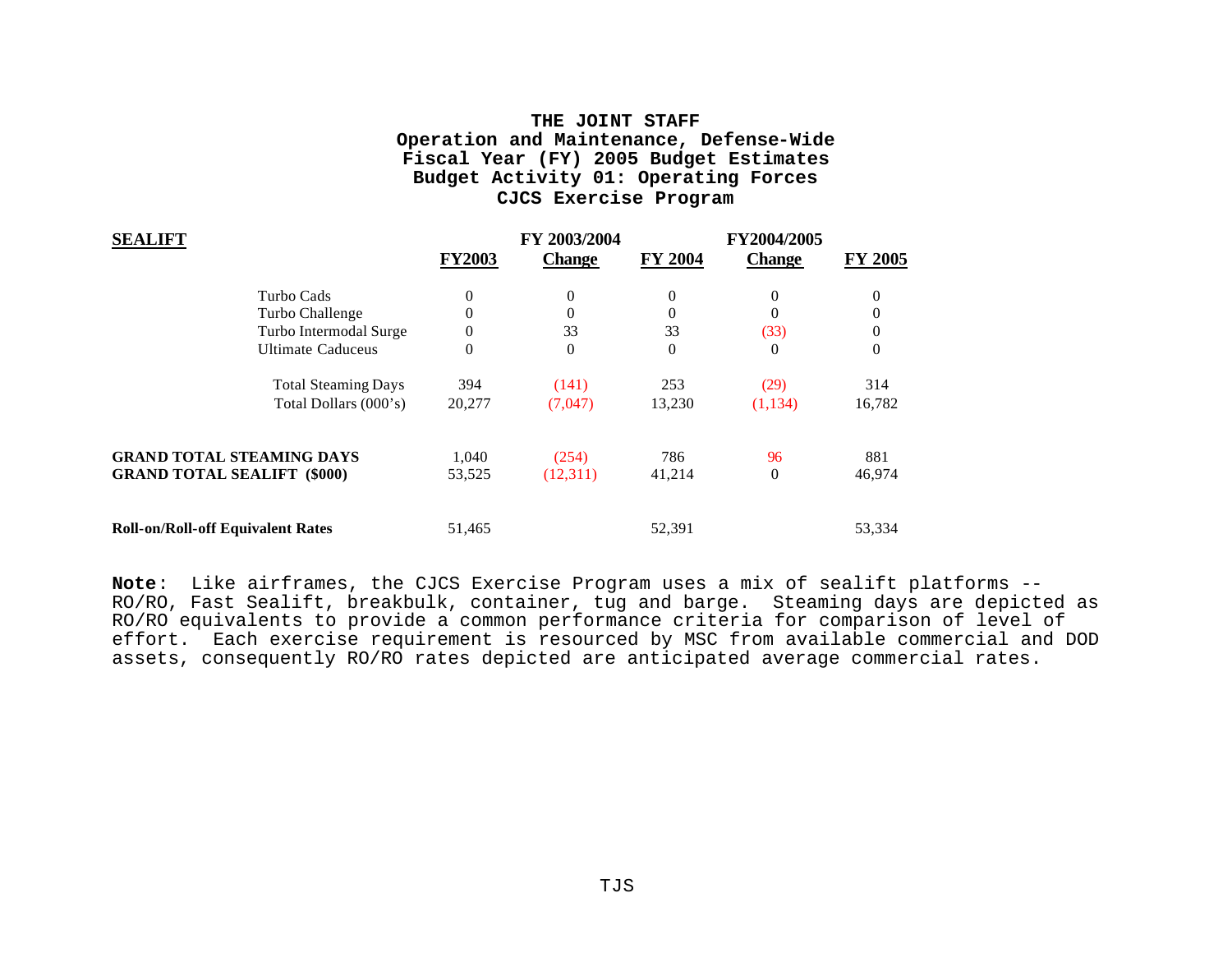|                               |          |                | FY             | 2003/2004           |                |                | FY               | 2004/2005     |                |                         |
|-------------------------------|----------|----------------|----------------|---------------------|----------------|----------------|------------------|---------------|----------------|-------------------------|
| PORT HNDLNG (PH)/             |          | <b>FY 2003</b> |                | <b>Change</b>       |                | FY 2004        |                  | <b>Change</b> | <b>FY 2005</b> |                         |
| <b>INLAND TRANS (IT)</b>      | PH       | IT             | PH             | IT                  | PH             | $\bf{I}$       | PH               | IT            | P <sub>H</sub> | $\mathbf{I} \mathbf{T}$ |
|                               |          |                |                |                     |                |                |                  |               |                |                         |
| <b>USJFCOM</b>                |          |                |                |                     |                |                |                  |               |                |                         |
| Coop Zenith                   | $\theta$ | $\Omega$       | $\theta$       | $\theta$            | $\theta$       | $\theta$       | $\Omega$         | $\theta$      | $\Omega$       | $\Omega$                |
| <b>JTFEX</b>                  | $\Omega$ | 179            | $\Omega$       | 571                 | $\Omega$       | 750            | 623              | 1             | 623            | 751                     |
| <b>Linked Seas</b>            | $\Omega$ | $\Omega$       | $\Omega$       | $\theta$            | $\Omega$       | $\theta$       | 340              | 370           | 340            | 370                     |
| Northern Light                | 318      | 23             | (318)          | (23)                | $\Omega$       | $\overline{0}$ | $\Omega$         | $\Omega$      | $\Omega$       | $\Omega$                |
| Millennium Challenge          | $\Omega$ | $\theta$       | $\Omega$       | $\Omega$            | $\theta$       | $\Omega$       | 0                | $\Omega$      | 0              | $\theta$                |
| Northern Viking               | 793      | 264            | (793)          | 296                 | $\overline{0}$ | 560            | $\boldsymbol{0}$ | (560)         | 0              | $\theta$                |
| Quick Force                   | $\theta$ | $\Omega$       | $\Omega$       | $\Omega$            | $\Omega$       | $\Omega$       | $\theta$         | $\Omega$      | 0              | $\Omega$                |
| <b>Roving Sands</b>           | $\theta$ | 3,975          | $\theta$       | (3,975)             | $\theta$       | $\theta$       | $\theta$         | 1,091         | $\theta$       | 1,091                   |
| <b>Strong Resolve</b>         | $\theta$ | $\theta$       | $\theta$       | $\theta$            | $\theta$       | $\overline{0}$ | $\theta$         | $\theta$      | $\Omega$       | $\Omega$                |
| <b>Unified Endeavor</b>       | $\theta$ | $\overline{0}$ | $\overline{0}$ | 76                  | $\overline{0}$ | 76             | $\overline{0}$   | 4             | $\Omega$       | 80                      |
| <b>Total PH/IT Cost</b>       | 1,112    | 4,329          |                | $(1,112)$ $(2,943)$ | $\theta$       | 1,386          | 963              | 906           | 963            | 2,292                   |
| <b>USSOUTHCOM</b>             |          |                |                |                     |                |                |                  |               |                |                         |
| <b>Blue Advance</b>           | $\Omega$ | $\theta$       | $\theta$       | $\theta$            | $\theta$       | $\overline{0}$ | $\theta$         | $\theta$      | $\theta$       | $\overline{0}$          |
| Fuerzas Aliadas PKO           | $\theta$ | 8              | $\overline{0}$ | 68                  | $\Omega$       | 76             | $\theta$         | (6)           | $\theta$       | 70                      |
| <b>Feurzas Aliadas Series</b> | $\Omega$ | 201            | 120            | 419                 | 120            | 620            | 25               | $\Omega$      | 145            | 620                     |
| <b>Fuerzas De Defensas</b>    | $\Omega$ | 196            | $\theta$       | (46)                | $\Omega$       | 150            | $\theta$         | (150)         | $\Omega$       | $\Omega$                |
| <b>New Horizons Series</b>    | 964      | 5,113          | 478            | (351)               | 1,442          | 4,762          | 238              | (82)          | 1,680          | 4,680                   |
| Tradewinds                    | 250      | 360            | (30)           | 10                  | 220            | 370            | (220)            | 230           | $\theta$       | 600                     |
| <b>Unified Counterdrug</b>    | $\Omega$ | $\overline{0}$ | $\theta$       | $\Omega$            | $\Omega$       | $\theta$       | $\Omega$         | $\Omega$      | $\Omega$       | $\Omega$                |
| <b>Total PH/IT Cost</b>       | 1,214    | 5,878          | 568            | 100                 | 1,782          | 5,978          | 43               | (8)           | 1,825          | 5,970                   |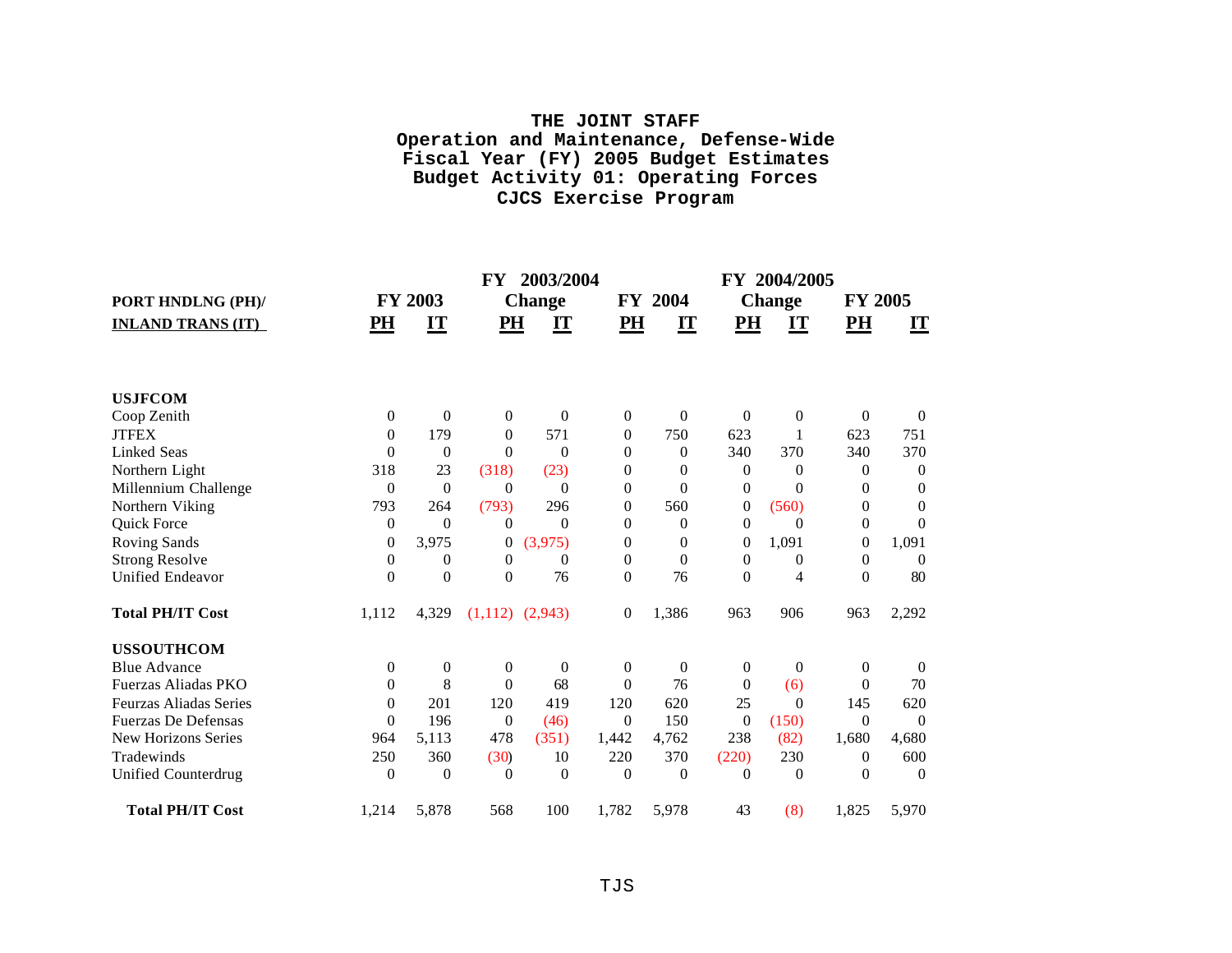| <b>USCENTCOM</b>        |          |                |          |          |          |          |          |          |          |                |
|-------------------------|----------|----------------|----------|----------|----------|----------|----------|----------|----------|----------------|
| Accurate Test           | $\Omega$ | $\overline{0}$ | $\theta$ | $\Omega$ | $\Omega$ | $\Omega$ | $\theta$ | $\Omega$ | $\Omega$ |                |
| <b>Bright Star</b>      | 0        | $\theta$       | 3,850    | 2,760    | 3,850    | 2,760    | 90       | 212      | 3,940    | 2,972          |
| <b>Eager Series</b>     | 0        | 63             | $\theta$ | (63)     | $\theta$ | $\theta$ | $\theta$ | $\Omega$ | $\Omega$ | $\theta$       |
| Early Victor            | 959      | 23             | (89)     | 1,248    | 870      | 1,271    | (470)    | 86       | 400      | 1,357          |
| <b>Eastern Action</b>   | 0        | $\theta$       | $\theta$ | $\Omega$ | $\theta$ | $\Omega$ | 0        | $\Omega$ | $\Omega$ | $\Omega$       |
| Eastern Castle          |          | $\Omega$       | 450      | 140      | 450      | 140      | 0        | (20)     | 450      | 120            |
| Eastern Eagle           | 0        | 0              | 0        | $\Omega$ | 0        | 0        | 0        | $\theta$ | $\Omega$ | $\overline{0}$ |
| Eagle Resolve           |          | $\Omega$       | 0        |          | 0        | 0        |          | 0        | 0        | 0              |
| Extreme Valor           |          | $\Omega$       | 0        |          | $\theta$ | 0        |          | 0        | 0        | 0              |
| <b>Inferno Creek</b>    |          | $\Omega$       | 0        |          | 0        | 0        |          | 0        | 0        |                |
| <b>Initial Link</b>     |          | $\Omega$       | 0        |          | 0        | 0        |          | 0        | 0        | 0              |
| <b>Internal Look</b>    |          | 34             | $\theta$ | (34)     | 0        | 0        |          | 0        |          |                |
| Lucky Sentinel          |          | 80             | 0        | (80)     | 0        | 0        |          | 0        | 0        | 0              |
| Iron Series             |          | 94             | 0        | (94)     | 0        |          |          | 0        |          |                |
| Native Atlas            |          | $\Omega$       | 0        |          | 0        | 0        |          | $\Omega$ | 0        | 0              |
| Native Fury             |          | $\Omega$       | 0        |          | 0        | 0        |          | 0        |          |                |
| Neon Falcon             |          | $\Omega$       | 0        |          | 0        | 0        |          | $\Omega$ | 0        | 0              |
| Natural Fire            |          | $\Omega$       | 0        |          | 0        | 0        |          | 0        | 0        |                |
| Noble Piper             |          | $\Omega$       | $\theta$ | 0        | $\theta$ | $\Omega$ |          | $\Omega$ | 0        | 0              |
| <b>Rugged Series</b>    |          | $\Omega$       | 0        |          | 0        | $\Omega$ |          | 0        | 0        | 0              |
| <b>Ultimate Resolve</b> | $\Omega$ | $\theta$       | $\theta$ | $\Omega$ | $\Omega$ | $\Omega$ | 0        | $\theta$ | 0        | 0              |
| <b>Total PH/IT Cost</b> | 959      | 294            | 4,211    | 3,877    | 5,170    | 4,171    | (380)    | 278      | 4,790    | 4,449          |

**USPACOM**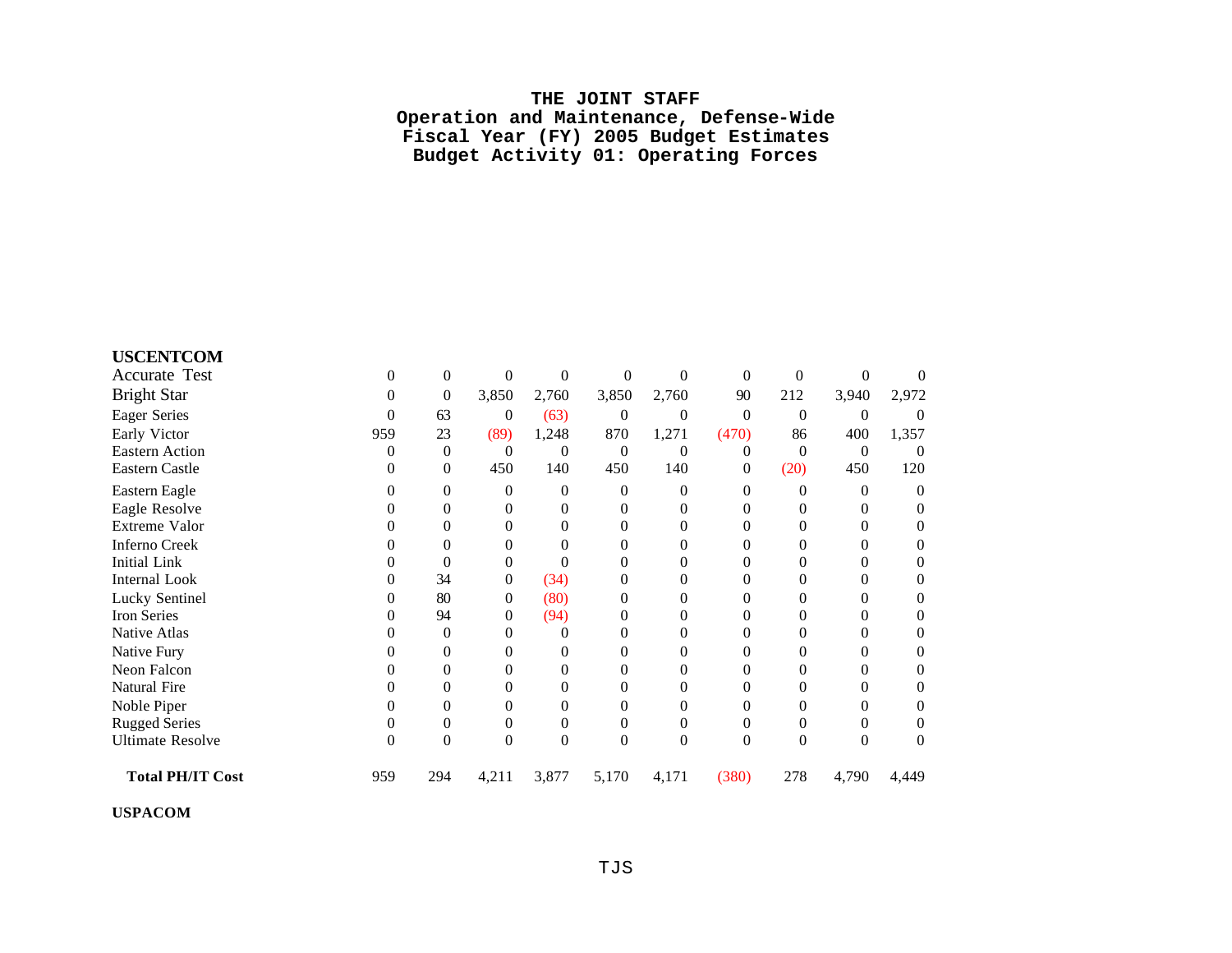## **THE JOINT STAFF Fiscal Year (FY) 2005 Budget Estimates Operation and Maintenance, Defense-Wide Budget Activity 01: Operating Forces (Dollars in Thousands)**

| Balikatan               | 644      | 349              | 418            | 441      | 1,062    | 790            | (1,062)  | (790)    | $\Omega$ | $\theta$       |
|-------------------------|----------|------------------|----------------|----------|----------|----------------|----------|----------|----------|----------------|
| Cobra Gold              | $\theta$ | 944              | 420            | (54)     | 420      | 890            | 1,222    | 1,043    | 1,642    | 1,933          |
| Crocodile               | $\Omega$ | $\Omega$         | $\Omega$       | $\Omega$ | $\Omega$ | $\Omega$       | $\Omega$ | $\Omega$ | $\Omega$ | $\Omega$       |
| <b>Ellipse Charlie</b>  | $\Omega$ | $\Omega$         | 340            | $\Omega$ | 340      | $\Omega$       | (340)    | $\Omega$ | $\Omega$ | $\Omega$       |
| Foal Eagle              | $\Omega$ | 1,016            | $\overline{0}$ | (1,016)  | $\Omega$ | $\overline{0}$ | 785      | 950      | 785      | 950            |
| Freedom Banner          | 3,384    | 520              | (702)          | 900      | 2,682    | 1,420          | (72)     | 164      | 2,610    | 1,584          |
| <b>Frequent Storm</b>   | $\Omega$ | $\Omega$         | 220            | 400      | 220      | 400            | $\theta$ | (200)    | 220      | 200            |
| Keen Edge/Sword         | $\Omega$ | 525              | 200            | (25)     | 200      | 500            | 150      | (432)    | 350      | 68             |
| <b>Kernal Blitz</b>     | $\Omega$ | $\theta$         | $\theta$       | $\Omega$ | $\Omega$ | $\theta$       | $\Omega$ | 0        | $\Omega$ | $\Omega$       |
| Northern Edge           | 468      | 260              | (468)          | (260)    | $\Omega$ | $\theta$       | 0        | 0        | 0        | $\Omega$       |
| RSO&I                   | 1,456    | 1,153            | (260)          | 717      | 1,197    | 1,870          | (1, 197) | (1,870)  | 0        | $\Omega$       |
| <b>Tandem Thrust</b>    | $\Omega$ | 234              | $\theta$       | (234)    | $\theta$ | $\theta$       | 0        | $_{0}$   | 0        | $\Omega$       |
| Tempo Brave             | $\Omega$ | $\boldsymbol{0}$ | $\Omega$       | $\theta$ | $\Omega$ | $\theta$       | 0        | 0        | 0        | 0              |
| Ulchi Focus Lens        | 752      | 703              | (469)          | (174)    | 283      | 529            | (283)    | (529)    | $\theta$ | $\overline{0}$ |
| <b>Total PH/IT Cost</b> | 6,705    | 5,706            | 1,035          | 1,402    | 6,404    | 6,399          | (797)    | (1,664)  | 5,607    | 4,735          |
| <b>USEUCOM</b>          |          |                  |                |          |          |                |          |          |          |                |
| <b>Adventure Series</b> | $\Omega$ | 685              | $\theta$       | 35       | $\Omega$ | 720            | $\Omega$ | (370)    | $\Omega$ | 350            |
| <b>Adriatic Phibex</b>  | 0        | $\theta$         | 180            | 510      | 180      | 510            | 520      | (150)    | 700      | 360            |
| African Eagle           | 0        | $\Omega$         | $\Omega$       | $\Omega$ | $\Omega$ | $\theta$       | 0        | $\theta$ | $\Omega$ | $\Omega$       |
| African Lion            | $\Omega$ | 108              | $\theta$       | (13)     | $\Omega$ | 95             | 0        | (95)     | 0        | $\Omega$       |
| Ardent Ground           | 0        | $\theta$         | $\Omega$       | $\Omega$ | $\Omega$ | $\theta$       | 0        | $\theta$ | 0        | $\Omega$       |
| <b>Arrcade Fusion</b>   | 0        | 20               | $\theta$       | (20)     | 0        | $\overline{0}$ | 0        | 0        | 0        | $\Omega$       |
| Arrcade Guard           |          | 0                | $\Omega$       | $\Omega$ | $\Omega$ | $\Omega$       | 0        |          | 0        | 0              |
| <b>Atlas Series</b>     | 87       | 440              | (17)           | (42)     | 70       | 398            | (70)     | (398)    | 0        | $\overline{0}$ |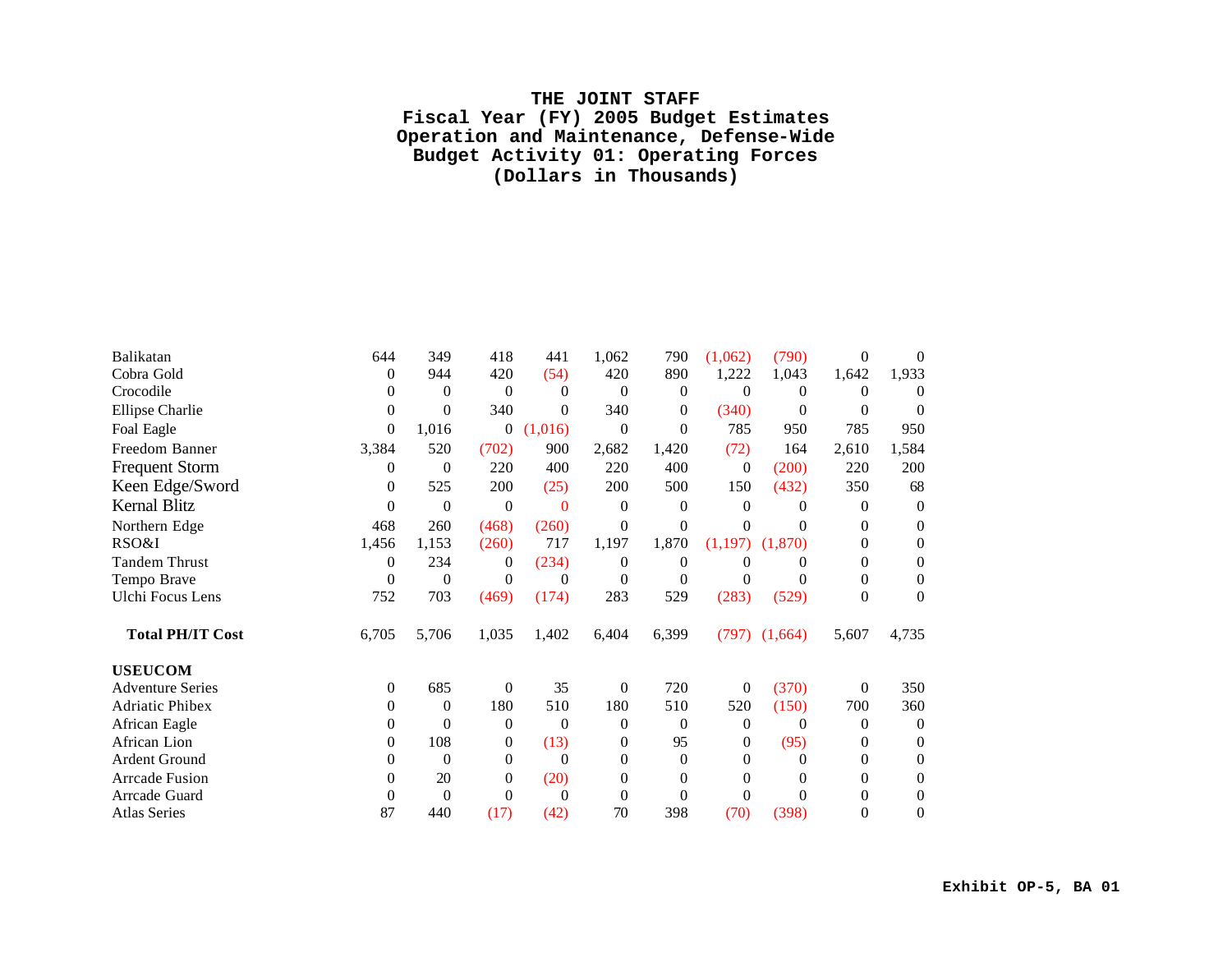## **THE JOINT STAFF Fiscal Year (FY) 2005 Budget Estimates Operation and Maintenance, Defense-Wide Budget Activity 01: Operating Forces (Dollars in Thousands)**

| <b>Baltops</b>                   |     | $\Omega$          | $\overline{0}$   | $\Omega$ | 0        | $\theta$ | 0              | 0                 | 0        |       |
|----------------------------------|-----|-------------------|------------------|----------|----------|----------|----------------|-------------------|----------|-------|
| <b>Blue Game</b>                 | 0   | 3,104             | $\overline{0}$   | (614)    | 0        | 2,490    | $\overline{0}$ | 110               | $\theta$ | 2,600 |
| <b>Battle Griffin</b>            |     |                   | 0                |          | 0        | 0        | 0              | $\theta$          | 0        |       |
| <b>Brave Knight</b>              |     |                   | 0                |          | 0        |          |                |                   |          |       |
| <b>Casualty Care</b>             |     |                   | 0                |          |          | 0        |                |                   |          |       |
| Clean Hunter                     | 0   | 799               | $\Omega$         | (799)    | 0        | 0        | 1,000          | 2,290             | 1,000    | 2,290 |
| Central Enterprise               |     | $\Omega$          | $\Omega$         | 0        | 0        | 0        | 0              | 0                 | 0        |       |
| <b>Combined Endeavor</b>         | 0   | 11                | $\overline{0}$   | (11)     | 0        | 0        |                |                   |          |       |
| Cornerstone                      | 874 | $\overline{0}$    | (874)            | $\theta$ | 0        | 0        |                |                   | 0        |       |
| <b>Destined Glory</b>            |     | $\overline{0}$    | 1,400            | 1,589    | 1,400    | 1,589    | (1,400)        | (1,589)           |          |       |
| Distant Thunder                  |     |                   |                  |          | $^{(1)}$ | 0        |                |                   | 0        |       |
| <b>Dynamic Series</b>            |     |                   |                  |          |          |          |                |                   | 0        |       |
| Ellipse Bravo                    |     | 0                 | 0                | 0        | $^{(1)}$ | 0        |                | $\mathbf{\Omega}$ | 0        |       |
| Flintlock                        | 0   | 1,507             | $\boldsymbol{0}$ | (1,507)  | 0        | 0        |                |                   | 0        |       |
| Juniper Series                   | 400 | 120               | (400)            | (120)    | 0        | 0        | 0              |                   | 0        |       |
| Matador                          | 0   | 0                 |                  |          | 0        | 0        | 0              | 0                 | 0        |       |
| Medceur                          |     | $\Omega$          |                  |          | 0        | 0        |                |                   | 0        |       |
| Medflag                          |     | 11                | 0                | (11)     | 0        | 0        | 0              |                   | 0        |       |
| Noble Shirley                    |     | 0                 | 0                |          | 0        | 0        |                |                   | 0        |       |
| PFP                              |     |                   | 0                |          |          | 0        |                |                   |          |       |
| Peaceshield                      |     | $\mathbf{\Omega}$ | 0                |          | 0        | 0        | 0              |                   | 0        |       |
| Rescuer                          |     |                   |                  |          | 0        | 0        | 0              | 0                 |          |       |
| Rescue Eagle                     |     |                   |                  |          | 0        | 0        | 350            | 240               | 350      | 240   |
| <b>Sacred Company</b>            |     | $^{(1)}$          | 0                |          | 0        | 0        | $\Omega$       | 0                 | 0        |       |
| Shared Endeavor                  |     |                   |                  |          |          | 0        |                |                   |          |       |
| <b>Tactical Fighter Weaponry</b> |     |                   |                  |          |          |          |                |                   |          |       |
| <b>Trail Blazer</b>              |     |                   |                  |          |          | 0        |                |                   |          |       |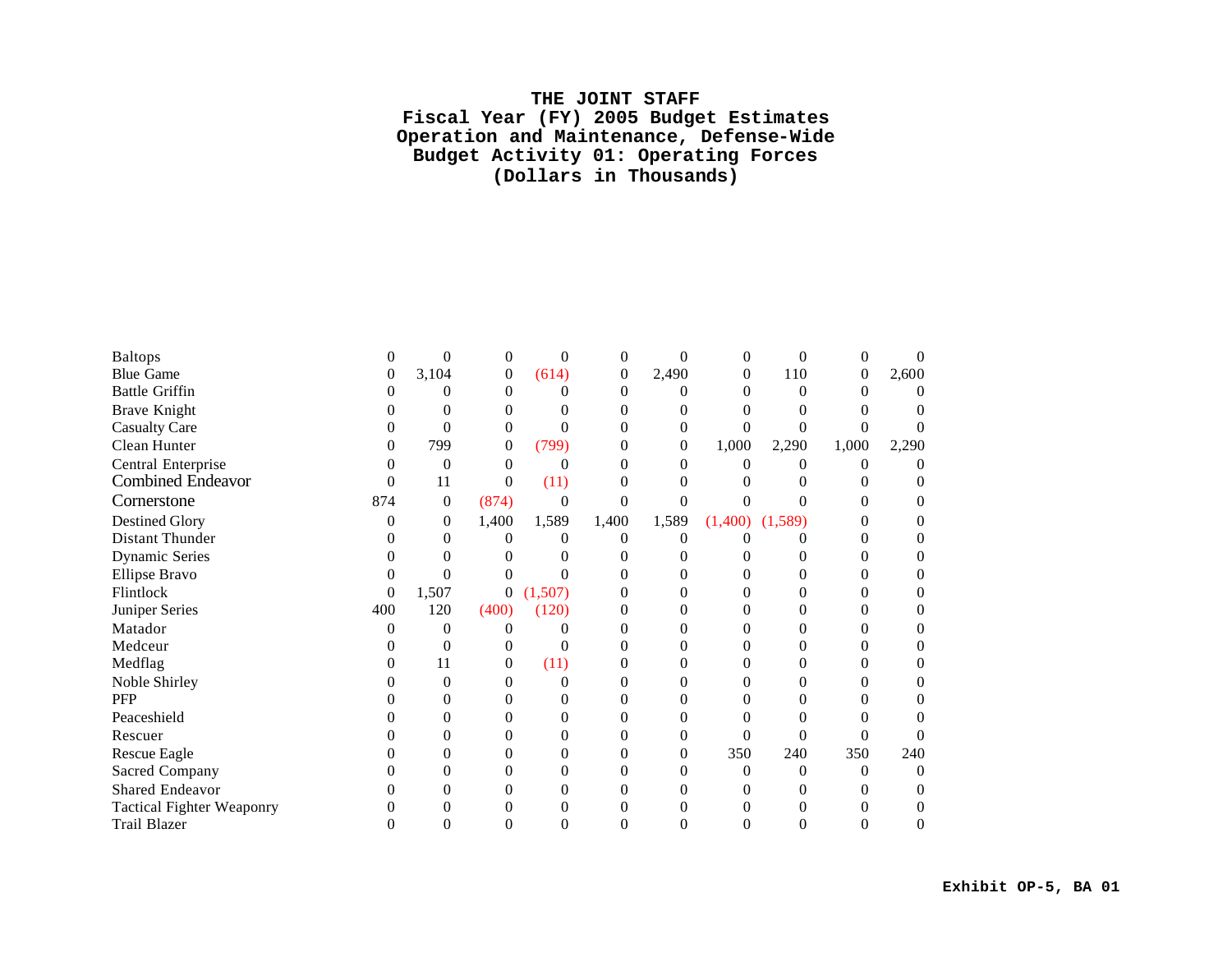## **THE JOINT STAFF Fiscal Year (FY) 2005 Budget Estimates Operation and Maintenance, Defense-Wide Budget Activity 01: Operating Forces (Dollars in Thousands)**

| Union Flash<br>West Africa Training Cruise      | $\Omega$<br>1,376 | $\theta$<br>520 | $\theta$<br>(760) | $\Omega$<br>(150) | $\Omega$<br>670 | $\Omega$<br>370 | $\overline{0}$<br>(670) | $\Omega$<br>(70) | $\Omega$<br>$\theta$ | $\theta$<br>300 |
|-------------------------------------------------|-------------------|-----------------|-------------------|-------------------|-----------------|-----------------|-------------------------|------------------|----------------------|-----------------|
| <b>Total PH/IT Cost</b>                         | 2,738             | 7,329           |                   | 418 (1,157)       | 2,320           | 6,172           | (270)                   | (32)             | 2,050                | 6,140           |
| <b>USTRANSCOM</b><br><b>JLOTS</b><br>Turbo Cads | 100<br>937        | 2.878<br>1,530  | 20<br>(37)        | 248<br>80         | 120<br>900      | 2,630<br>1,610  | 90<br>40                | 380<br>140       | 210<br>940           | 3,010<br>1,750  |
| <b>Total PH/IT Cost</b>                         | 1,037             | 4,408           | (17)              | (168)             | 1,020           | 4,240           | 130                     | 520              | 1,150                | 4,760           |
| <b>GRAND TOTAL PH/IT COST</b>                   | 13.764            | 27,944          | 2,117             | 2133              | 16.696          | 28,346          | (311)                   | 0                | 16,385               | 28,346          |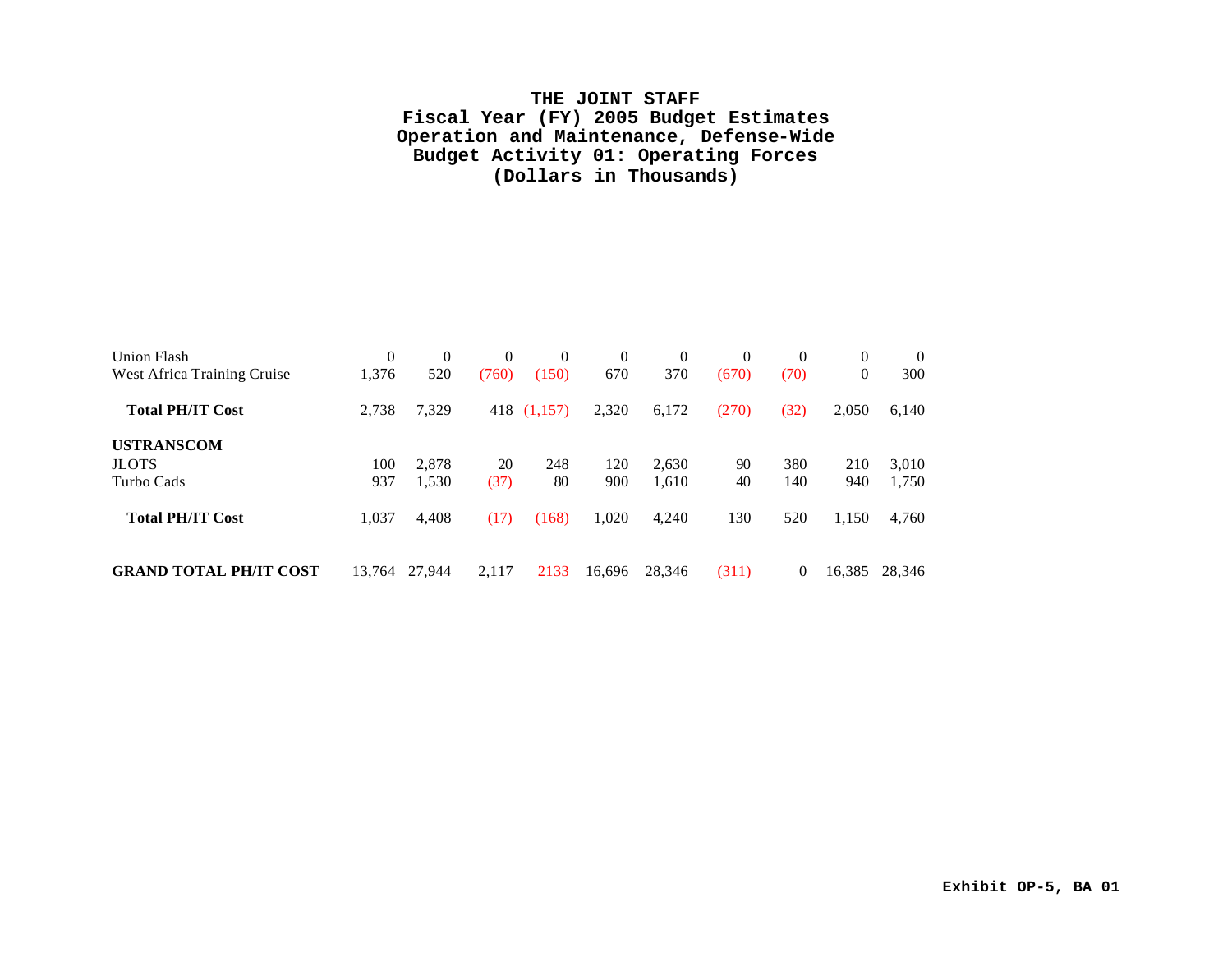|      |                                                                 | FY 2003          | Price          | Program        | FY 2004        | Price        | Program      | FY2005           |
|------|-----------------------------------------------------------------|------------------|----------------|----------------|----------------|--------------|--------------|------------------|
|      |                                                                 | <b>Actuals</b>   | Amount         | Growth         | Program        | Amount       | Growth       | Program          |
|      | CIVILIAN PERSONNEL COMP                                         |                  |                |                |                |              |              |                  |
| 101  | Ex., Gen & Spec Sched                                           | $\boldsymbol{0}$ | $\mathbf 0$    | $\mathbf{0}$   | $\mathbf{0}$   | $\mathbf{0}$ | $\mathbf{0}$ | $\mathbf{0}$     |
| 103  | Wage Board                                                      | $\overline{0}$   | $\mathbf{O}$   | $\theta$       | $\Omega$       | $\theta$     | $\theta$     | $\mathbf{0}$     |
| 199  | Total Civ Pers Comp.                                            | $\overline{0}$   | $\mathbf{O}$   | $\mathbf{0}$   | $\overline{0}$ | $\mathbf{O}$ | $\theta$     | $\mathbf{0}$     |
|      | <b>TRAVEL</b>                                                   |                  |                |                |                |              |              |                  |
| 308  | <b>Travel of Persons</b>                                        | 2,000            | 26             | (26)           | 2,000          | 28           | (28)         | 2,000            |
| 399  | <b>Total Travel</b>                                             | 2,000            | 26             | (26)           | 2,000          | 28           | (28)         | 2,000            |
|      | <b>INDUSTRIAL FUND PURCHASES</b>                                |                  |                |                |                |              |              |                  |
| 672  | <b>Pentagon Reservation</b>                                     |                  |                |                |                |              |              |                  |
|      | Maintenance Revolving Fund                                      | $\mathbf{0}$     | $\mathbf 0$    | $\mathbf{0}$   | $\mathbf{0}$   | $\mathbf{0}$ | $\mathbf{0}$ | $\boldsymbol{0}$ |
| 699  | <b>Total Industrial Fund Purchases</b><br><b>TRANSPORTATION</b> | $\overline{0}$   | $\overline{0}$ | $\theta$       | $\overline{0}$ | $\mathbf{O}$ | $\mathbf{O}$ | $\mathbf 0$      |
| 703  | MAC Cargo                                                       | 153,547          | 1,996          | 18,455         | 173,998        | (108, 575)   | 19,825       | 85,248           |
| 711  | MSC Cargo (Fund)                                                | 57,722           | (24, 647)      | 8,139          | 41,214         | (1,607)      | 7,367        | 46,974           |
| 721  | MTMC (Port Handling Fund)                                       | 14.579           | 2.916          | (799)          | 16.696         | 5.560        | (5.871)      | 16.385           |
| 725  | MTMC (Other-non-fund)                                           | 30,479           | 6,096          | (8,229)        | 28,346         | 9,439        | (9, 439)     | 28,346           |
| 703  | <b>Total JCS Exercises</b>                                      | 256,327          | (13, 639)      | 17,566         | 260,254        | (95, 183)    | 11,882       | 176,953          |
| 771  | <b>Commercial Transportation</b>                                | 4,000            | 52             | (52)           | 4,000          | 56           | (56)         | 4,000            |
| 799  | <b>Total Transportation</b>                                     | 260,327          | (13, 587)      | 17,514         | 264,254        | (95, 127)    | 11,826       | 180,953          |
|      | <b>OTHER PURCHASES</b>                                          |                  |                |                |                |              |              |                  |
| 912  | Rental Payments to GSA                                          | $\mathbf{0}$     | $\mathbf{0}$   | $\mathbf{0}$   | $\mathbf{0}$   | $\mathbf{0}$ | $\mathbf{0}$ | $\mathbf{0}$     |
| 913  | Purchased Utilities (non-WCF)                                   | $\mathbf{0}$     | (0)            | $\mathbf{0}$   | $\mathbf{0}$   | (0)          | $\mathbf 0$  | $\mathbf{0}$     |
| 914  | Purchased Commun. (non-WCF)                                     | $\Omega$         | (0)            | $\theta$       | $\Omega$       | (0)          | $\mathbf{0}$ | $\mathbf{0}$     |
| 915  | Rents (non-GSA)                                                 | $\overline{0}$   | (0)            | $\theta$       | $\mathbf{0}$   | (0)          | $\mathbf{0}$ | $\mathbf{0}$     |
| 917  | Postal Services (U.S.P.S.)                                      | $\Omega$         | (0)            | $\theta$       | $\mathbf{0}$   | (0)          | $\Omega$     | $\overline{0}$   |
| 920  | Supplies & Materials (non-WCF)                                  | 2,000            | 26             | (26)           | 2,000          | 28           | (28)         | 2,000            |
| 921  | Printing and Reproduction                                       | $\mathbf 0$      | (0)            | $\mathbf{0}$   | $\mathbf{0}$   | (0)          | $\theta$     | $\overline{0}$   |
| 922  | <b>Equipment Maint by Contract</b>                              | $\overline{0}$   | (0)            | $\theta$       | $\Omega$       | (0)          | $\mathbf{O}$ | $\overline{0}$   |
| 923  | Fac Maint by Contract                                           | 5,552            | 72             | 876            | 6,500          | 91           | (808)        | 5,783            |
| 925  | Equipment Purchases (non-WCF)                                   | 35,487           | 461            | 3,313          | 39,261         | 550          | 7,831        | 47,642           |
| 932  | Mgt & Professional Spt Svs                                      | $\mathbf 0$      | $\overline{0}$ | 24,801         | 24,801         | 347          | (25, 148)    | $\mathbf{0}$     |
| 933  | Studies, Analysis & Evaluations                                 | $\theta$         | $\mathbf{O}$   | $\overline{0}$ | $\mathbf{O}$   | $\mathbf{0}$ | $\mathbf{O}$ | $\mathbf{0}$     |
| 934  | Cntrct Eng & Tech Svs                                           | 743              | 10             | (31)           | 722            | 10           | (48)         | 684              |
| 987  | Other Intra Gov't Purch                                         | 3,000            | 39             | (39)           | 3,000          | 42           | (42)         | 3,000            |
| 989  | <b>Other Contracts</b>                                          | 1,000            | 13             | (13)           | 1,000          | 14           | (14)         | 1,000            |
| 999  | <b>Total Other Purchases</b>                                    | 47,782           | 621            | 28,881         | 77,284         | 1,082        | (18, 257)    | 60,109           |
| 9999 | <b>TOTAL</b>                                                    | 310.109          | (12,940)       | 46,369         | 343,538        | (94, 017)    | (6, 459)     | 243.062          |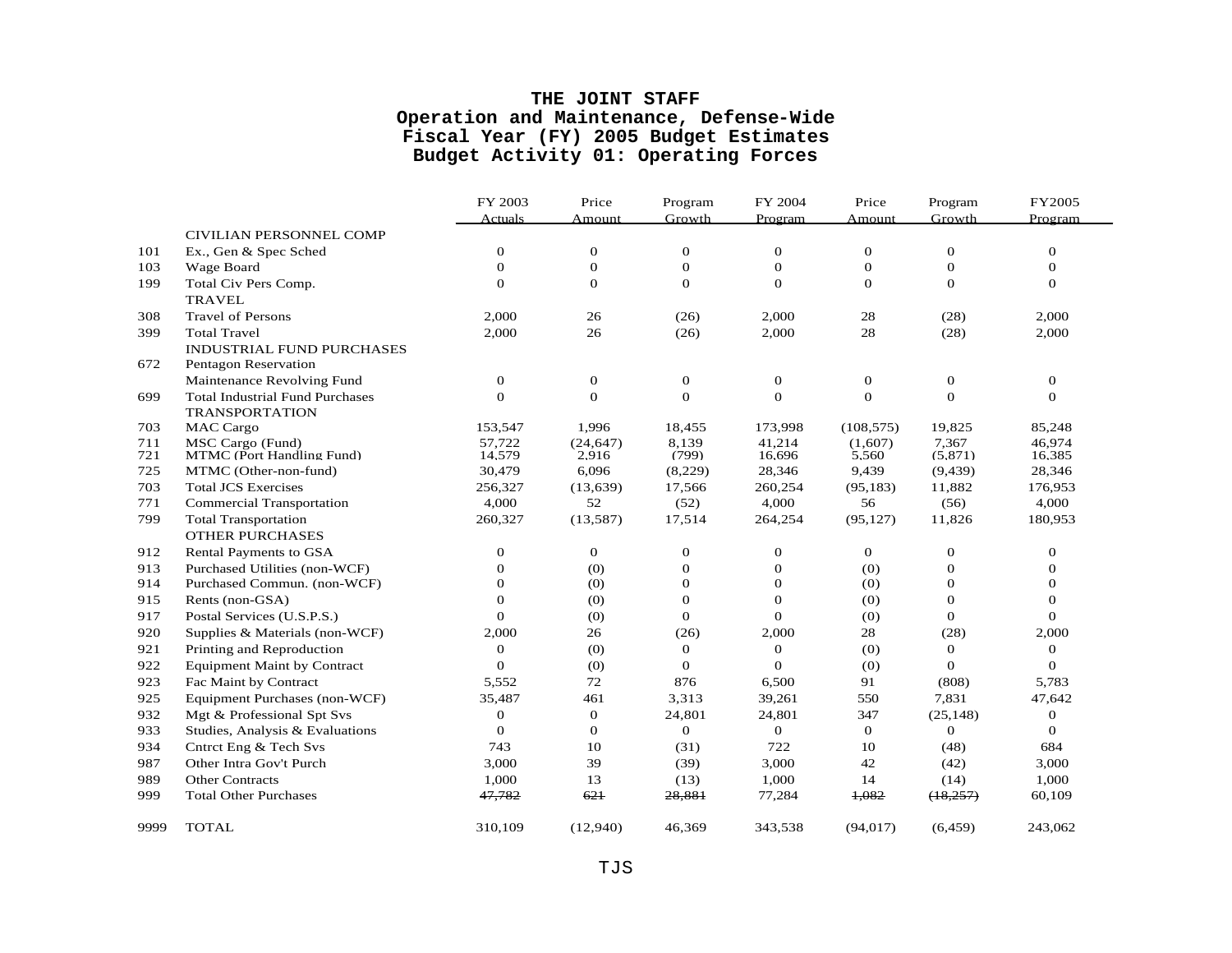## **I. Description of Operations Financed.**

a. The Chairman of the Joint Chiefs of Staff serves as a member of and presides over the Joint Chiefs of Staff. He is the principal military adviser to the President, the National Security Council, and the Secretary of Defense. Additionally, he is responsible for the management and direction of the Joint Staff. The Joint Staff is comprised of directorates for providing support and analysis in the fields of manpower and personnel (J-1); intelligence (J-2), operations (J-3); logistics (J-4); strategic plans and policy  $(J-5)$ ; command, control, communications, and computer systems  $(J-6)$ ; operational plans and joint force development  $(J-7)$ ; and force structure, resources, and assessment  $(J-8)$ . However, intelligence  $(J-2)$  activities are not financed within the Joint Staff budget.

b. The J-1 Directorate of Manpower and Personnel is comprised of three Divisions –– personnel readiness, joint manpower management, and personnel services. There are five Deputy Directors for Operations within J-3 responsible for current regional operations, national systems operations, global operations, antiterrorism/homeland defense, and information operations. The J-4 Directorate of Logistics has four deputy directorates -- one for strategic logistics, one for power projection and sustainment, one for logistics operations, and another for health service support. There are seven J-5 Deputy Directorates for Strategic Plans and Policy -- four responsible for politico-military affairs from Europe/Africa, Asia, Middle East, and the Western Hemisphere; one for international negotiations/multi-lateral Affairs; one for strategy and policy; and one for the war on terrorism. The J-6 Command, Control, Communications, and Computer (C4) Systems Director develops policy and plans, monitors programs for joint C4 systems, and ensures adequate C4 support to the National Communications System (NCS), Combatant Commands, and warfighters for joint and combined military operations. J-6 leads the C4 community, conceptualizing future C4 system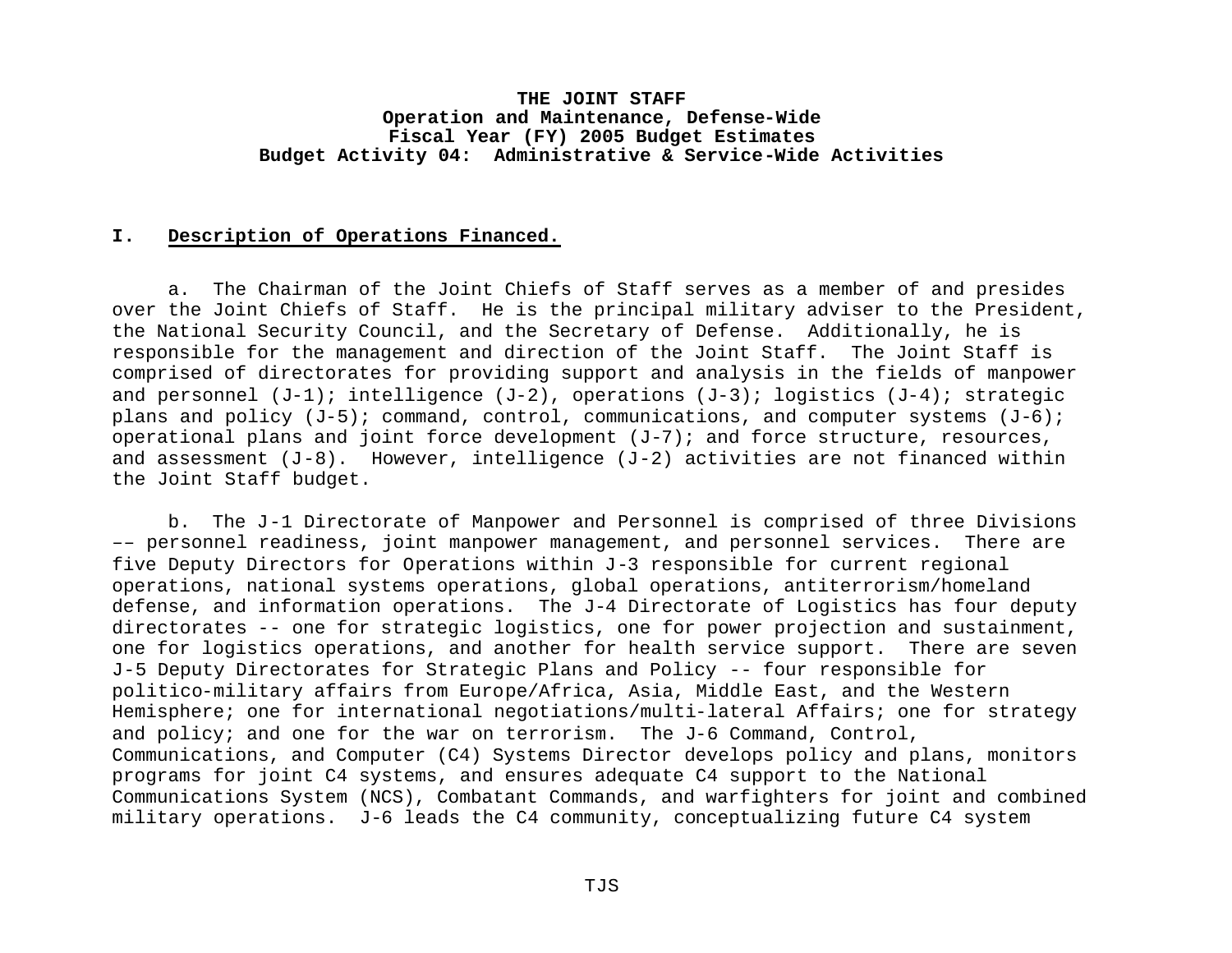architectures and providing direction to improve joint C4 systems. The J-6 also oversees C4 support for the National Military Command System (NMCS). The J-7 Operational Plans and Joint Force Development Director is the implementing agent for Joint Vision (JV) 2020 and is also responsible for joint doctrine, joint training, joint military education, execution and evaluation of the Chairman's Exercise Program, and evaluation of operational plans. Three Deputy Directors support the J-8 Director for Force Structure, Resources, and Assessment -- the Deputy Directorate for Resources and Requirements, the Deputy Director for Joint Warfighting Capabilities Assessment (JWCA), and the Deputy Director for Wargaming, Simulation, and Analysis. The J-8 Director serves as the secretary and coordinates the processes of the Joint Requirements Oversight Council (JROC) and Joint Warfighting Capabilities Assessment (JWCA) teams. Other Joint Staff activities include the Joint Secretariat, the Directorate of Management, representatives for various international negotiations, and the US delegation supporting the United Nations Military Staff Committee.

#### **II. Force Structure Summary.**

Joint Staff funding within Budget Activity (BA)-04 provides the necessary resources to run the Joint Staff. The Joint Staff directly supports the Chairman and other members of the Joint Chiefs of Staff. Joint Staff programs include:

a. **Antiterrorism/Force Protection (AT/FP) Division, Deputy Directorate for Antiterrorism/Homeland Defense.** The Secretary of Defense, in a 15 September 1996 letter to the Chairman of the Joint Chiefs of Staff and in DoD Directive 2000.12, also dated 15 September 1996, assigned the Chairman specific duties in combating terrorism. Additionally, the letter directed the Chairman to designate an appropriate office to carry out these new responsibilities and ensure that force protection considerations are included in every aspect of our military activities worldwide. The office created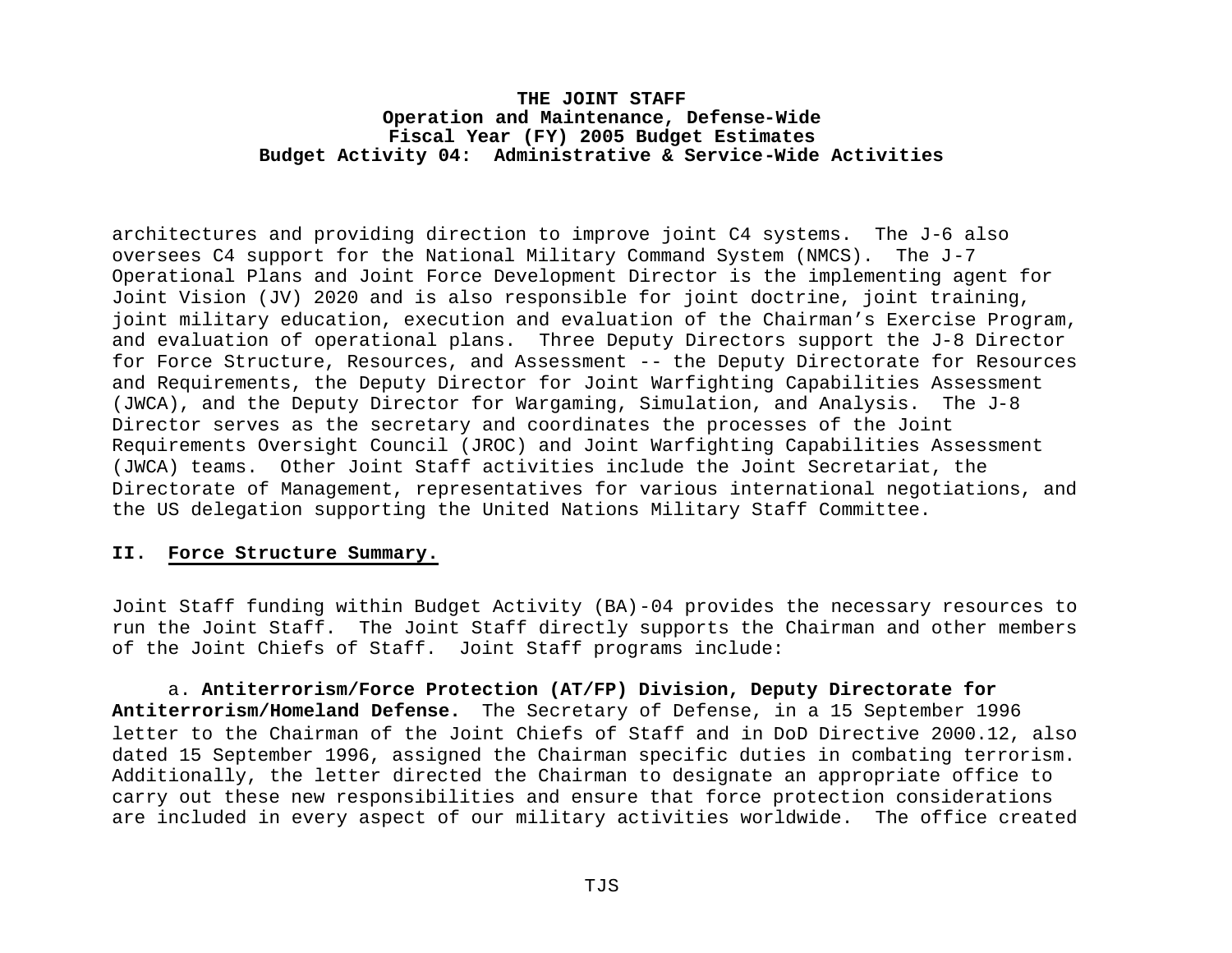within the Operations Directorate was the Deputy Directorate for Antiterrorism/Force Protection (DDAT/FP). On 1 January 2003, DDAT/FP was reorganized as the AT/FP Division within the Deputy Directorate for Global Operations (DDGO). Effective 19 August 2003, DJS approved the realignment of the AT/FP division, Joint Military Support Division (JDOMS), and Homeland Defense Division to the new J3 Deputy Directorate for Antiterrorism and Homeland Defense (DDAT/HD). Under DDAT/HD the AT/FP division is comprised of three branches: Plans and Analysis Branch, Programs and Resource Branch, and Critical Infrastructure Protection (CIP) Branch.

b. **The DDAT/HD**, AT/FP Division assists the Chairman in his responsibilities to serve as the principal adviser to the Secretary of Defense for all DoD AT/FP issues. Some of the duties of the Division include, but are not limited to:

(1) Monitor AT/FP strategic policy, AT/FP training, interagency coordination and policy, program and budget activities, requirements, and technology and manage the Combating Terrorism Readiness Initiative Fund.

(2) Review the resources the Secretaries of the Military Departments propose for AT/FP programs to determine whether they meet DoD AT/FP objectives.

(3) Prepare joint doctrines and standards for AT/FP; review Service AT/FP doctrine and standards.

 (4) Ensure Combatant Commanders' policies and programs are established for the protection of DoD personnel, their families, facilities, and other materiel.

 (5) Assess the implementation of force protection programs within the Combatant Commanders' areas of responsibility (AOR).

TJS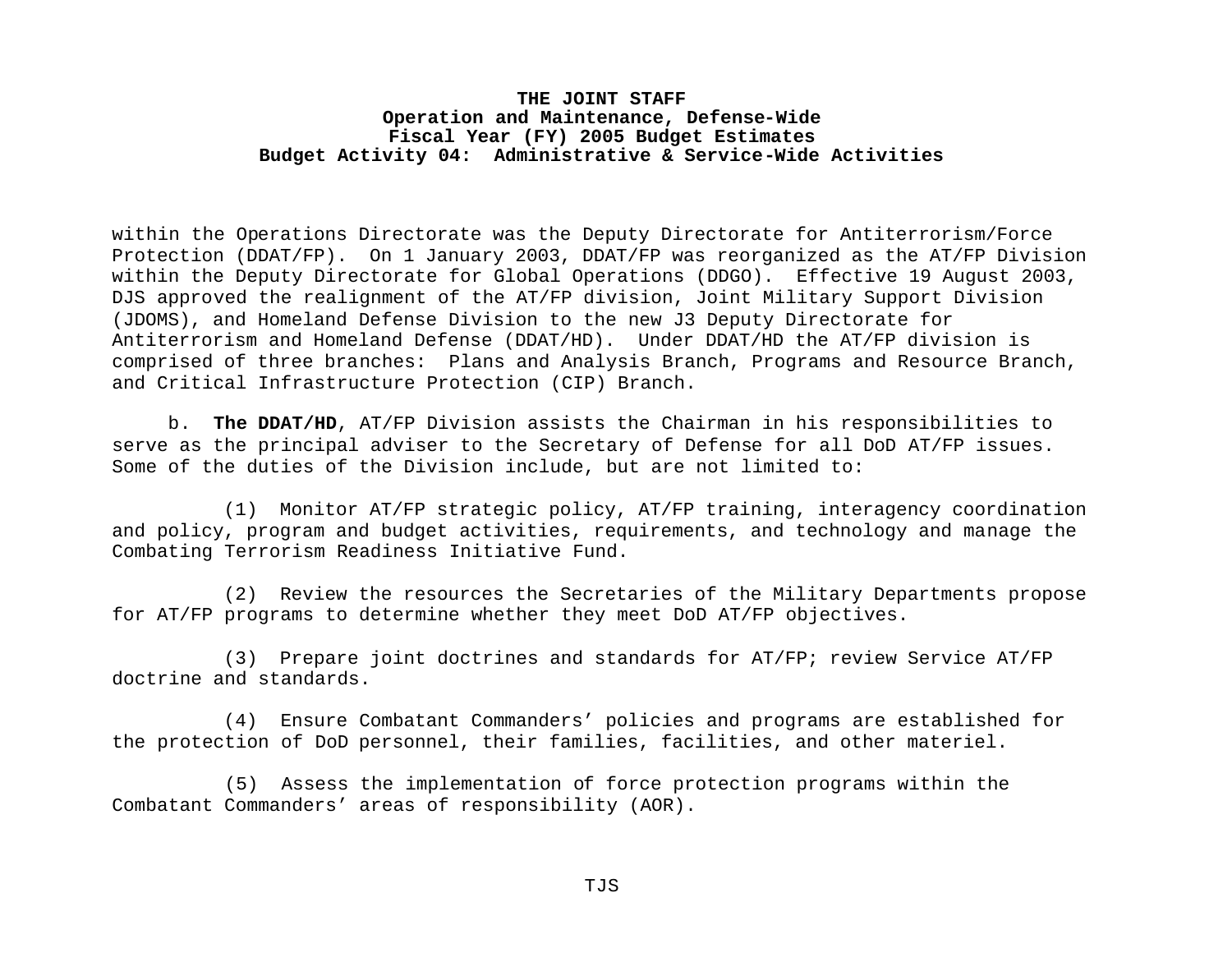(6) Facilitate Combatant Commander and Service AT/FP issues, analyze vulnerability assessment trends, and conduct Joint Staff AT Program Assessments.

(7) Serve as a focal point for DoD and outside agencies for improvised explosive device (IED) matters and facilitate efforts within DoD to counter emergent IED employment techniques.

(8) Facilitate the collaboration and cooperation of Critical Infrastructure Protection (CIP) issues across the JS, Combatant Commands (COCOMs) and Services in order to support America's Global War on Terror.

c**. Planning and Decision Aid System (PDAS)** is an automated information system protected under a SecDef-directed special access program. PDAS supports the planning and execution of Integrated Joint Special Technical Operations (IJSTO).

d. **Joint Vision** is the Chairman's vision for how the Armed Forces of the United States will transform in order to create a tightly integrated joint force that is dominant across the full range of military operations. The Chairman's vision for achieving full spectrum dominance is captured in the National Military Strategy (NMS) biannual report to Congress, and the Joint Operations Concepts (JOpsC) capstone operating concept. The integration of Service core competencies is essential to joint operations, and the employment of total force capabilities (active, reserve, guard, and civilian members) increases the options for the commander and complicates an opponent's choices. The Chairman's vision is built on the premise there will be a steady infusion of new technology and modernization and replacement of equipment. However, materiel superiority alone is not sufficient and must be matched with advances in doctrine, organization, training, leadership and education, recruitment and retention of quality people, and the shared use of joint facilities. Additionally, the effectiveness of joint operations will be enhanced through the integration of US military efforts with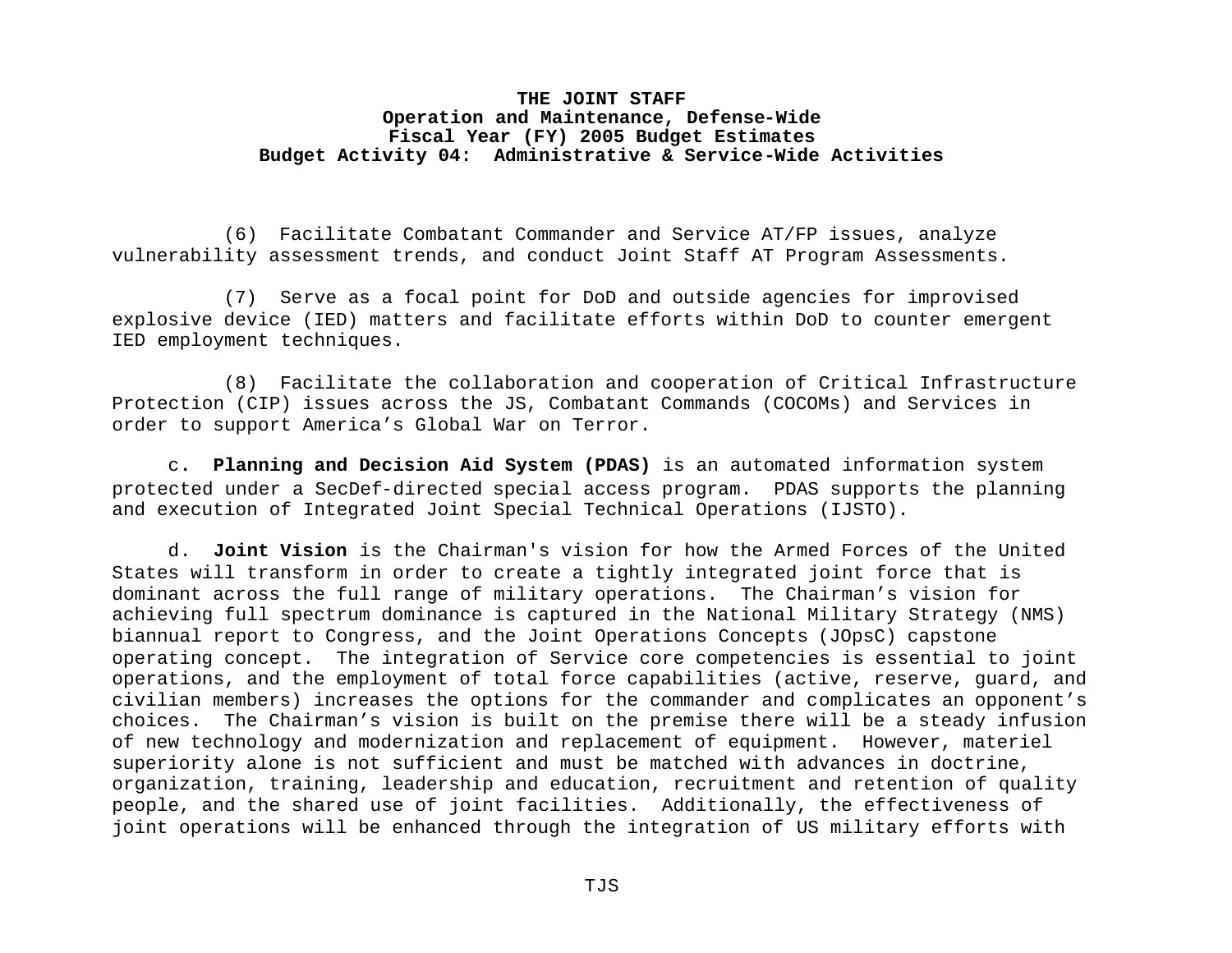interagency, non-government, and multinational forces. The Chairman's vision guides the development and assessment of future warfighting concepts and lead to fielding joint operational capabilities. The Chairman's Joint Vision Implementation Master Plan (JVIMP), CJCSI 3010.02A, assigns responsibilities and contains policy and procedures for implementing transformation across the joint force*.* It describes the processes for joint concept development, experimentation and assessment, and integration and implementation; and the linkage to the Joint Capabilities Integration and Development System (JCIDS). Recognizing the need to track diverse transformational programs, the Joint Vision and Transformation Division has developed the Joint Vision Integration Cell (JVIC). The JVIC provides an integrated view of implementation progress for nonmateriel focused changes across doctrine, organization, training, materiel, leadership & education, personnel, and facilities (DOTMLPF). The JVIC reached IOC in FY 2003 and will continue toward FOC in 2004. It serves as the primary decision aid for the Director, Joint Staff in his role as chairman of the DOTMLPF Integration Team.

(1) Joint Vision. These funds are requested to support activities to continue development of the overarching JOpsC and the subordinate Joint Operating Concepts (JOC) and Joint Integrating Concepts (JIC). Continuing evolutionary development of this family of concepts is a key foundational element of OSD's capabilities-based process for transforming the joint force. These concepts provide the context for capabilities-based assessment and analysis for JCIDS, Operational Assessments, risk analyses, joint experimentation, prototype development, science & technology exploration, etc.

(2) Joint Vision Integration Cell. These funds are requested for continued development of this web-enabled database and decision tool that directly supports the Joint Staff, USJFCOM, and the Services in implementing non-materiel focused capability improvements to DOTMLPF. Further development will focus on integration with internal tracking databases at JFCOM (Knowledge Today), and the Joint Staff (Knowledge

TJS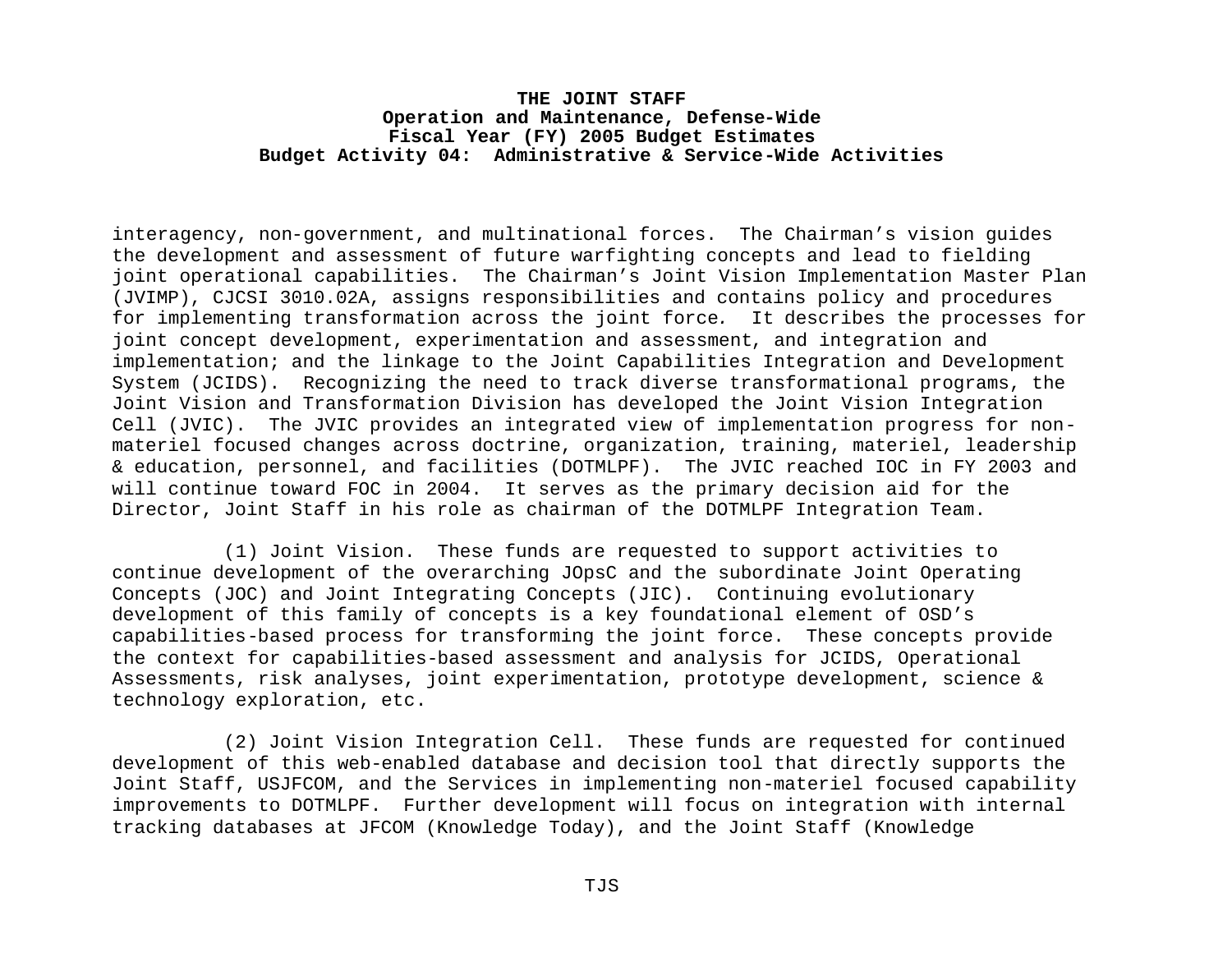Management/Decision Support). As the transformation process evolves, the scope of JVIC will expand to include additional transformation initiatives within DoD Agencies.

e. **Joint Modeling and Simulation.** Joint analysis models are the Joint Staff's analytic software tools and simulations supporting the assessment requirements of the Chairman of the Joint Chiefs of Staff. These tools assist in conducting studies and evaluations of military forces' programs and strategies. Key functions provided by this program include software development maintenance, documentation, and training on Joint Staff analytic tools and simulation models; development, design, and integration of database, graphics environments, and simulations; software engineering of application software to achieve software portability, interoperability, efficiency, performance, and enhanced analyst productivity; contracted technical expertise to assist Joint Staff military analysts; and exploring leading-edge technologies and methodologies in the joint analysis, modeling, and simulations arenas.

(1) The analytical models and simulations supported by the Joint Modeling and Simulation program are essential to the fulfillment of the analysis and assessment taskings of the Joint Staff. Analytical support requirements continue to motivate the need for greater amounts of data, faster processing speeds, expansion of knowledgebased software tools, exploration and incorporation of new modeling methodologies, and greater interoperability among distributed analysis networks and existing and emerging joint modeling and simulations systems. Funds are used to ensure compliance with DoD and Joint Staff automated information system life-cycle management initiatives; ensure Joint Staff analysts remain abreast of the latest hardware, operating system, and analytical/training requirements for the user community; provide continued development and maintenance of analytical models; and provide operational, technical, and analytical support to the analysts conducting warfighting assessments of computer systems development and upgrades.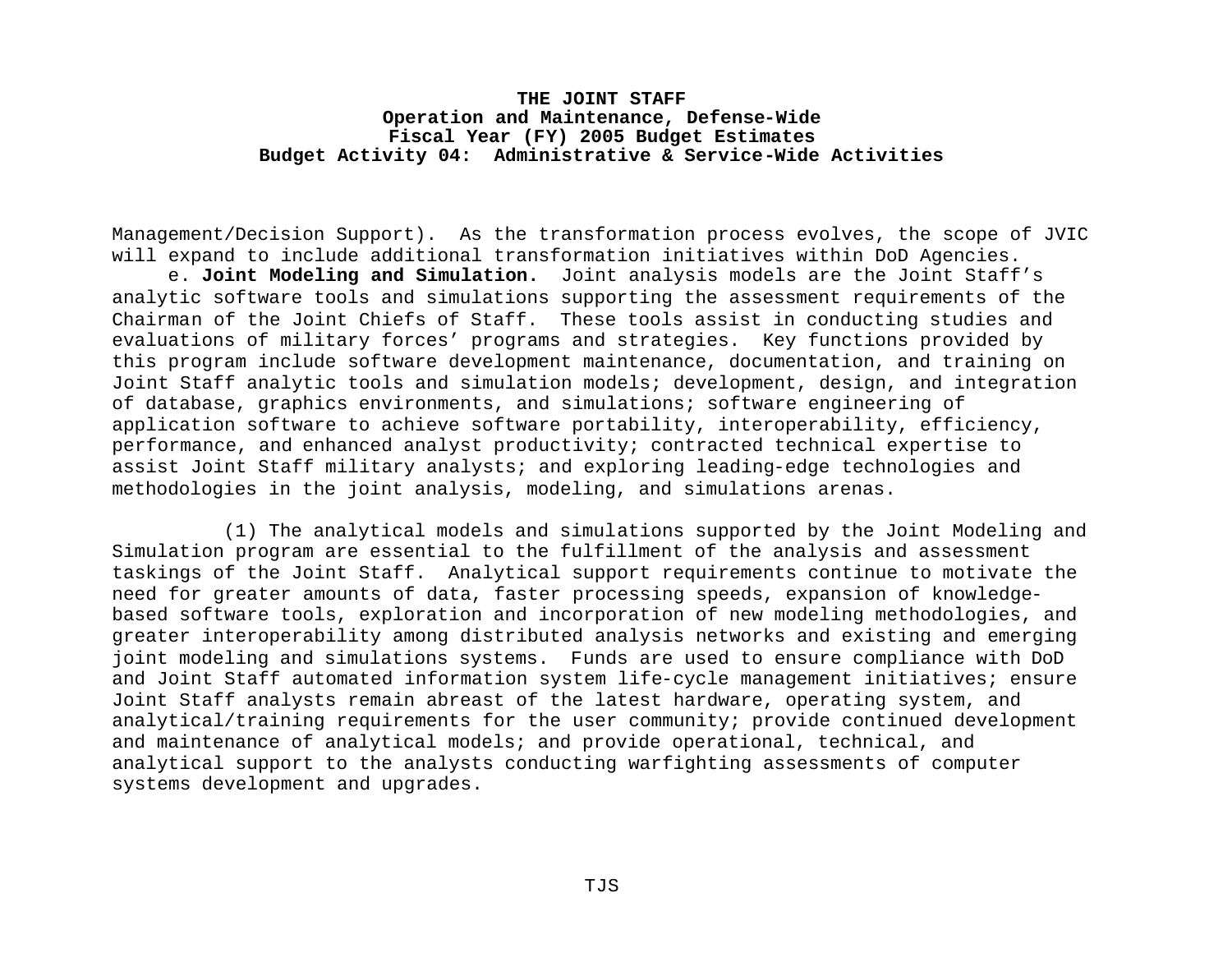(2) Joint Modeling and Simulation also includes the **Joint Analytical Model Improvement Program (JAMIP**). JAMIP addresses the significant limitations of existing theater-level simulations, and the management of data supporting those simulations, to provide analytic support to senior officials. Existing systems are grounded in Cold War theory, in terms of the use and deployment of forces and the nature of combat operations. They have limited capability to address the emerging concepts of joint operations warfighting. The Deputy Secretary of Defense established JAMIP in May 1995. The Joint Staff J-8 and the Office of the Secretary of Defense's Director of Program Analysis & Evaluation (OSD(PA&E)) share the lead in improving the state of analytic models throughout the DoD via JAMIP. JAMIP is the development and modernization of the specialized analytic software tools and models required to examine joint operations in fulfillment of modeling and simulation support for the Chairman.

(3) The JAMIP also includes funding for **Joint Data Support (JDS)**. In June 1996, the Deputy Secretary of Defense designated JDS as the primary data support agency for the JAMIP. JDS is a central and authoritative source of verified and validated data for use by the Services, Joint Staff, Combatant Commanders, and OSD in studies and analyses using models and simulations (e.g., Operational Availability Study) and other Department-level studies not specifically requiring computer modeling and simulation (e.g., Dynamic Commitment). JDS develops and fields the Current Forces Database (CFDB) and Current Non-US Forces Database (CNFDB), databases containing US and Non-US forces, units, and equipment data. JDS also supports Joint Warfare System (JWARS) development and fielding. Under DoD Directive 8260.1, "Data Collection, Development, and Management in Support of Strategic Analysis," and DoD Instruction 8260.2, "Implementation of Data Collection, Development, and Management for Strategic Analysis," JDS provides comprehensive data support to Department-level collaborative study teams led by the OSD PA&E and the Joint Staff.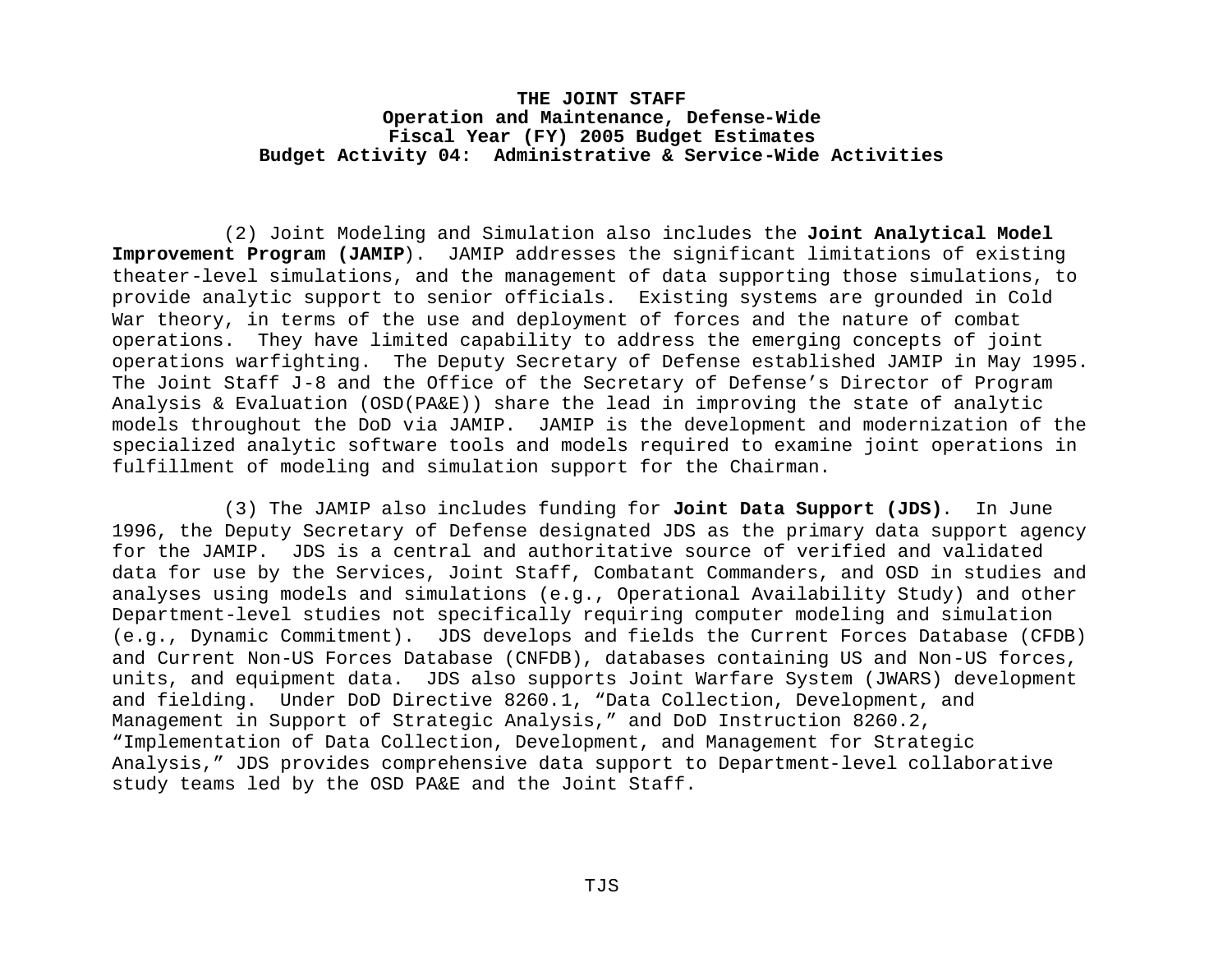f. **The Joint Staff Knowledge Management Program (JSKMP)** provides overarching business process analysis, integrates information and knowledge requirements into these processes, and where applicable, creates knowledge-enabled Information Technology (IT) solutions to support the Chairman and the Joint Staff. Through the knowledge management program, the Chairman, his senior leaders, and Joint Staff action officers more effectively capture, store, share, use, and reuse information and knowledge. The Joint Staff Enterprise Portal (JSEP) will continue to serve as the common access point for knowledge-enabling the Joint Staff. The JSEP is deployed on the unclassified and classified Joint Staff Information Networks (JSIN), as well as on the SIPRNET for access by the Combatant Commands, the Services, and Defense agencies.

g. **Pentagon Reservation Maintenance Revolving Fund (PRMRF)** is the Joint Staff's funding line to support the operations, maintenance, protection, and renovation of the Pentagon. PRMRF includes the Joint Staff rent and furniture bills, above-standard facilities maintenance, and utilities. Starting in FY 2004, the Joint Staff's annual PRMRF funding requirements included the costs of real property operations of Site-R. Site-R real property operations were previously funded by the US Army; however, the executive agency of Site-R real property operations was transferred to the Washington Headquarters Service (WHS) and, thus, financing of operations is now shared by "tenants" via the Defense Working Capital Fund. In FY 2005, the Joint Staff's share of construction of the Unified Command Center (UCC) and Resource Situational Awareness Center (RSAC) is also included in the Joint Staff's PRMRF line.

h. **Management Support** provides the day-to-day financial resources necessary to fulfill the Chairman's responsibilities and to support operations of the Joint Staff. Resources are used to:

(1) Provide the President, Secretary of Defense, Chairman, and Combatant Commanders a real-time picture of current operations and provide a single point of

TJS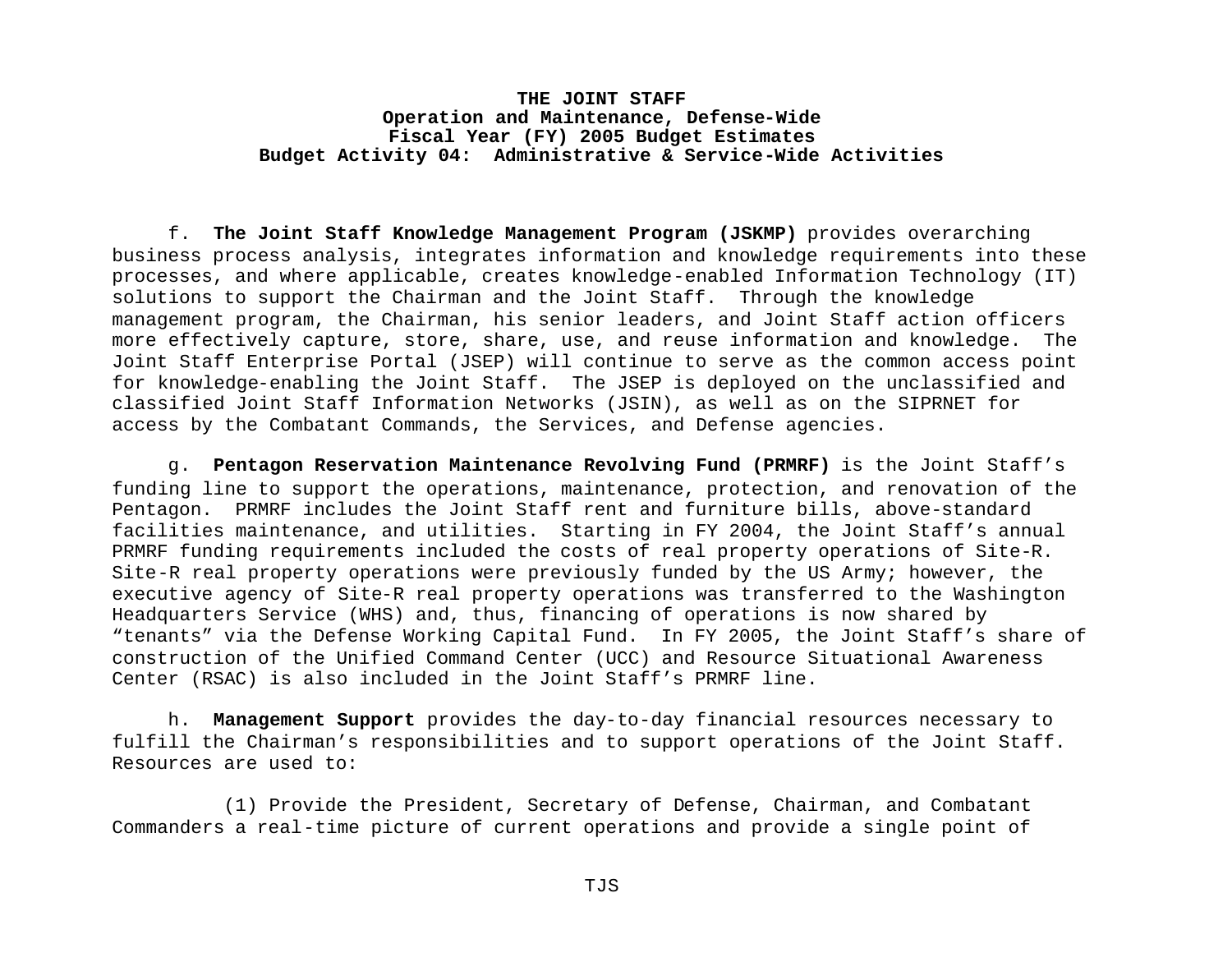contact for current plans across the spectrum of operations, to include conventional, special technical, reconnaissance, counternarcotics, counterterrorism, counterproliferation, and other special operations.

(2) Many of the analysis functions demand a computing environment tailored for scientific analysis. The Analytical Suite, presently in Phase IV (Operations & Support) of its life-cycle, was developed as an integrated computing environment configured to support large-scale analyses and assessments, as well as ad hoc research and analyses for one-time taskings and scenario excursions relating to:

(a) Assessments of joint force capabilities.

(b) Analyses to assist the Chairman in the development of recommendations to the Secretary of Defense regarding force planning military assessments.

(c) Tradeoff analyses between force effectiveness and alternative resource distributions.

(d) Independent program cost and budget analyses.

(e) Evaluation of effects of manpower policy and program issues on joint warfighting capability.

(f) Analyses of joint force capabilities and requirements.

(g) Planning, directing, and managing development and improvement of joint modeling and simulations, analysis, gaming procedures, and techniques, including automated information system support required to conduct studies and analyses for the Chairman of the Joint Chiefs of Staff.

TJS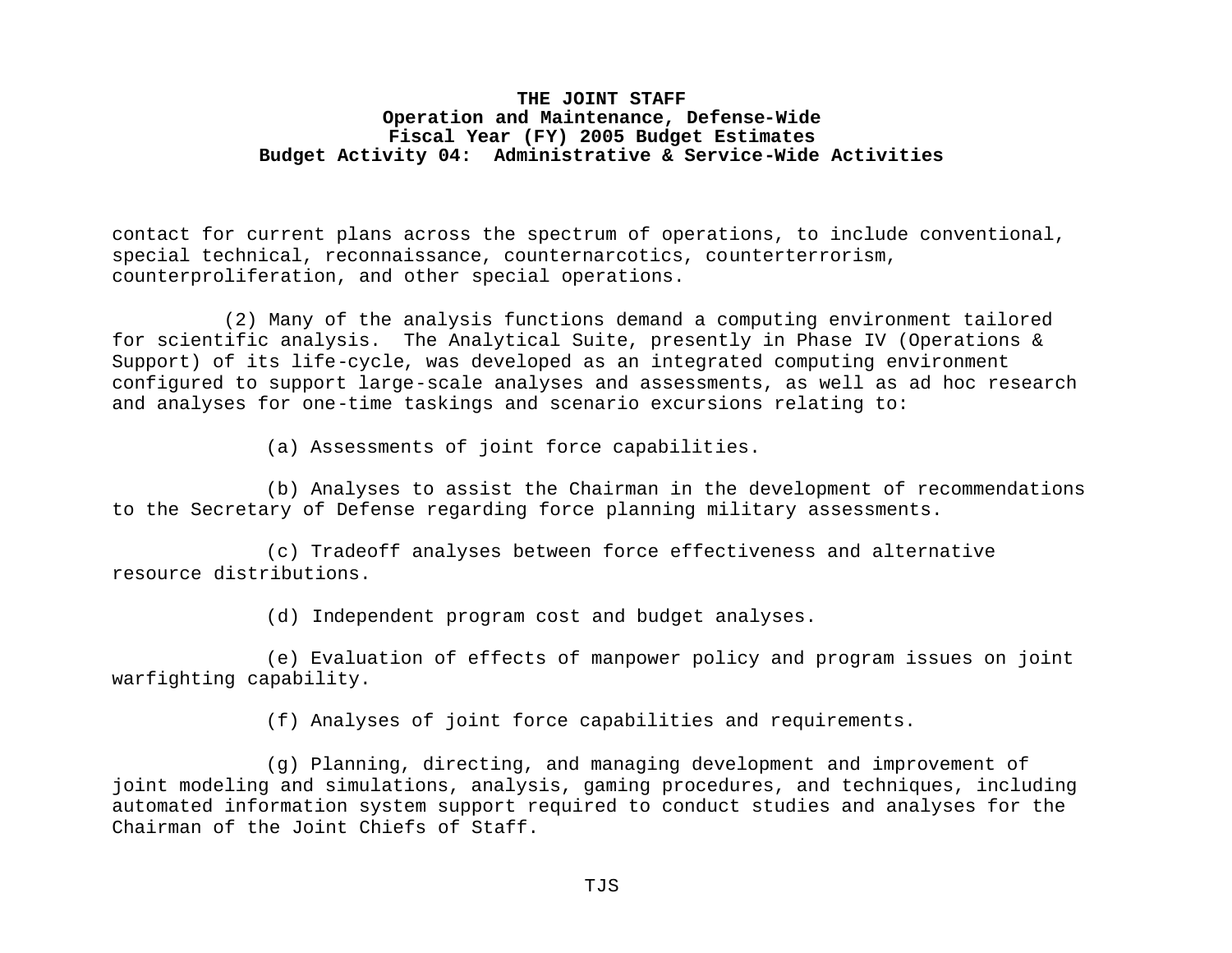(h) Analyses of proposed force structure.

(i) Application of qualitative and quantitative gaming and analysis methods involving participation by other Joint Staff directorates, DoD agencies, foreign nations, other government organizations, and the private sector.

(3) Develop and maintain joint doctrine for the employment of the Armed Forces. Previously, the Services fought under their individually-developed doctrine, which led to confusion and inefficiency when joint operations were required. Joint doctrine is now the foundation of all military operations training, educating, organizing, equipping, structuring, and fighting – it focuses the Service efforts into a synergistic joint campaign. Because joint doctrine is the distilled wisdom of collective warfighting experience, it becomes a formula for success in both war and other operations. Joint doctrine, by definition, is authoritative, thereby ensuring its primacy over Service doctrine.

(4) Develop and maintain the Joint Training System (JTS). JTS, which builds upon joint doctrine, is a four-phased, systematic process designed to implement a highquality joint training program that maximizes the readiness of the Armed Forces (i.e., the ability to place personnel and units into joint operations with a high probability of mission success). Phase I, "Requirements," is expressed as a joint mission essential task list (JMETL), which produces mission-based, Combatant Commander-specific strategic, strategic theater, operational, or tactical tasks derived from the Universal Joint Task List. JMETL tasks are directly related to the National Military Strategy and the Joint Strategic Capabilities Plan's (JSCP) missions assigned to the Combatant Commands. Phase II, "Plans," results in the creation of joint training plans by taking the requirements-based tasks identified in the first phase and linking them to the appropriate training audience and support tools. Phase III, "Execution," implements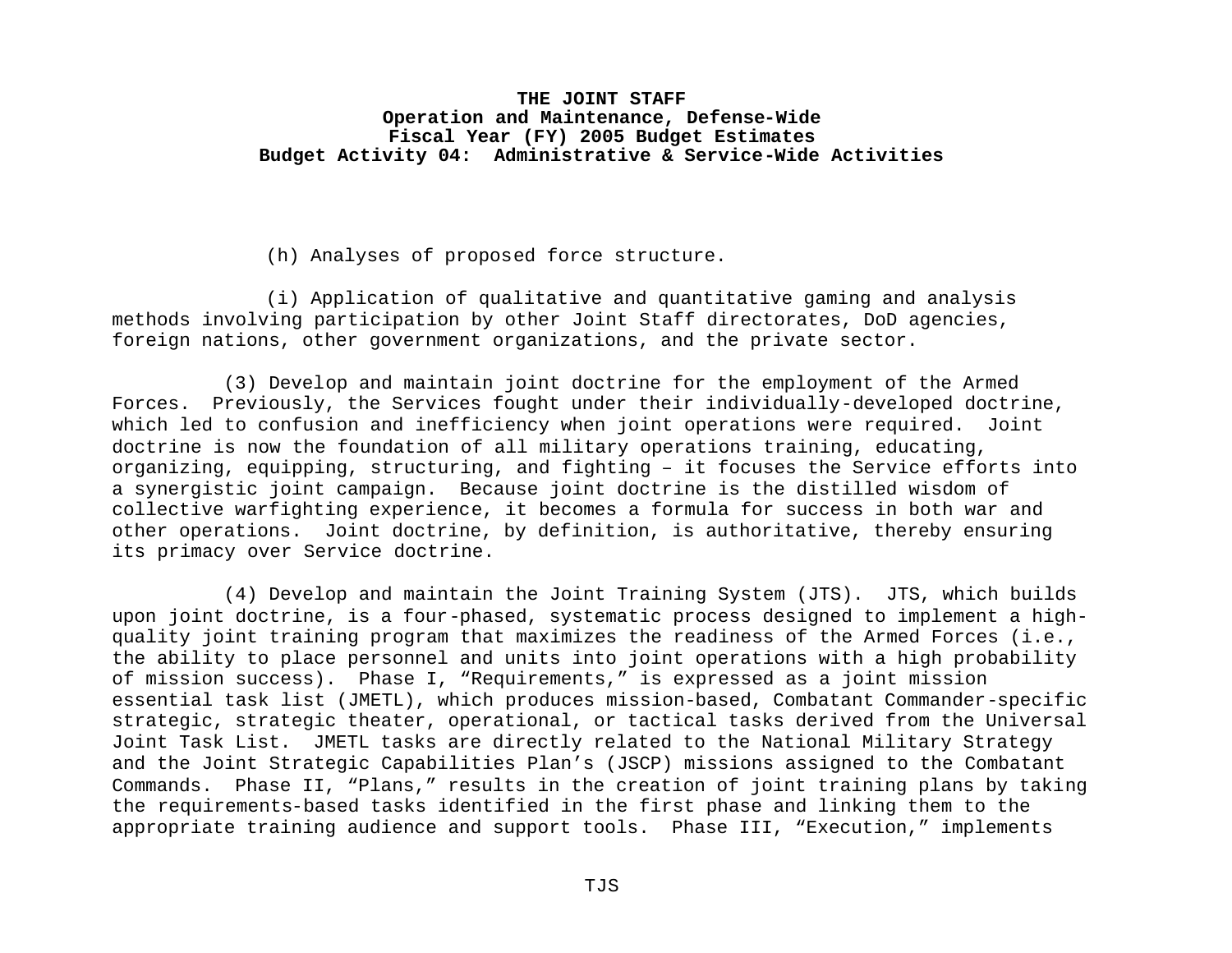joint training plans, normally through a Combatant Commander-sponsored training and exercise program, conducted and evaluated by joint forces commanders. Finally, Phase IV, "Assessments," is initiated by the commander to determine the effectiveness of the training plan and the resulting levels of joint readiness; the assessments phase impacts doctrine, organization, training, materiel, leadership and education, people, and facilities (DOTMLPF).

(5) Provide assistance to the Combatant Commanders for developing and evaluating war plans. Prepare strategy, planning guidance, and policy for operations, logistics, organizational issues, politico-military affairs, and international negotiations – in coordination with the Combatant Commands, the Services, Office of the Secretary of Defense, and interagency and international organizations. Provide independent assessments, plans, and evaluations of projects of high interest to the Chairman of the Joint Chiefs of Staff, the Director of the Joint Staff, and the Services.

(6) Execute the CJCS-Sponsored Exercise Program (CSEP). CSEP is focused on joint doctrine, policies, procedures, systems, and training to ensure effective strategic direction and integration of US and coalition military forces worldwide. The CSEP provides a robust "across-the-seams" training environment, which is specifically designed to address interoperability at the national level by presenting senior leaders with challenging and thought-provoking situations that address key warfighting issues. This program offers other government departments and agencies outside the Department of Defense a baseline series of exercises that can be used to support interagency coordination and training.

(7) Provide support to the Chairman and the warfighting Combatant Commanders by being a proponent for effective, efficient, and rapid joint logistics, medical, and engineering capabilities supporting the full spectrum of global military operations.

TJS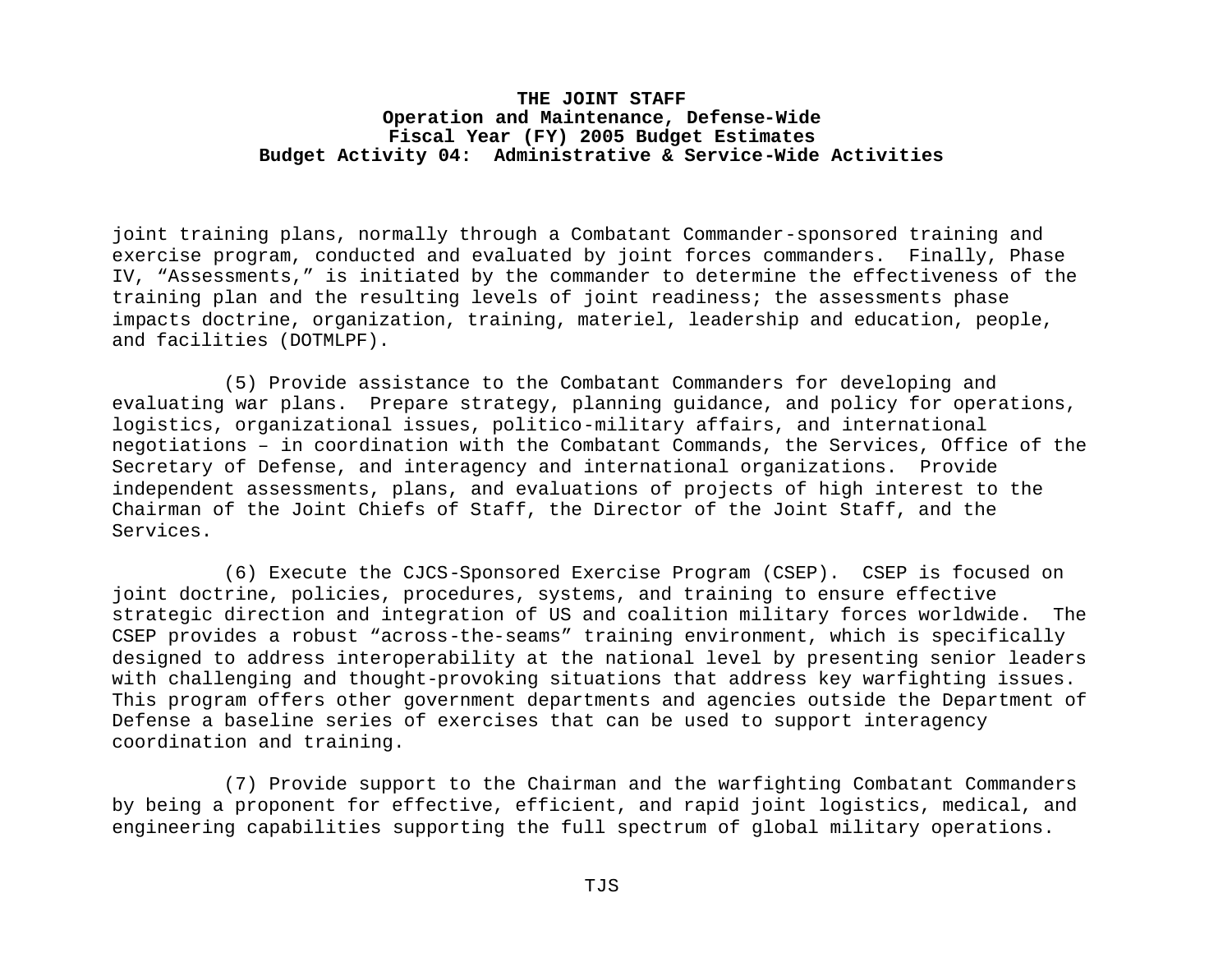(8) Provide functional oversight to the Global Combat Support System (GCSS) to ensure information interoperability across combat support functions and between combat support and command and control functions in support of the joint warfighter. Coordinates the overall policy and guidance to implement the GCSS strategy, representing a new paradigm in the way automated information systems of the future will be developed in accordance with the Clinger-Cohen Act.

(9) Coordinate DoD efforts to ensure adequate command, control, communications, and computer (C4) support to the President, Secretary of Defense, and Combatant Commanders for joint and combined military operations. Develop policy and plans, monitor programs for joint C4 systems, and ensure adequate C4 support to the National Communications System (NCS), Combatant Commanders, and warfighters for joint and combined military operations. Conceptualize future C4 system architectures and provide direction to improve joint C4 systems.

(10) Perform the Joint Warfighting Capabilities Assessments (JWCA). The JWCA assists the Joint Requirements Oversight Council (JROC) in providing recommendations to the Chairman to provide advice to the Secretary of Defense on military requirements and priorities. JWCA teams support the Chairman by assessing the extent to which the program recommendations and budget proposals of the Services and other DoD components conform to the priorities established in strategic plans and the priorities of the Combatant Commanders.

(11) Use wargames, seminars, and workshops to:

(a) Conduct studies and assessments of existing and proposed force structures; JWCA teams issues; international negotiations; Joint Strategic Planning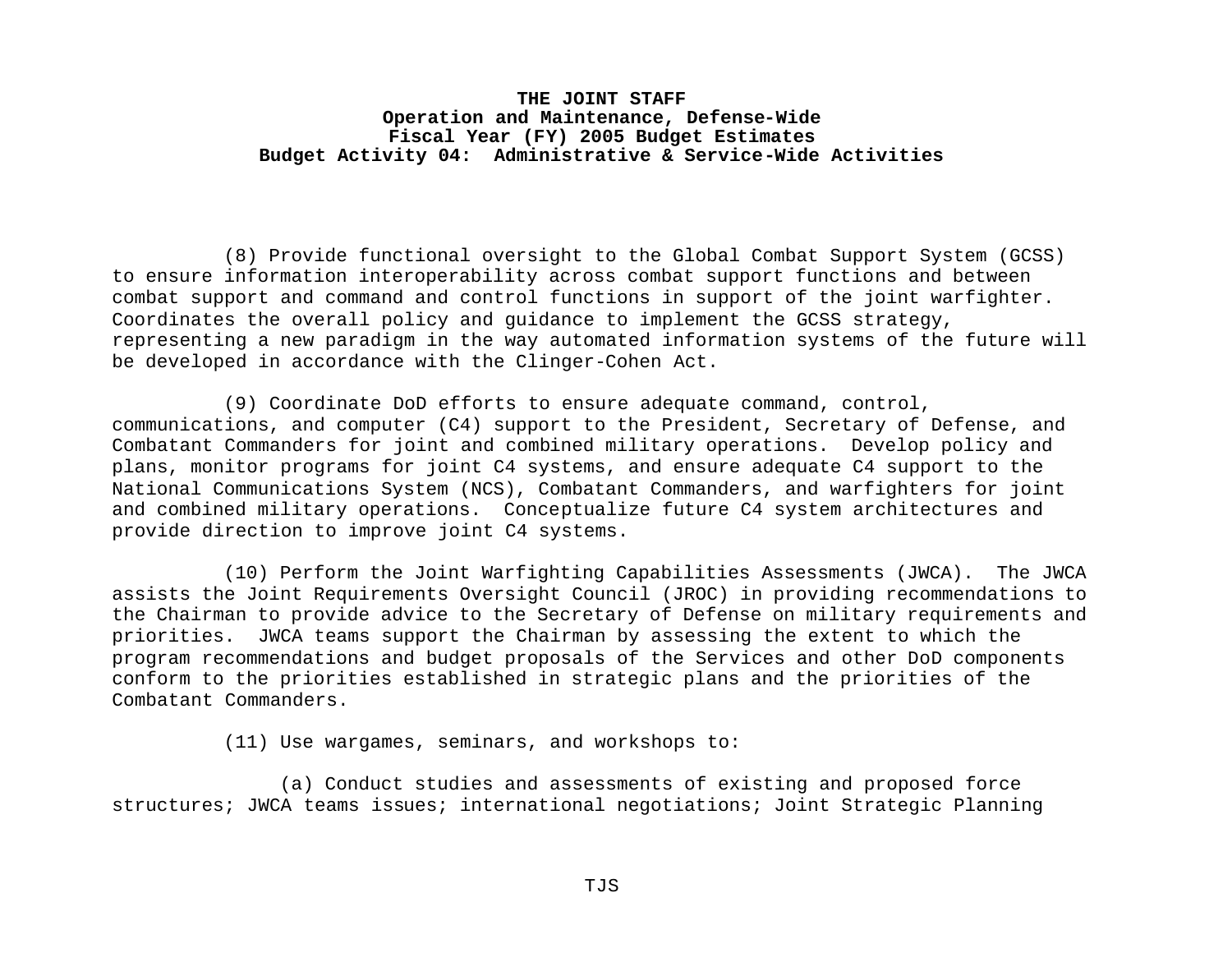System; and Planning, Programming, Budgeting and Execution (PPBE) System proposals; and Congressionally or department-mandated studies such as the Quadrennial Defense Review.

(b) Provide mobility modeling studies and analysis for the Chairman of the Joint Chiefs of Staff and the Secretary of Defense to assess the logistics impacts of a dynamic range of strategic policies that address the "fort-to-foxhole" mobility program.

(c) Provide essential training, analysis, and assessments to maintain and improve US military sustainment capabilities in joint, combined, and coalition environments.

(d) Assess the impact of international and domestic politico-military, economic, demographic, environmental, and psychosocial events and issues on national security policy and military strategy.

(e) Conduct politico-military crisis simulations for the Chairman and the Joint Staff with Service, OSD, Combatant Commands, and when appropriate, interagency and multi-lateral participation.

(12) Operate and provide ongoing upgrades to the Joint Staff Information Network (JSIN). JSIN is the network infrastructure (for both classified and unclassified information) that provides crucial business-related, decision-making affecting military operations in support of the Chairman of the Joint Chiefs of Staff and the Joint Staff. JSIN improves actions processing for faster coordination of critical issues with Combatant Commanders, Services, agencies, as well as within the Joint Staff. Additionally, JSIN satisfies office automation requirements such as collaborative planning tools, actions package preparation and tracking, automated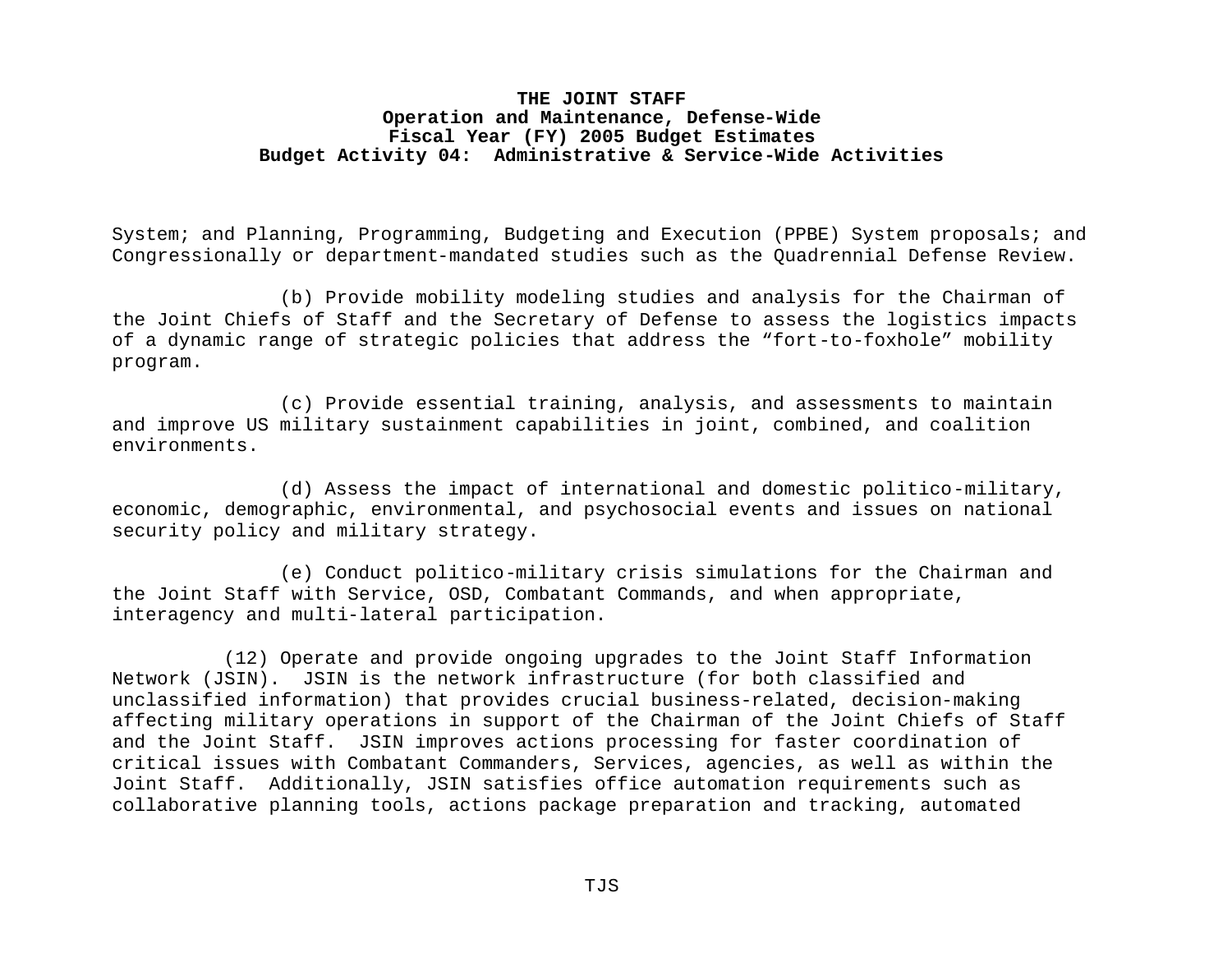message handling, local area networking, word processing, and electronic mail with attachments through integrated suites of hardware and software.

(13) Implements SecDef-directed Training Transformation (T2). The dramatic transformation of America's strategic environment continues its significant impact on our military forces, and its demand for an equally dramatic transformation in how we prepare the forces for combat and noncombat operations.

Training will prepare forces to learn, improvise, and adapt to constantly changing threats, as well as to execute doctrine to standards. To achieve this challenge, the *Training Transformation Implementation Plan* provides a systematic and ongoing process for Training Transformation. The Training Transformation initiative is designed to provide dynamic, capabilities-based training for the Department of Defense (DoD) in support of national security requirements across active and Reserve components of the Services; Federal agencies; international coalitions; international organizations; and state, local, and nongovernmental organizations. Overall, Training Transformation will accomplish the following objectives:

- Strengthen joint operations by preparing forces for new warfighting concepts
- Continuously improve joint force readiness by aligning joint education and training capabilities and resources with combatant command needs
- Develop individuals and organizations that think joint intuitively
- Develop individuals and organizations that improvise and adapt to emerging crises
- Achieve unity of effort from a diversity of means

Three capabilities form the foundation for Training Transformation, or T2. These capabilities are designed to prepare individuals, units, and staffs for the new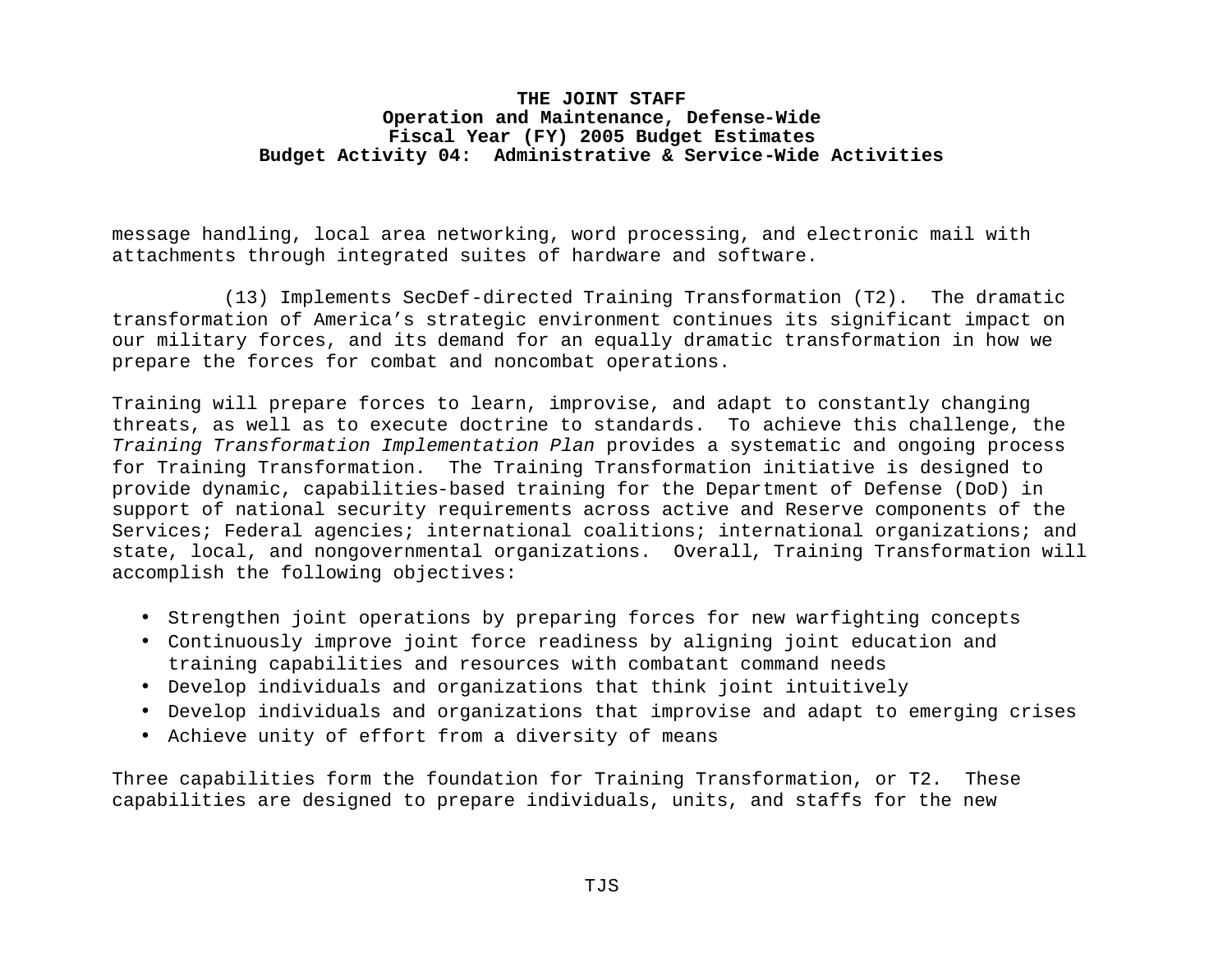strategic environment, and to provide enabling tools and processes to carry out missions.

- *Joint Knowledge Development and Distribution Capability* will prepare future decision-makers and leaders to employ joint operational art, understand the common relevant operating picture, and respond innovatively to adversaries. It will develop and distribute joint knowledge via a dynamic, global-knowledge network that provides immediate access to joint education and training resources.
- *Joint National Training Capability* will prepare forces by providing command staffs and units with an integrated live, virtual, and constructive training environment that includes appropriate joint context, and allows global training and mission rehearsal in support of specific operational needs.
- *Joint Assessment and Enabling Capability* will assist leaders in assessing the value of transformational initiatives on individuals, organizations, and processes by assessing training value, training environment integration, and the overall Training Transformation vector to meet validated combatant commander readiness requirements. It will also provide essential support tools and processes to enable and enhance the Joint Knowledge Development and Distribution Capability and the Joint National Training Capability.

Through these three capabilities, Combatant Commanders -- the ultimate focal points for joint operations -- will be provided better prepared forces that are better aligned to their needs.

(14) Funds the civilian personnel costs of the Joint Staff.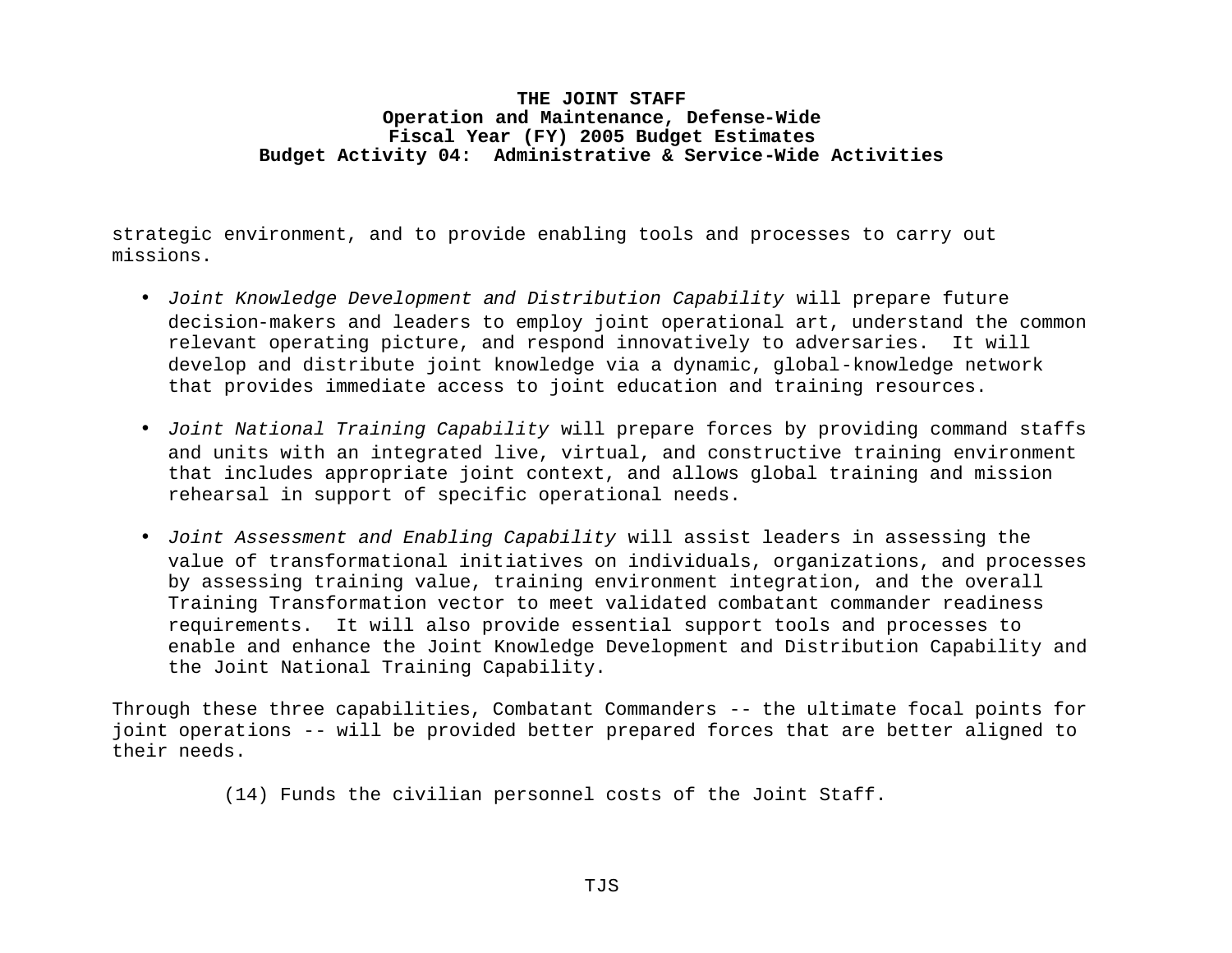| Financial Summary (\$000)<br>III.                             |                    | FY 2004           |                   | FY 2004                                 |         |
|---------------------------------------------------------------|--------------------|-------------------|-------------------|-----------------------------------------|---------|
| A. Administrative & Service-wide Support:                     | FY 2003<br>Actuals | Budget<br>Request | FY 2004<br>Approp | Current<br>Estimate Estimate            | FY 2005 |
| 1. Combating Terrorism Directorate                            | 2,332              | 2,510             | 2,510             | 2,510                                   | 2,986   |
| 2. Joint Modeling & Simulation                                | 22,399             | 21,819            | 21,819            | 21,819                                  | 24,804  |
| 3. Joint Staff Information Network (JSIN)                     | 16,779             | 15,328            | 15,328            | 18,274                                  | 18,736  |
| 4. Planning & Decision Aids System (PDAS)                     | 28,400             | 31,457            | 31,457            | 31,457                                  | 38,228  |
| 5. Pentagon Reservation Maintenance Revolving<br>Fund (PRMRF) | 27,812             | 71,340            | 71,340            | 71,340                                  | 82,382  |
| 6. Transformational Training (T2)                             | 0                  | 0                 |                   | $\Omega$                                | 16,300  |
| 7. Management Headquarters Support                            | 87,866             | 92,044            | 88,360            | 100,294                                 | 95,448  |
| <b>TOTAL</b>                                                  | \$185,588          |                   |                   | \$234,498 \$230,814 \$245,694 \$278,884 |         |

|                                         | Change          | Change          |
|-----------------------------------------|-----------------|-----------------|
| B. Reconciliation Summary:              | FY 2004/FY 2004 | FY 2004/FY 2005 |
| Baseline Funding                        | \$234,498       | \$245,694       |
| Congressional Adjustments:              |                 |                 |
| Distributed                             | $+3,500$        |                 |
| Undistributed                           |                 |                 |
| General Provisions                      | $-7,184$        |                 |
| Adjustment to Meet Congressional Intent |                 |                 |
| Price Change                            |                 | $+21,722$       |
| Functional Transfer/Reprogrammings      | +946            | $+16,300$       |
| Technical Adjustments                   | $+13,934$       |                 |
| Program Change                          |                 | $-4,832$        |
| Current Estimate                        | \$245,694       | \$278,884       |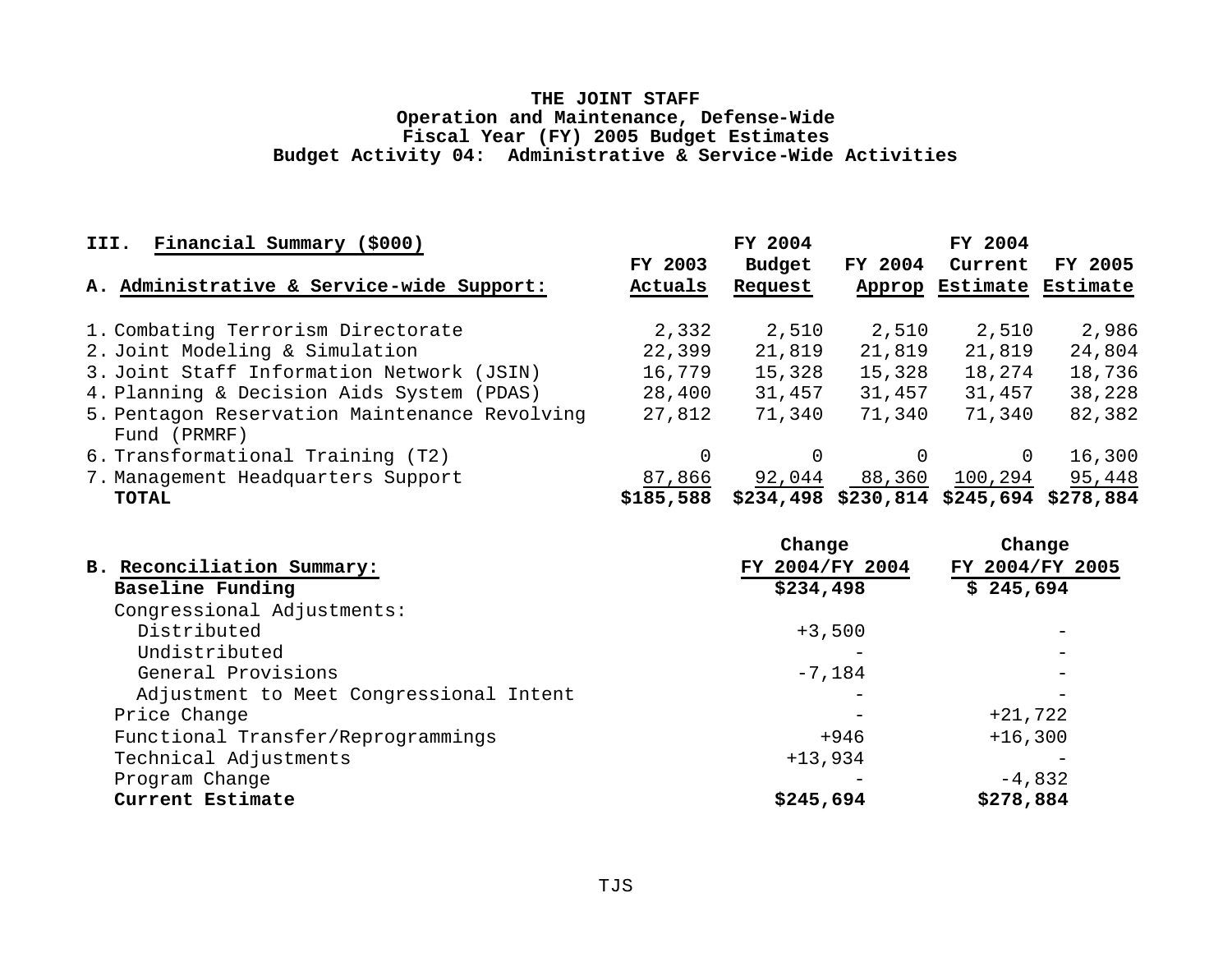| C. Reconciliation of Increases and Decreases (\$000):                                                                                                                                                   |                                |
|---------------------------------------------------------------------------------------------------------------------------------------------------------------------------------------------------------|--------------------------------|
| FY 2004 President's Budget Request                                                                                                                                                                      | \$234,498                      |
| 1. Congressional Adjustments<br>a. Distributed Adjustments<br>National Defense University (NDU) XXI<br>1)<br>NDU Technology Pilot Program<br>2)                                                         | $+2,500$<br>$+1,000$           |
| b. Undistributed Adjustments<br>c. Adjustments to Meet Congressional Intent                                                                                                                             |                                |
| d. General Provisions<br>1) Section 8044 - Environmental Mitigation of Indian Lands<br>2) Section 8094 - Professional Support Services Savings<br>3)<br>Section 8126a - Management Efficiencies Savings | $-402$<br>$-3,662$<br>$-3,120$ |
| FY 2004 Appropriated Amount                                                                                                                                                                             | \$230,814                      |
| 2. Emergency Supplemental                                                                                                                                                                               |                                |
| a. Emergency Supplemental Funding Carryover                                                                                                                                                             |                                |
| b. FY 2004 Emergency Supplemental Appropriations Act (PL 108-106)                                                                                                                                       |                                |
| 3. Fact-of-Life Changes<br>a. Functional Transfers                                                                                                                                                      |                                |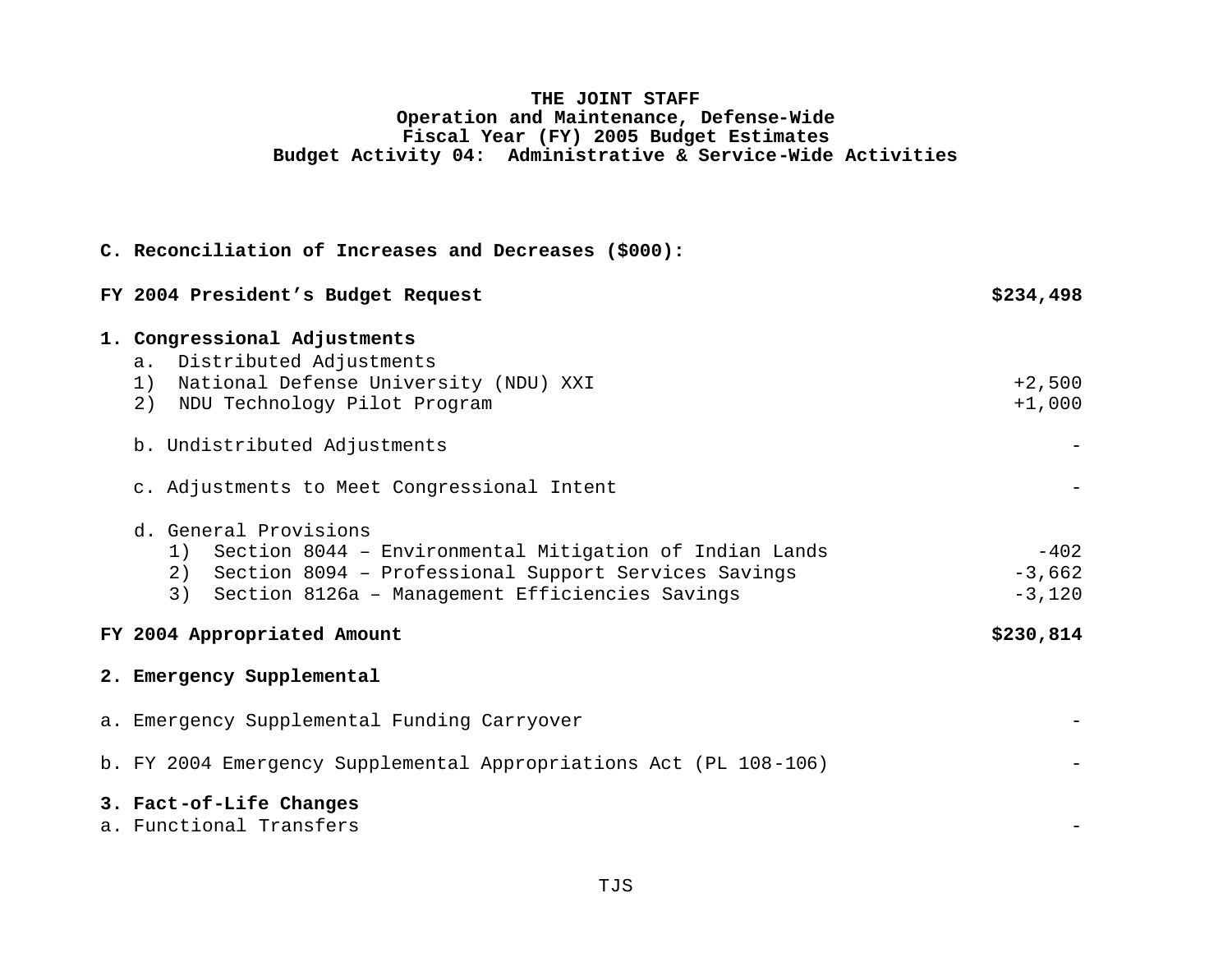| 1) Transfers In                                                                                                                                                                                                                                                                                                            |           |
|----------------------------------------------------------------------------------------------------------------------------------------------------------------------------------------------------------------------------------------------------------------------------------------------------------------------------|-----------|
| Joint Directorate of Military Support (JDOMS) Transfer.<br>Realigns Military Support to Civilian Authorities from the Army Staff and<br>transfers to the Joint Staff, as directed in DepSecDef memorandum, 25 Mar 03.<br>Eight civilian positions were also transferred from Army to Joint Staff with<br>this realignment. | $+946$    |
| 2) Transfers Out                                                                                                                                                                                                                                                                                                           |           |
| b. Technical Adjustments                                                                                                                                                                                                                                                                                                   |           |
| 1) Increases                                                                                                                                                                                                                                                                                                               | $+13,934$ |
| 2) Decreases                                                                                                                                                                                                                                                                                                               |           |
| c. Emergent Requirements                                                                                                                                                                                                                                                                                                   |           |
| 1) Program Increases                                                                                                                                                                                                                                                                                                       |           |
| a) One-Time Costs                                                                                                                                                                                                                                                                                                          |           |
| Program Growth<br>b)                                                                                                                                                                                                                                                                                                       |           |
| 2) Program Reductions                                                                                                                                                                                                                                                                                                      |           |
| One-Time Costs<br>a)                                                                                                                                                                                                                                                                                                       |           |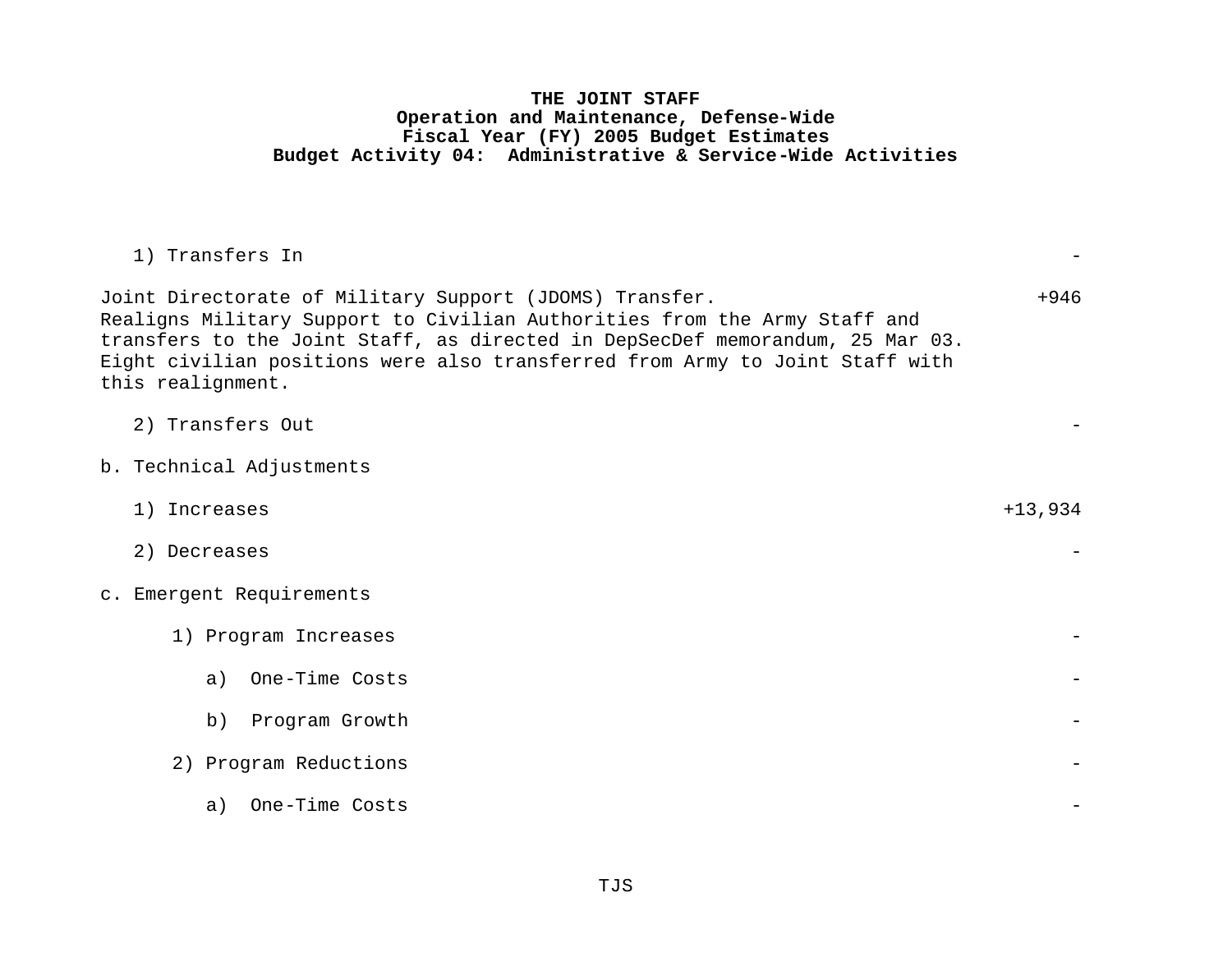|    | b) Program Decreases                                                                                                                                                                                                                                                                                |           |
|----|-----------------------------------------------------------------------------------------------------------------------------------------------------------------------------------------------------------------------------------------------------------------------------------------------------|-----------|
|    | Baseline Funding                                                                                                                                                                                                                                                                                    | \$245,694 |
| 4. | Reprogramming (Requiring 1415 Actions)                                                                                                                                                                                                                                                              |           |
|    | Increases<br>a.                                                                                                                                                                                                                                                                                     |           |
|    | b. Decreases                                                                                                                                                                                                                                                                                        |           |
|    | Revised FY 2004 Estimate                                                                                                                                                                                                                                                                            | \$245,694 |
| 5. | Less: Emergency Supplemental Funding                                                                                                                                                                                                                                                                |           |
|    | Normalized Current Estimate for FY 2004                                                                                                                                                                                                                                                             | \$245,694 |
| б. | Price Change                                                                                                                                                                                                                                                                                        | $+21,722$ |
|    | 7. Functional Transfers                                                                                                                                                                                                                                                                             |           |
|    | a. Transfers In                                                                                                                                                                                                                                                                                     |           |
|    | Transformational Training (T2).<br>T2 was previously budgeted in FY 2004 under BA-01, Operating Forces, of<br>the O&M, DW appropriation, but will be budgeted under BA-04,<br>Administrative and Service-Wide Activities, beginning in FY 2005. (Note:<br>T2 budget in FY 2004 was \$24.8 million.) | $+16,300$ |
|    | b. Transfers Out                                                                                                                                                                                                                                                                                    |           |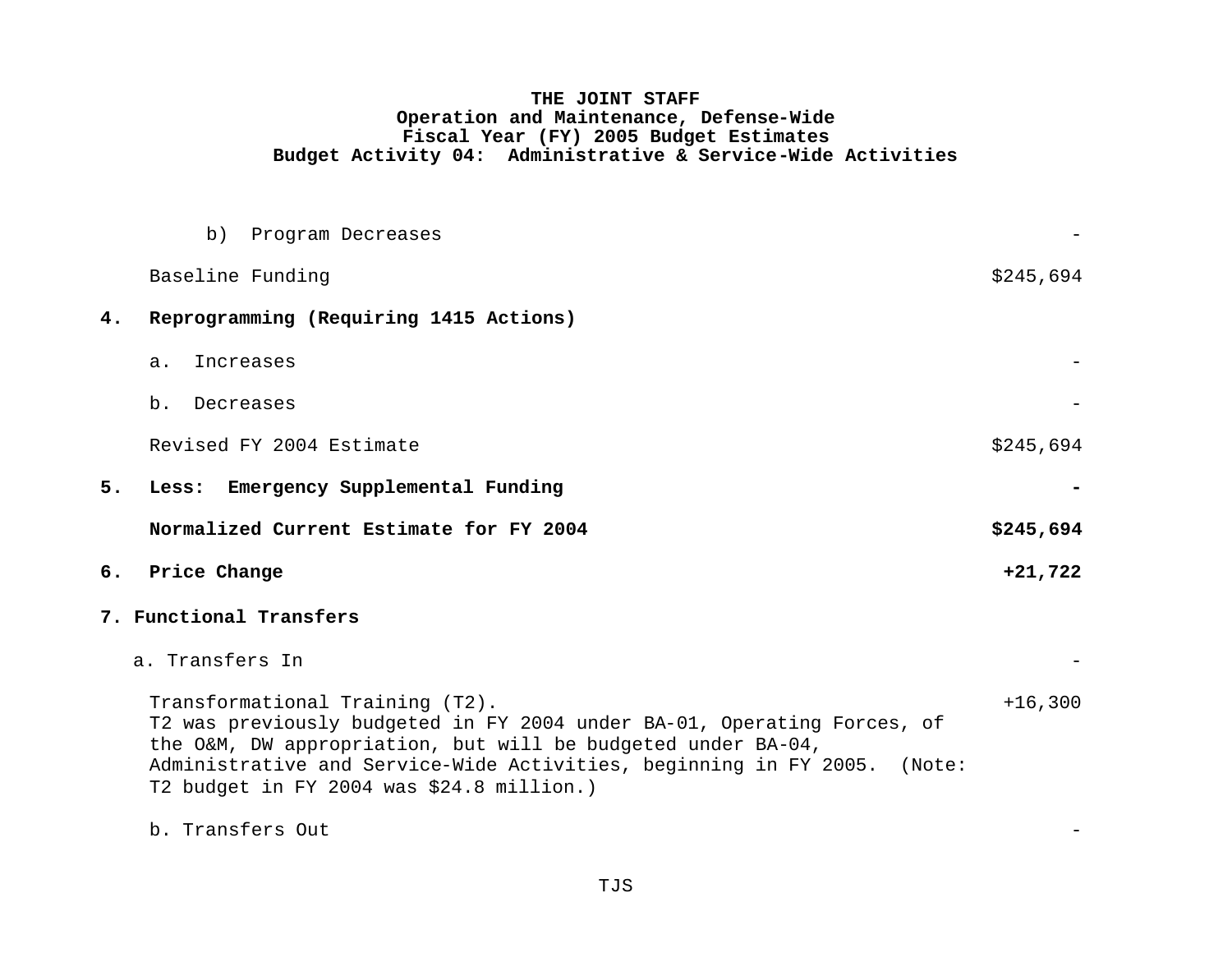#### **8. Program Increases**

- a. Annualization of New FY 2005 Program
- b. One-Time FY 2005 Costs

 1) NIGHT FIST Project. +4,000 Due to continuing requirement for GWOT force deployment in FY 2005, NIGHT FIST is a new Joint Staff program, managed by the Directorate of Operations (J-3). It was added to fund an emergent fact-of-life GWOT requirement to track and acquire high value assets. (Note: Funds are budgeted under the PDAS program element.)

 2) Defense Finance & Accounting Service (DFAS) Chief Financial Officer Audit. +500 Funds the OSD(Comptroller)-directed DoD(Inspector General) audit of the DFAS operations in support of the Department's improvements toward auditable financial statements.

c. Program Growth in FY 2005

Planning & Decision Aids System (PDAS).  $+2,732$ PDAS is a SecDef-designated special access program.

## **9. Program Decreases**

a. Annualization of FY 2005 Program Decreases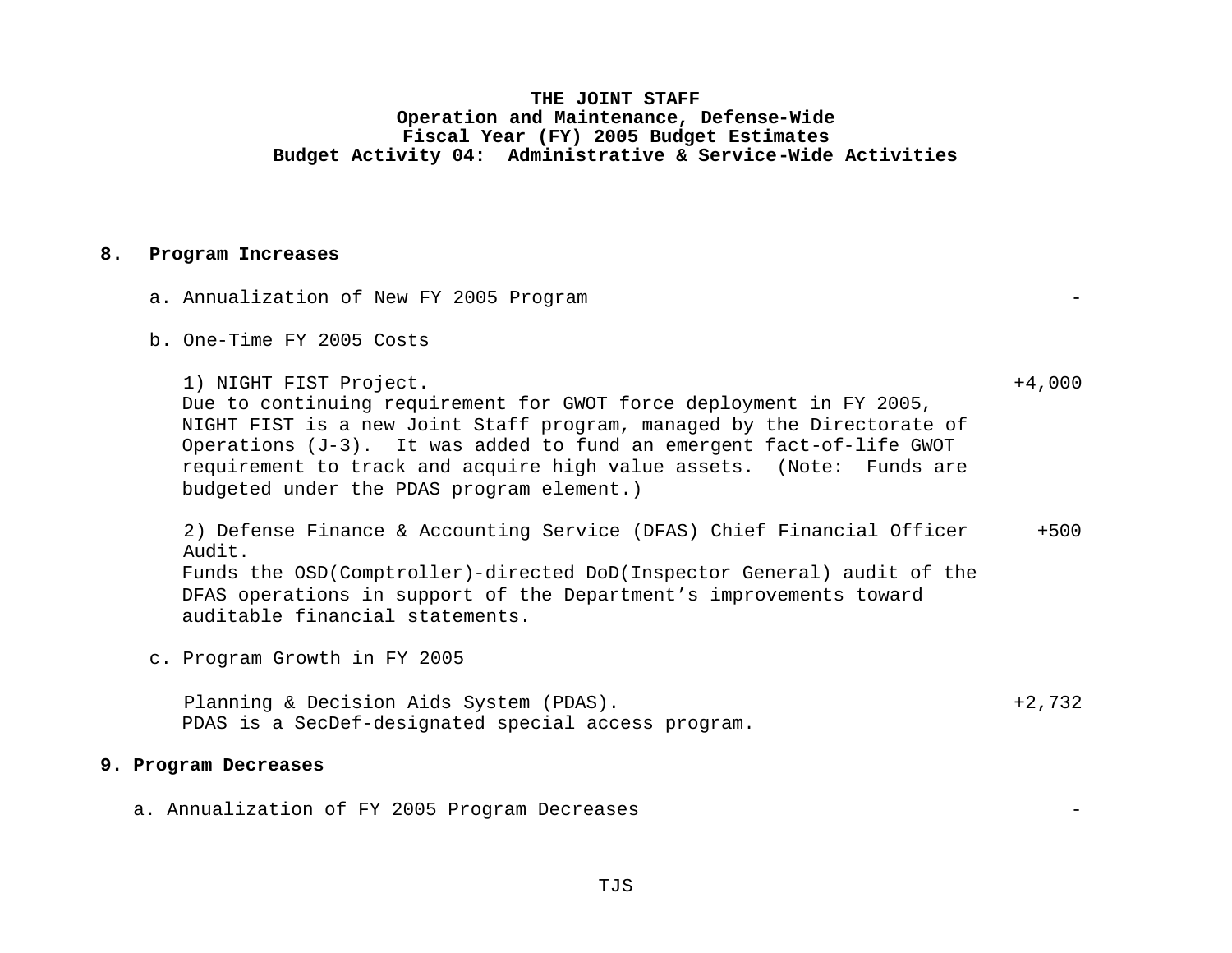b. One-Time FY 2005 Costs

c. Program Decreases in FY 2005

1) Pentagon Reservation Maintenance Revolving Fund (PRMRF). -8,220 Joint Staff share of PRMRF decreased as the FY 2004 tenant charges included costs for Pentagon renovation acceleration and the stand-up of the Pentagon Force Protection Agency.

2) Strategic Planning Guidance (SPG) Studies. -3,844 Funding allocated in FY 2004 for one-time SPG studies of issues in support of new Enhanced Planning Process directed by SecDef.

**FY 2005 Budget Request: \$278,884**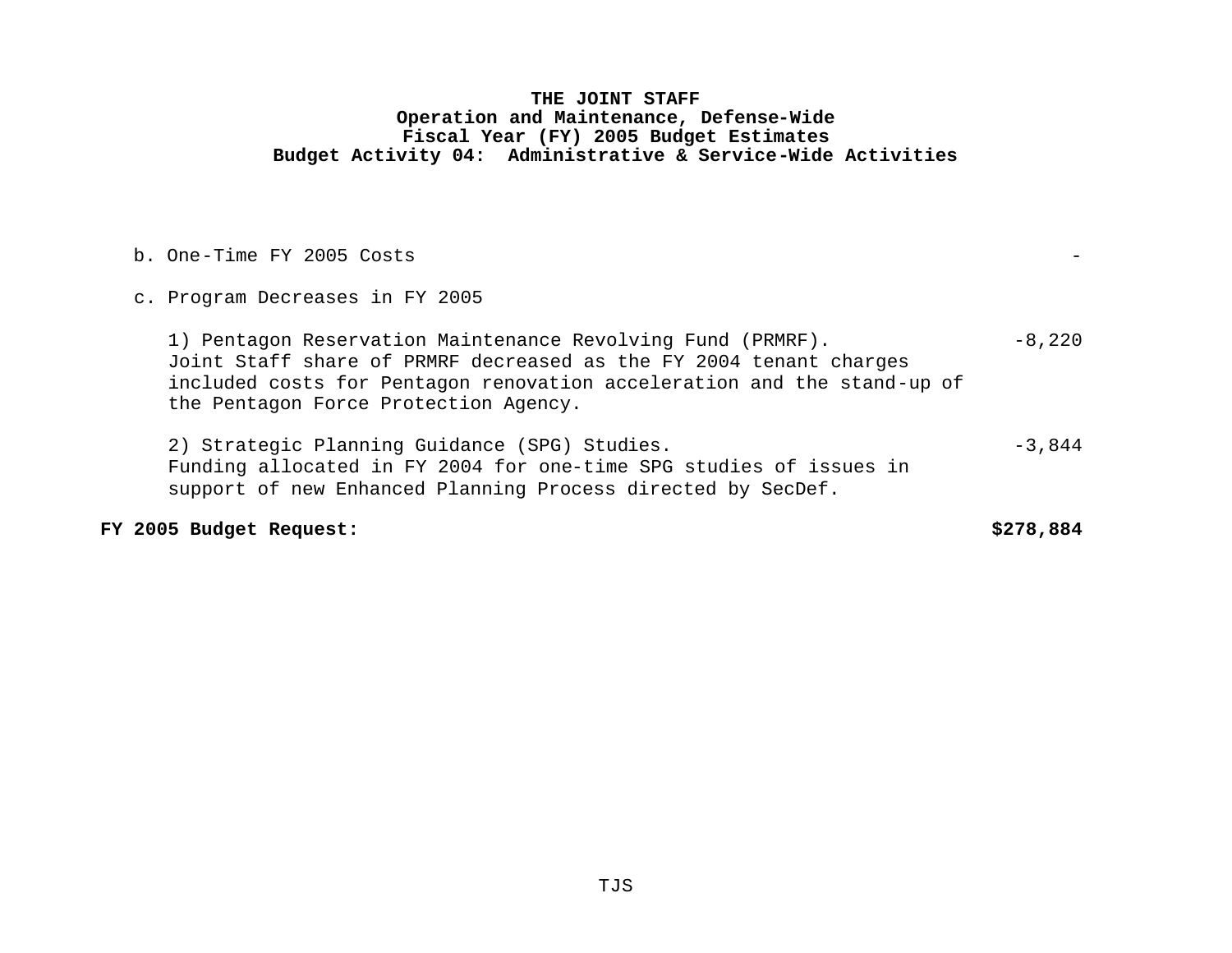#### **IV. Performance Criteria and Evaluation Summary.**

a. The Joint Staff is responsible for providing support to the Chairman of the Joint Chiefs of Staff in his role as the principal military adviser to the President, the National Security Council, and the Secretary of Defense. In this capacity, the Joint Staff supports the accomplishment of all DOD corporate goals.

b. It is difficult to quantify the results of staff actions. However, accomplishment of the DOD corporate goals and successful employment of US and coalition forces worldwide depends on a number of programs and actions provided by the Joint Staff. Development, enrichment, and deployment of joint policy, procedures, doctrine, and training methodologies are critical. Military engagement throughout the world on issues such as humanitarian law in armed conflict, maritime affairs, treaty compliance activities, security assistance matters, and international negotiations associated with these activities remain a priority. Analysis through modeling, simulations, war games, and analytical studies for Department assessments such as the Quadrennial Defense Review (QDR) and JWCA must be accomplished to ensure efficient organizations and effective use of scarce resources. Development and evaluation of war plans and preparation of strategy, planning guidance, and policy for operations, logistics, C4, organizational issues, politico-military affairs, and international negotiations are crucial for improvements in Department operations. Examples of the Joint Staff's accomplishments in these areas include:

(1) In FY 2003, DDAT/HD, AT/FP (reorganized as DDAT/HD, AT/FP Division in August 2003) personnel participated in world-wide Joint Staff Integrated Vulnerability Assessments (JSIVA) that assessed DOD installations in the areas of physical security, intelligence and counterintelligence, operational readiness, and structural and infrastructure engineering. Six JSIVA teams provided combatant commanders and Service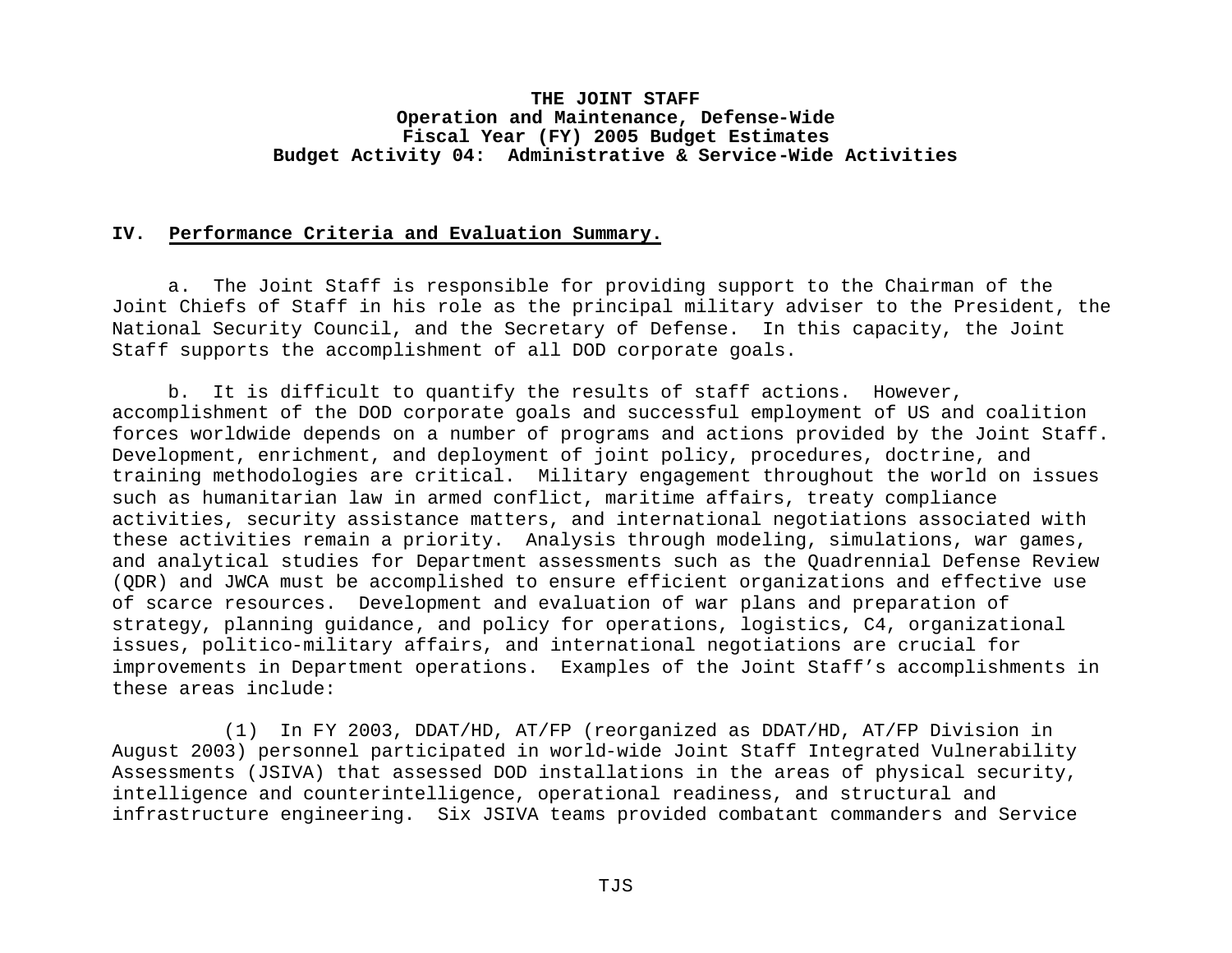Chiefs with expert assessments of their vulnerability to terrorist attack, options to enhance their AT/FP programs, and feedback to the Chairman of the Joint Chiefs of Staff on his AT/FP initiatives. DDAT/HD, AT/FP developed and enhanced a standardized approach to conduct JSIVAs, and can now provide a requirements and resources tutorial as well as an assessment of unfunded requirements. Over 600 assessments have been conducted since program inception in 1997.

(2) DDAT/HD, AT/FP using the HHQ Assessment Tool developed in FY 2003, conducted three Combatant Command Higher Headquarter Assessments: EUCOM, PACOM, and TRANSCOM. These HHQ staff assistance visits provided an independent assessment of Combatant Command's AT policies and program using DoD standards to facilitate AT program improvement.

(3) In support of the Chairman's role as principal advisor to the Secretary of Defense for all AT/FP issues, DDAT/FP reviewed the adequacy of resources proposed by the Services to meet DOD AT/FP objectives, supported the JROC in addressing the combatant commands' AT/FP requirements, and administered the Combating Terrorism Readiness Initiatives Fund.

(4) In its role of assisting the AT community in performing their mission, DDAT/HD, AT/FP launched the Antiterrorism Enterprise Portal (ATEP) and Core Vulnerability Assessment Management Program (CVAMP) in FY 2003. ATEP is an interactive, automated portal that provides the AT community from the Joint Staff and Combatant Commander level down to the operator in the field with timely access to information for AT technology, AT/FP program management, vulnerability assessments, dissemination of threat information, and training. CVAMP, an element within ATEP, provides AT officers, Services, Unified Combatant Commands, and DoD agencies an automated and web-based means to organize and prioritize vulnerabilities, capture mitigation measures and risk assessments, and allow for CbT RIF and UFR submissions.

TJS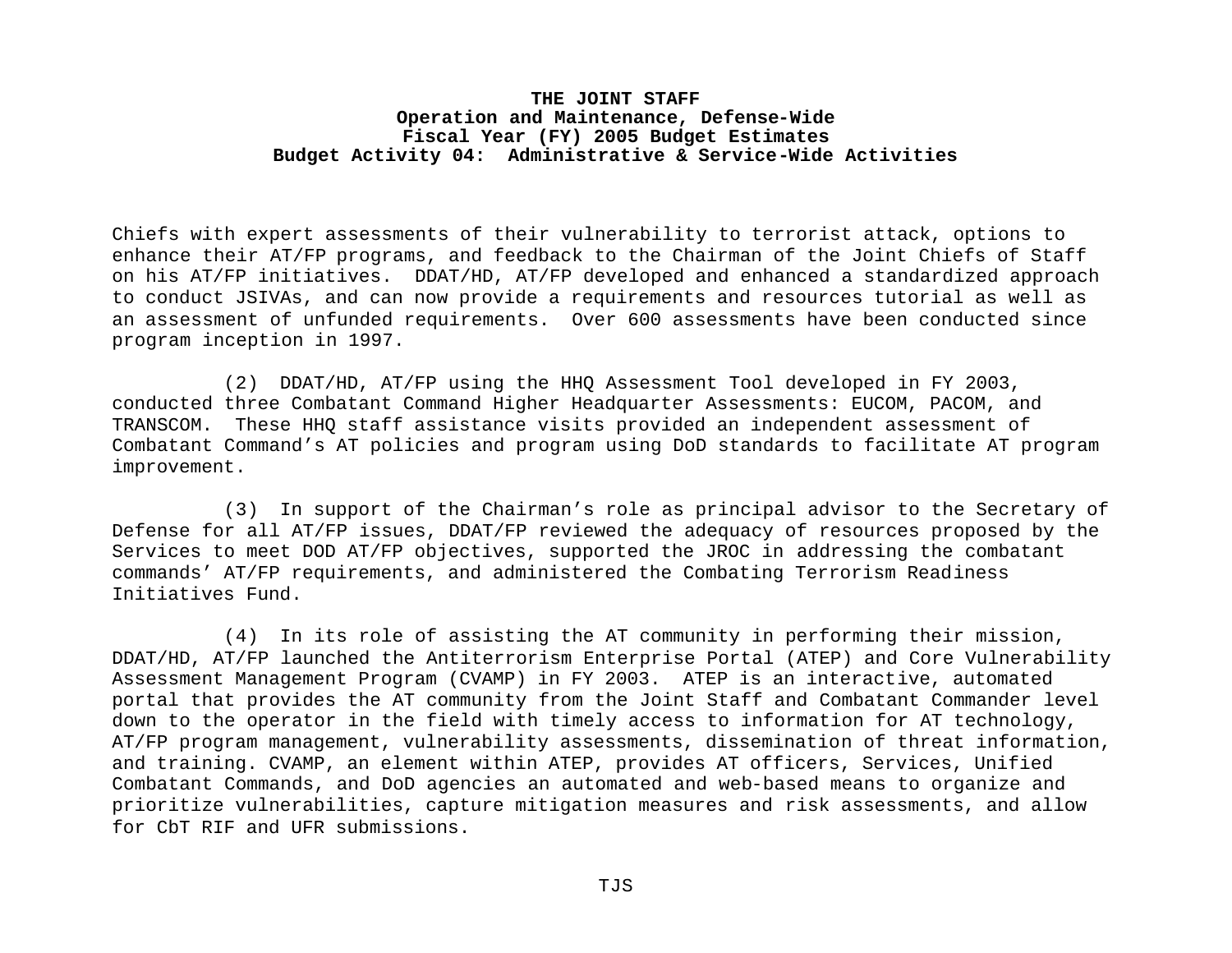(5) Refined and improved the JSIVA Information System (JIS). JIS provides the Joint Staff-sponsored Defense Threat Reduction Agency (DTRA) JSIVA Teams a tool to enter information that updates the primary database with observations and findings. The database is used to extract trends, best practices, and other analytical information. This information will be automatically incorporated into ATEP and CVAMP during FY04.

(6) Managed and validated the requirements for the Force Protection Response Group, which provides a sophisticated counter-surveillance detection capability in support of worldwide DoD, force protection requirements. Since its inception in 2000, there has been a steady increase in missions, with over 85 missions conducted.

(7) Continued to improve the DOD four-tiered AT/FP Training Program consisting of: a web-based basic level training curriculum for all DOD personnel and families; an advanced curriculum to train AT officers, commander "pre-command" AT training, and an executive-level seminar for senior officers and DOD civilian leadership. In May 2003, the web-based AT Level I site passed the one million trained mark. The Level I site is now an integral part of AT/FP programs throughout DoD. DDAT/HD, AT/FP conducted two Joint Staff AT/FP executive seminars in FY 2003, with Combatant Command, Service and agency general officer, flag officer, and other senior level representatives in attendance. The seminar exposed senior leadership to the increasing emphasis on AT to help institutionalize DOD commitment to develop a premier force protection capability.

(8) Performed numerous analyses in support of JOPES. This included establishing Key Performance Parameters (KPPs) and a Master Capabilities Matrix. These standards were staffed with the Joint Planning and Execution Community (JPEC). The KPPs, though aimed at the major new JOPES initiative, JOPES 2000, will define what any future JOPES system must be capable of doing at the threshold and objective levels. All operational assessments in the future will test to these published standards. Another

TJS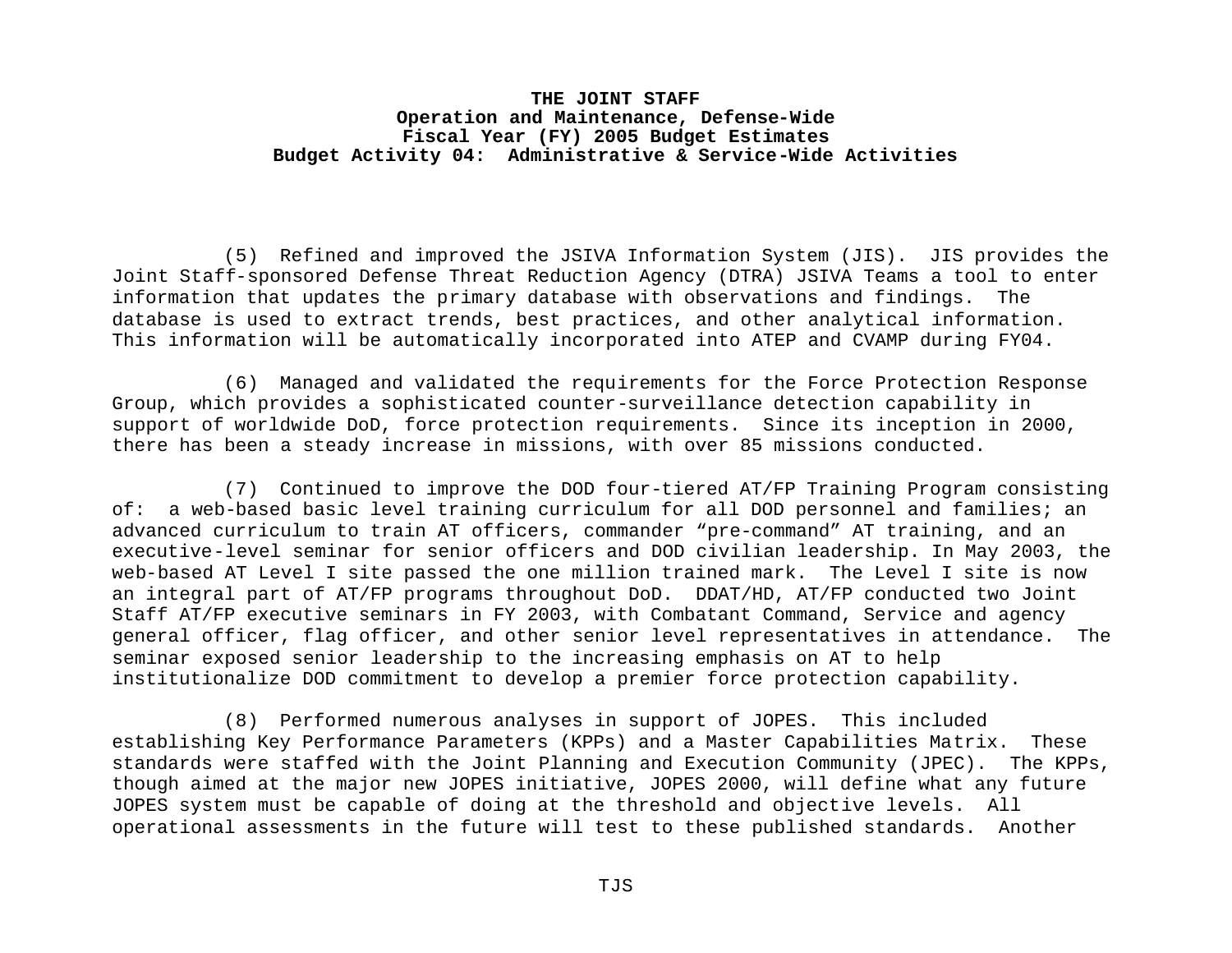important initiative was a critical evaluation and assessment of the Phase IV Evolutionary Phase Implementation Plan (EPIP) for GCCS Version 4.0. The EPIP forms the official understanding on GCCS development prioritization between DISA and the JPEC as led by the Joint Staff J3. In addition, the EPIP created a dual family of JOPES documentation with appropriate business rules and data structures to support both JOPES Classic and JOPES 2000.

(9) Revised and published CJCS CONPLAN 0400 (Counterproliferation (CP)) and began review and coordination of interim changes to CONPLAN 0300 and the charter of the counterterrorism (CT) joint task force. Reviewed for CJCS approval combatant commanders' CONPLANs 0300 and 0400 when completed by the combatant commanders. Revised and published CJCSI 3270.01, "Personnel Recovery (PR) in the Department of Defense." Revised and published CJCSI 3207.01, "Military Support to Humanitarian De-mining (HD)." Conducted Policy Assessment visits as part of the Policy Coordinating Committee's Policy Assessment Team to countries seeking USG HD assistance. Reviewed combatant commanders' HD, CT, CP, and PR programs and plans. Coordinated combatant commanders' annual HD plans. Planned and coordinated support at the Joint Staff level for CTF FERVENT ARCHER, SOF interagency support requests, SOF specific USC--title 10 and title 50 intelligence and reconnaissance requirements, including the Integrated Survey Program. Provided support to Operation ENDURING FREEDOM. Prepared and staffed HD and other DEPORDs, as required.

(10) Revised and published JP 2-01.1 (Joint Doctrine, Tactics, Techniques and Procedure for Counterintelligence Support to Operations); JP 3-05 (Doctrine for Joint Special Operations); JP 3-05.2 (Joint Special Operations Targeting and Mission Planning); JP 3-09.3 (Joint Tactics, Techniques, and Procedures for Close Air Support); JP 3-30 (Command and Control for Joint Air Operations); JP 3-53 (Doctrine for Joint Psychological Operations); JP 3-57.1 (Doctrine for Joint Civil Affairs); JP 4-01 (Joint Doctrine for the Defense Transportation System); JP 4-03 (Joint Bulk Petroleum Doctrine).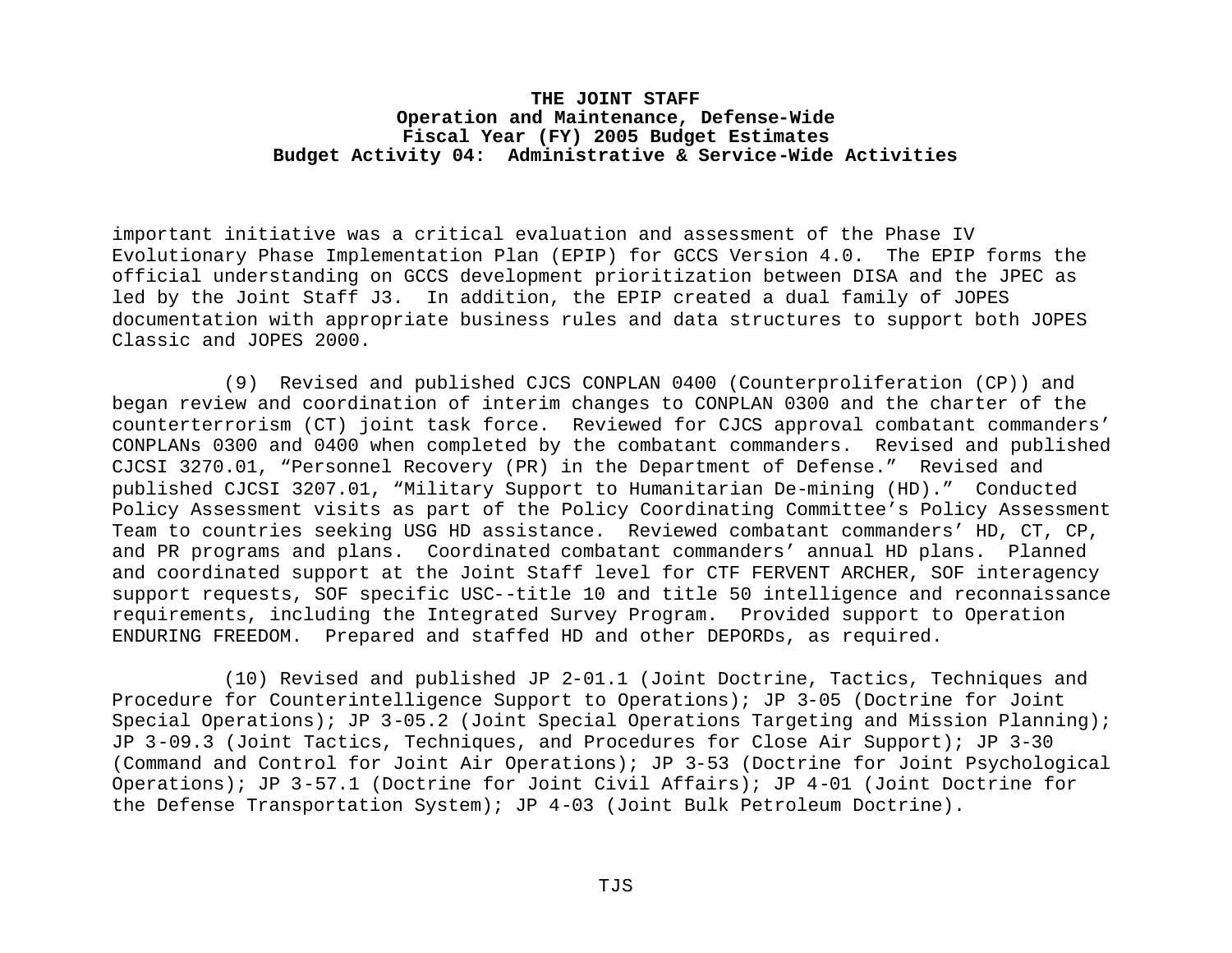(11) Began execution of consolidation plan to reduce number of joint publications from 115 to approximately 71 over a five-year period. Initiative will reduce redundancies and inconsistencies. In addition, this effort will integrate joint mission areas and reduce associated workload. The Joint Electronic Library CD-ROM (JEL-CD ROM) version was expanded to include the Joint Force Employment Game (JFE). The JFE was specifically designed to educate joint and service staff in the practical application of joint doctrine. The user plays the role of the Joint Force Commander and is required to apply doctrine in 14 different scenarios. The interactive "play" provides immediate feedback to the user and enhances learning of joint force employment concepts thru practical experience. Upgrades to enable multi-user, online access are planned. The two CD set also contains updated doctrine, CJCSIs, selected Service and multi-Service doctrine which can all be accessed via electronic-search capability. The CDs replace over 200 hardcopy publications at a fraction of the cost. Demand has grown to 20,000 copies every six months. All doctrine, CJCSIs, selected Service doctrine, and joint force briefings have been consolidated into a joint electronic library on CD-ROM. This single disc, which includes electronic-search capability, replaces over 200 publications at a fraction of the cost.

(12) The joint doctrine education, and training, electronic information system is under development and will be a database of all doctrine that will be hyperlinked to all related material (e.g., universal joint task list, lessons learned, war plans, history). The system will include electronic staffing of doctrine as well as establish a "one-stop shop" for doctrine – a reference library available 24 hours a day.

(13) A doctrine-networked education and training system (DOCNET) has been developed and is being maintained. It will be an internet-based education system designed to teach doctrine to the entire military community – formal schools, quickreaction joint task forces, and Reserve Components. This initiative will save travel and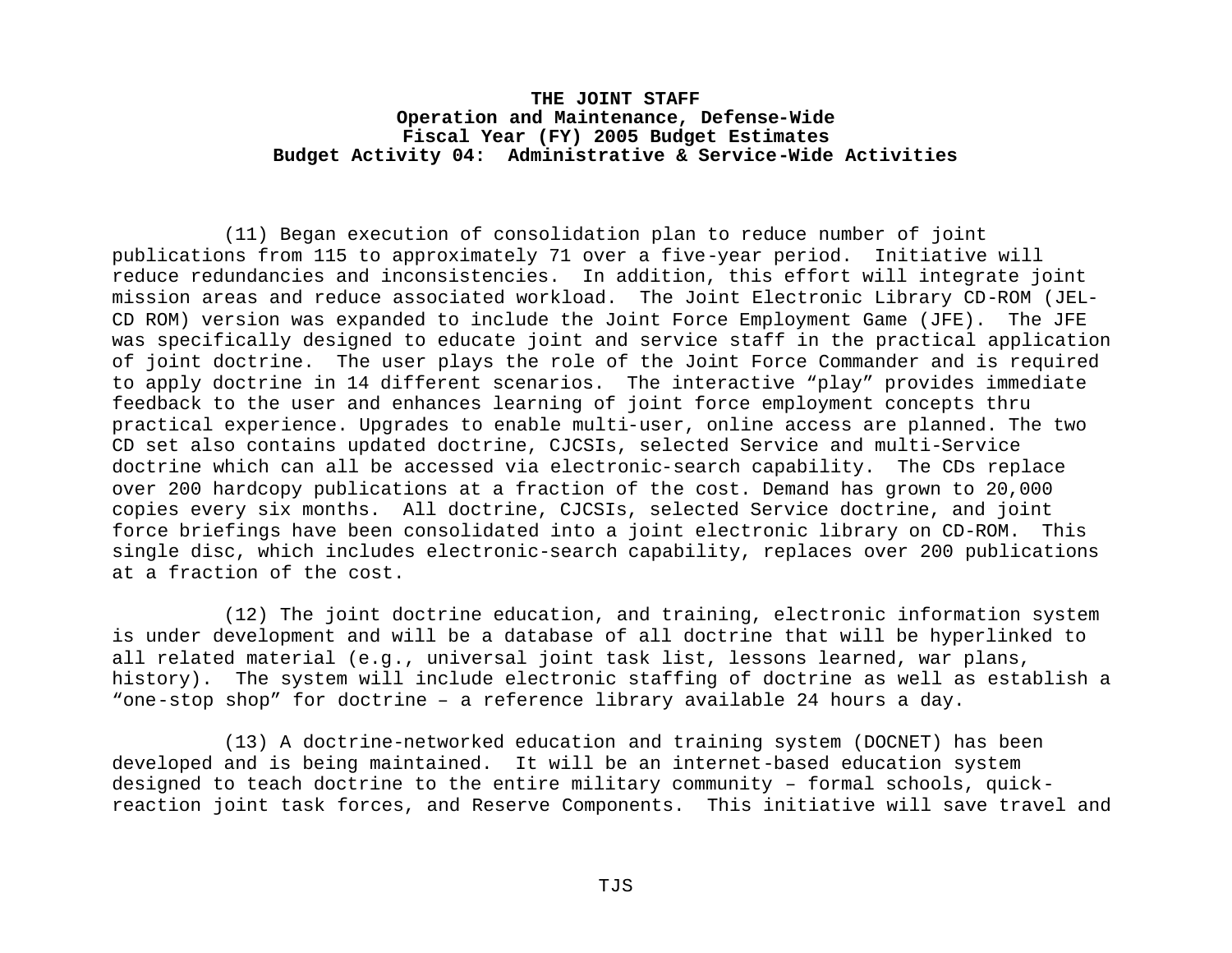classroom time and improves the knowledge level of the total force, and yield betterprepared joint forces.

(14) Published the updated JTIMS Business Plan, Strategic Plan, Program/Configuration Management Plan, Training Plan, and Implementation Plan.

(15) Completed, tested, and installed JTIMS Versions 4.0 and 4.1, greatly enhancing JTIMS and hence the Joint Training System by incorporating warfighters designated requirements, validated during the JTIMS requirements process.

(16) Enhanced combatant command joint readiness by more directly linking mission requirements and operations to joint training and exercises. The Joint Training System brought an improved business process to forming joint mission essential tasks lists and joint training plans.

(17) Designed and obtained approval for Chairman's Joint Interagency Training Specialist program. This program will integrate the interagency process more fully into joint training and exercises.

(18) Published Joint Training Manual, Universal Joint Task List, and Classified Supplement to the Universal Joint Task List. Reviewed and drafted a revised Chairman's Joint Training Master Plan.

(19) Initiated the build of deliberate training plans at the Defense Intelligence Agency (DIA) and DTRA. Program included a review and revision of Agency Mission Essential Task Lists and Training Plans.

(20) Accomplished in-depth interoperability assessments of key C4 system requirements documents, issues, and mission area architectures to ensure they are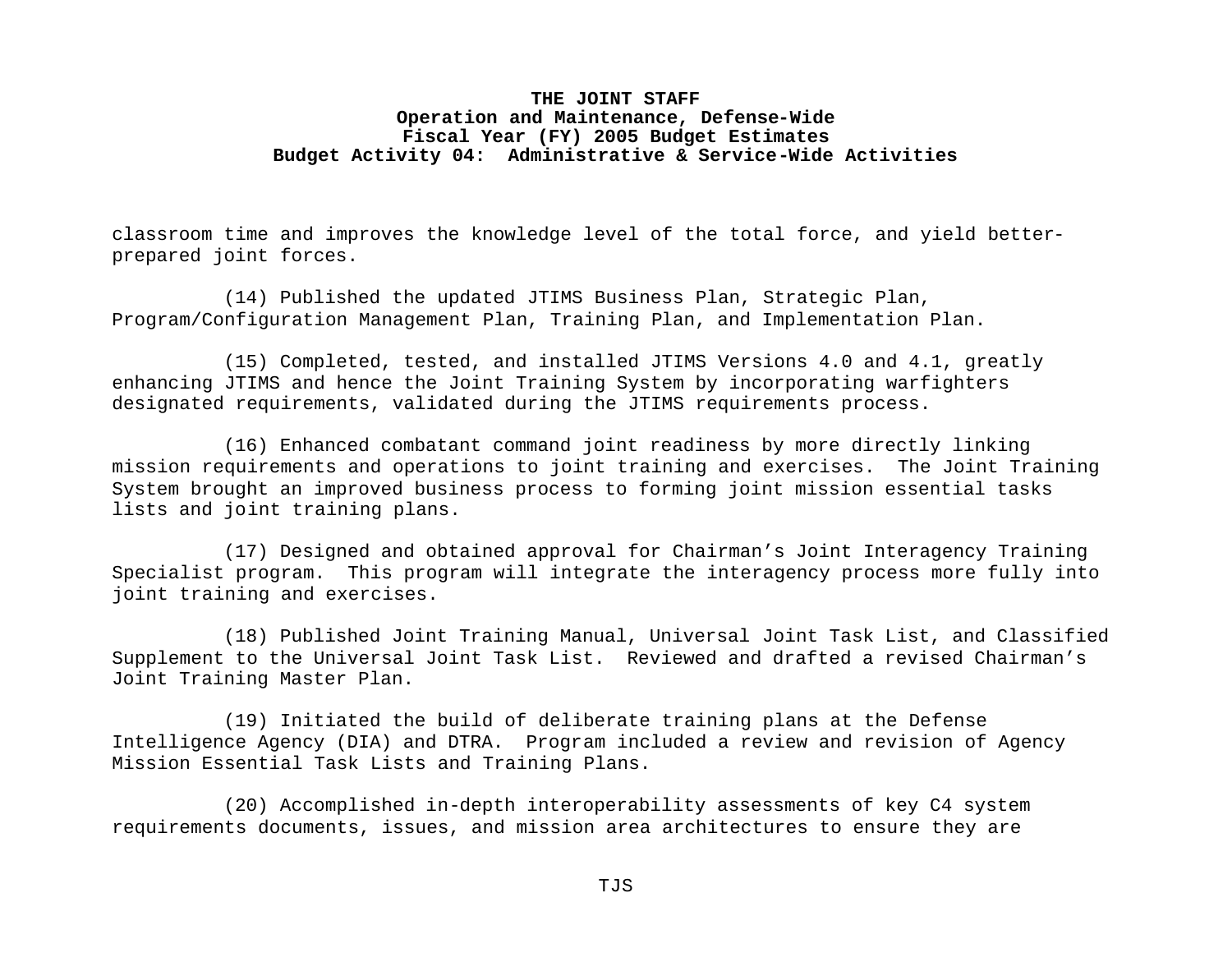interoperable with each other, are compatible with the Global Information Grid (GIG) Communications and Computing Systems Architecture, and that they support capabilities called for in Joint Operational Architecture. The goal of this assessment was to ensure that interoperability is addressed early in the requirements analysis and design phases. This assessment will help the Department of Defense avoid the prohibitive costs of reengineering to correct interoperability issues discovered late in program life cycles*.*

(21) Developed an information assurance (IA) and computer network defense (CND) manual outlining joint responsibilities and procedures in support of Defense-in-Depth approach for protecting and defending DOD information systems and computer networks. The development of this document encompassed a thorough analysis and assessment of current information assurance and computer network defense policy, responsibilities, and procedures. It further describes essential elements of Defense-in-Depth and provides new guidance on individual responsibilities and training requirements, IA vulnerability management program, red teaming, incident reporting and requirements for defending the DOD information environment.

(22) Developed an IA and Computer Network Defense policy and responsibilities instruction for DOD components. The instruction integrates current DOD policy, organization, responsibilities and concepts for information assurance and computer network defense. The instruction outlines joint policy and specific responsibilities for the Joint Staff, Combatant Commands, Services and Defense Agencies. This instruction also provides collective responsibilities of all DOD organizations for defending information systems and networks.

(23) Developed Defense Information System Network (DISN) instruction that outlines policy, responsibilities, procedures and connection approval process for sub networks of the DISN. This instruction focuses on DISN policy and responsibilities with new emphasis on processes for assured connection of unclassified and classified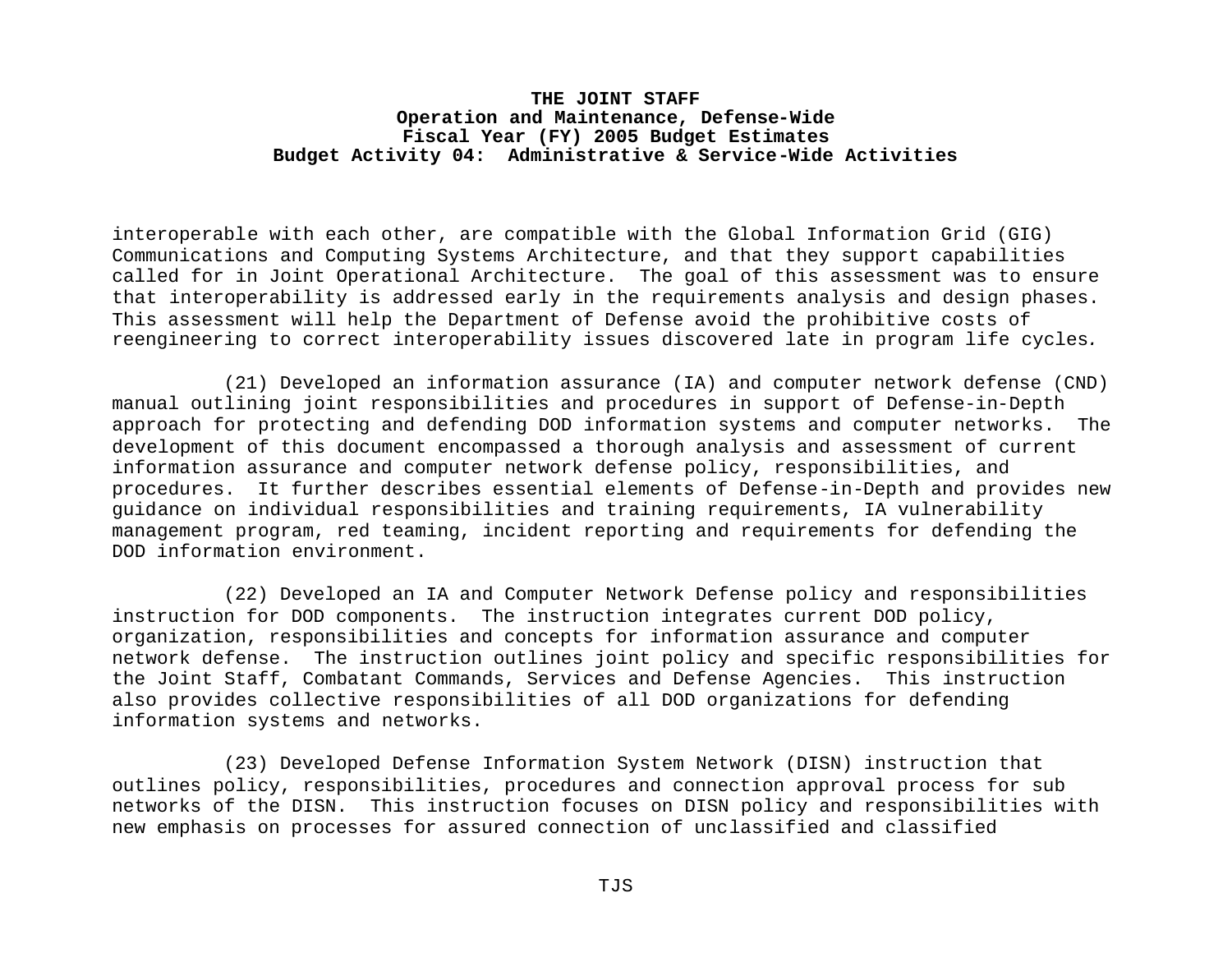information systems. The instruction provides guidance on cross-domain connections between security domains and cross-functional connections with non-DOD organizations.

(24) Conducted the third iteration of the Focused Logistics Wargame (FLOW) FY 2003. FLOW continues to be a valuable mechanism for applying and assessing technological breakthroughs, joint logistics doctrine, and the desired operational capabilities required to implement the JV tenet of Focused Logistics and guide logistics transformation efforts. FLOW is played as a single-sided, seminar-style game where the given scenario was examined in a sequence of two moves.

(25) Forged landmark improvements in Military Health Care benefits to include "TRICARE for Life" and National Mail Order Pharmacy for retirees over 65, elimination of active duty family co-pays, and reduction of the catastrophic cap for retirees under 65. Published the JV 2020 Force Health Protection Strategy to better protect Service members from operational health and safety concerns.

(26) Supported OSD and Joint Staff studies with mobility and logistics modeling, and analytical assessments. Studies are examining mobility and logistics requirements in a post 9-11 environment.

(27) Continued functional oversight responsibilities for the Global Combat Support System (GCSS), prioritizing and defining combatant commanders' requirements for logistics command and control requirements. Coordinated with Services and Agencies to identify appropriate data sources to satisfy these requirements. Collaborated with DISA to develop and field the first prototype GCSS combatant command/joint task force (CC/JTF) tool providing combatant commanders and their staffs with a global, joint-actionable asset-visibility capability at the operational level.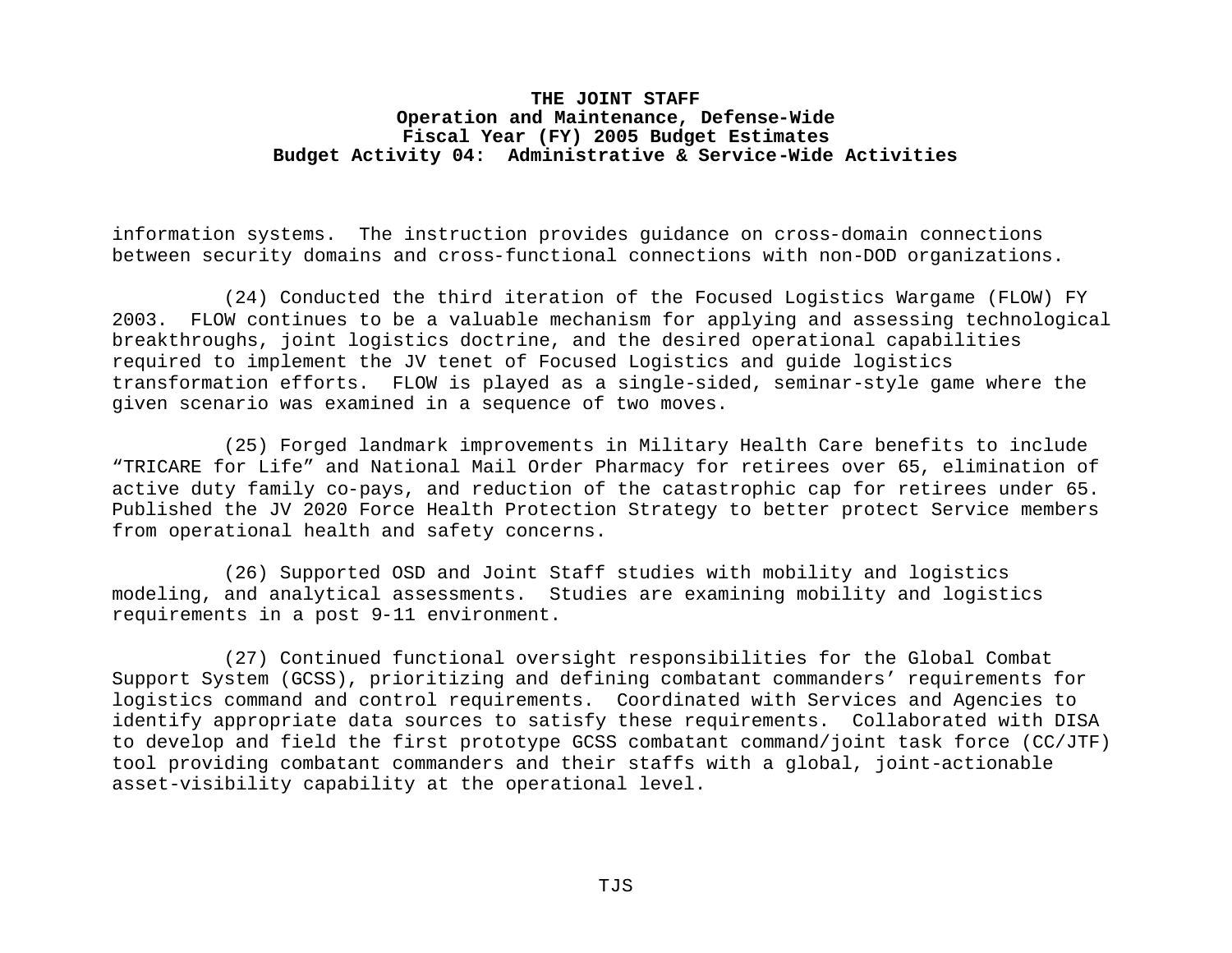(28) Initiated an assessment of the Joint Nuclear Biological and Chemical (JNBC) Defense POM to assess the Joint NBC Defense Program -– specifically, current and future materie1 development and RDT&E -- to ensure that combatant commander Warfighting Requirements are adequately addressed. This assessment will recommend actions to address combatant commanders' CP priorities via the POM.

(29) Initiated a study of Joint Training System Interagency Education and Training. The objectives of this study are to conduct an analysis of current training programs and their relationship, current or potential, to the Universal Joint Task List, analyze the appropriated methodologies to integrate the agencies, and construct a wayahead road map with metrics to achieve the recommended road map.

(30) Overhauled procedures and resources to improve the management and analytical rigor of Joint Staff studies. Designed, tested, and implemented new processes for the Joint Staff Resource Management Council to assess study requirements and allocate limited study resources. Designed and published guidebooks for Joint Staff action officers to assist them in knowledgeably building a study effort and in writing wellstructured statements of work (SOW). Designed and implemented a prototype management information system to help plan, resource, and track the status of Joint Staff studies.

(31) Established worldwide user connectivity to an information base containing bibliographic information on Joint Staff studies, identification of joint subject matter experts, and descriptions of selected joint analytical tools and methodologies. Study planners and directors use the information base to quickly research past efforts or find additional sources of help (people and tools).

(32) Conducted a comparative analysis of various aircraft fleet composition and staging options to meet transportation requirements of the combatant commanders. This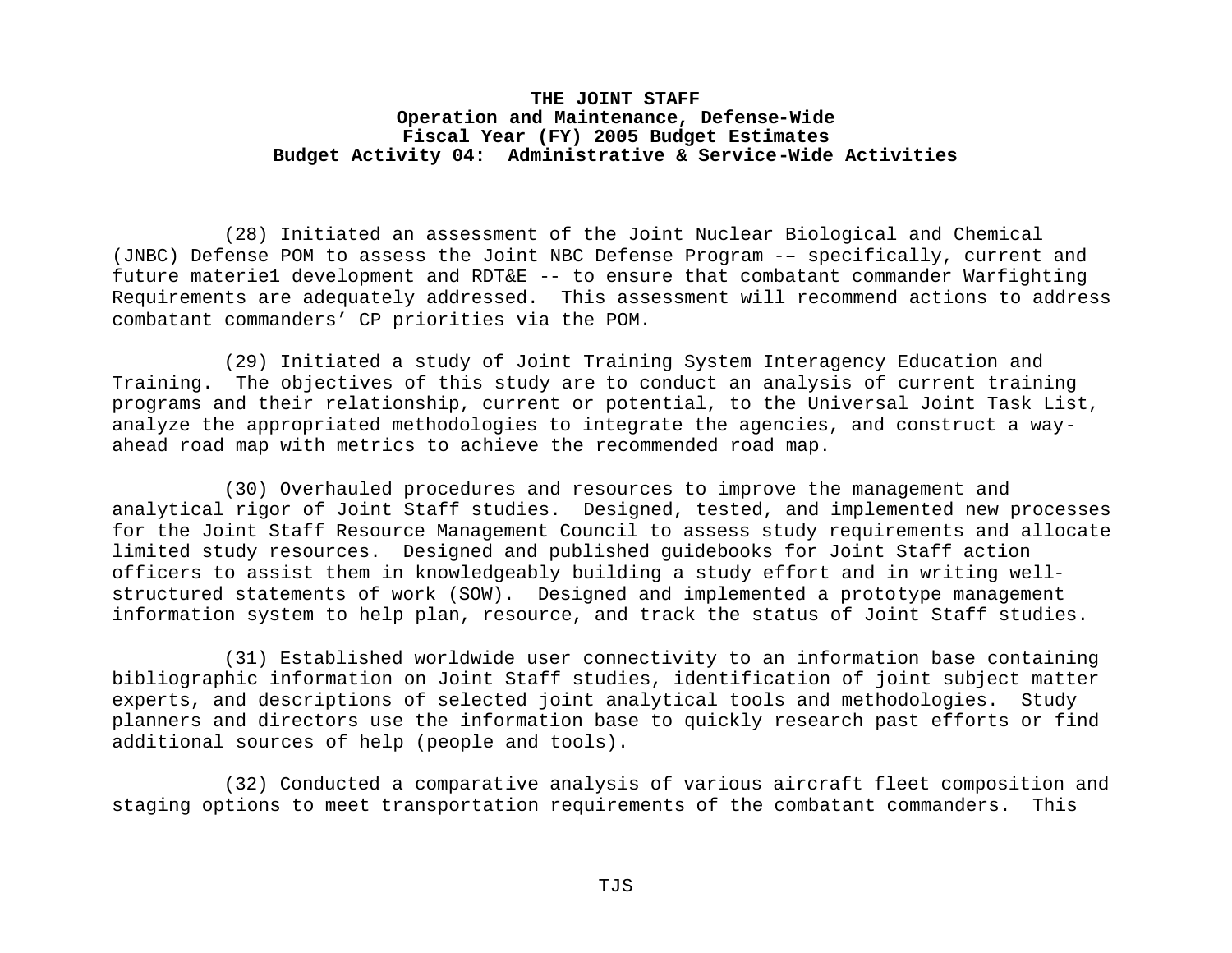analysis was instrumental in validating requirements and costing-out alternatives in response to a congressional inquiry.

(33) Developed and deployed a World Wide Web-based collaborative tool to assist the joint warfighting community with conducting a major Departmental study on mobility requirements. The tool facilitates near-real-time collaboration among geographically separated authors, editors, and reviewers and allows them to more quickly develop and validate analytical findings and recommendations.

(34) Evaluated selected state-of-the-art analytical technologies to determine their potential to improve the accuracy and responsiveness of joint warfighting capability assessments, joint resource allocation, and force structure analyses. Developed prototype visualization tools that can generate new insights and permit greater interactivity with decision makers in the areas of joint air-to-ground combat identification and strike operations. Developed a large-scale resource allocation model that can assess the impact of information flows on operational outcomes and force structure costs.

(35) Initiated research to gather and organize information concerning the details of smaller-scale contingencies to determine the commonalities and differences among them.Follow-on efforts will use the resulting data and database to analyze these operations and their impacts on the structure of the supporting forces.

(36) Provided technical support to the joint warfighting community to quantify the benefits, scope the resource requirements, and define operational concepts for implementing an open-source analytical capability to support combatant command and joint task force staffs during real-world operations.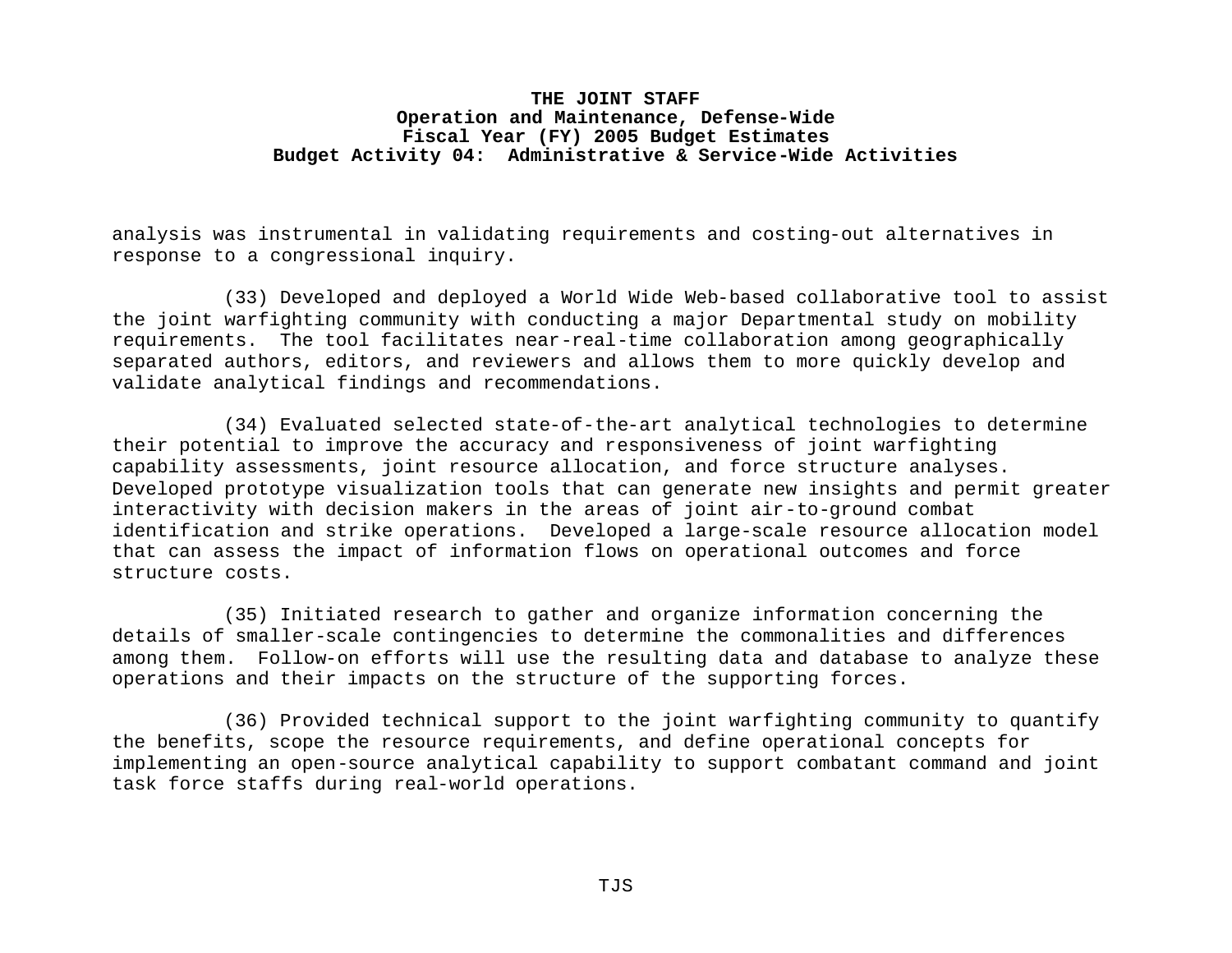(37) Assessed Joint Staff analytical capabilities and processes for supporting the Quadrennial Defense Review (QDR). Examined alternative analysis data structures, force structures, and technical capabilities required to support the senior decisionmakers during the next QDR.

(38) Joint Data Support is the primary agency tasked with improving the quality and consistency of data supporting Department-level analyses. JDS objective is as a central and authoritative source of verified and validated data for use by the Services, Joint Staff, Combatant Commanders, and OSD in studies and analyses using models and simulations (e.g., Operational Availability Study) and other Department-level studies not specifically requiring computer modeling and simulation (e.g., Dynamic Commitment). JDS develops and fields the Current Forces Database (CFDB) and Current Non-US Forces Database (CNFDB), databases containing US and Non-US forces, units, and equipment data. JDS also supports Joint Warfare System (JWARS) development and fielding. Under DoD Directive 8260.1, "Data Collection, Development, and Management in Support of Strategic Analysis," and DoD Instruction 8260.2, "Implementation of Data Collection, Development, and Management for Strategic Analysis," JDS provides comprehensive data support to Department-level collaborative study teams led by OSD and the Joint Staff. As directed in DPG 2004-2009, JDS developed DoD Directive 8260.1, "Data Collection, Development, and Management in Support of Strategic Analysis," and DoD Instruction 8260.2, "Implementation of Data Collection, Development, and Management for Strategic Analysis," to improve the visibility and accessibility of data supporting strategic analysis. JDS supports the Joint Analytic Data Management Steering Committee, an executive-level body that manages DODD 8260.1 and DODI 8260.2. JDS provided support to Operational Availability (OA) Studies 2003 and 2004, provided data support to JWARS development and testing, and assisted in the development and execution of the Department's Analytic Agenda.

(39) To achieve compliance with the Clinger-Cohen Act of 1996, the Office of the Chief Information Officer was formed. A Joint Staff Instruction was promulgated in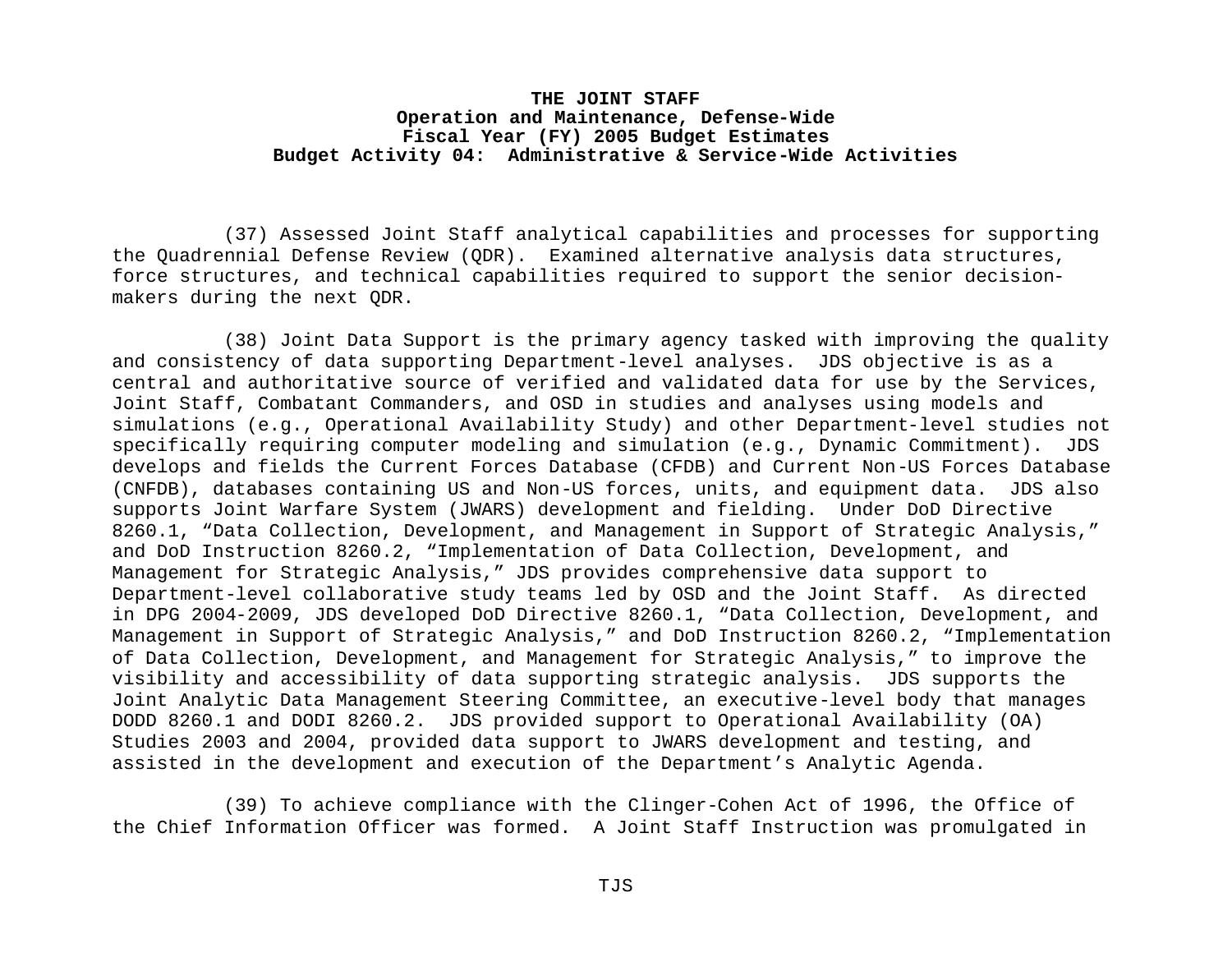January 2002 to reflect the new Chief Information Officer organization and roles. JSIN support continued its transition from government-manned system operations and maintenance to a contracted environment by phasing out the military manning of the Joint Message Center and TOP 7 IT Support. The first option years for two contracts were executed which provided operation and maintenance, as well as for IT engineering, integration, and logistics contractor support for both the classified and unclassified JSIN. National Security Agency began testing and continued certification on an advanced firewall software for JSIN. Knowledge Management and Enterprise Architecture initiatives continue through the development, testing, and integration of the Joint Staff Enterprise Portal (JSEP) and knowledge enabling business-related applications in support of the Joint Staff and Joint Community. Strategic alliances continue with Microsoft, COMPAQ, and CISCO for specific expertise on their products. The JSIN secret Extranet was greatly enhanced and its services expanded to support the Combatant Commands, Services, and Agencies. As previously stated, the initial JSEP was deployed on the JSIN (both the unclassified and classified networks), as well as the SIPRNET. The Joint Staff Integration Laboratory (JSIL) is in various stages of working with over 25 different applications in order to integrate them onto the JSIN as well as developing/maintaining template forms and documents required to process Joint Staff actions. Additional funding resources DISA APC22 efforts for maintaining/upgrading 22 corporate databases and for developing new ones to meet JS requirements. A major FY 2005 objective of the DISA effort is completing the migration of these databases from Microsoft Access to Oracle. We prepared a data architecture and business architecture and further refined the overarching enterprise architecture. Engineering and security contract services were procured under separate contract vehicles to aid in the analysis and validation of requirements for JSIN. An IT analysis and information subscription service was also procured in support of all JSIN development and maintenance operations. Additionally, IT professional development training was provided to many IT personnel resulting in a well-trained work force, currently more competent, motivated, and dedicated to mission accomplishment.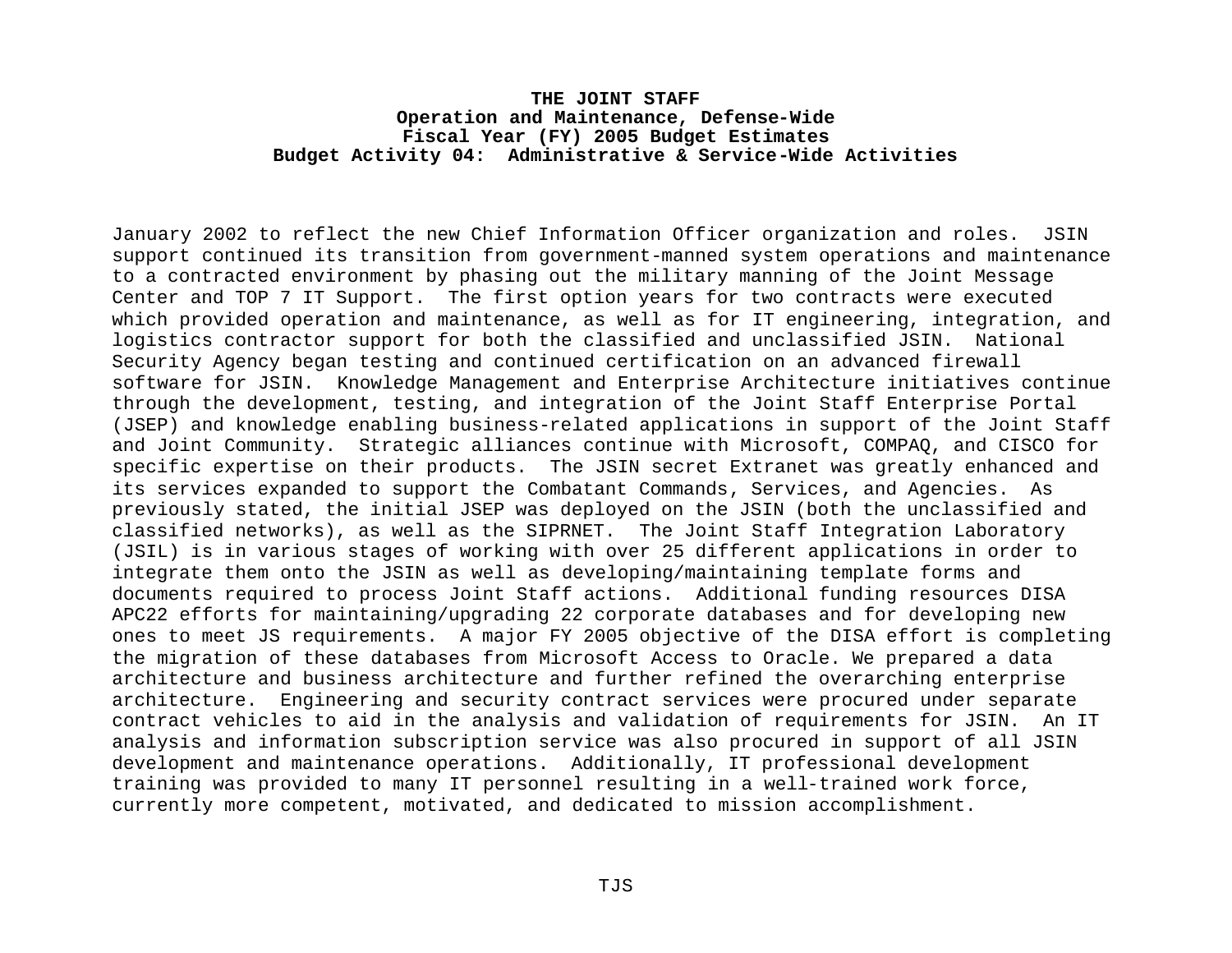(40) The Joint Staff Special Access Program (SAP) Central Office provides for the management, administration, and oversight of Joint Staff Special Access Programs. The JS SAPCO assists the CJCS execute his responsibilities of providing planning information to the operational aspects of SAPS for the Military Departments and Combatant Commanders; conducting annual review and reporting of JS SAPS; providing coordination with the OSD and Service Central Offices; and coordinating all access requests for SAPs. In FY 2002, the Joint Staff formally established the office and initiated development of policy to define roles and responsibilities, policy, and operational procedures. Obtained co-use storage agreement, initiated database requirements evaluation, developed access request process, and initiated action-processing review. In future years, we plan to develop a database for maintenance of JS personnel accesses and populate with initial data load; consolidate satellite offices under a single authority and expand support options; establish an electronic archiving and document tracking capability for action officers; develop and implement an architecture for a SAP area network; develop and implement a life-cycle management plan for database and SAP area network maintenance; and interconnect with Service and OSD SAP Offices.

(41) Joint Vision 2020 supports both DOD corporate goals, but, more specifically, "prepares now for an uncertain future by pursuing a focused modernization effort that maintains US qualitative superiority in key warfighting capabilities; transforming the force and reengineering the Department to achieve a 21st Century infrastructure." It provides force transformation strategy that will help ensure US military full-spectrum dominance in the 21st Century. The vision is centered on the joint force of the future through the integration of Service core competencies. JV 2020 seeks to transform US joint military capabilities through the co-evolution of joint doctrine, organization, training, materiel, leadership and education, people, and facilities (DOTMLPF) to achieve new levels of effectiveness in joint warfighting across the full range of military operations. In order to ensure the transformational concepts, envisioned in Joint Vision, can be translated into joint warfighting capabilities, we developed the CJCS' implementation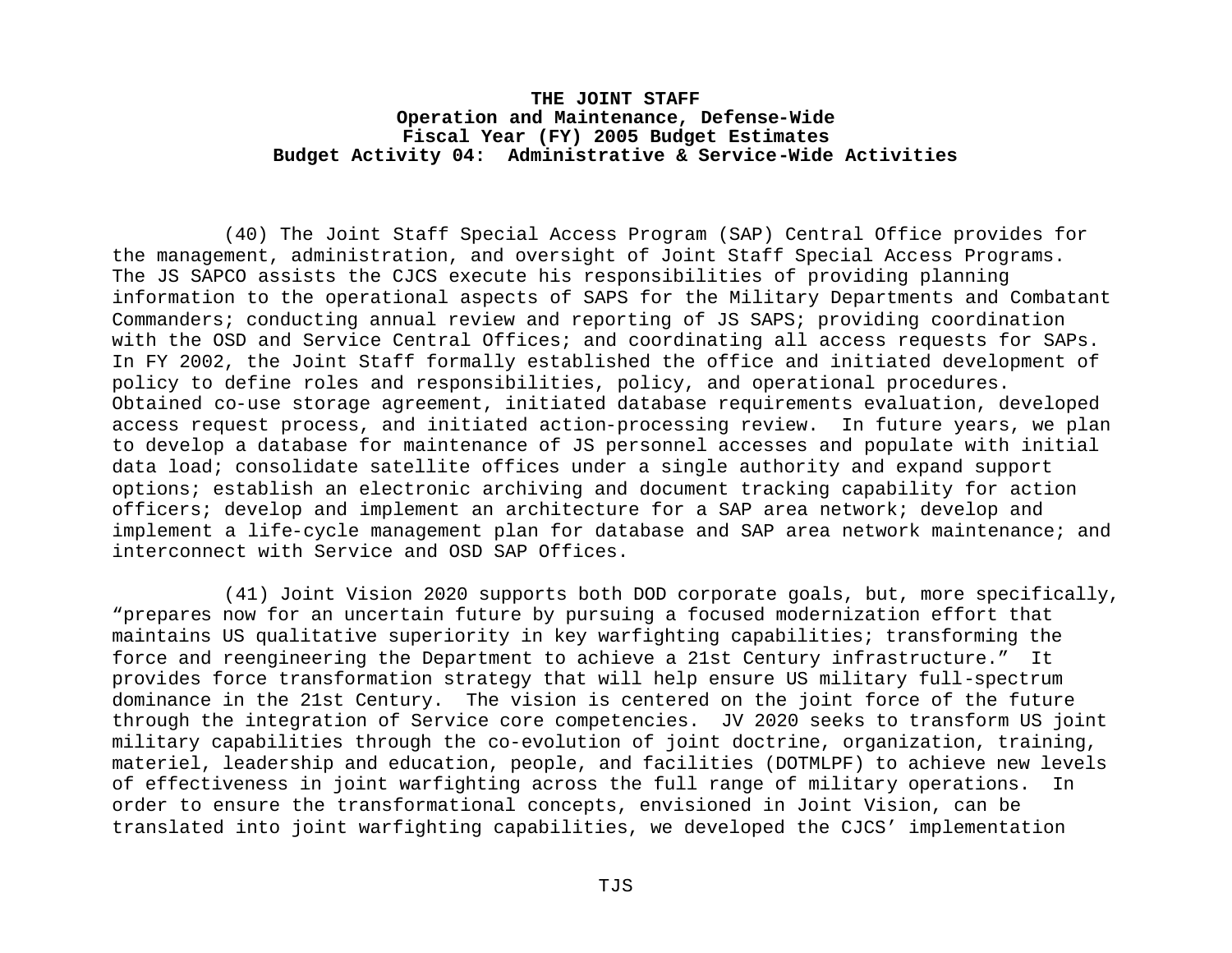policy, CJCSI 3010.02A, "Joint Vision Implementation Master Plan", to explain the joint concept development, joint experimentation and assessment, and joint integration and implementation processes*.*

(42) The Joint Staff is building plans on a solid foundation, and significant progress has been made. Accomplishments and plans include: (1) published Joint Vision 2020, which extends the conceptual template established by JV 2010; (2) as the CJCS executive agent to "operationalize" the Joint Vision, the J-7 worked with the combatant commanders, Services, Defense agencies, and Joint Staff directorates to develop the Joint Vision Implementation Master Plan (JIMP). It focuses and integrates efforts to assess JV 2020 concepts and desired operational capabilities; (3) established the groundwork for building the JVIC. The JVIC, an integrated electronic database, will become the focal point for tracking and fusion of Service-specific, joint (USJFCOM), and multinational experimentation efforts and; (4) one of J-7's efforts in FY 2003 is to build a joint overarching and capstone concept document based on Joint Vision. This concept will drive efforts to further shape the "operationalization" of Joint Vision and transformation of the Armed Forces of the United States.

(43) To fulfill guidance from the Secretary of Defense and the Chairman of the Joint Chiefs of Staff, US Joint Forces Command (USJFCOM) develops annual joint experimentation campaign plans that set the path for innovative concept development, experimentation, and assessment. The assessment of innovative concepts and leap-ahead technologies can generate significant improvements to joint doctrine, organizations, training, materiel, leadership and education, personnel, and facilities. The Joint Experimentation Program is designed to sustain and widen the qualitative superiority of US forces over potential 21st century rivals and to prevent any adversary from exploiting advanced technologies faster than the United States. Additionally, the Joint Staff will make future revisions to the Joint Vision document when necessary.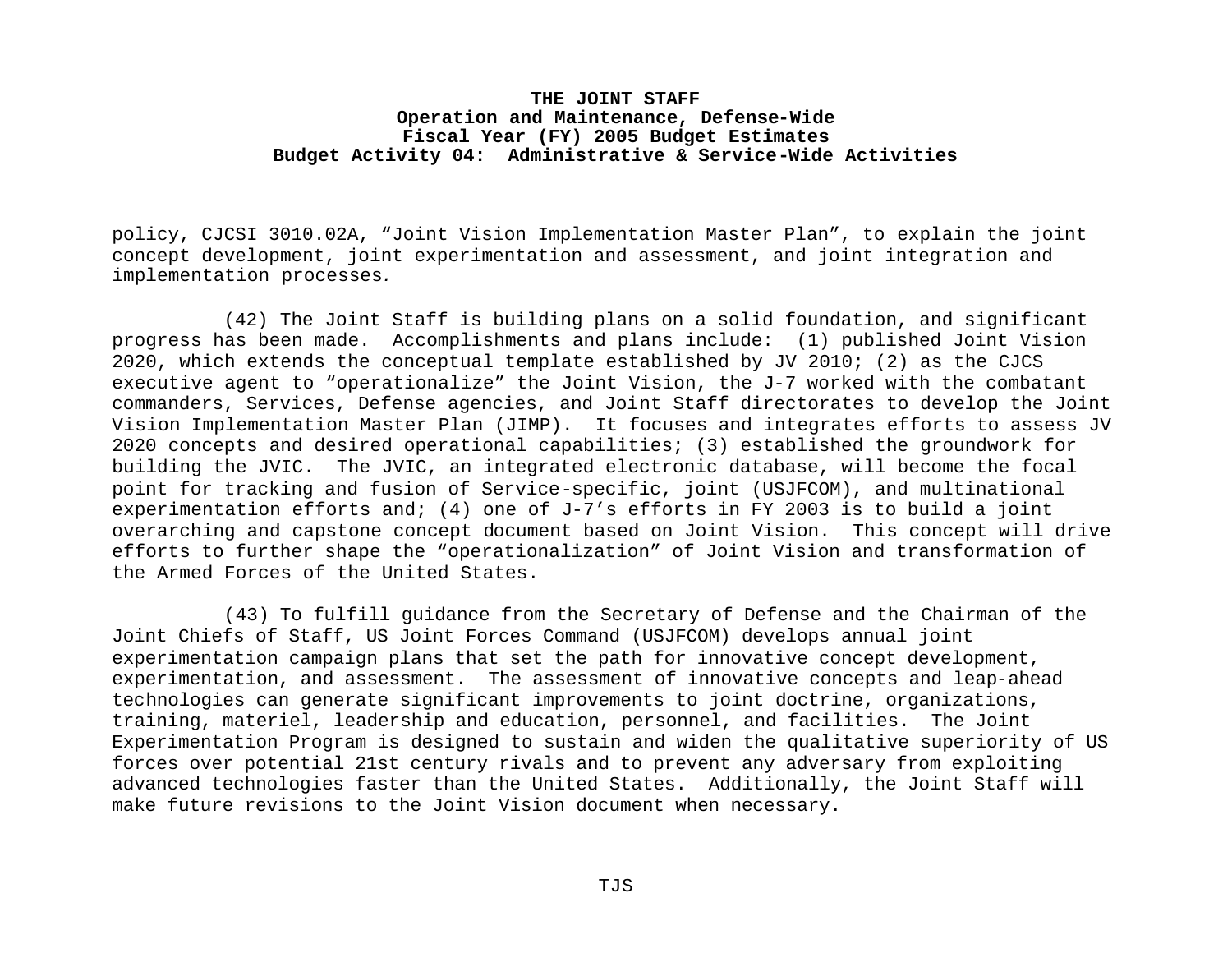(44) Continued pilot programs to support the Joint Staff's Knowledge Management effort. The initial Joint Staff Enterprise Portal (JSEP) was deployed on the Joint Staff Information Network (JSIN) (both the unclassified and classified networks), as well as the SIPRNET. Major upgrades to the JSEP are being developed and new portal-specific applications, known as "portlets," continue to be fielded on the portals. The Office of the Chief Information Officer (OCIO) continues its Knowledge Management outreach initiative program aimed at identifying both enterprise and directorate-specific needs for the JSEP environment. This outreach program supports the Director of the Joint Staff (DJS) Effective Business Working Group initiative that addresses horizontal enterpriselevel electronic capabilities and develops those vertical, directorate-specific business process improvements. Each requirement is individually evaluated to determine its utility and practicality from a business perspective.

(45) War on Terrorism: Developed and coordinated a National Military Strategic Plan (NMSP) to provide US Armed Forces guidance for the execution of the War on Terrorism.

(46) Iraq: Developed essential strategic tasks and helped the Interagency and Combatant Commands effect regime change in Iraq, furthering US strategic interests in the region. Functioned as the primary coordinating office for the development of numerous policy issues critical to OPERATION IRAQI FREEDOM before, during, and after major combat operations. Provided focused and succinct information, analysis, and policy recommendations to the Interagency concerning post-Saddam Iraq.

(47) Coalition Building: Functioned as the primary action agency building the coalition in Iraq, for both combat operations and post-war stability operations. Developed procedures for training, equipping, deploying, and employing a 23-nation division into Iraq, helping the US to achieve strategic political and military goals.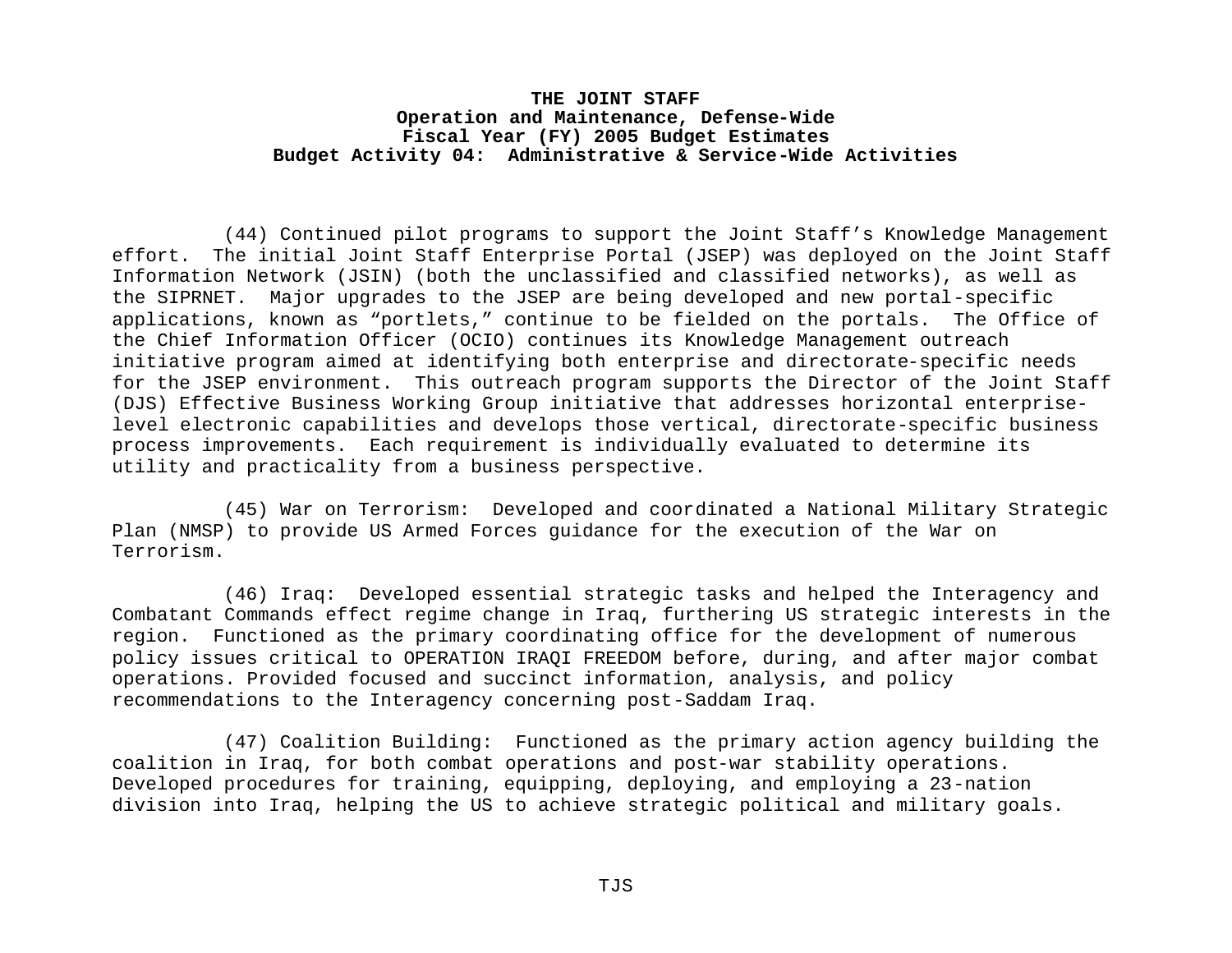(48) Support to Afghanistan and Iraq: Lobbied friendly allied nations for direct support of OPERATION ENDURING FREEDOM (OEF) and OPERATION IRAQI FREEDOM (OIF). Coordinated requirements between combatant commands, DOS, and coalition nations to ensure timely deployment of assets in the support for the Global War on Terror. Efforts resulted in troop deployments to OEF/OIF from Australia, New Zealand, Thailand, and the Philippines.

(49) Balkans Way Ahead 2003: Defined and shaped the best US Government politico-military policy for US military forces in both Bosnia and Kosovo through the Interagency process while ensuring Joint Staff and military equities were protected. Laid out the detailed policy and operation timeline necessary to achieve the US and NATO desired milestones to insure the future regional security environment. Established policy will directly involve and impact NATO and EU member nations.

(50) Mil-to-Mil Relationships in AOR: Diligently worked to implement SECDEF Theater Security Cooperation Guidance in the Middle East and North Africa, and assisted US Central Command and US European Command to execute their Theater Security Cooperation Strategies. Provided expert analysis and policy recommendations to CJCS and the senior leadership on regional issues including US force posture, security assistance, terrorism, POTUS' Greater Middle East program, the Arab-Israeli conflict, and strategic policies toward Syria, Iran, Libya, Israel, and other critical regional countries.

(51) National Military Strategy 04: Developed and coordinated the National Military Strategy (NMS) that provides CJCS advice in consultation with the Joint Chiefs of Staff and the combatant commanders on the strategic direction of the Armed Forces of the United States over the next three to five years. It assists the combatant commanders in developing their deliberate plans, understanding the strategic environment regarding risk, national military objectives, and overarching strategy to guide their planning.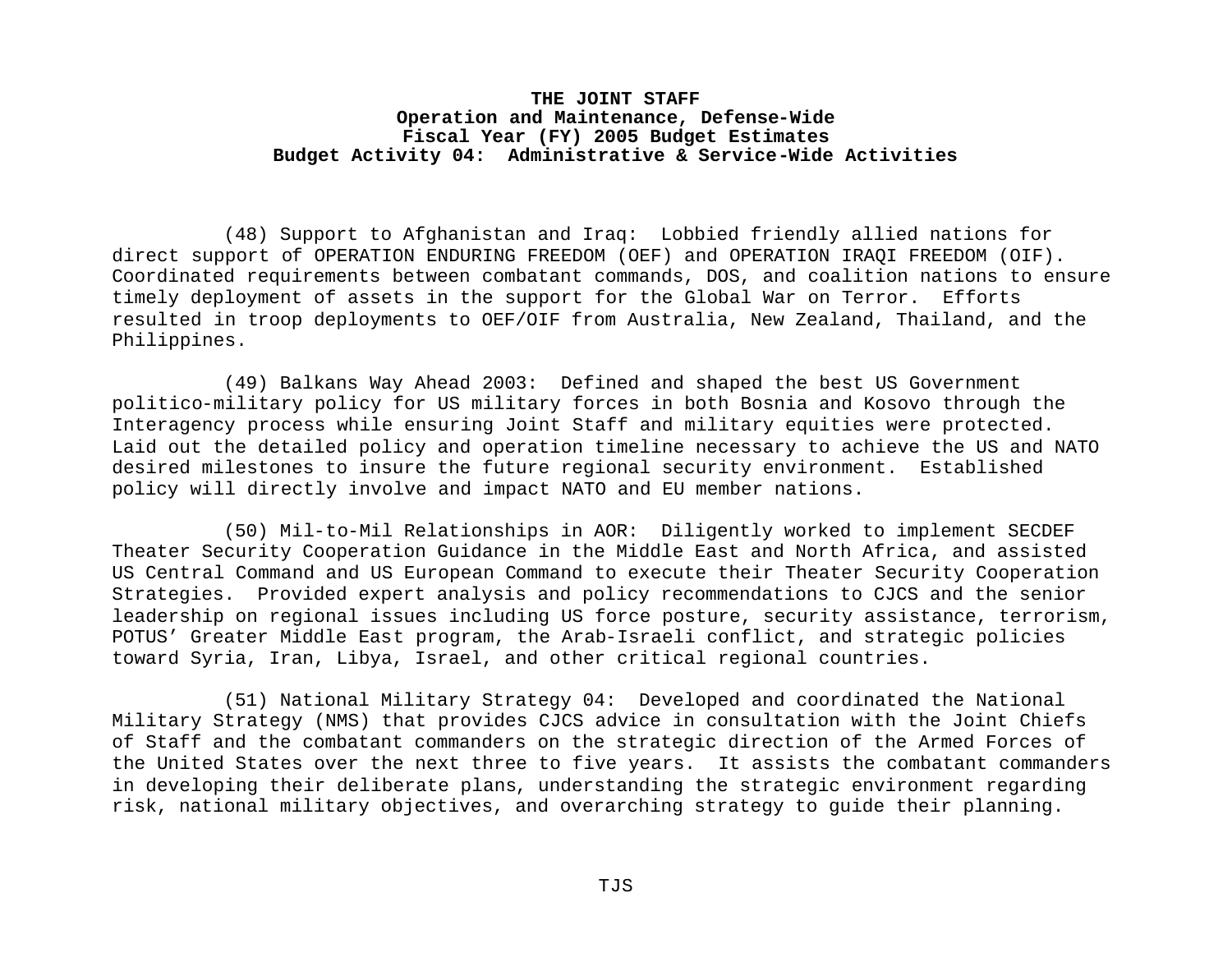(52) Unified Command Plan 2004 (UCP 04): Developed and coordinated the framework for modifying the UCP, resulting in the development of UCP 04 adjusted geographic boundaries around the globe among geographic combatant commanders, and refined/adjusted functional issues within the combatant commands.

(53) Presidential Initiative for Enhancing US-Russia Military Cooperation: J-5 formulated and spearheaded a concept designed to reorient the US-RS military relationship toward a more cooperative posture. Based on this concept, Presidents Bush and Putin concluded a joint statement at the September 2003 Camp David Summit directing the development of a military work plan for improving our joint capacity to fight terrorism, keep peace in troubled regions, and stop the spread of weapons of mass destruction.

(54) Six Party Talks: Completed initial negotiations with People's Republic of China, Republic of Korea, Government of Japan and Russia to peacefully resolve the denuclearization of North Korea. Completed interagency coordination to establish framework and direction of the negotiations.

(55) Proliferation Security Initiative PSI): Led Joint Staff efforts to implement the Proliferation Security Initiative (PSI), as announced by the President in May of 2003. The PSI enhances and expands efforts to prevent the flow of weapons of mass destruction, their delivery systems, and related materials to and from state and nonstate actors of proliferation concern.

(56) Joint Interagency Coordination Group (JIACG): Assisted the Chairman in coordinating the manning of JIACGs that facilitate interagency cooperation at the combatant commander level in support of the war on terrorism. Also coordinated and participated in JIACG Assessment conferences that provided program assessment and lessons learned.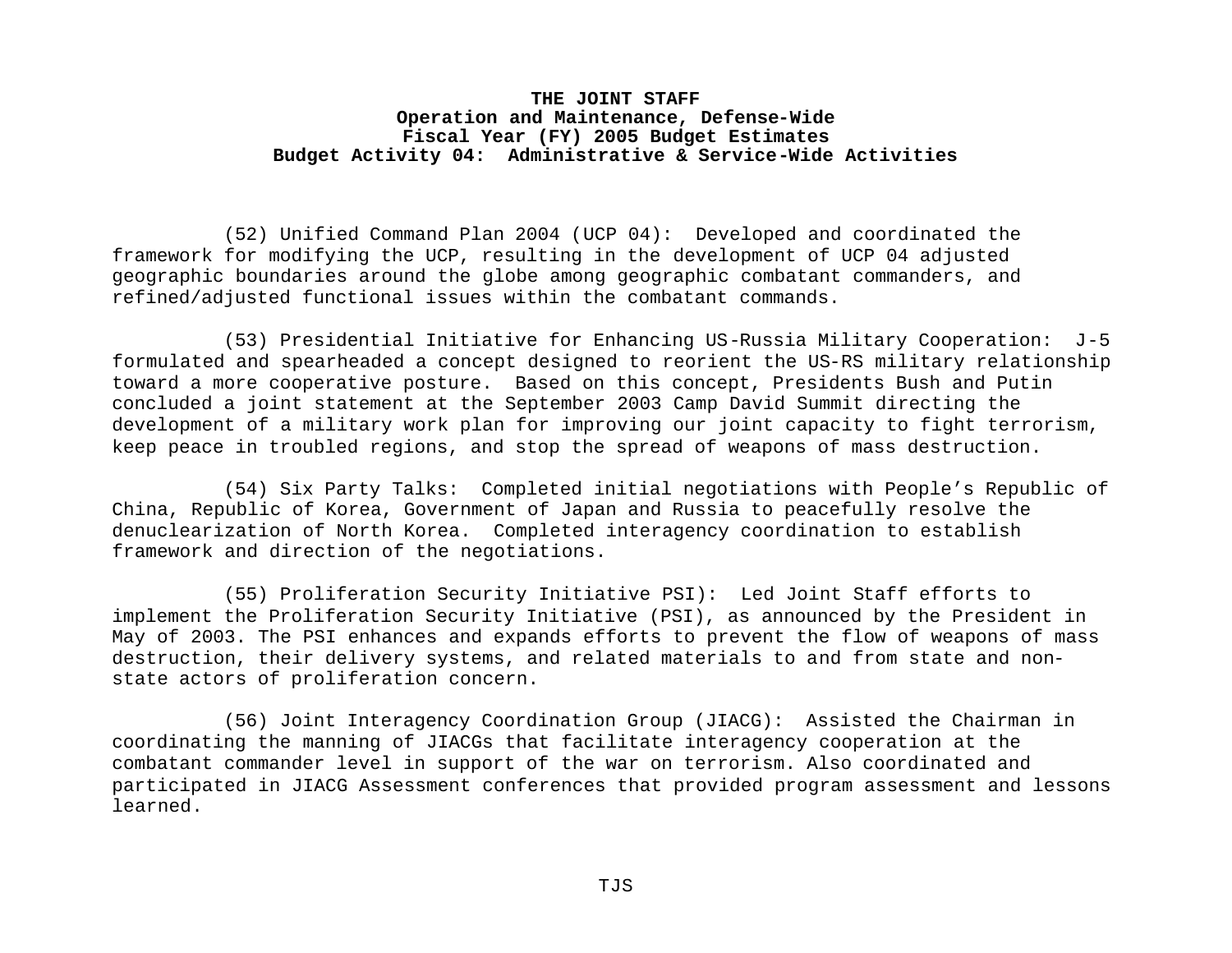(57) Declassification of Records: The Joint Automatic Declassification Review Project conducted a declassification review of over 1.5 million pages of Joint Staff records in FY 2003, continuing the review process initiated by EO 12958, and extended by EO 13142. The Project continues review of the seven million (estimated) pages of referrals from other agencies. The Project is conducting simultaneous reviews of maturing, organic Joint Staff records (those records reaching 25 years of age IAW the Executive Order) and referred Joint Staff records from other agencies.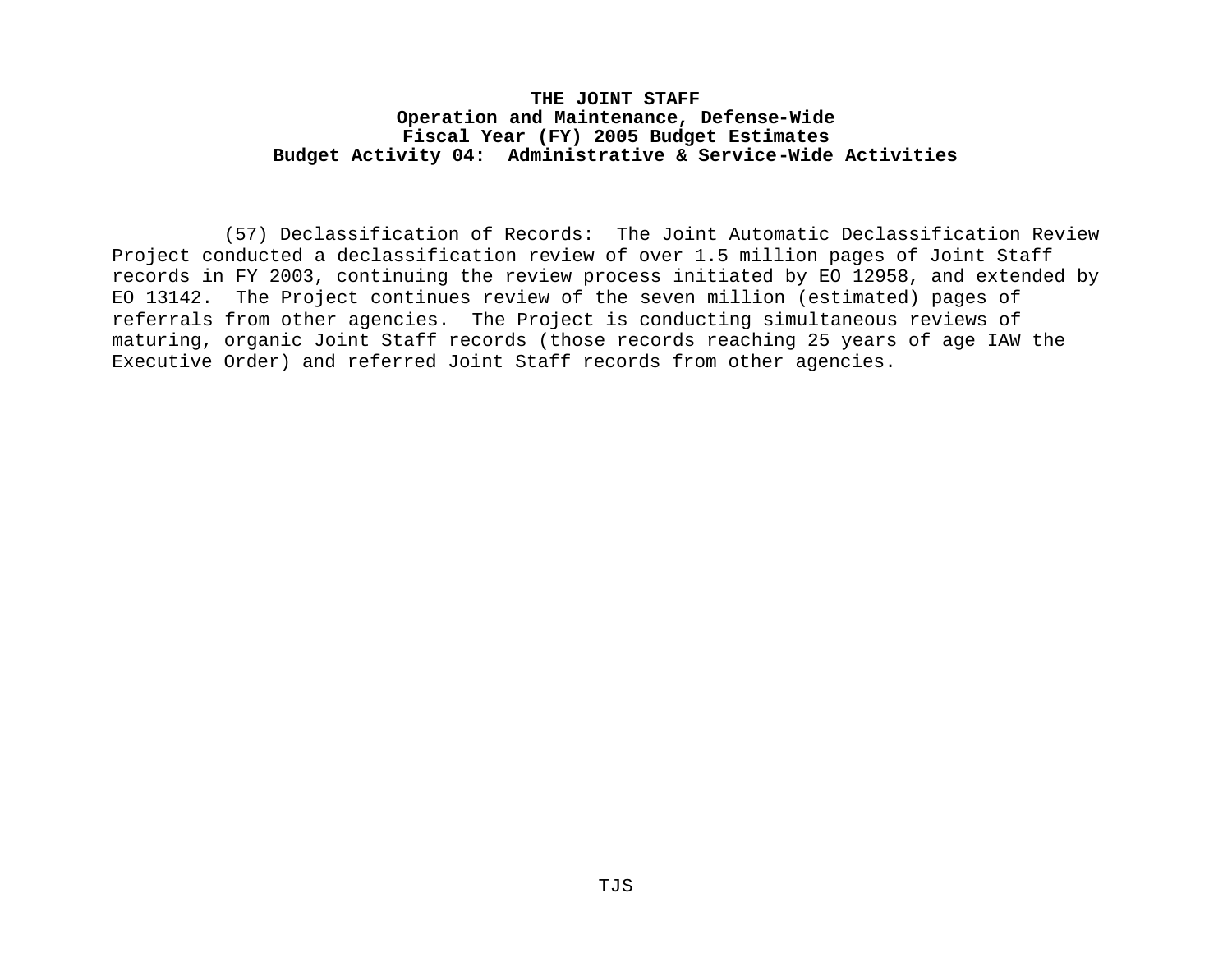| v. | PERSONNEL SUMMARY            |         |         |         |                           |                          |
|----|------------------------------|---------|---------|---------|---------------------------|--------------------------|
|    |                              |         |         |         | Change                    | Change                   |
|    |                              | FY 2003 | FY 2004 | FY 2005 | 2003/FY 2004<br><b>FY</b> | FY 2004/FY 2005          |
|    | Active Military End Strength |         |         |         |                           |                          |
|    | Officer                      | 798     | 799     | 799     | $\mathbf{1}$              | $\overline{\phantom{0}}$ |
|    | Enlisted                     | 247     | 247     | 247     | $\overline{\phantom{m}}$  | $\overline{\phantom{0}}$ |
|    | Total                        | 1,045   | 1,046   | 1,046   | $\mathbf 1$               | $\qquad \qquad -$        |
|    |                              |         |         |         |                           |                          |
|    | Civilian End Strength        |         |         |         |                           |                          |
|    | US Direct Hire               | 194     | 200     | 199     | 6                         | $-1$                     |
|    | Total                        | 194     | 200     | 199     | 6                         | $-1$                     |
|    |                              |         |         |         |                           |                          |
|    | Active Military Avg Strength |         |         |         |                           |                          |
|    | Officer                      | 798     | 799     | 799     | $\mathbf{1}$              | -                        |
|    | Enlisted                     | 247     | 247     | 247     | $\overline{\phantom{0}}$  | $\overline{\phantom{0}}$ |
|    | Total                        | 1,045   | 1,046   | 1,046   | $\mathbf 1$               | $\overline{\phantom{0}}$ |
|    |                              |         |         |         |                           |                          |
|    | Civilian FTEs                |         |         |         |                           |                          |
|    | US Direct Hire               | 194     | 200     | 199     | 6                         | $-1$                     |
|    | Total                        | 194     | 200     | 199     | 6                         | $-1$                     |

Civilian and military end strength increases are the result of the functional transfer of the Directorate of Military Support (DOMS) from the US Army to the Joint Staff.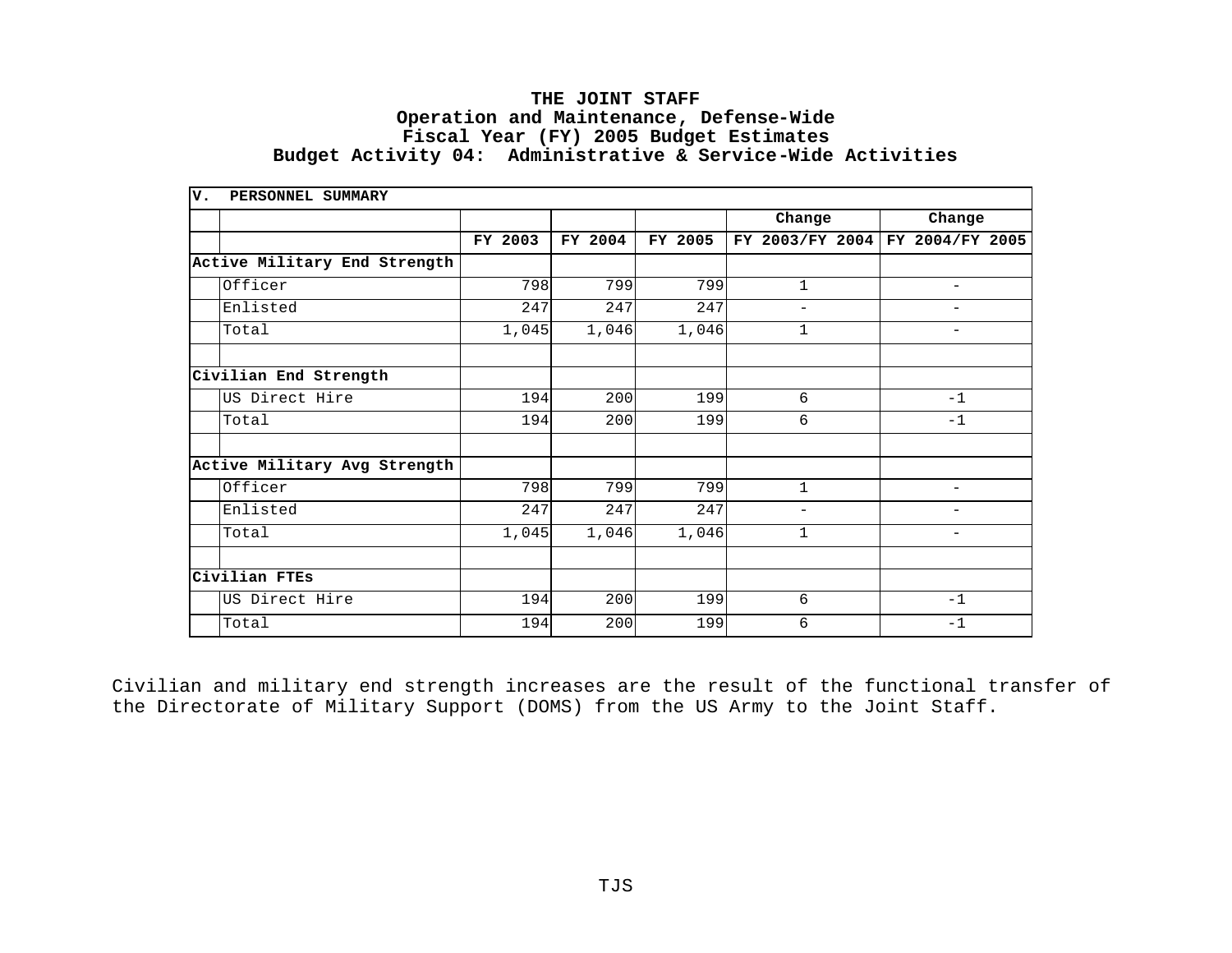| VI. | Outyear Summary.      |           |                |           |                |
|-----|-----------------------|-----------|----------------|-----------|----------------|
|     |                       | FY 2006   | <b>FY 2007</b> | FY 2008   | <b>FY 2009</b> |
|     | O&M (\$000)           | \$262,900 | \$281,020      | \$275,005 | \$285,930      |
|     | Military End Strength | 1,046     | 1,046          | 1,046     | 1,046          |
|     | Civilian FTEs         | 199       | 199            | 199       | 199            |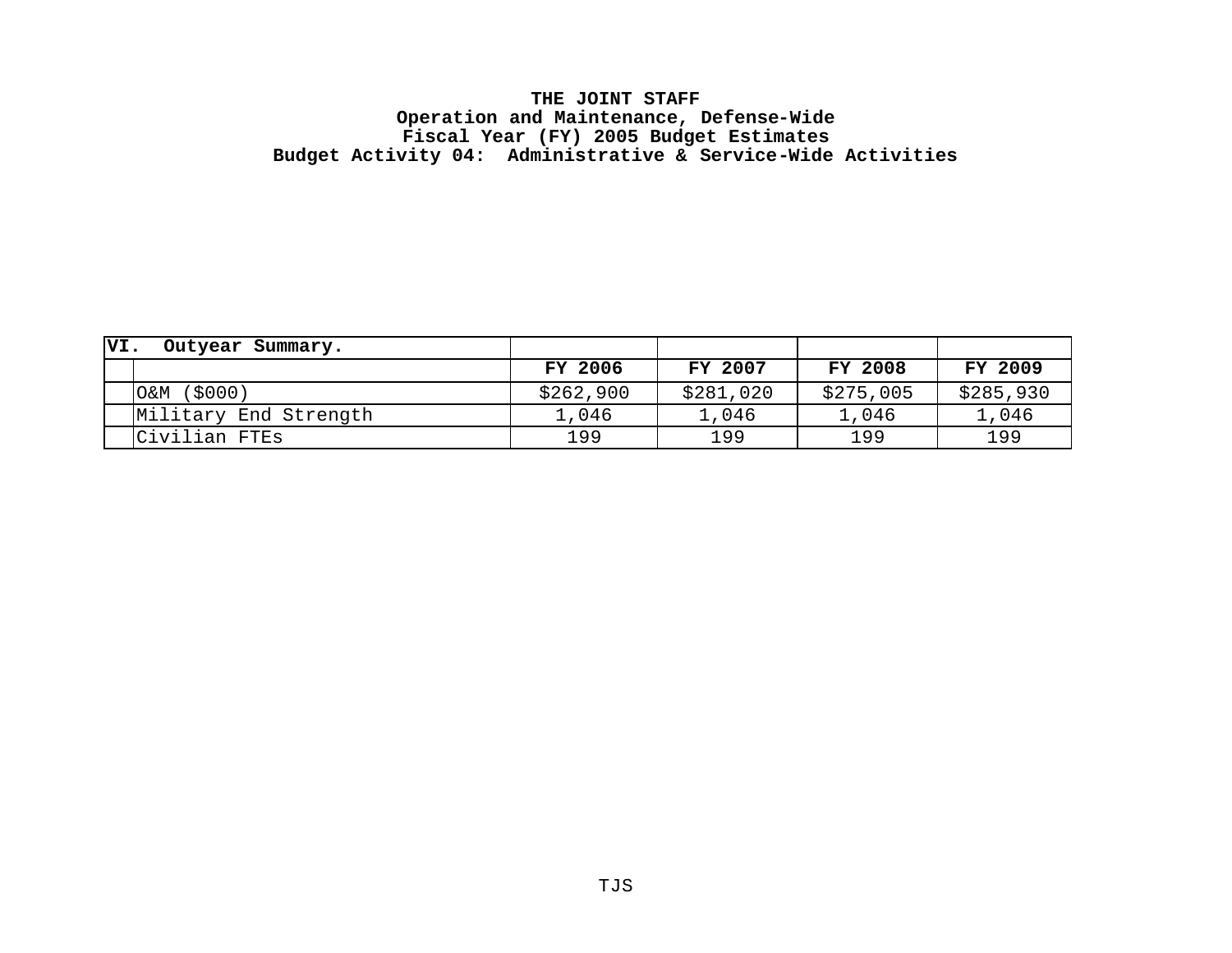|      |                                        | FY 2003        | Price            | Program  | FY 2004 | Price        | Program   | FY2005  |
|------|----------------------------------------|----------------|------------------|----------|---------|--------------|-----------|---------|
|      |                                        | <b>Actuals</b> | Amount           | Growth   | Program | Amount       | Growth    | Program |
|      | CIVILIAN PERSONNEL COMP                |                |                  |          |         |              |           |         |
| 101  | Ex., Gen & Spec Sched                  | 17,268         | 708              | 896      | 18,872  | 283          | (19)      | 19,136  |
| 103  | Wage Board                             | 37             | $\overline{c}$   | (2)      | 37      | $\mathbf{1}$ | (1)       | 37      |
| 199  | Total Civ Pers Comp.                   | 17,305         | 710              | 894      | 18,909  | 284          | (20)      | 19,173  |
|      | <b>TRAVEL</b>                          |                |                  |          |         |              |           |         |
| 308  | <b>Travel of Persons</b>               | 5,003          | 65               | 573      | 5,641   | 79           | (295)     | 5,425   |
| 399  | <b>Total Travel</b>                    | 5,003          | 65               | 573      | 5,641   | 79           | (295)     | 5,425   |
|      | <b>INDUSTRIAL FUND PURCHASES</b>       |                |                  |          |         |              |           |         |
| 672  | Pentagon Reservation                   |                |                  |          |         |              |           |         |
|      | Maintenance Revolving Fund             | 27,812         | (4,061)          | 47,589   | 71,340  | 19,262       | (8,220)   | 82,382  |
| 699  | <b>Total Industrial Fund Purchases</b> | 27,812         | (4,061)          | 47,589   | 71,340  | 19,262       | (8,220)   | 82,382  |
| 771  | <b>Commercial Transportation</b>       | 64             | $\mathbf{1}$     | (1)      | 64      | 1            | (1)       | 64      |
| 799  | <b>Total Transportation</b>            | 64             | $\mathbf{1}$     | (1)      | 64      | 1            | (1)       | 64      |
|      | <b>OTHER PURCHASES</b>                 |                |                  |          |         |              |           |         |
| 912  | Rental Payments to GSA                 | 394            | 7                | (17)     | 384     | 6            | (6)       | 384     |
| 913  | Purchased Utilities (non-WCF)          | 2,262          | 29               | 1        | 2,292   | 32           | (1)       | 2,323   |
| 914  | Purchased Commun. (non-WCF)            | 2,624          | 34               | (973)    | 1,685   | 24           | (54)      | 1,655   |
| 915  | Rents (non-GSA)                        | 560            | $\boldsymbol{7}$ | (75)     | 492     | $\tau$       | 4         | 503     |
| 917  | Postal Services (U.S.P.S.)             | 97             | $\mathbf{1}$     | (1)      | 97      | $\mathbf{1}$ | (1)       | 97      |
| 920  | Supplies & Materials (non-WCF)         | 5,323          | 69               | (16)     | 5,376   | 75           | 189       | 5,640   |
| 921  | Printing and Reproduction              | 391            | 5                | 26       | 422     | 6            | 19        | 447     |
| 922  | <b>Equipment Maint by Contract</b>     | 15,290         | 199              | (5, 456) | 10,033  | 140          | 2,187     | 12,360  |
| 923  | Fac Maint by Contract                  | 1,073          | 14               | (8)      | 1,079   | 15           | (13)      | 1,081   |
| 925  | Equipment Purchases (non-WCF)          | 6,099          | 79               | (1,204)  | 4,974   | 70           | (3,506)   | 1,538   |
| 932  | Mgt & Professional Spt Svs             | 20,924         | 272              | (3,055)  | 18,141  | 254          | 16,706    | 35,101  |
| 933  | Studies, Analysis & Evaluations        | 25,107         | 326              | 13,446   | 38,879  | 544          | (10, 127) | 29,296  |
| 934  | Cntrct Eng & Tech Svs                  | 12,738         | 166              | (749)    | 12,155  | 170          | 2,828     | 15,153  |
| 987  | Other Intra Gov't Purch                | 29,084         | 378              | 2,631    | 32,093  | 449          | 6,386     | 38,928  |
| 989  | <b>Other Contracts</b>                 | 13,438         | 175              | 8,025    | 21,638  | 303          | 5,393     | 27,334  |
| 999  | <b>Total Other Purchases</b>           | 135,404        | 1,761            | 12,575   | 149,740 | 2,096        | 20,004    | 171,840 |
| 9999 | <b>TOTAL</b>                           | 185,588        | (1,524)          | 61,630   | 245,694 | 21,722       | 11,468    | 278,884 |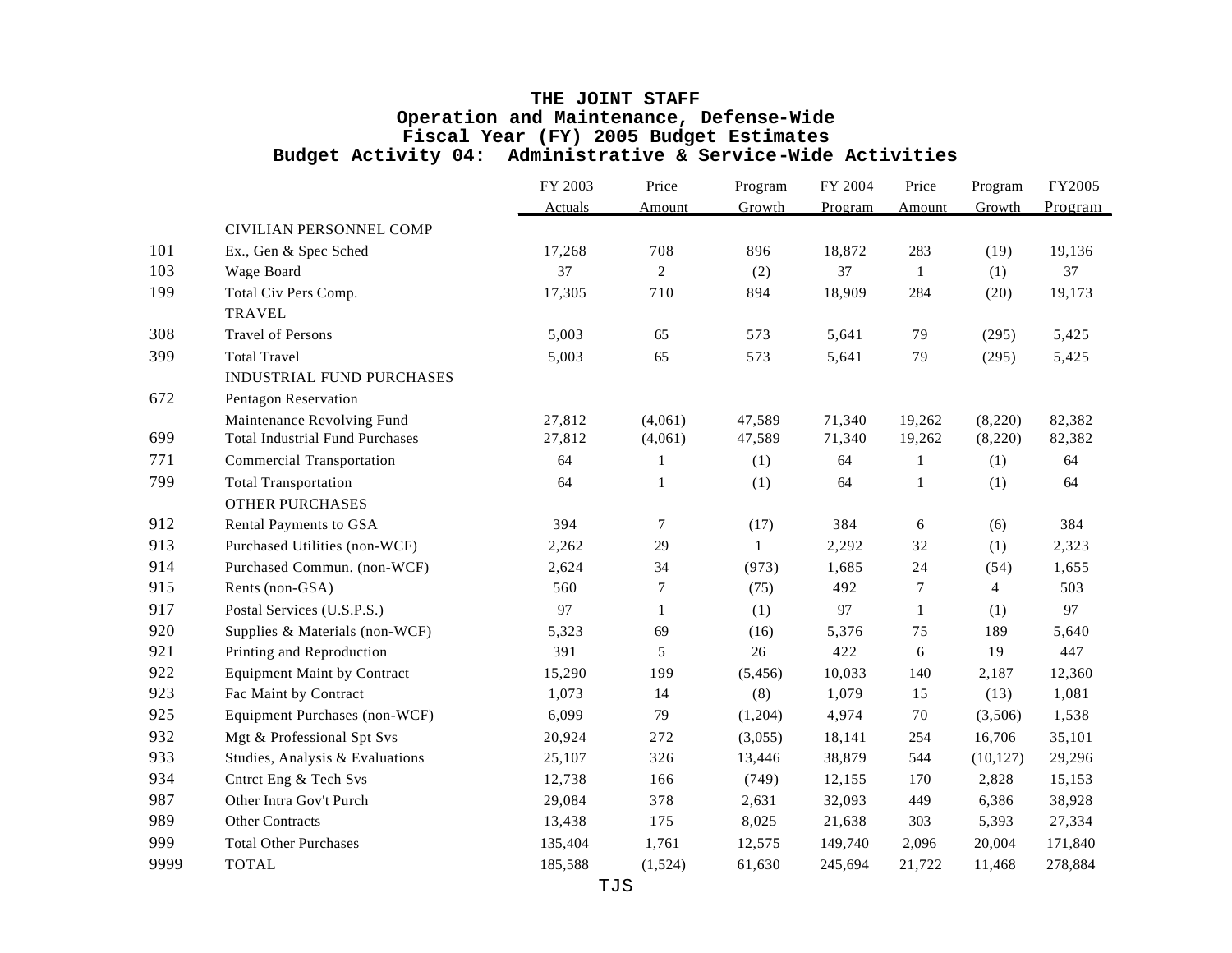# **THE JOINT STAFF Operation and Maintenance, Defense-Wide Fiscal Year (FY) 2005 Budget Estimates Facilities Sustainment, Restoration and Modernization, and Demolition**

## **Activity Group: Facilities Sustainment, Restoration and Modernization, and Demolition**

#### **I. Narrative Description.**

Facility Sustainment and Restoration funds the maintenance and upkeep of existing Joint Staff office spaces and acquisition of new facilities. This program is a major component of the Pentagon Reservation Maintenance Revolving Fund. This funding level reflects the Joint Staff's decision of how best to meet increased operational mission requirements, while sustaining an austere level of facility maintenance and repair. The Joint Staff funds facility sustainment in Budget Activity 04, Management Headquarters, Program Element 0902298J.

## **II. Description of Operations Financed.**

Facility Sustainment and Restoration functions include maintenance and repair projects and minor construction accomplished by the Pentagon's in-house and contracted workforce. The Joint Staff objectives are to sustain mission capability, quality-of-life, and workforce productivity.

#### **III. Financial Summary (O&M, Dollars in Thousands).**

|    |                                           | FY 2003 | FY 2004 | <b>FY 2005</b> |
|----|-------------------------------------------|---------|---------|----------------|
| А. | Subactivity Breakout                      |         |         |                |
|    | Sustainment                               | 375     | 377     | 377            |
|    | 2. Restoration and Modernization Projects | 504     | 506     | 506            |
|    | Demolition                                |         |         |                |
|    | Total                                     | 879     | 883     | 883            |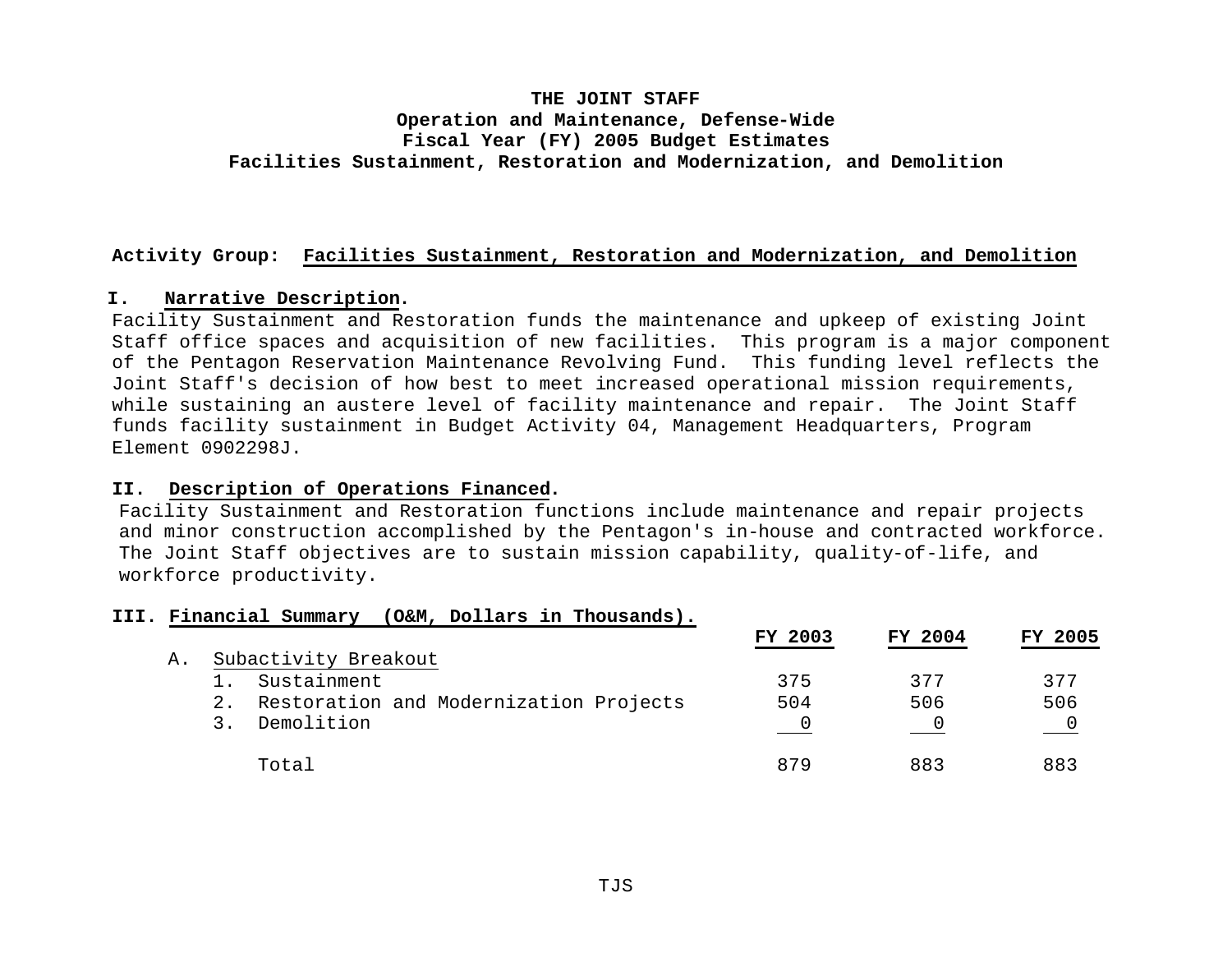# **THE JOINT STAFF Operation and Maintenance, Defense-Wide Fiscal Year (FY) 2005 Budget Estimates Facilities Sustainment, Restoration, and Modernization, and Demolition**

## **III. Financial Summary (continued).**

#### B. OP-32 Line Items

|                                                                                    | FY 2003 | Price  |        | FY 2004 | Price  | Program | FY 2005 |
|------------------------------------------------------------------------------------|---------|--------|--------|---------|--------|---------|---------|
|                                                                                    | Program | Amount | Growth | Program | Amount | Growth  | Program |
| 923 Fac Maint by Contract                                                          | 879     | 13     | (9)    | 883     | 14     | (14)    | 883     |
| C. Reconciliation of Increases and Decreases: Not applicable -- negligible change. |         |        |        |         |        |         |         |

#### **IV. Performance Criteria and Evaluation.**

 A. Sustainment. Executed over 600 miscellaneous work orders for facility-related repairs and upgrades.

 B. Restoration and Modernization. Planned and executed over 20 minor construction and renovation projects supporting the annual improvement program and various Joint Staff directorate reorganizations. Completed alterations required from internal J5 reorganization.

C. Demolition Program. Not applicable.